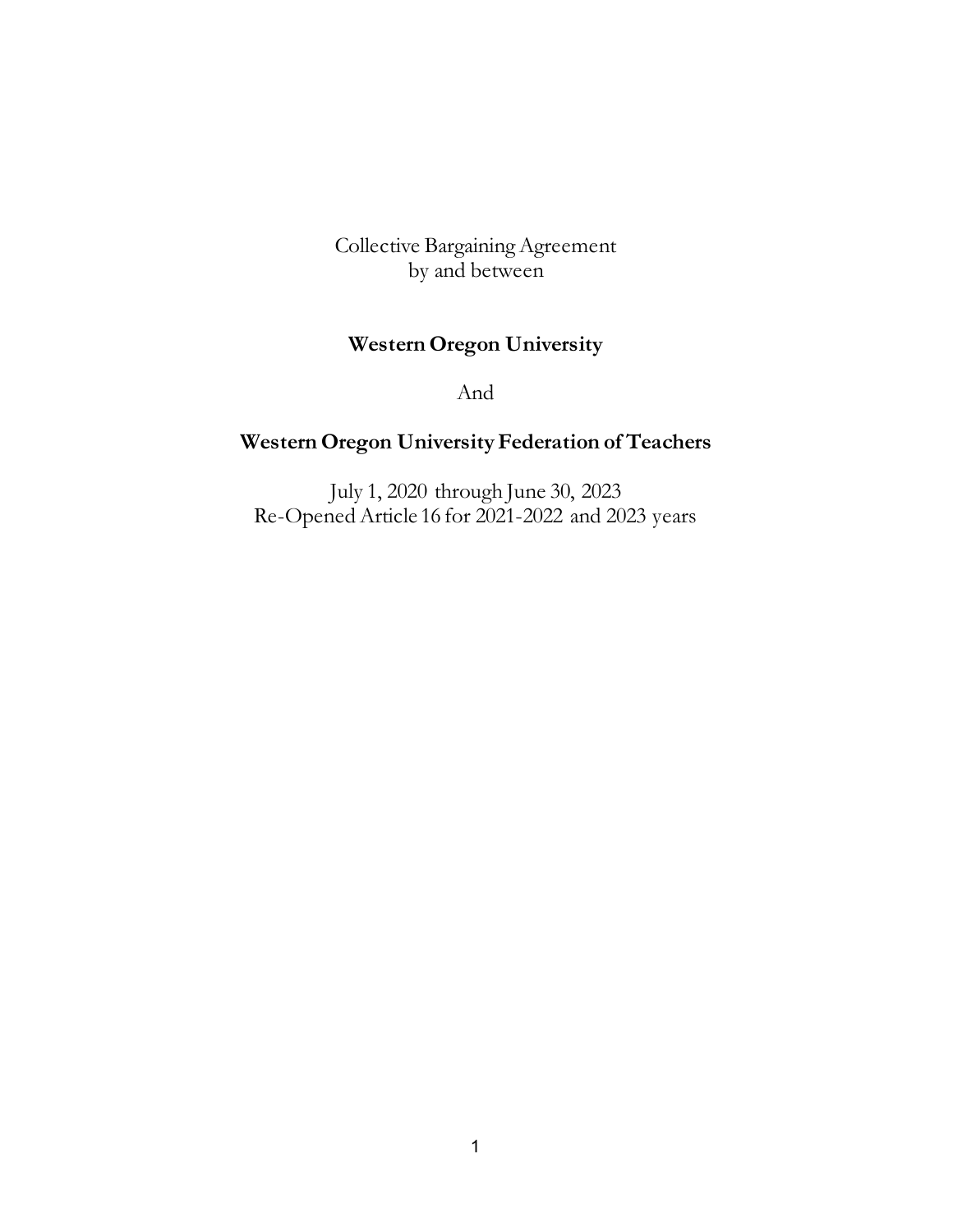# **TABLE OF CONTENTS**

| ARTICLE 8: EVALUATION, TENURE AND PROMOTION FOR FACULTY ON THE                       |  |
|--------------------------------------------------------------------------------------|--|
|                                                                                      |  |
| <b>ARTICLE 10: RESPONSIBILITIES OF THE MEMBERS &amp; DISCIPLINARY PROCEDURES. 27</b> |  |
| ARTICLE 11: ASSIGNMENT OF DUTIES, EVALUATION AND RETENTION FOR NON-                  |  |
|                                                                                      |  |
|                                                                                      |  |
|                                                                                      |  |
|                                                                                      |  |
|                                                                                      |  |
|                                                                                      |  |
|                                                                                      |  |
|                                                                                      |  |
|                                                                                      |  |
|                                                                                      |  |
|                                                                                      |  |
|                                                                                      |  |
|                                                                                      |  |
|                                                                                      |  |
|                                                                                      |  |
|                                                                                      |  |
|                                                                                      |  |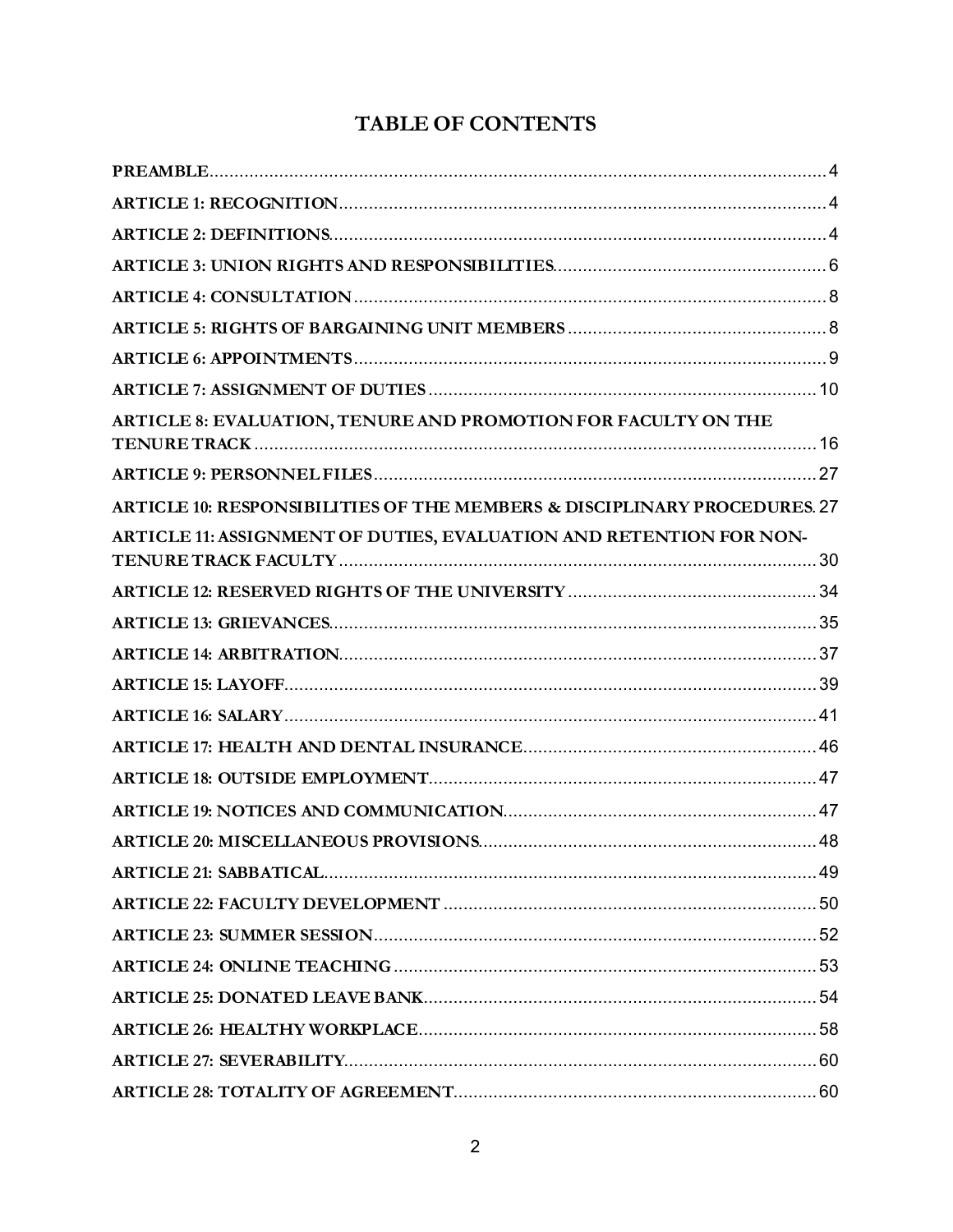| APPENDIX F: Summary Recommendations for Faculty Continuation on Tenure Track, Award of |  |
|----------------------------------------------------------------------------------------|--|
| APPENDIX G: Division Personnel Review Committee, File Review Guidelines  70            |  |
|                                                                                        |  |
|                                                                                        |  |
|                                                                                        |  |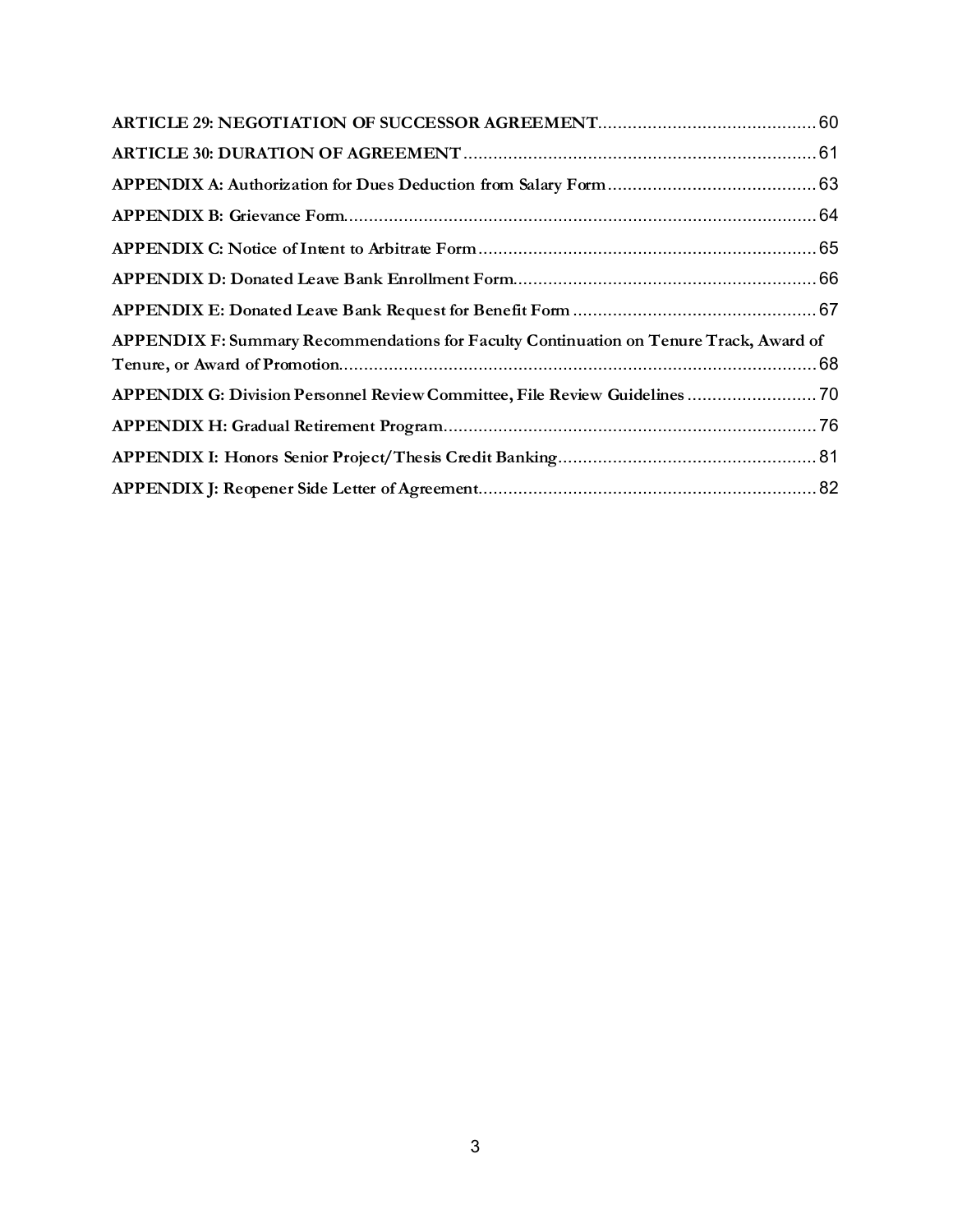## <span id="page-3-0"></span>**PREAMBLE**

This Collective Bargaining Agreement, entered into as of \_\_\_\_\_\_\_\_\_\_\_\_\_\_\_\_\_\_\_\_\_\_\_\_, is between the State of Oregon, acting by and through the Western Oregon University Board of Trustees and the Western Oregon University Federation of Teachers, American Federation of Teachers, Local 2278 (Union).

## <span id="page-3-1"></span>**ARTICLE 1: RECOGNITION**

Pursuant to the certification of the Employment Relations Board (ERB) dated October 5, 1977, the University recognizes the Union as the exclusive representative of all faculty employees described in the certification solely for the purpose of collective bargaining with respect to salaries and other terms and conditions of employment.

Members of the bargaining unit are employees of WOU who hold academic rank (Professor, Associate Professor, Assistant Professor, Non-Tenure Track Assistant Professor, Instructor, and Lecturer) and who are regularly employed at .50 FTE or more for the purpose of collective bargaining with respect to salaries and other terms and conditions of employment. Excluded are all positions properly excluded by law as supervisory or confidential.

Nothing in this Agreement shall be construed to prohibit the University or its representatives from meeting with any individual or organization to hear views on any matters; provided, however, that as to any matter which is a mandatory subject of collective bargaining or covered by a term of this Agreement, any changes or modification shall be made only through negotiation and agreement with the Union.

# <span id="page-3-2"></span>**ARTICLE 2: DEFINITIONS**

As used in this Agreement, the singular purports the plural and the plural the singular as the context may require. Also as used in this Agreement, except where the context plainly requires a different meaning or where a different meaning is stated:

**Section 1. "Academic judgment"** shall mean the judgment of faculty and administration concerning appointment, reappointment, promotion, tenure status, and matters of curricula and educational policy.

**Section 2. "Agreement"** means all the definitions, terms, and provisions set forth in this contract consisting of 30 articles, excluding titles of articles, headings, and preamble, which are inserted solely for convenience of reference and shall not be deemed to limit or affect the meaning of any provision of this contract. A Memorandum of Understanding (MOU) is a non-contractual understanding between the University and the Union.

**Section 3. "Board"** means the Western Oregon University Board of Trustees.

**Section 4. "Collegiality"** means the sharing of authority and responsibility among colleagues. A member exhibits a lack of collegiality when their actions are of such a disruptive nature as to hinder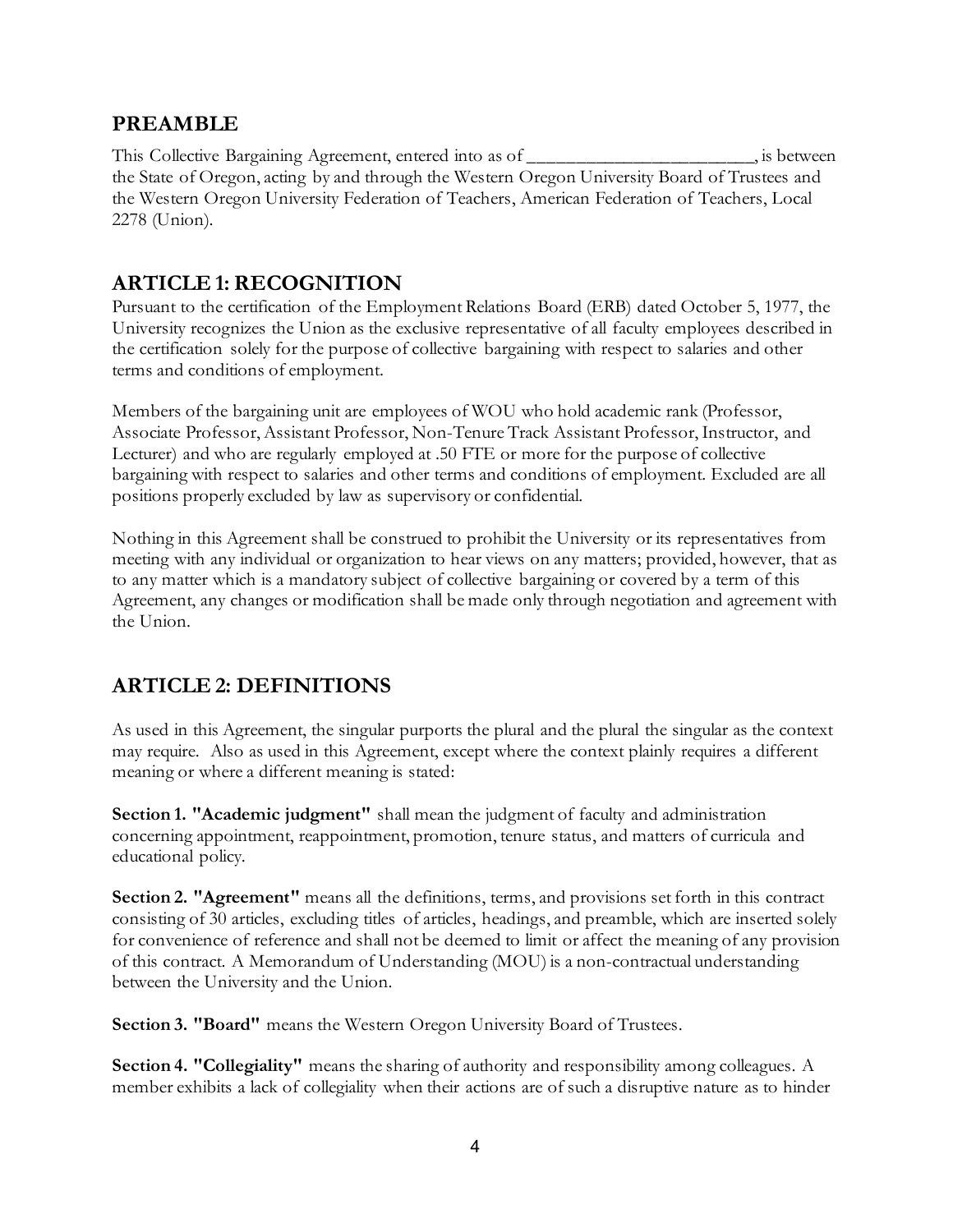members of their division or department from fulfilling their professional responsibilities or that hinders the division or department from performing its academic mission.

**Section 5. "Days"** means University academic workdays, unless otherwise specified.

**Section 6. "Department" or "Program"** when used in an academic sense will refer to an academic unit within a division such as the Sociology Department within the Social Sciences Division.

**Section 7. "Division"** refers to an academic unit which has been designated as being sufficiently large in terms of number of faculty assigned or sufficiently distinct in terms of academic mission to merit the assignment of a chair in each division including but not limited to Behavioral Sciences, Business and Economics, Computer Science, Creative Arts, Criminal Justice Sciences, Deaf Studies and Professional Studies, Education and Leadership, Health and Exercise Science, Humanities, Library and Media Services, Natural Science and Mathematics, and Social Sciences. Because Library and Media Services staff are faculty members included in the bargaining unit, for the purposes of this contract division will also refer to Library and Media Services.

**Section 8. "Division chair"** means the chair of a division as defined in Section 7 above.

**Section 9. "ERB"** means the Employment Relations Board of the State of Oregon.

**Section 10. "Irreparable harm"** includes, but is not limited to, any of the following actual or reasonably foreseeable results of acts or conduct by the member: detrimental effect on the University's reputation, public trust or confidence, or delivery or provision of services; adverse impact on the member's ability to educate students or perform duties effectively; or refusal, reluctance, or inability of other members or other employees or students to work or interact at the University with the member.

**Section 11. "Member"** means an employee who is a member of the bargaining unit as defined in Article 1 (Recognition).

**Section 12. "President"** means the president of Western Oregon University.

**Section 13. "Program"** means the officially recognized sequence/collection of courses required to complete an approved degree or set of certification/licensure requirements offered by WOU.

**Section. 14. "Program coordinator" or "department head"** means the faculty member whose responsibilities may include representing the program or department at meetings at the division, college or university level, preparing class schedules for upcoming academic terms, and other tasks related to representation of the program or department at the division, college or university level. Faculty members of academic units may designate a faculty member or faculty members as a program coordinator/department head, whose responsibilities may include representing the program or department at meetings at the division, college or university level, preparing class schedules for upcoming academic terms, and other tasks related to representation of the program or department at the division, college or university level.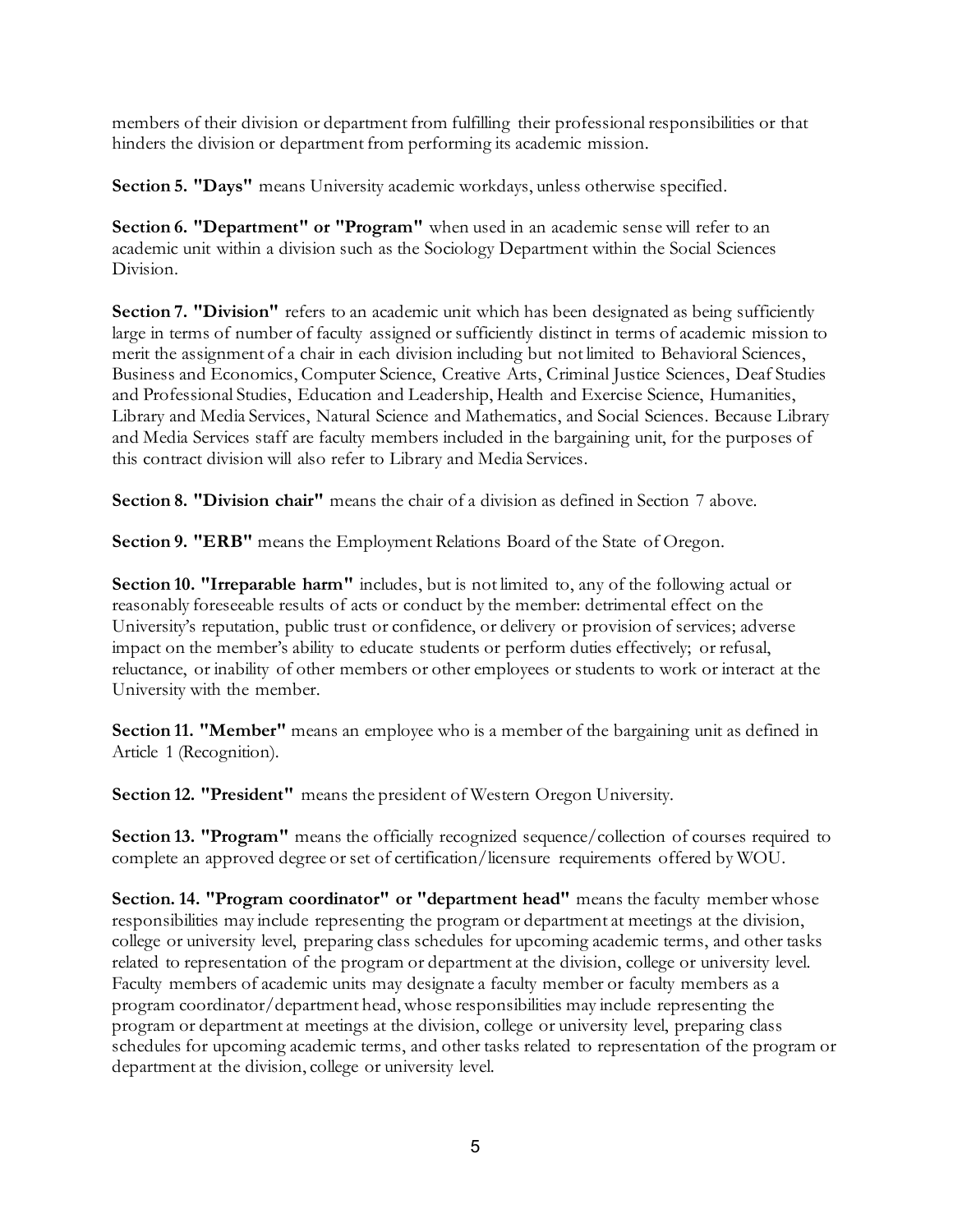**Section 15. "Union"** means the Western Oregon University Federation of Teachers, American Federation of Teachers, Local 2278.

**Section 16. "Unit" or "Bargaining Unit"** means the bargaining unit as defined in Article 1 (Recognition).

**Section 17. "University"** means Western Oregon University (WOU).

## <span id="page-5-0"></span>**ARTICLE 3: UNION RIGHTS AND RESPONSIBILITIES**

**Section 1. Strikes.** The Union, on its own behalf and on behalf of its officers, agents, members and members of the bargaining unit, agrees during the term of this Agreement not to participate or engage in, cause, or assist any strike or picketing concerning a labor dispute under this Agreement or ORS 243.650 et seq. For the purposes of this Article, a strike includes any stoppage or interruption of work, slow down of any kind, or other interference with the operations of the University, whether done in concert or singly. Any member of the bargaining unit who violates any provision of this section shall be subject to disciplinary action that may include loss of pay, suspension, or discharge. In the event of a violation of this Article, the Union upon request of the University shall immediately use its best efforts to affect the return to normal work routine of the members involved. Nothing contained in this Article shall be construed to be a limitation of any right of the University to any other remedies, legal or equitable, to which the University may be otherwise entitled.

For the duration of the Agreement, the University agrees not to lock out members of the bargaining unit.

**Section 2. Released Time.** The University will grant faculty who are designated representatives of the Union reasonable time to represent the bargaining unit for purposes of collective bargaining without loss of compensation.

The University agrees to release the Union grievance officers from a reasonable amount of administrative and committee responsibilities for the purpose of investigating and processing grievances and other workplace-related complaints. Requests for released time to process grievance matters shall not be unreasonably denied.

**Section 3. Facilities and Services.** The Union is permitted use of the University mail and email services for notifying members of Union meetings and for communicating with members on official business matters of the Union.

The Union is permitted access to electronic services (excluding use of off-campus lines), and to other facilities and services of the University such as fax, duplicating, audio-visual and meeting rooms provided such use does not interfere with the regular operations of the University. The Union will pay the University the customary charges for the use of facilities and services, if any. Differences in facility value and service and rental rates will be made known.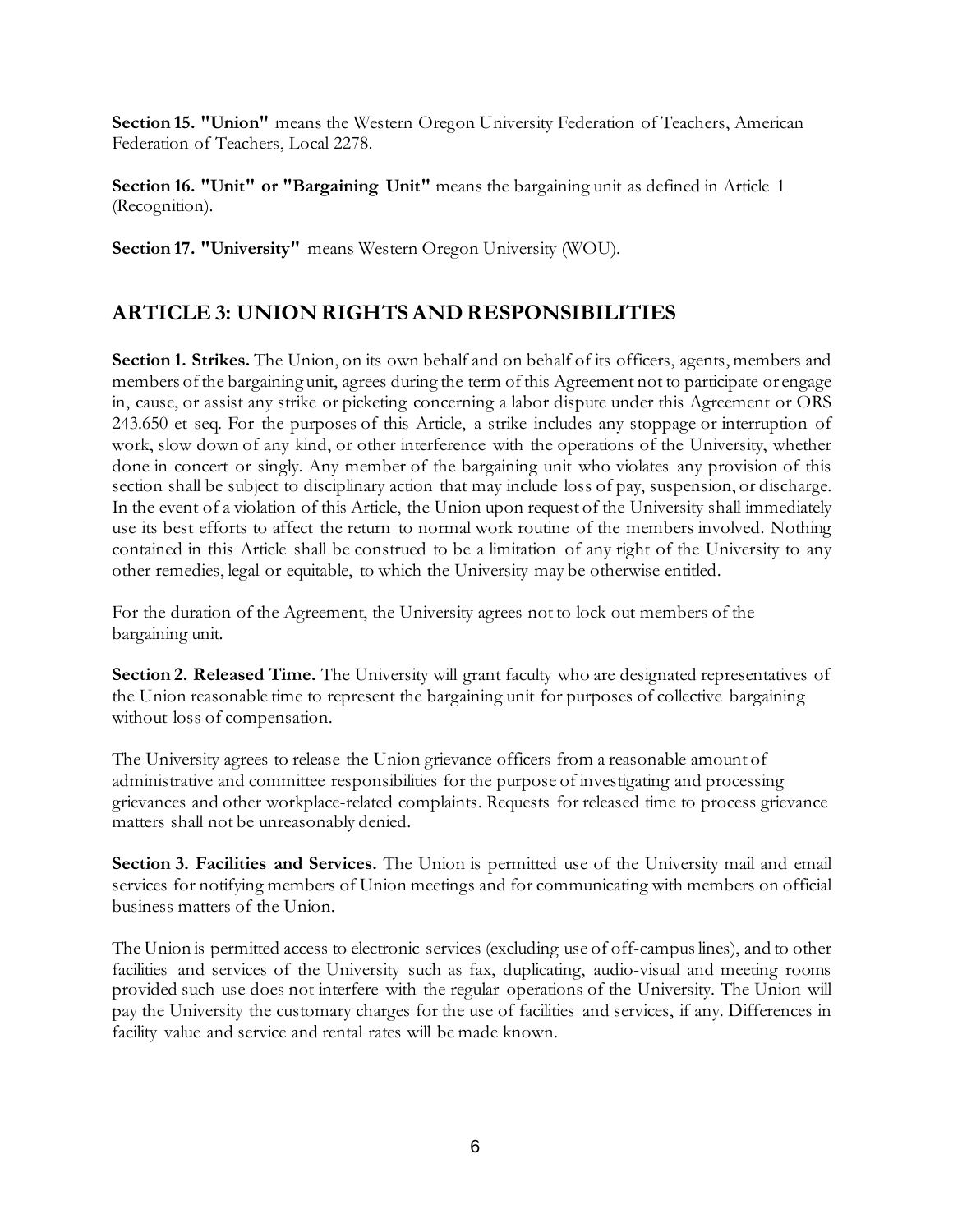The University will provide an office for the Union, furnished with desks, chairs, bookcases and services commensurate with those of faculty generally. The Union will pay the University monthly in advance at the standard rate for such space as calculated on July 1 of each year.

**Section 4. Dues Deduction.** Members of the Union may have regular monthly dues deducted from their paycheck. Authorization to deduct dues shall remain valid until written notice is given to the University by the Union to cancel or change the authorization. The Union will notify the employer at least sixty (60) days in advance of the effective date of any changes in the rate of dues and fees to be deducted under the provisions of this article. The University will, in the month following the deduction, send payment to the designated Union treasurer the total amount so deducted accompanied by a listing identifying the members for whom the deductions are being paid.

**Section 5. Access to Information.** The University will routinely furnish the Union in a timely manner a copy of the University's annual operating budget, its biennial budget requests and other data pertinent to the Union's duty to represent its members. A copy of information furnished by the Union under this section will also be posted at the Budget Office web site for reference by faculty and placed in the library. The University will also provide the Union with the following data at no cost to the Union. All data subject to this article will include all members of the bargaining unit and will be organized in a mutually agreeable electronic format. Data will be provided on the following schedule: the third week of each of the fall, winter and spring terms and the third week of July. WOUFT recognizes that the data provided at the above intervals may not be complete. For new employees who are members of the bargaining unit, the University will provide the data listed below within 10 calendar days from the individual's date of hire.

For each Tenure-Track (TT) faculty member:

- Name
- Preferred Name
- Date First Hired by WOU
- Division/Unit
- Academic Rank
- Current Step
- Annual Salary Based on 1.0 FTE
- FTE for current term
- Home Address or Personal Mailing Address
- Home and Cell Telephone numbers

For each Non-Tenure Track (NTT) faculty member:

- Name
- Preferred Name
- Date First Hired by WOU\*
- Division/Unit
- Academic Rank
- Current Term Salary Annualized and Calculated as 1.0 FTE
- FTE for Current Term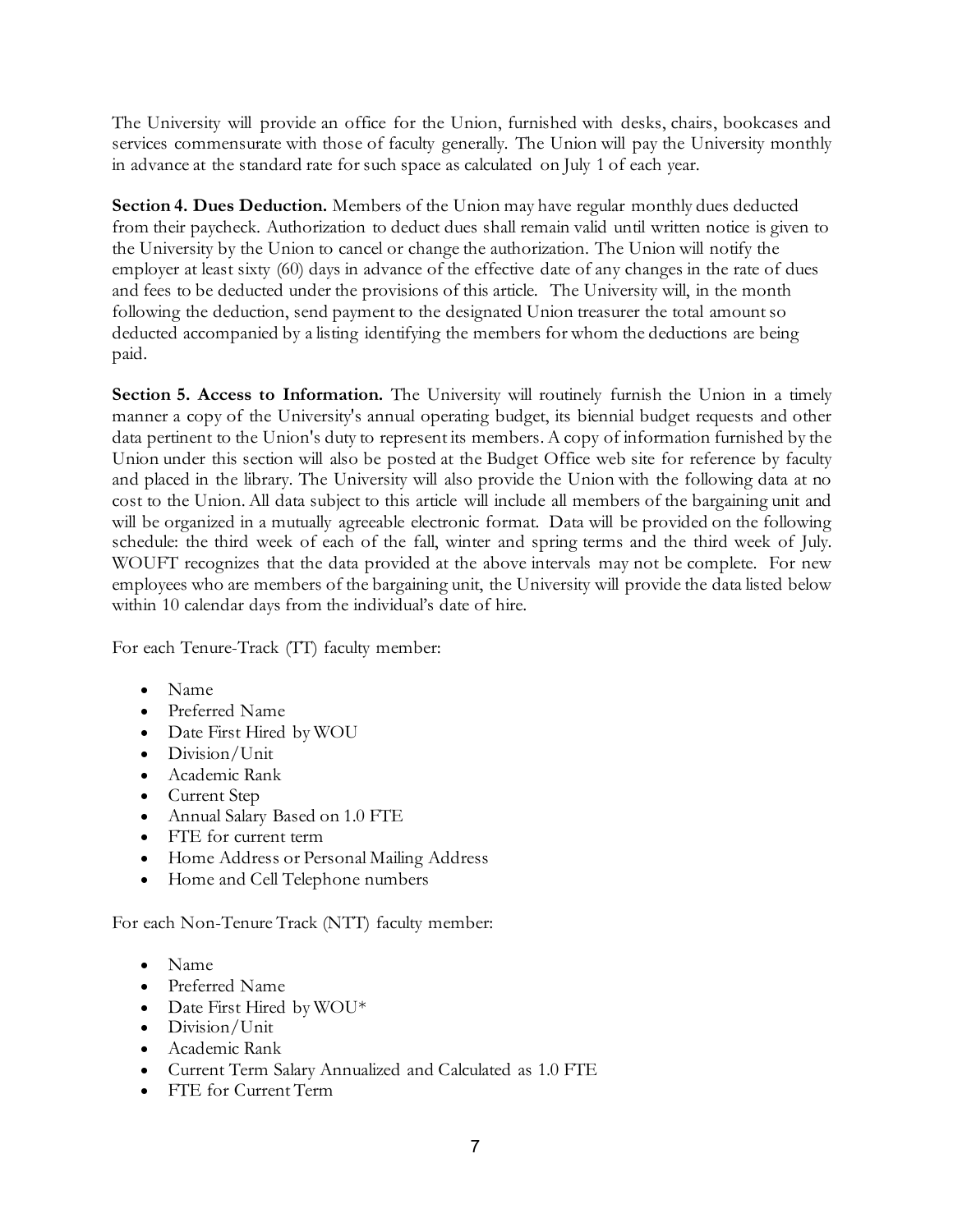- Home Address or Personal Mailing Address
- Home and Cell Telephone Numbers

\* Information will not account for any breaks in service; terms at less than .50 FTE; or instances of reemployment.

**Section 6. Bulletin Boards.** The University shall designate reasonable space on existing bulletin boards in each division for the use of the Union for posting notices and information related to Union activities. University personnel shall not be responsible for and shall refrain from posting or removing such notices from designated space.

**Section 7. Indemnification.** The Union shall indemnify and hold the University harmless from all actions taken by the University in compliance with Sections 4 and 5 of this Article.

**Section 8.** The Union shall have the right to make a presentation for up to 60 minutes and to distribute information at new faculty orientation. The presentation shall be for the purpose of introducing attendees to the Union and its role in representing bargaining unit faculty members. This time will not be used for discussion of labor/management disputes.

# <span id="page-7-0"></span>**ARTICLE 4: CONSULTATION**

**Section 1.** To facilitate communication between the parties a Joint Labor Management Committee shall be established by mutual agreement of the Union and the University. The committee shall be composed of the WOUFT Executive Council and up to four (4) members of University Administration. The committee shall meet at least once per month during the academic year, and a jointly prepared written agenda will be developed in advance of any meetings.

**Section 2.** The Joint Labor Management Committee may, upon agreement of the parties, create and assign tasks to sub-committees comprised equally of labor and management representatives.

Section 3. Separate from the meetings of the committee, officers of the Union and the president of the University or a designee agree to meet at the request of either party to discuss time-sensitive matters pertinent to the implementation or administration of this Agreement. The parties shall meet within ten (10) days of receipt of a written request received at the Provost's Office or by the WOUFT president, respectively, for a meeting. The request shall contain an agenda of items to be discussed.

**Section 4.** The parties understand and agree that meetings held as provided in Sections 1 and 3 of this Article shall not contravene any provision of the Collective Bargaining Agreement nor constitute or be used for the purpose of contractual negotiations. Neither shall such meetings be used in lieu of the grievance procedure provided for in Article 13 (Grievances).

# <span id="page-7-1"></span>**ARTICLE 5: RIGHTS OF BARGAINING UNIT MEMBERS**

**Section 1. Nondiscrimination and Affirmative Action.** It is the policy of the University and the Union not to engage in discrimination against any employee because of race, creed, color, marital status, religion, sex, national origin, age, sexual orientation, gender identity or expression, disability,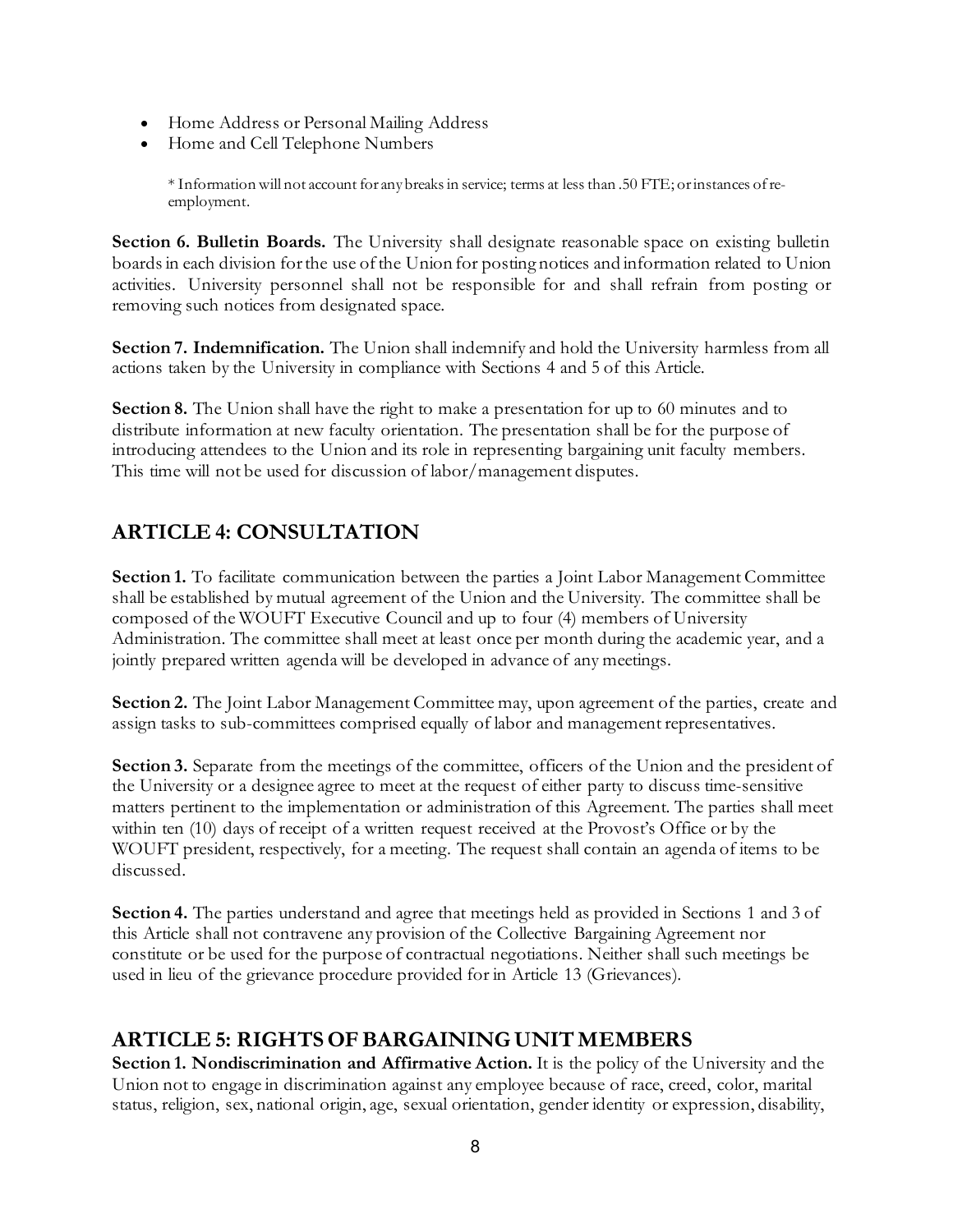or any other characteristic protected by law, including but not limited to, claims made pursuant to Title VII of the Civil Rights Act, the Americans with Disabilities Act. The Age Discrimination in Employment Act, 42 USC Section 1981, Family and Medical Leave Act. ORS Chapter 659A, or any other similar laws, rules or regulations.

**Section 2. Office Facilities.** The University will endeavor to provide each member with an adequately furnished private office and will endeavor to provide a conference room in each major building.

**Section 3. Safe Conditions.** The University will investigate promptly those conditions reported by members as possible violations of safety or health rules and regulations, and conditions believed to be an unreasonable hazard to persons or property. A member will not be required to work under a hazardous condition which will endanger the member.

**Section 4. Use of University Facilities.** Members may use the office assigned to them in connection with such professionally-related activities as preparation of professional manuscripts and materials, scholarly endeavors, approved consultancies, and service to professional associations, schools, or other groups or agencies for whom such service is appropriate. Upon request, faculty may use laboratories and studios for non-sponsored research and other scholarly activity. Upon request, faculty may use meeting rooms and other physical facilities for professionally-related groups subject to availability and prevailing policies of the University governing use of facilities.

The facilities of the Digital Media Center, Print Shop, computer labs and the use of University equipment are available to the faculty in connection with professional writing, research, or approved service projects subject to availability and to reimbursement at prevailing rates charged by the University.

**Section 5. Individual Appointments.** The University will not offer an individual member an appointment with terms that violate this Agreement.

**Section 6. Faculty Rank.** Except for persons holding the positions of president of the University, provost, vice presidents, deans, or chair of an academic division or those who have earned academic rank, the University shall not grant academic rank to any person who is not a member of the bargaining unit. Individuals who are not members of the bargaining unit and currently holding academic rank shall retain such rank if they move to another position within the University that is not an academic position.

# <span id="page-8-0"></span>**ARTICLE 6: APPOINTMENTS**

Section 1. Availability of open academic positions will be announced in appropriate University publications and on the University's website.

**Section 2.** A prospective faculty member will be sent an offer letter of employment that will include information about the type of appointment, salary, tenure and promotion eligibility. The prospective faculty member will be referred to the copy of this Agreement on the University's website.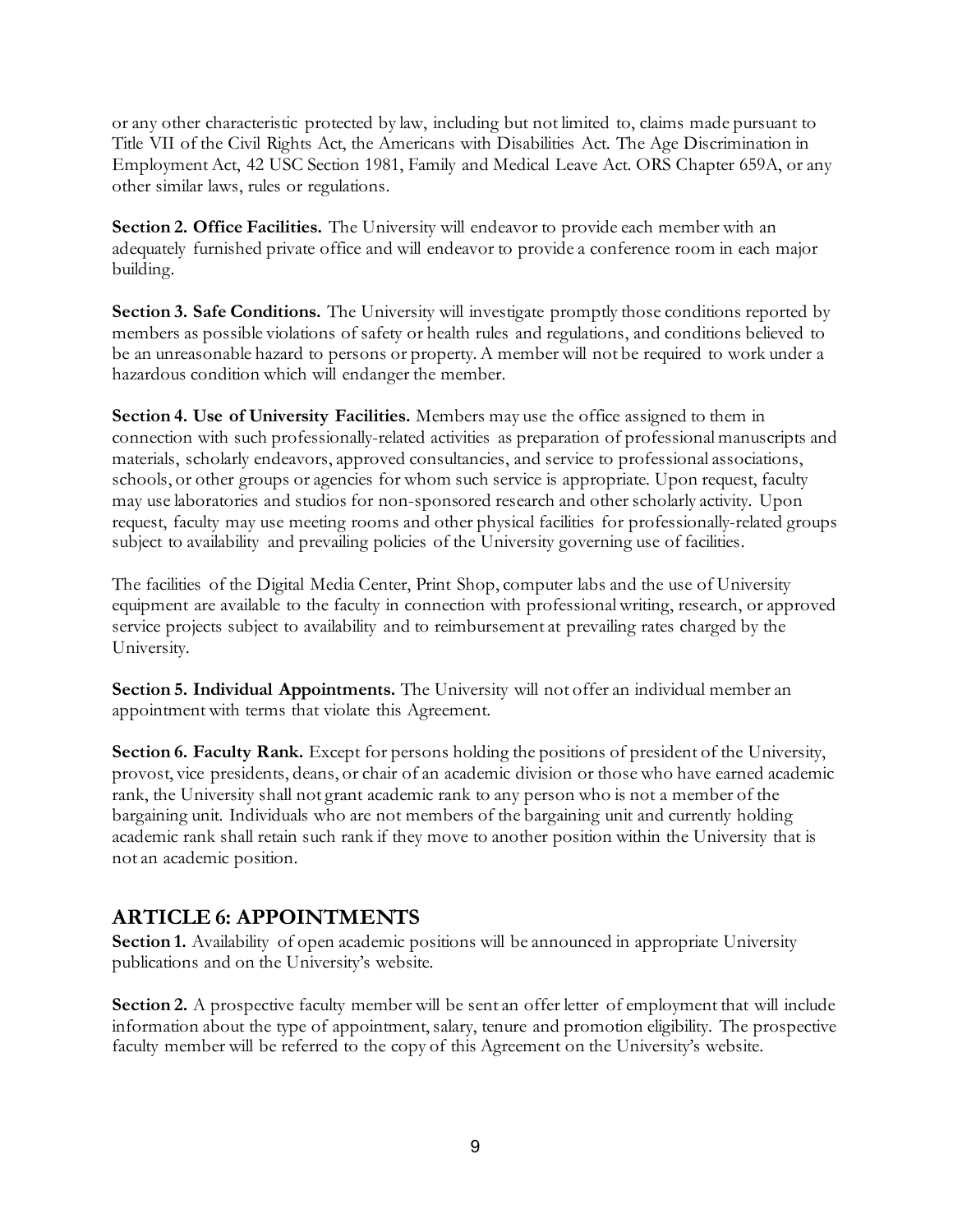# <span id="page-9-0"></span>**ARTICLE 7: ASSIGNMENT OF DUTIES**

**Section 1**. The University recognizes the importance of teaching/librarianship, scholarship, and service to the success of the institution. As provided in Article 10 (Responsibilities of Members & Disciplinary Procedures), faculty members shall be available for assignment of professional duties for the entire period of their appointment. Professional duties are recognized to include teaching, scholarship and service.

The University recognizes that it shares with its faculty the responsibility for appropriate accounting of time and effort, as well as for the development and improvement of faculty performance. Accordingly, the University and faculty agree that Sections 2 through 7 below describe aspects of a faculty member's professional responsibilities and performance in these areas that shall be taken into account in all personnel actions.

**Section 2.** The University retains the right to assign faculty workload based on the needs of the student and the goals of the department, division, college and University. Professional duties shall be assigned by the division chair or appropriate administrative officers in accordance with the needs of the division and the strengths of the faculty member. The University will endeavor to ensure that assignments are made only after consultation with the faculty member. Normally, the University will provide at least two (2) weeks' notice prior to the start of an academic term of changes to teaching assignments.

Section 3. Because of the varied nature of the work and interests of the faculty members, no attempt is made to assign a number of working hours to the duties of scholarship and service.

**Section 4.** Tenured/Tenure-Track Faculty Workload. The University recognizes the importance of teaching/librarianship, scholarship and service to the success of the institution. Each division will attempt to maintain a fair and equitable distribution of faculty workload.

## **A. Instruction:**

**1. Teaching Load**: Full teaching assignments shall normally include 12 course credit hours of scheduled teaching per academic quarter. A reassignment of duty, for the equivalent of 3 or 4 credit courses, shall be provided during one term of the first academic year to all newly hired Tenure-Track faculty to further their teaching, scholarship and service and to encourage faculty retention. Wherever possible the University will endeavor to arrange teaching schedules that avoid excessive numbers of preparations and recognize evening and/or off-campus assignments. Class sizes will be established and monitored by the appropriate academic dean in consultation with division chairs and affected faculty each term.

The following equivalencies will be used in determining teaching assignments:

a. For laboratory hours in the Division of Natural Sciences and Mathematics for Non-Tenure Track or tenured/Tenure-Track faculty: Each lab hour will count the same as each hour of assigned classroom instruction.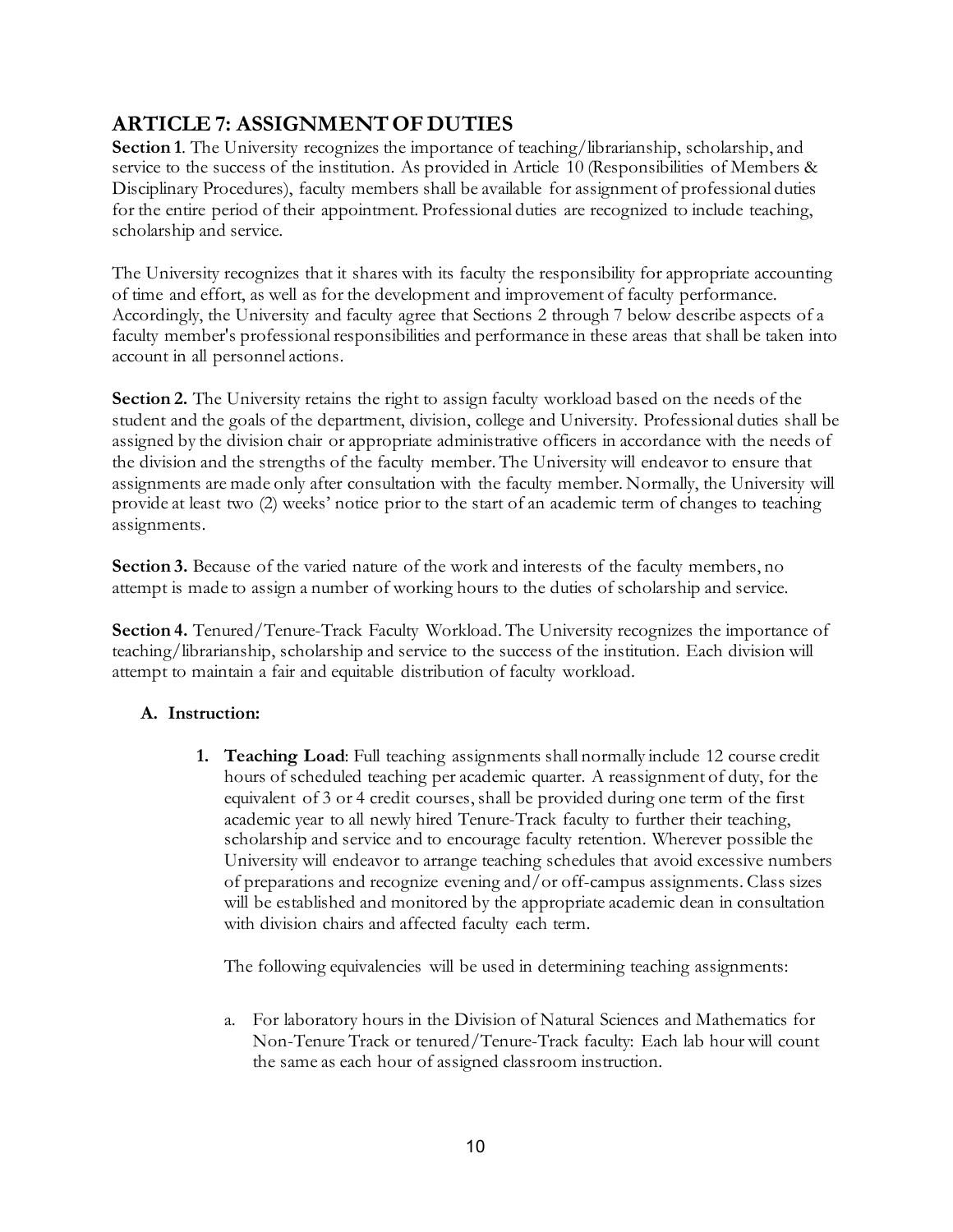b. For the supervision of student teachers by tenured/Tenure-Track faculty in the Division of Education and Leadership: .056 FTE/student (1:18).

### **2. Reductions in Teaching Load:**

- **a. Graduate Courses:** Tenure-Track faculty assigned to teach two or more courses totaling six credit hours or more of 600 courses (excluding graduate thesis credit) in an academic term (excluding summer 600) will be assigned a maximum teaching load of 9 credit hours for the terms(s) in which six or more credit hours of 600 courses are taught.
- **b. Scholarship:** The University also recognizes the need to support faculty scholarship activities and may substitute scholarship duties for a portion of a fulltime annual or full-time quarterly faculty teaching assignment. Such scholarship substitutions will be made by the University to individual faculty assignments for the purposes of strengthening selected academic programs or Faculty Development. This substitution shall be granted to individuals only. Annually, the University shall offer 18 separate reassignments of duty (each the equivalent of a 3-4 unit course) for engagement in scholarship, only. Faculty will apply to the Faculty Development Committee detailing the scholarly activity and expected progress to arise from the requested reassignment time. Faculty will also provide copies of their applications to the chair of their academic division and the dean of their college. A report on the outcome(s) of work performed during the release is to be submitted within three months of the affected term of release, copies of which will be available to the faculty development committee, dean, and Provost's Office. No future awards will be given in this category until the report is submitted. No departments shall be granted a department wide reduction in load. division chairs will assign appropriate teaching and scholarship activity assignments when they submit the Schedule of Classes to the college dean for approval.
- **c. Union Executive Council:** The president of WOUFT shall, at the union's discretion, receive up to 12 credits release of duties per year to be taken during the Fall, Winter, or Spring terms, in consultation with the appropriate division chair, dean and provost. Release from more than a single course for presidential duties shall not be taken in any single academic term without prior administrative approval. The Treasurer of WOUFT shall, at the union's discretion, receive up to one release from duty (the equivalent of a 3 - 4 unit course) per year. In order to minimize impact to programs, WOUFT Treasurer release may be taken during any academic term of the academic year. No later than June 30<sup>th</sup> of each year, WOUFT will reimburse the university for the actual salary and incremental OPE for replacement faculty to teach for any credits or courses from which those WOUFT officers are released.
- **d. Technologically Innovative Course or Curriculum Preparation:** The Faculty Development Committee will recommend up to five course reassignments each academic year to faculty members for the purpose of creating or revising one or more technologically innovative courses or developing new curricular pathways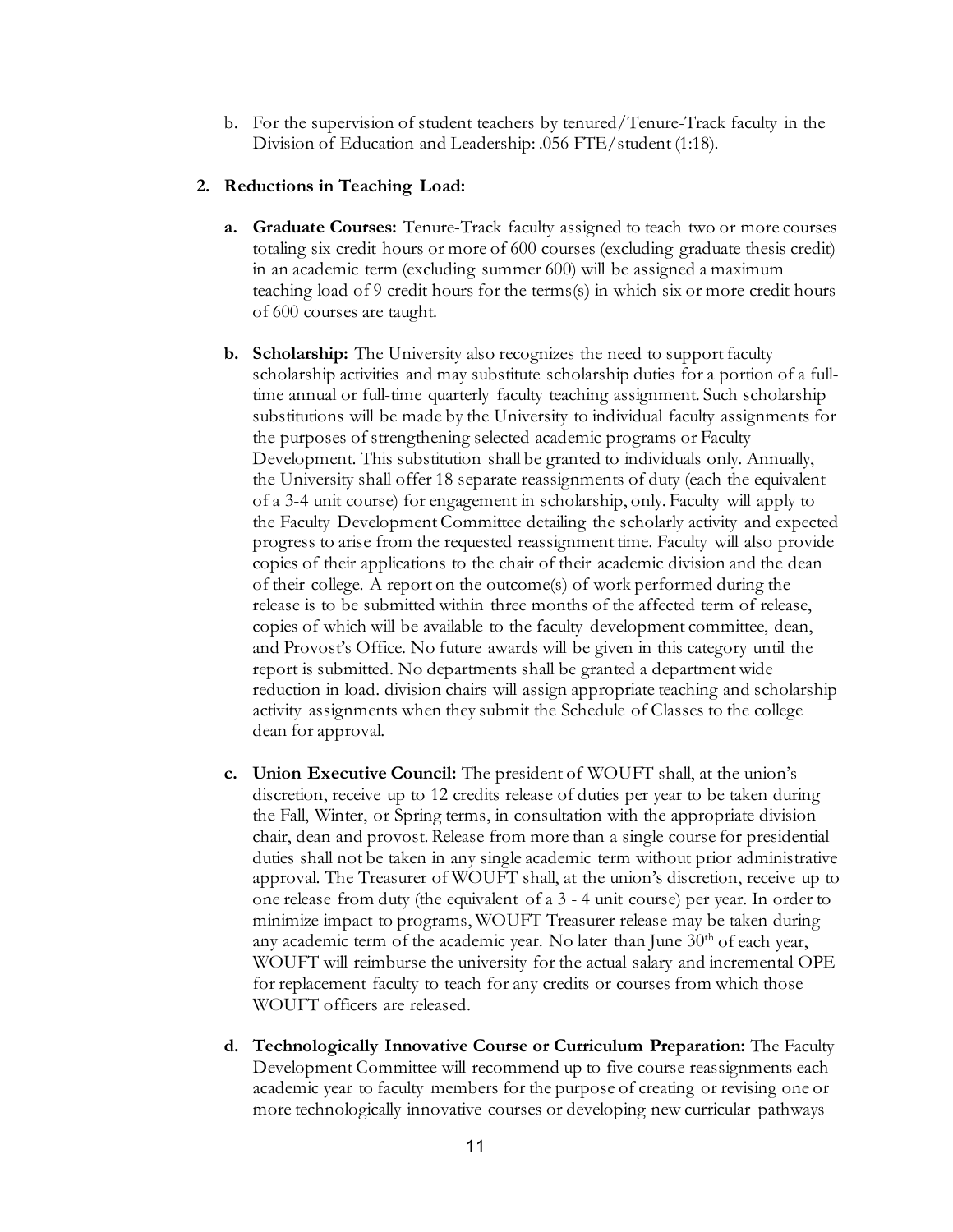or programs. These course reassignments cannot be used for any other purposes and are considered to be exclusive from the eighteen course reassignments for scholarship provided for above in subsection b. Final awarding of reassignments, from among the requests recommended by the Faculty Development Committee, will be determined by the provost. Nothing in this section shall preclude the provost from granting course reassignments for technologically innovative course or curriculum preparation outside of the process described above.

**e.** Faculty members designated as a program coordinator or department head may receive annual course reassignment appropriate to the workload of the position.

### **3. Overload:**

- **a.** The University recognizes that to meet its obligations to students, it may sometimes request faculty members to teach a course load in excess of the 36 credit hour teaching load during the academic year. However, to assure that these teaching overloads do not impinge upon or serve as a detriment to the regular duties of the faculty members, teaching overloads will be of a nonrecurring nature and generally will not exceed the equivalent of one (1) four (4) credit course per academic year. Prior approval for overload teaching must be granted by the division chair, college dean, and the provost.
- **b.** Faculty members who have been given assigned time for administrative activities may not receive overload for teaching without prior approval by the college dean and provost.

### **4. Off-Campus Instruction:**

Faculty teaching in-load courses in any off-campus program requiring three or more hours of round-trip driving time per class session will teach 9 course credit hours during the quarter in which the off-campus in-load course is taught. The faculty member will also be reimbursed for mileage, food and lodging at the prevailing mileage and per diem rates, as applicable but not less than those rates in effect at the time of agreement.

#### **5. Student Consultation Hours:**

Full-time teaching faculty shall establish and maintain a minimum of five (5) scheduled student consultation hours per week, which must include at least one (1) hour of on-campus student consultation. Those members with less than full-time appointments shall establish minimum consultation hours in ratio to their part-time appointment. Those faculty members with reassignments of duty shall establish minimum consultation hours in ratio to the number of credits they teach during the term in which the reassignment of duty is taken to the number of credits in a fulltime teaching load.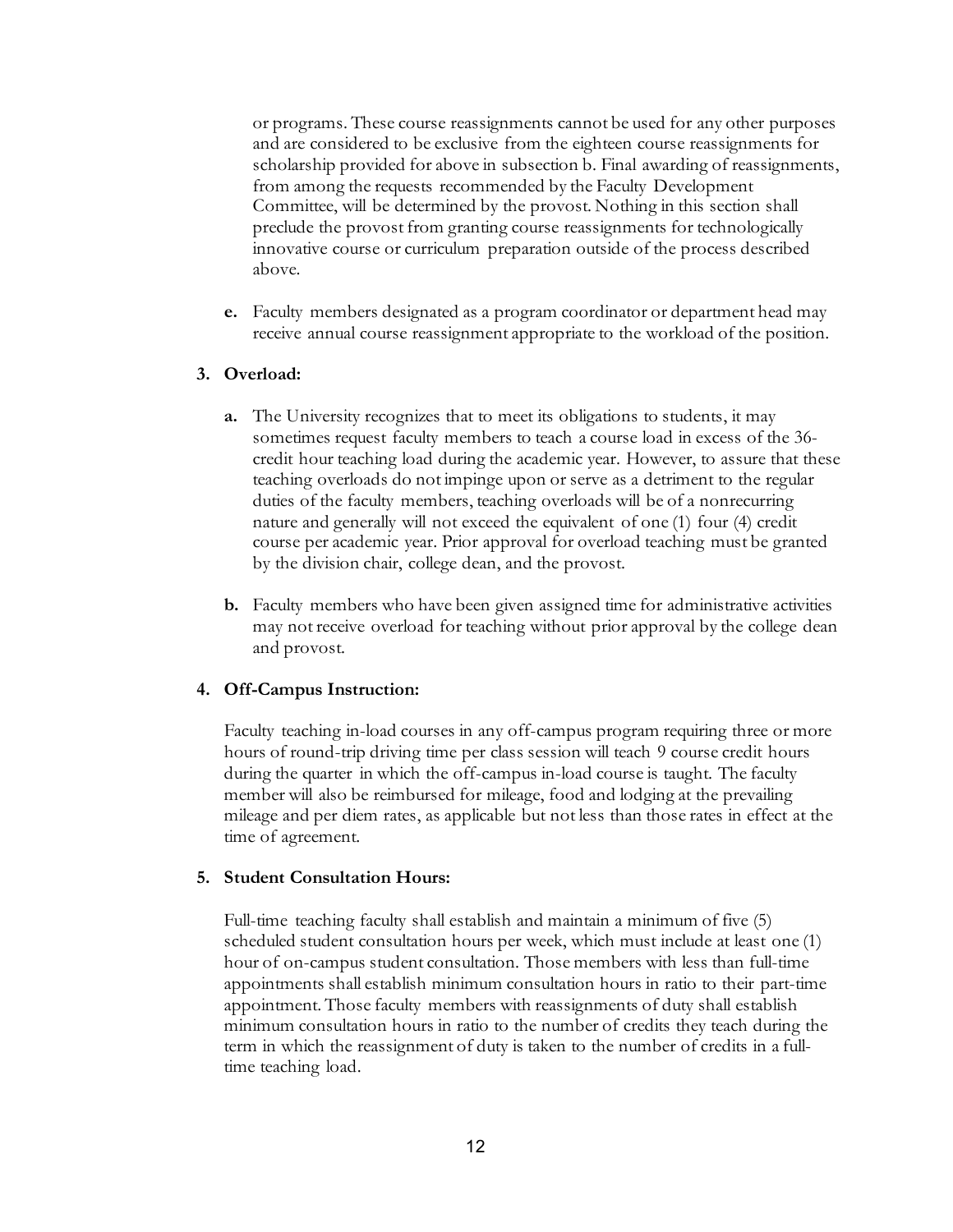Before the end of the first week of classes of each term, the faculty member shall provide the division administrative assistant a schedule of their consultation hours and copies of all course syllabi for inclusion in the division and college files. The current office schedule is to be posted outside the faculty member's office for student viewing.

**6. Individually-designed Courses:** The University recognizes the value of individually-designed courses including Independent Study, Specialized Individual Study, Thesis, Capstones, Senior Projects, Professional Projects, and Directed Studies taught by arrangement.

Individually-designed courses are subject to approval by the division chair and college dean.

Student credit hours generated from individually-designed courses taught outside the tenured or Tenure-Track faculty member's regular teaching load during any academic term are eligible for credit banking for end of academic year compensation adjustment subject to the following conditions\*:

- **a.** To be eligible for credit banking, faculty must have taught an annual average of 36 credits over the course of the current academic year and previous academic year or taught the required hours due to a dean approved reassignment over the same period. Faculty teaching a graduate teaching load and Learning Management System(s) faculty are also eligible.
- **b.** In the event that a faculty member has not taught an annual average of 36 credits over the course of the current academic year and previous academic year, the faculty member's credit load in each of those years will be considered individually by academic year. In those academic years where the faculty member taught 36 credits over the course of a single academic year or met the required hours due to a dean approved reassignment, that faculty member will be eligible for credit banking under this section. In those academic years where the faculty member did not teach 36 credits over the course of the single academic year or meet the required hours due to a dean approved reassignment, that faculty member will not be eligible for credit banking under this section.
- **c.** For eligible faculty, credits and compensation will be defined as follows:
	- 1) Individually-designed courses that are eligible for compensation adjustment must be pre-authorized for such eligibility by the appropriate division chair and dean.
	- 2) 12 Student Credit Hour (SCH) = 1 counted credit.
	- 3) Individually-designed courses of 4 credits or higher are capped at 4 SCH; special circumstances may be appealed to the dean.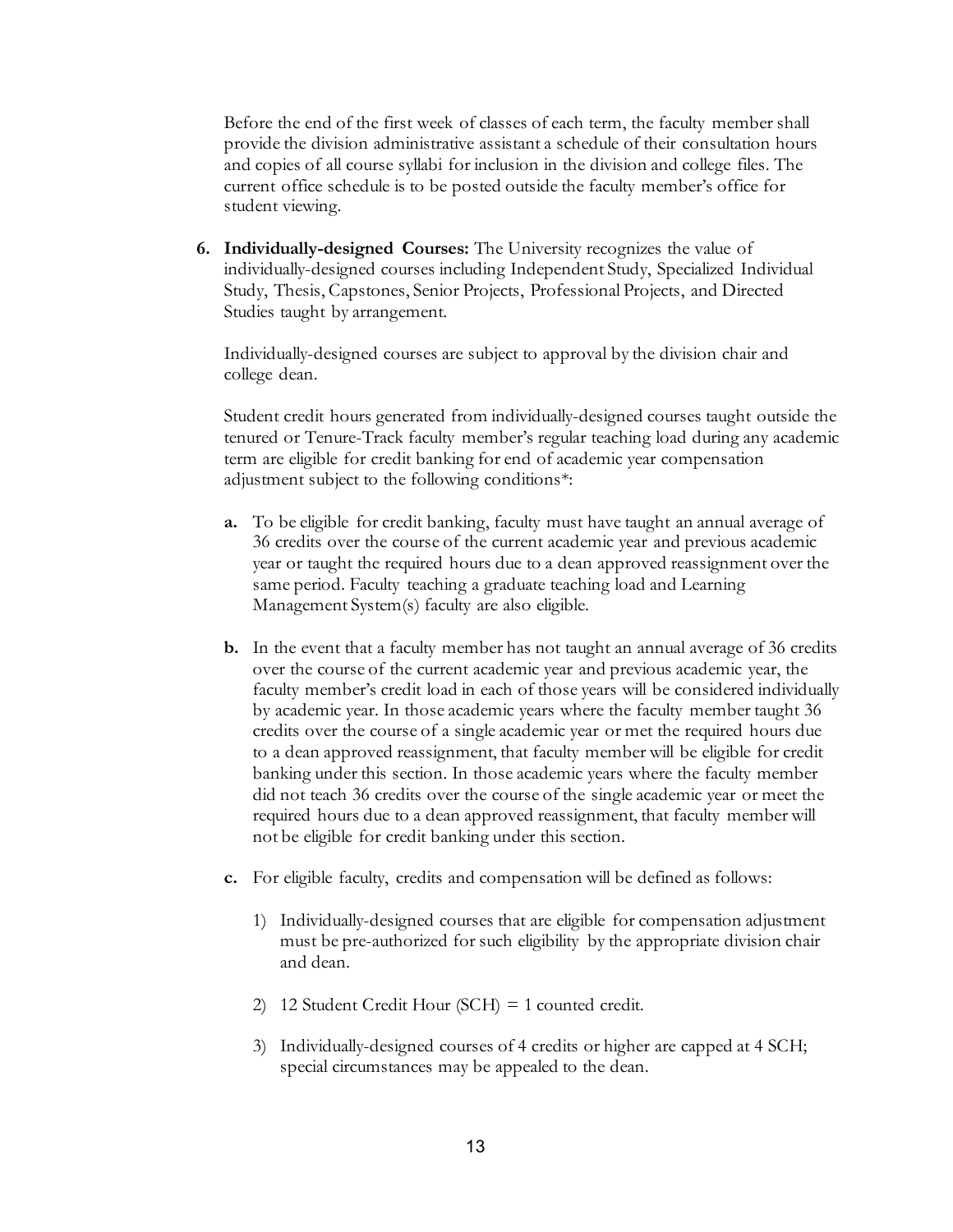- 4) Directed Study courses will be counted at the SCH of the regularly-offered course; e.g., a 4-unit course  $=$  4 counted credits.
- 5) Graduate exit requirements, such as Comprehensive Exams, Thesis Projects, Action Research Projects, Professional Projects, CD/Recital Performances, and Portfolios Taught, or Graduate Student Supervision by graduate faculty while on a 9-hour per term load are excluded. However, individuallydesigned courses taught by these faculty beyond their 9-hour loads are counted.
- 6) Compensation adjustment calculated as: (SCH credit total  $\div$  12)  $\div$  (45 unit annual work load) x (averaged annual salary rate over the previous two academic years or the annual salary rate during the academic year in which 36 credits is reached)  $=$  compensation settle-up.
- 7) For Tenure-Track faculty, settle-up for out-of-load teaching (as described above in subsections  $c.1 - c.6$ ) will take place every two years and is calculated by May 1st for the current academic year and previous academic year. Compensation will be issued in the June paycheck. Credits bearing RP, I, W, and A-F grades will be applied in accounting for banked credits. No individually-designed course will be counted twice toward credit banking.
- **d.** Once a faculty member has been compensated for banked credits according to Section 6.a-c above, the faculty member will no longer retain those banked credits for purpose of compensation.
- **e.** The division chair will provide faculty with a report of banked credits on an annual basis.
	- \* See Appendix I for Honors Senior Project/ Thesis Credit Banking

Types of individually-designed courses are defined as follows:

**Independent Study/Specialized Individual Study/Internship** is a course proposed and developed by the student in consultation with a faculty member from the department, the content of which is not available in regularly scheduled institutional offerings.

**Thesis** is a research experience designed, conducted, and written by an individual student under the guidance of a faculty advisor with an evaluation of the completed thesis by a faculty second reader. The thesis provides the student opportunities for advanced scholarly engagement and results in a formal written document for review and oral presentation of the research.

**Capstones or Senior Projects** involve one or more students during their senior year in the design, conduct and writing of a project that requires integration and application of knowledge to an issue, question, or problem.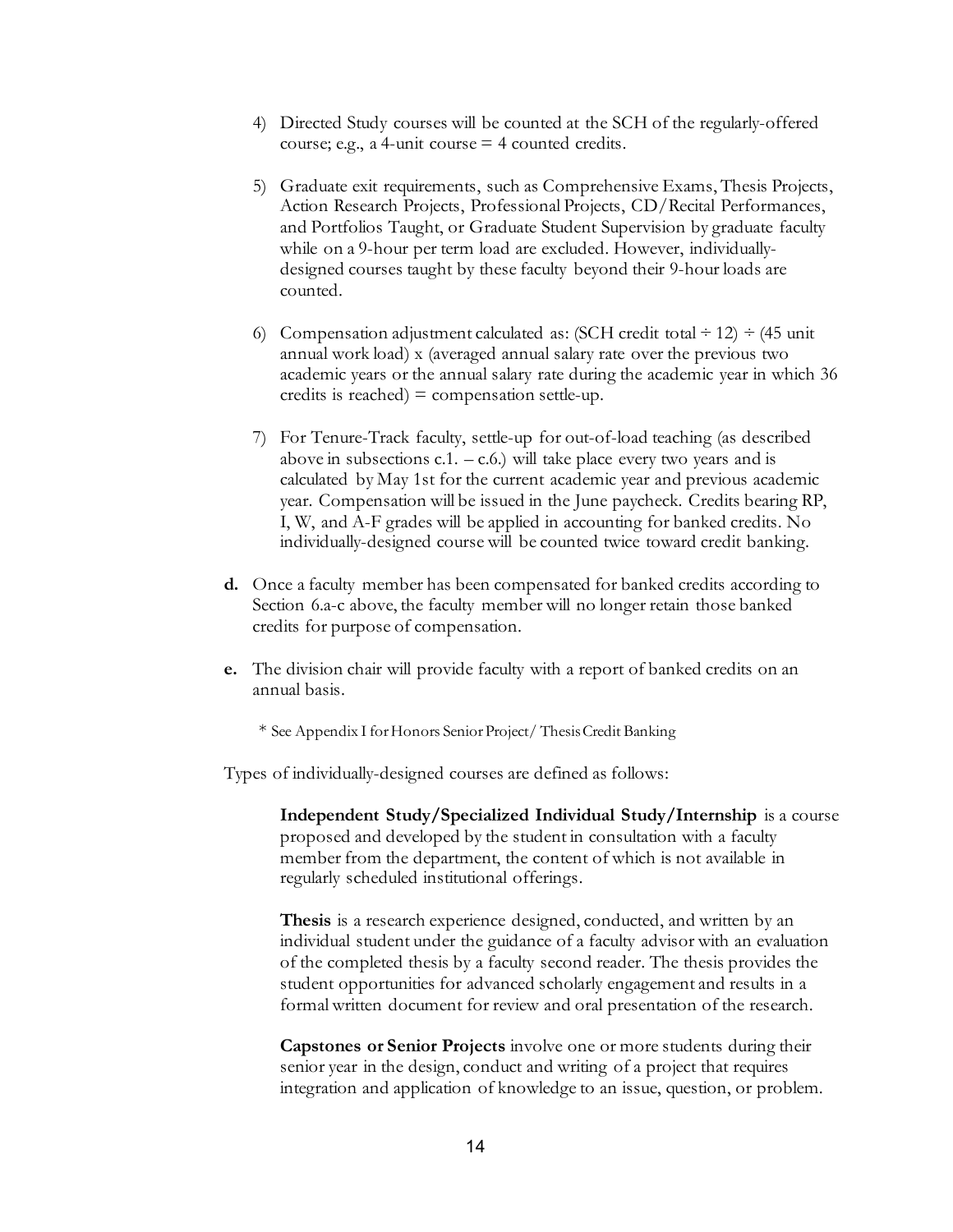These courses are supervised by a faculty advisor with an evaluation of the completed product by a faculty member second reader.

**Directed Study Taught by Arrangement** is a section of a "regular" course that a faculty member agrees to provide for an individual student to accommodate circumstances that prevent the student from enrolling in a "regularly" scheduled section of the course.

**Professional Projects** are creative works that include a professional paper accompanied by the final product which is designed, created, and implemented by an individual student. Examples of professional projects include curriculum design for a particular discipline, training programs, documentary video, computer programs for a particular application, and action research. The professional project is developed under the guidance of a tenured/Tenure-Track faculty member with support from a committee. The professional project provides the student opportunities for advanced scholarly engagement and results in a formal written document for review and oral presentation of the project including the final product.

### **B. Scholarship**

The institution recognizes the value of continuous involvement in scholarly activity to effective instruction in the faculty member's discipline. Each faculty member shall engage in scholarship activity consistent with the evaluation criteria in Article 8 (Evaluation, Tenure and Promotion for Faculty on the Tenure Track).

### **C. Service**

Service, for purposes of tenure and/or promotion, shall refer to both Institutional Service (academic advising, collegiality, service, and leadership within the department, division, college, and/or university) and Professional Service (engagement and leadership within community, government, or private organizations as well as professional organizations). All faculty are expected to be involved in Institutional Service consistent with the requirements set forth in Article 8 (Evaluation, Tenure and Promotion for Faculty on the Tenure Track).

**Academic Advising:** Recognizing the importance of undergraduate and graduate student advising and its place among the principal responsibilities of all faculty members, the chair of each division will assign advisees on an equitable basis to all tenured and Tenure-Track members of the division.

**Section 5.** Assignment of professional duties of librarians shall be in keeping with the needs of the organizational unit. Such assignments may include assignment to committees with time allotted within the normal work week for participation in such activities.

**Section 6. Training and compliance with University policies.** Annually, the University offers certain programs and resources to ensure compliance with policies and procedures relating to the legal environment of higher education. It is expected that faculty members will update their knowledge to comply with University policies.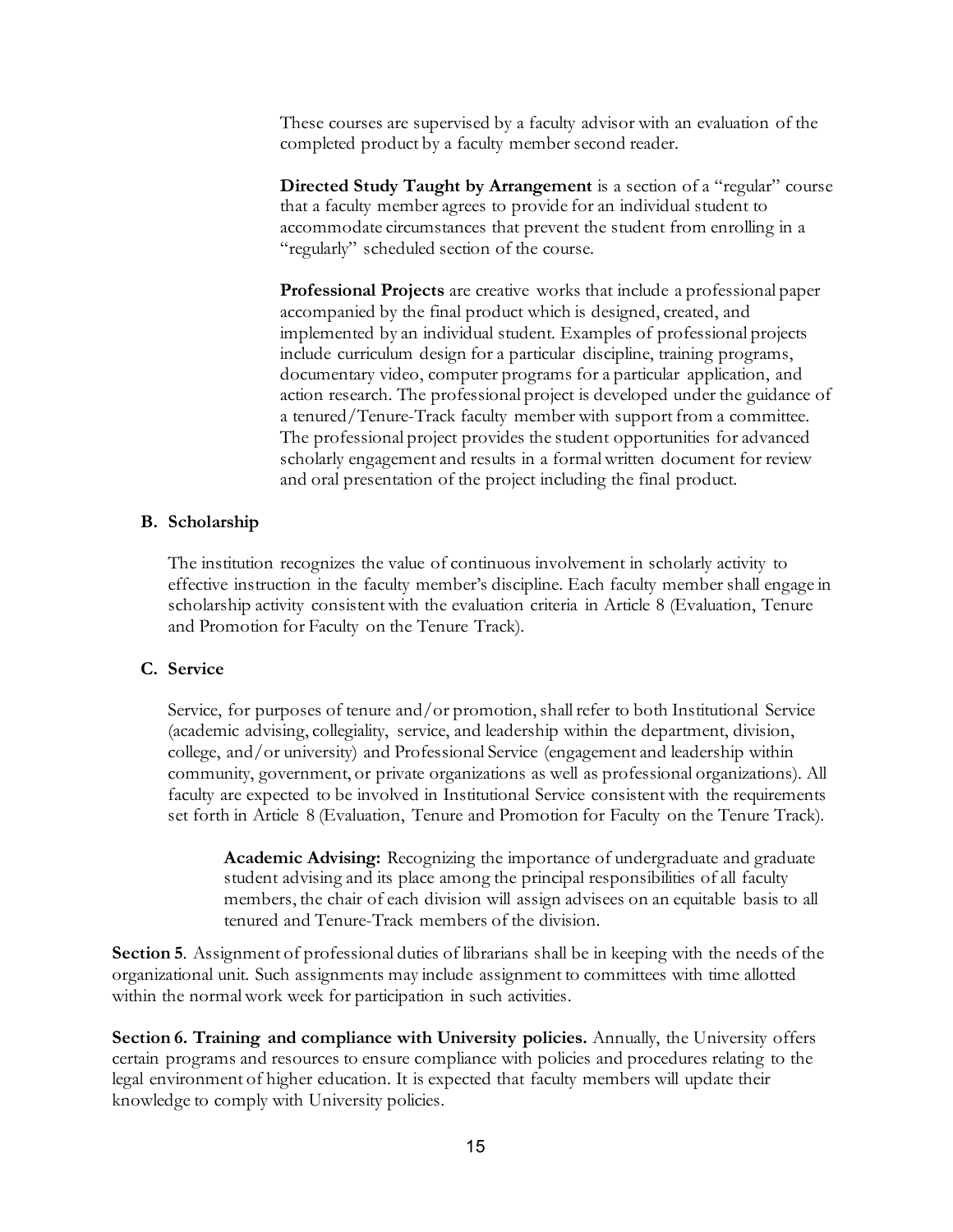**Section 7. Final Examinations.** Faculty will schedule final examinations for courses during the final exam week; exceptions to be approved by the division chair and dean. An examination is considered to be final if it counts for a greater percentage of the total course grade than any other scheduled examination or project or is the sole exam issued in a class. Faculty members may hold examinations during the last week of instruction if such examinations count for no greater percentage of the total course grade than any other scheduled examination or project. Faculty members who do not hold final examinations shall use the times scheduled for such examinations for activities that are reasonably related to pedagogical purposes in the affected course.

## <span id="page-15-0"></span>**ARTICLE 8: EVALUATION, TENURE AND PROMOTION FOR FACULTY ON THE TENURE TRACK**

**Section 1. Purpose of evaluation.** Performance evaluations shall encourage the improvement of individual professional performance and guide decisions on salary adjustments, reappointment, tenure, and promotion, subject to the provisions of Articles 8 (Evaluation, Tenure and Promotion for Faculty on the Tenure Track), 16 (Salary), and 12 (Reserved Rights of the University).

**Section 2. Terms and Concepts.** Many faculty members consistently demonstrate exceptional levels of performance in all three areas of teaching/librarianship, scholarship, and service. In any given year a faculty member may elect to concentrate their energies on one area more than another; however, as a whole, for the five-year period of time leading up to application for being considered for advancement in continuation, promotion and/or tenure, a cumulative rating of "Meets Expectations" is expected on all three areas of teaching/librarianship, scholarship and service as indicated on the form provided in Appendix F. **A faculty member "meets expectations" when they give the overall impression of an active, engaged academic as evidenced by achievement in all three areas.**

### **A. Teaching/ Librarianship (for teaching faculty see 1, for library see 2)**

- **1. "Teaching"** shall refer to the effectiveness of one's teaching for purposes of tenure and/or promotion review as indicated by:
	- **a.** Peer and supervisor evaluations,
	- **b.** Examination of syllabi from a range of years for each class,
	- **c.** Exams and other assessment methods,
	- **d.** Teaching materials,
	- **e.** Data from a mutually agreed upon student course evaluation instrument (SCEI\*), provided by the University,
	- **f.** Reflections on evidence of effective advising, mentoring and support,
	- **g.** Reflections on evidence of impact of teaching on student learning,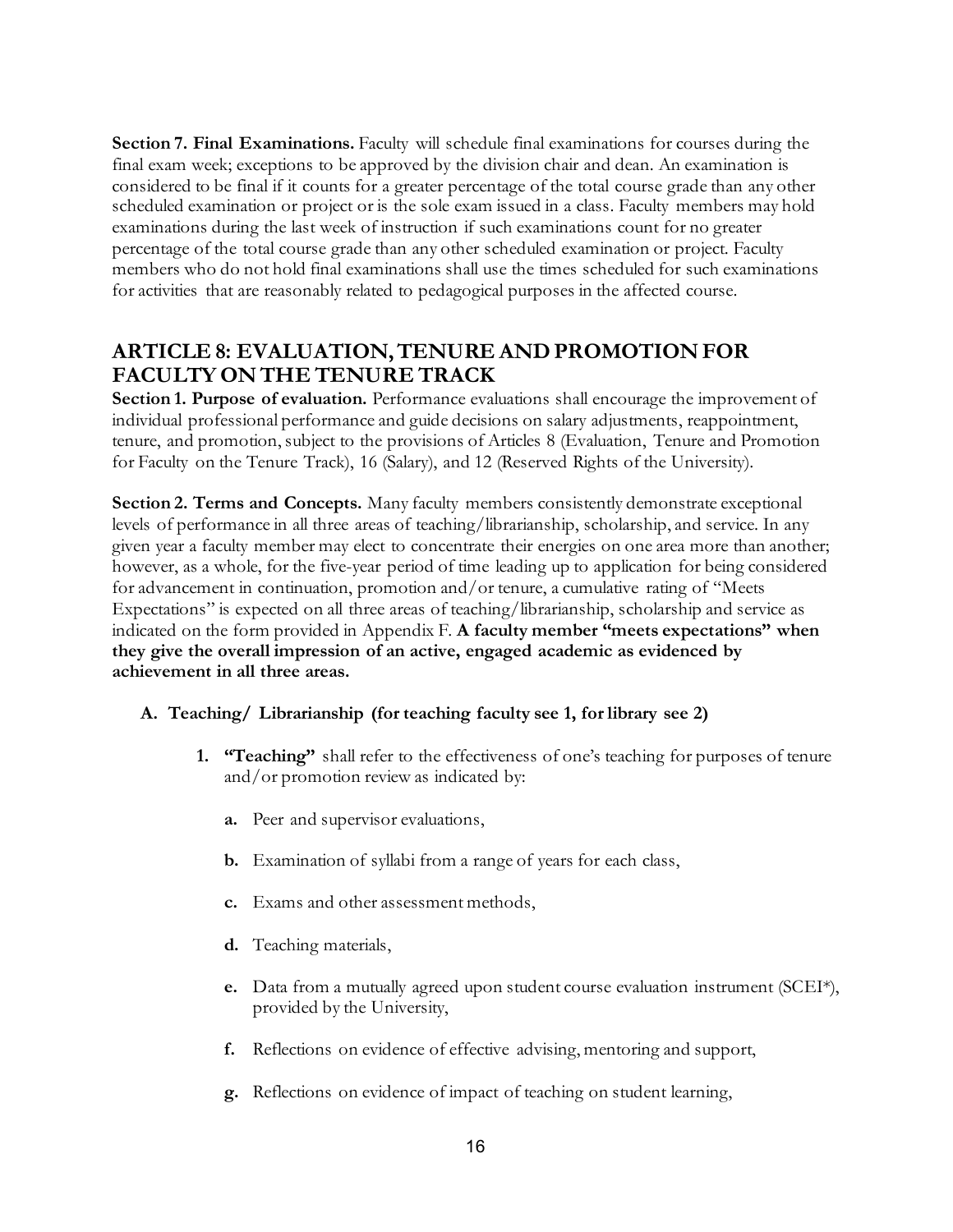- **h.** Evidence of professional renewal and updating of skills and knowledge,
- **i.** Personal teaching philosophy,
- **j.** Examples of curriculum redesigns and refinements over time.

\* Any survey not mutually agreed upon, along with any results/data derived from such questions and surveys, is not to be used for purposes of official evaluation unless a Faculty member chooses to include it.

- **2. "Librarianship"** shall refer to the effectiveness of one's librarianship for purposes of tenure: and/or promotion review as indicated by:
	- **a.** Peer and supervisor evaluations in core areas of librarianship.
	- **b.** Examination of programmatic documents and contributions to library products and services,
	- **c.** Instructional materials,
	- **d.** Data from student or faculty ratings of performance in core areas of librarianship,
	- **e.** Reflections on evidence of impact of librarianship on student learning and academic success,
	- **f.** Evidence of professional renewal and updating of skills and knowledge,
	- **g.** Personal philosophy of librarianship,
	- **h.** Examples of innovations and refinements in provision of library services and products over time.
- **B. Scholarship:** In the spirit of Boyer's Scholarship Reconsidered (1990), one's "scholarship" may be manifested in one or more of the following venues:
	- **1.** Scholarship of discovery investigative research and creative work of faculty in liberal, visual and performing arts
	- **2.** Scholarship of integration scholarship connecting within and between disciplines
	- **3.** Scholarship of application study of real world or societal problems
	- **4.** Scholarship of teaching instructional and classroom research Regardless of the type of scholarship, all faculty members' work should be carefully assessed, with intellectual rigor and excellence the yardstick by which all four dimensions of scholarship are measured.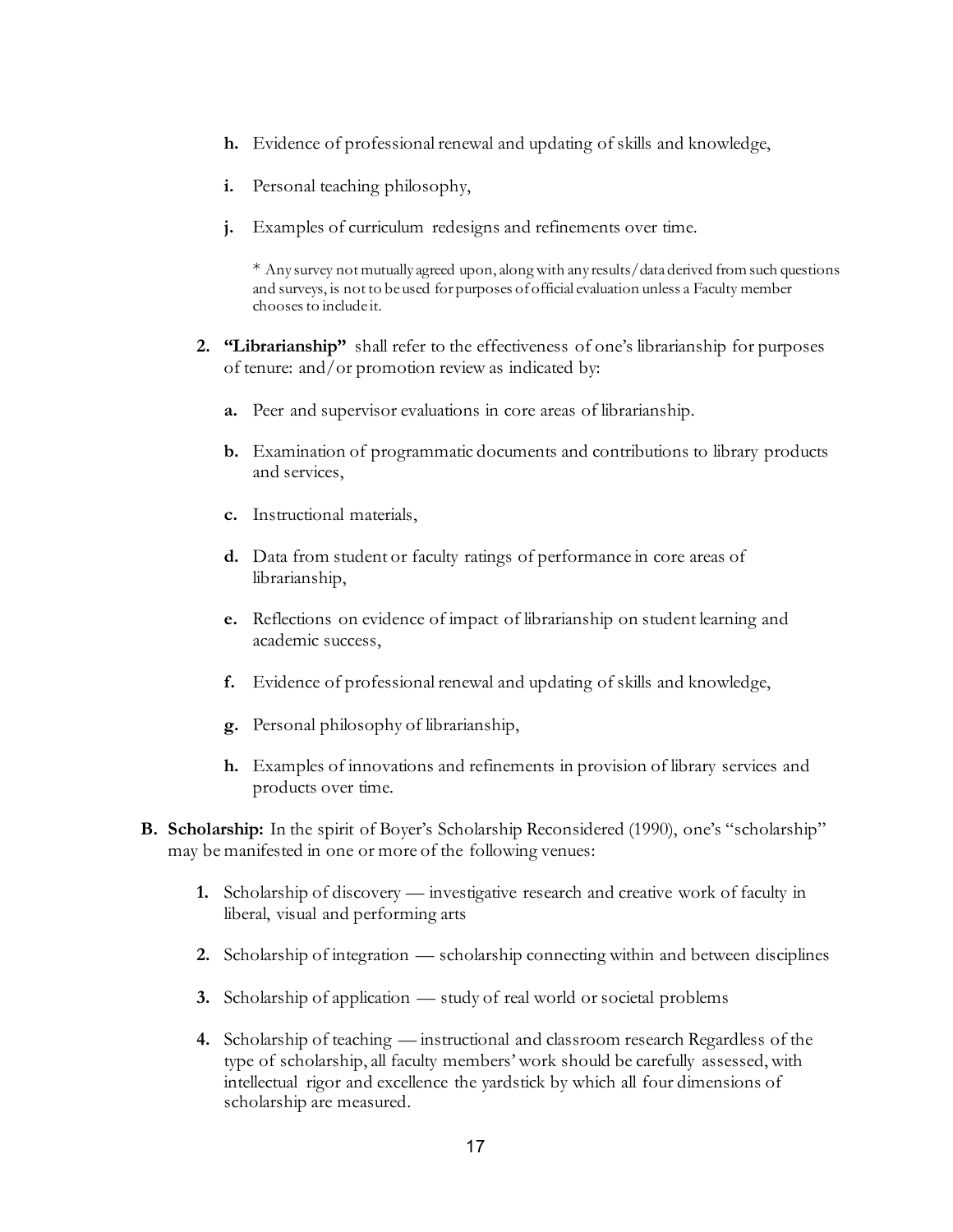While scholarship can look quite different across candidates, it cannot be absent as it is the core of academic life. All faculty members should be knowledgeable of developments in their fields, remaining professionally active. All faculty members should be held to the highest standards of integrity in every aspect of their work. For purposes of tenure and promotion, scholarship should be peer reviewed, sustained and measurable.

- **(a)** The Scholarship of Discovery refers to the search for new knowledge and answers the questions: "What is to be known? What is yet to be found?" Evidence for this type of scholarship may include scholarly and creative activities that involve clear goals, preparation, appropriate methods, results, and presentation on the part of the faculty as indicated by: a published book, scholarly monograph, article, book review, or essay, performed work or practice in the fine arts; a paper presented at a scholarly meeting at regional, national or international levels; creation of a process, machine, composition that leads to a patent; creation of a scholarly, artistic or scientific procedure or method; state, regional, national, or international recognition as a scholar in an identified area; and positive peer evaluations of the body of work.
- **(b)** The Scholarship of Integration refers to serious disciplined work that seeks to interpret, draw together and bring new insight to bear on original research including interdisciplinary connections. Evidence for such scholarship may include interpretation of original research; the authoring or coauthoring of peer-reviewed publications of research, policy analysis, case studies, and integrative reviews of the literature; interdisciplinary grant awards or presentations; policy papers designed to influence organizations and governments; first research at the boundaries where field converge; and the illumination of knowledge into a larger context including the education of non-specialists.
- **(c)** The Scholarship of Application moves the scholar towards engagement answering the question - How can knowledge be responsibly applied to consequential problems? Evidence for such may include the application of one's academic expertise to problems affecting individuals, institutions, or society; peer-reviewed publications of research, case studies, or technical applications, grant awards in support of practice; state, regional, national, or international recognition as a master practitioner; and professional certifications, degrees, and other specialty credentials.
- **(d)** The Scholarship of Teaching and Learning involves planning, assessing, and modifying one's teaching and applying to it the same exacting standards of evaluation that are used in research. Evidence for such scholarship may include peer-reviewed publications of research related to teaching methodology or learning outcomes; case studies related to teaching-learning; learning theory development; and development or testing of educational models or theories; accreditation or other comprehensive program reports; successful applications of technology to teaching and learning; state, regional, national, or international recognition as a scholar in an identified area; published textbooks or other learning aids; grant awards in support of teaching and learning; outcome studies or evaluation/assessment programs; and presentations related to teaching and learning.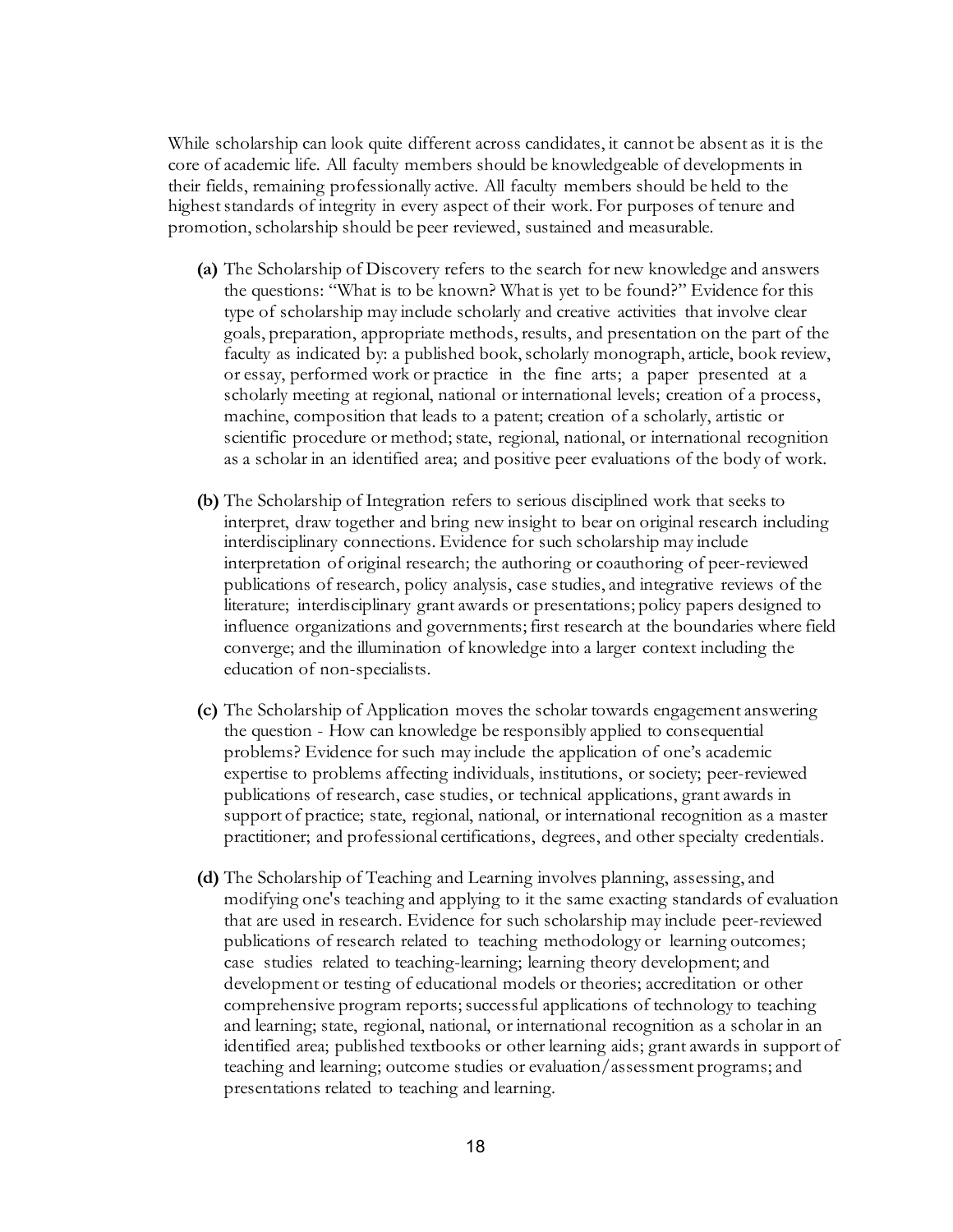**C. "Service"** for purposes of tenure and/or promotion shall refer to both Institutional Service (collegiality, service, and leadership within the department, college, and/or institution) and Professional Service (engagement and leadership within community, government, or private organizations as well as professional organizations). All faculty are expected to be involved in Institutional Service.

### **Section 3. Principles of Promotion and Tenure.**

Except for hiring of personnel, the granting of tenure and promotion are the most critical decisions that the University makes towards its continued academic integrity.

Although length of service may be an important factor, mere length of service is never a sufficient justification in itself for tenure or advancement to a higher rank.

Those who seek promotion to Full Professor are expected to provide more evidence of exemplary and sustained teaching effectiveness than those applying for promotion to associate professor.

Successful candidates for promotion to Full Professor continue their teaching, research, and service contributions at least at the level they had established when they were promoted to Associate Professor with tenure; recognizing that levels of engagement in any one area may vary from year-toyear.

The scholarship of successful candidates for promotion to Full Professor has advanced to the point where they can demonstrate a sustained engagement in their field(s) of scholarship.

There are higher expectations regarding the quantity and quality of service expected of applicants applying for promotion to Full Professor as compared to those applying for promotion to Associate Professor.

The awarding of tenure indicates that the faculty member has met the standards defined for teaching/librarianship, scholarship, and service and that they can expect to remain as a member of the faculty, indefinitely.

The awarding of tenure also acknowledges that the faculty member shall remain actively engaged in teaching, scholarship and service.

#### **Section 4. Evaluation of Tenure-Track and Tenured Faculty.**

- **A.** As part of the initial job appointment, the Tenure-Track faculty member will, upon written request, receive a copy of the current Collective Bargaining Agreement from the Provost's Office which shall include all necessary details regarding evaluation procedures and expectations. The Collective Bargaining Agreement is available via the WOU provost's web site.
- **B.** The division chair shall be responsible for assisting each Tenure-Track faculty member in answering questions regarding the expectations and procedures related to evaluation.
- **C.** All Tenure-Track faculty will complete an Annual Faculty Report and submit to the division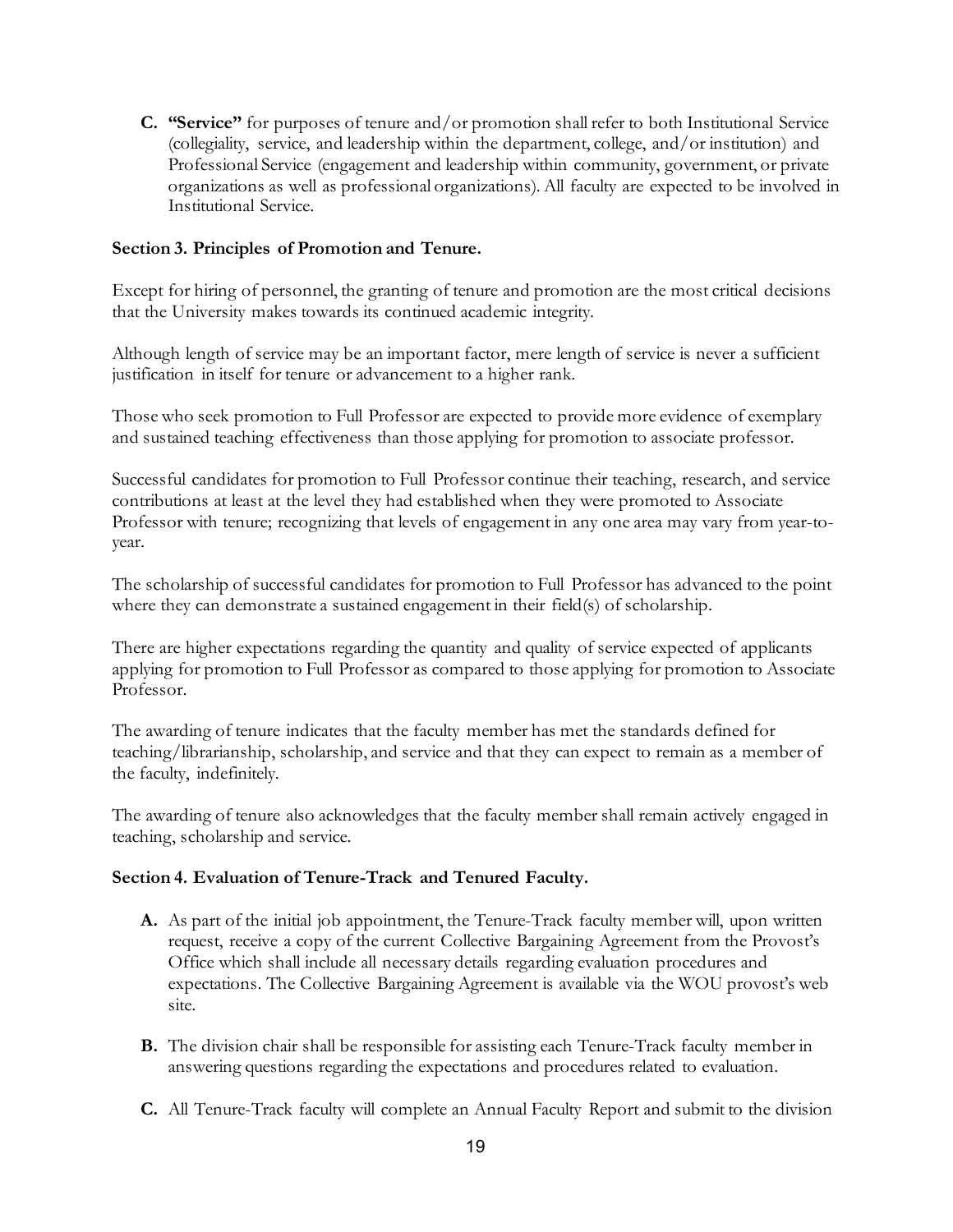chair no later than 30 June that includes an updated CV, a summary of accomplishments for the year and progress towards meeting previously stated goals and new goals for improvement.

- **D.** Tenure-Track faculty will also submit their files for continuation, promotion, and tenure as specified elsewhere in Article 8. A copy of the division's Personnel Review Committee (DPRC) recommendation will be provided to the faculty member by the DPRC at the same time it is submitted to the dean.
- **E. Rebuttals.** The faculty member shall have the opportunity to file a commentary or rebuttal to any part of the evaluation report. This response shall be a permanent part of the evaluation.
- **F. Evaluations which Indicate Need for Improvement.** If a faculty member is given an evaluation which includes an indication that improvement is needed in any area(s), including collegiality, the employer shall provide the faculty member a written report containing explicit suggestions and guidelines for improvement. The provostshall provide the relevant DPRC with a copy of the report. The employee will be granted reasonable time, up to one academic year, for improvement. Subsequent review(s) delivered to the employee in writing shall focus on the employee's performance during the specified timeline. All parties involved in the reevaluation shall adhere to the guidelines and suggestions specified in the written report.

### **Section 5. Eligibility Timelines for Promotion and Tenure.**

#### **A. Promotion to Associate Professor**

- **1.** Promotion to Associate Professor and the granting of tenure shall occur at the same time for those hired on step one as an Assistant Professor on a tenure line. Faculty members can apply for promotion to Associate Professor and tenure after four years of continuous service at WOU. The files are due and the review process takes place during the fifth year of service. If awarded, the promotion and tenure shall become effective at the beginning of the sixth year of full-time service.
- **2.** If stipulated in the initial hiring contract, a faculty member may be reviewed for promotion to Associate Professor and tenure after a combined minimum of four years of successful continuous service on Tenure Track at WOU and another comparable institution. Such faculty members may apply for tenure after two complete years of successful, continuous service on the Tenure Track at WOU.

If not stipulated in the initial hiring contract, a faculty member may request to apply early for tenure and promotion to Associate Professor. The notification of intent shall be part of the Annual Faculty Report. This report is due to the respective DPRC, dean and chair no later than June 30. The request shall include external reviews and a statement outlining levels of distinctiveness in teaching/librarianship, scholarship, and service that warrant early consideration.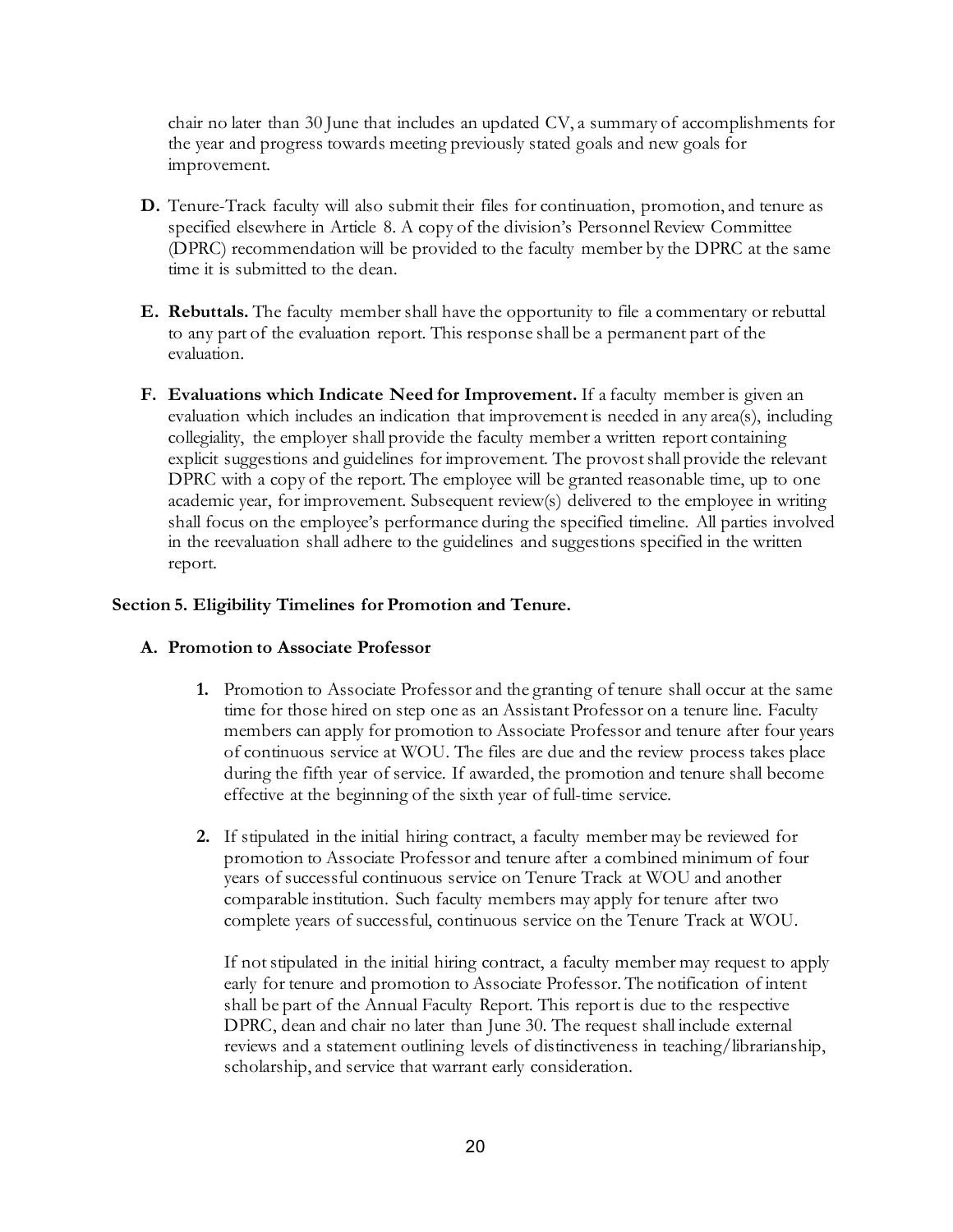The faculty member would be evaluated for promotion and tenure during the following year's evaluation process by the DPRC. Failure to achieve early promotion and tenure does not preclude a faculty member from being awarded promotion and tenure in the subsequent year following another review.

**3.** A faculty member who becomes a parent through birth or adoption at any point during the probationary period shall, upon written notification to the division chair within six (6) months of the birth or adoption, be automatically awarded a one-year extension of the probationary period before mandatory consideration for indefinite tenure is given. It is the sole decision of the probationary faculty member whether to use or decline the extension. The faculty member shall indicate his/her intent to apply for tenure and promotion in the Annual Faculty Report. If the faculty member applies for family medical leave in the Office of Human Resources due to the birth or adoption of a child during the probationary period, the Office of Human Resources will advise the faculty member of the availability of the automatic extension and, with the faculty member's consent, notify the division chair that the faculty member will accept the automatic one-year extension.

#### **B. Tenure for Associate Professors**

A faculty member who is initially hired as an Associate Professor shall be reviewed for tenure during the third year of full-time, probationary service. In this case, the tenure award shall become effective at the beginning of the fourth year of full-time service. If the faculty member becomes a parent through birth or adoption at any point during the probationary period, the automatic extension described in Article 8, Section 5. A. 3. above, applies. If tenure is not awarded after three years of full-time service, then a fourth year Non-Tenure Track non-renewable contract shall be offered. The college dean, at her/his discretion, may choose to recognize the fourth year as a final probationary period after which the faculty member shall be re-evaluated through one more annual evaluation process on teaching/librarianship, scholarship, and service. If tenure is not then awarded as a result of the evaluation process, there is no obligation for the University to offer an additional contract for the fifth year.

#### **C. Promotion to Full Professor**

A faculty member may apply for promotion to Full Professor during their fifth year of combined employment as an Associate Professor at WOU and another comparable institution. If not stipulated in the initial hiring contract, a faculty member must request to apply early for promotion to Full Professor. The request shall be part of the Annual Faculty Report. This report is due to the respective DPRC, dean and chair no later than June 30. The request shall include external reviews and a statement outlining levels of distinctiveness from the WOU faculty at large at similar rank in teaching/librarianship, scholarship, and service that warrant early consideration. If approved by the division chair, the faculty member would be evaluated for promotion during the following year's evaluation process by the DPRC. Failure to achieve early promotion does not preclude a faculty member from being awarded promotion and in the subsequent year following another review.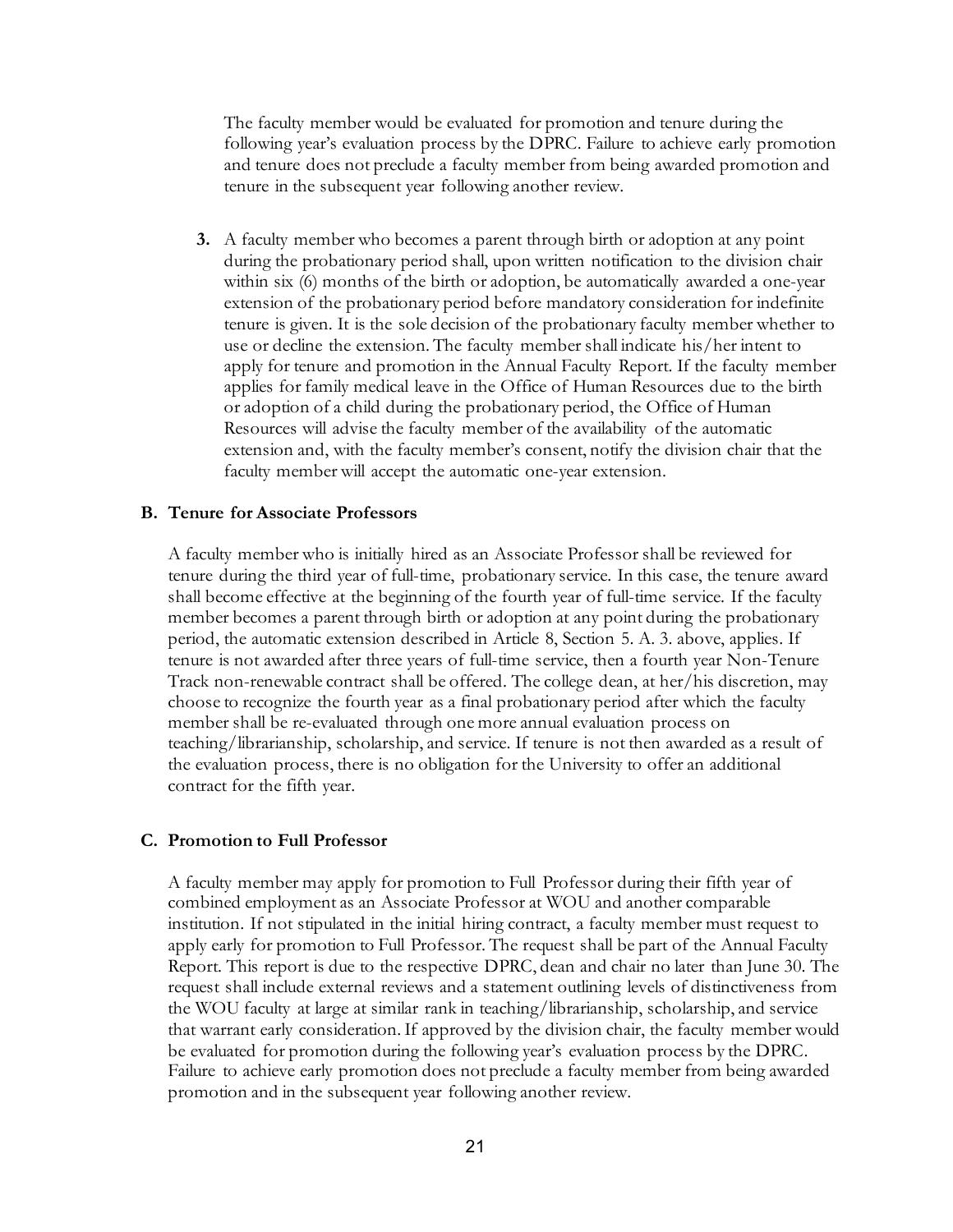### **D. Tenure for Full Professors**

If not stipulated in the initial hiring contract, a Full Professor shall apply for tenure review during the second year of continuous service on a Tenure Track with the tenure award becoming effective at the beginning of the third year of full-time service. If tenure is not awarded at that time, then a third year Non-Tenure Track non-renewable contract shall be offered. The college dean, at her/his discretion, may choose to recognize the third year as a final probationary period after which the faculty member shall be re-evaluated through one more annual evaluation process. If tenure is not then awarded as a result of the evaluation process, there is no obligation for the University to offer an additional contract for the fourth year.

### **Section 6. Procedures for Promotion and all Tenure Decisions.**

- A. Performance evaluations for tenured and Tenure-Track faculty shall be conducted according to the following schedule:
	- 1. First-year faculty should discuss with their division chair their teaching, scholarship and service plans for their first year at WOU;
	- 2. Annually for untenured, Tenure-Track faculty beginning in the second year of service;
	- 3. When faculty members are seeking promotion or tenure;
	- 4. Every three years for tenured, Associate Professors;
	- 5. Every five years for tenured, Full Professors.
- **B.** It is the responsibility of the division chairs to identify, confirm, and notify the DPRC and college dean by June 30 of all faculty members of the division eligible for and pursuing promotion and/or tenure.
- **C.** Early in the fall term, the provost will review the purpose and intent of evaluation at each stage, the roles and responsibilities of the DPRC, the timelines and evaluation criteria and address questions on any of the University's faculty evaluation policies with academic deans, division chairs, chairs and members of the various DPRCs, and representatives from the Union.
- **D.** Candidates for pre-tenure reappointment, seeking tenure and/or promotion will be responsible for preparing their files following approved University and division procedures. The schedule of deadlines is summarized in the table below.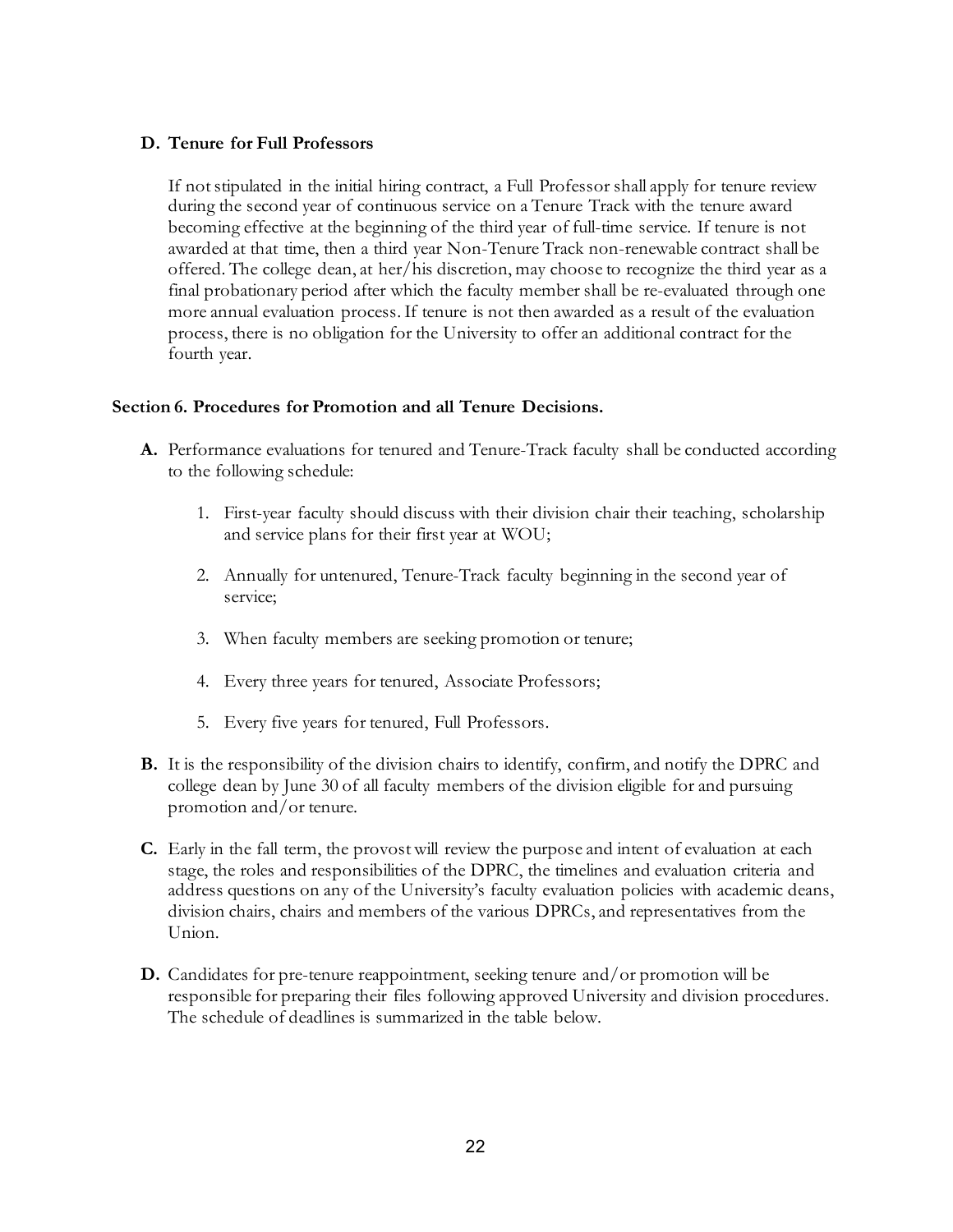## **PRC PROCESS DEADLINES**

|                                  | 2nd year reviews                                   | All other pre-tenure     | All post-tenure                                           |
|----------------------------------|----------------------------------------------------|--------------------------|-----------------------------------------------------------|
|                                  |                                                    | reviews and applications | reviews                                                   |
|                                  |                                                    | for full professor       |                                                           |
| Files to DPRC                    | October 15                                         | 3rd Friday in November   | 4th Friday in February                                    |
| chair                            |                                                    |                          | (note: post-tenure reviews<br>are to be submitted by this |
|                                  |                                                    |                          | calendar date following the<br>previous academic year     |
|                                  |                                                    |                          | included in the                                           |
|                                  |                                                    |                          | review)                                                   |
|                                  |                                                    |                          |                                                           |
| Evaluation                       | 1st Friday in November                             | 4th Friday in January    | 1st Friday in April                                       |
| conference with                  |                                                    |                          |                                                           |
| division chair and               |                                                    |                          |                                                           |
| DPRC chair                       |                                                    |                          |                                                           |
| Files to Dean's                  | 1st Friday in                                      | 4th Friday in January    | 1st Friday in April                                       |
| Office                           | November                                           |                          |                                                           |
| Evaluation                       | Completed by 1st Friday in Completed by 3rd Friday |                          | 2nd Friday in May                                         |
| conference with                  | December                                           | of February              |                                                           |
| dean                             |                                                    |                          |                                                           |
| Files to Provost's 1st Friday in |                                                    | 3rd Friday of            | 2nd Friday in                                             |
| Office                           | December                                           | February                 | May                                                       |

Exceptions will be granted upon written request, except for second-year files, in situations where a faculty member is taking a leave only during the fall term under the FMLA or OFLA such that the due date for files for review by the DPRC can be delayed to no later than the second Friday in January when the faculty member is no longer taking leave. Correspondingly, the due date of the files from the DPRC to the dean would be delayed to no later than the second Friday in February and to the provost no later than the first Friday in March.

If any appointment of a full-time academic staff member who is on an annual tenure appointment is not to be renewed for reasons other than for cause or financial exigency, timely notice of non-renewal shall be given in writing (see table below). Concurrent written notice shall be provided to the Union

**During first annual appointment year:** notice is mailed on or by March 15 for those whose contracts expire June 15 or at least three (3) months' notice given prior to expiration of the appointment

**During second annual appointment year:** notice is mailed on or by December 15 for those whose contracts expire June 15 or at least six (6) months' notice given prior to expiration of the appointment

**During third and subsequent annual appointment years:** at least twelve (12) months' notice which may be mailed at any time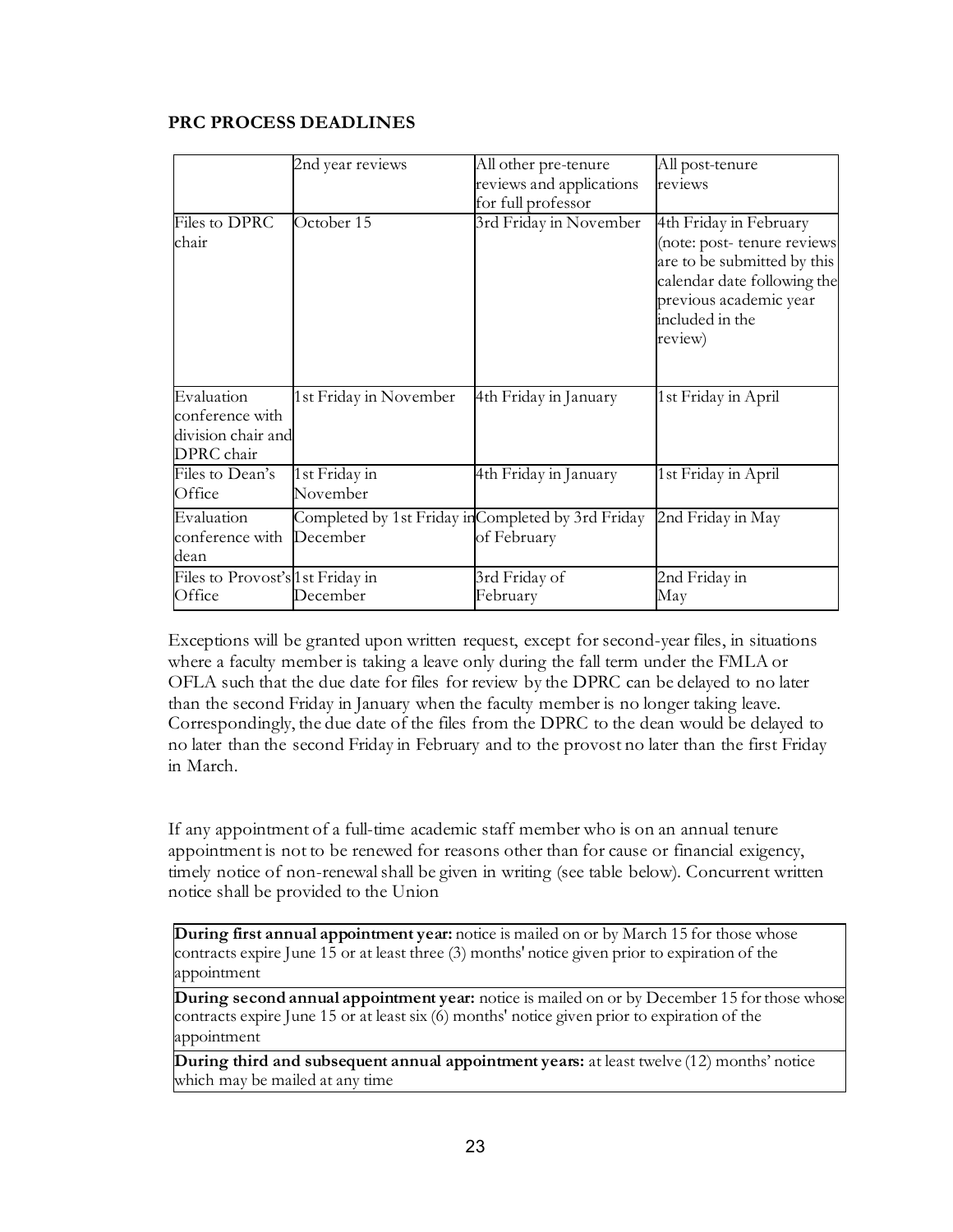- **A. Multiple Appointments.** Faculty members with assignments in more than one division are responsible for initiating files for review in all areas of assignment. All records relevant to consideration for promotion and/or tenure, including recommendations, will be sent to the faculty member's primary tenure home DPRC, which will act in accordance with the provisions of this Article. The recommendation of the faculty member's primary division shall prevail.
- **B. DPRC Membership.** Each division shall have a DPRC comprised of the division chair and a representative group of tenured faculty. The division chair shall serve as a voting and participating member of the DPRC. Faculty members who are applying for promotion should abstain from service on the DPRC in the year the promotion is being reviewed.
- **C. DPRC Evaluation.** The DPRC shall review the files as well as, all prior recommendations made by the University Personnel Review Committee (UPRC), dean, provost, and former DPRCs for each faculty member from that division seeking promotion to Associate Professor and tenure. They shall develop a letter for each member of faculty seeking promotion or tenure outlining the member's strengths in the areas of teaching/librarianship, scholarship, and service; explicit suggestions for areas needing improvement; and, progress made since prior reviews. The letter should conclude with a final recommendation to the respective college dean in each case with reference to the appropriate supporting information provided in the faculty member's files.
- **D. Evaluation Conference.** After the DPRC has reviewed the faculty member's files, the division chair together with the chair of the DPRC shall meet to conference with each faculty member to discuss the results of the evaluation and provide the candidate with a copy of the DPRC letter that is signed by the committee members. The division chair shall prepare a summary of the evaluation conference which shall be presented to the faculty member within ten (10) days of the conference and placed in the personnel file in the division office and forwarded to the dean and the provost via the faculty member's DPRC binder. The faculty member shall sign the report to acknowledge receipt thereof.
- **E.** The college dean shall review the recommendations of the DPRC and develop a letter that outlines the faculty member's strengths in the areas of teaching/librarianship, scholarship, and service, explicit suggestions for issues needing improvement, progress made since prior reviews, and a recommendation. The faculty member will meet with the dean to discuss the results of the evaluation. After meeting with the faculty member, the dean will forward their recommendations to the provost by the end of the third Friday in February.
- **F.** If the DPRC and the dean concur favorably in their recommendation about a faculty member, the file shall be forwarded to the provost who will make their independent evaluation.
- **G.** If a DPRC or college dean recommends a faculty member unfavorably for tenure or promotion, and the provost upholds the unfavorable recommendation, the provostshall notify the member about the recommendation(s) in writing by not later than the end of the first week in March. The provostshall inform the member regarding: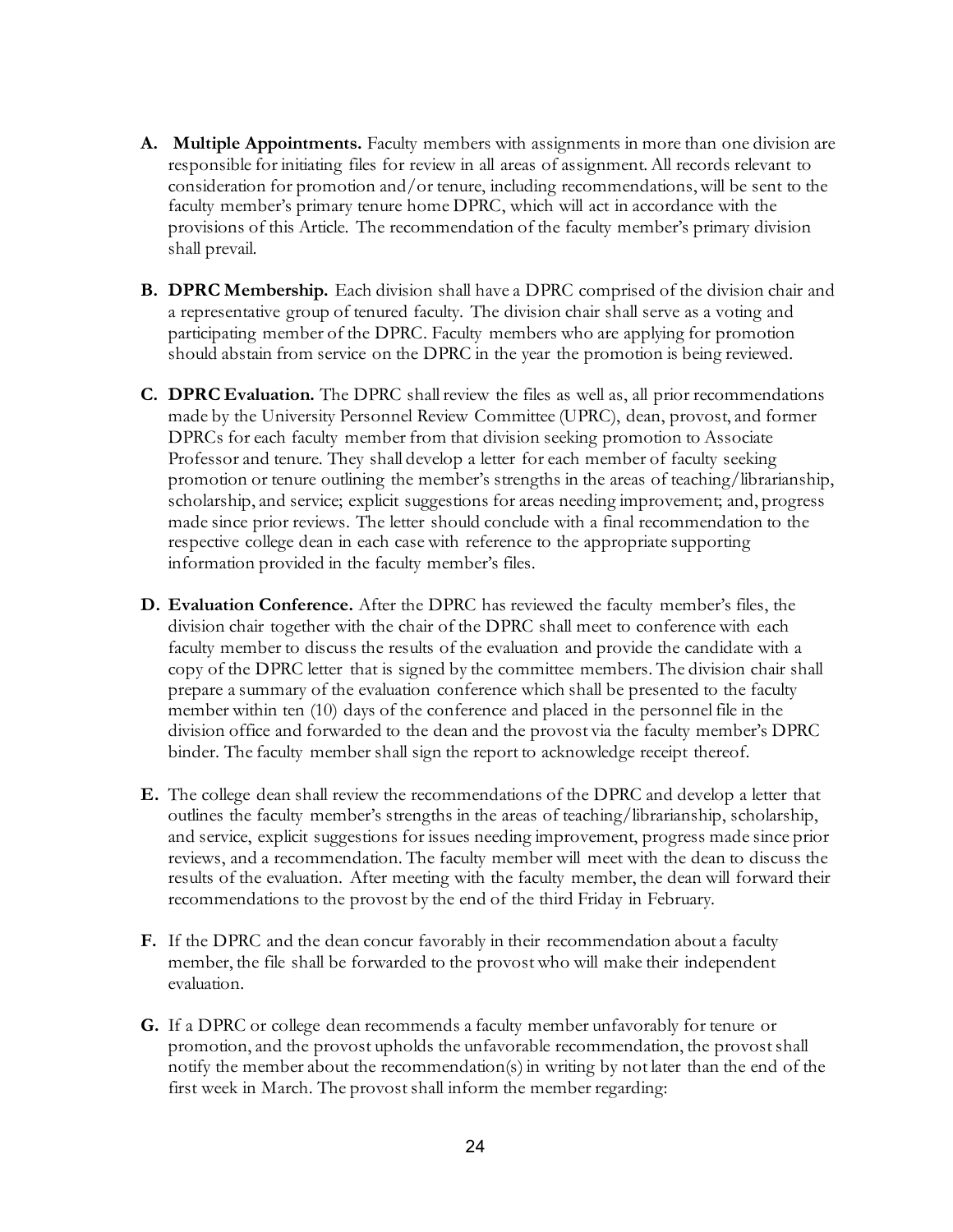The source(s) and specifics of the unfavorable recommendation(s); The right of the member to request review from the UPRC.

- **H.** In the case of a mixed recommendation from the DPRC or the college dean for which the provost upholds an unfavorable recommendation, or the provost overrules a favorable DPRC and college dean recommendation, the faculty member may make a written request for a UPRC review to the provost by the end of the third week in March. If the faculty member fails to make a request for a review by that date, the provost's ruling will stand.
- **I.** If a faculty member receives unfavorable recommendations from both the DPRC and the college dean, and the provost upholds the unfavorable recommendations, there shall be no review by the UPRC.
- **J. University Personnel Review Committee (UPRC) Formation.** The University shall have a UPRC comprised of one tenured faculty member from each division of both colleges and from the Library and Media Services. Each division will elect their representative to the UPRC. No division chair may serve on the UPRC, except in cases when a committee quorum is otherwise impossible. The UPRC may include members of a DPRC, but each division is encouraged to elect representatives to the UPRC who are not members of that DPRC so as to minimize "dual" evaluations. To avoid conflicts of interest, no one who is under consideration for promotion shall serve on the UPRC. The election of these representatives shall be conducted after such time in the fall that the division chair has announced who is eligible to serve and at that time, the faculty members in the division will vote in a secret ballot to select their representative by majority vote. The UPRC shall convene no later than the third week of April to review all requests brought to it by the provost.

**Deliberation.** The UPRC shall consider all issues relating to the process and academic judgment while making any review and shall apply standards for faculty engagement in teaching, service and scholarship and collegiality as stipulated in the CBA. The evaluative documents that are submitted by a candidate seeking promotion or seeking tenure are considered a complete file once the dean has finished their review and made a recommendation. The only additional items would be pertinent correspondence between the candidate, the DPRC, and the dean to address the committee and answer questions. The faculty member shall have the right, upon request, to make an oral presentation to the UPRC at which time, the dean shall also have the right to make an oral presentation. A Union representative shall be present at the hearing to assure that no procedural rules are violated. A member shall have the right to confer with a representative from the Union in the review by his/her UPRC. UPRC members who also served on a particular candidate's DPRC will remove themselves from the committee but may be called upon for clarification on the expectations appropriate to the particular discipline or division.

**Outcome.** The UPRC recommendation shall be forwarded to the provost and shall also promptly be made available to the faculty member in question and added to that member's Personnel File. The provost shall review the findings of the UPRC and either maintain their initial unfavorable ruling or reverse their ruling and provide a favorable recommendation. Favorable recommendations are final. Unfavorable recommendations are final unless the faculty member makes a written appeal to the president. The written appeal must be filed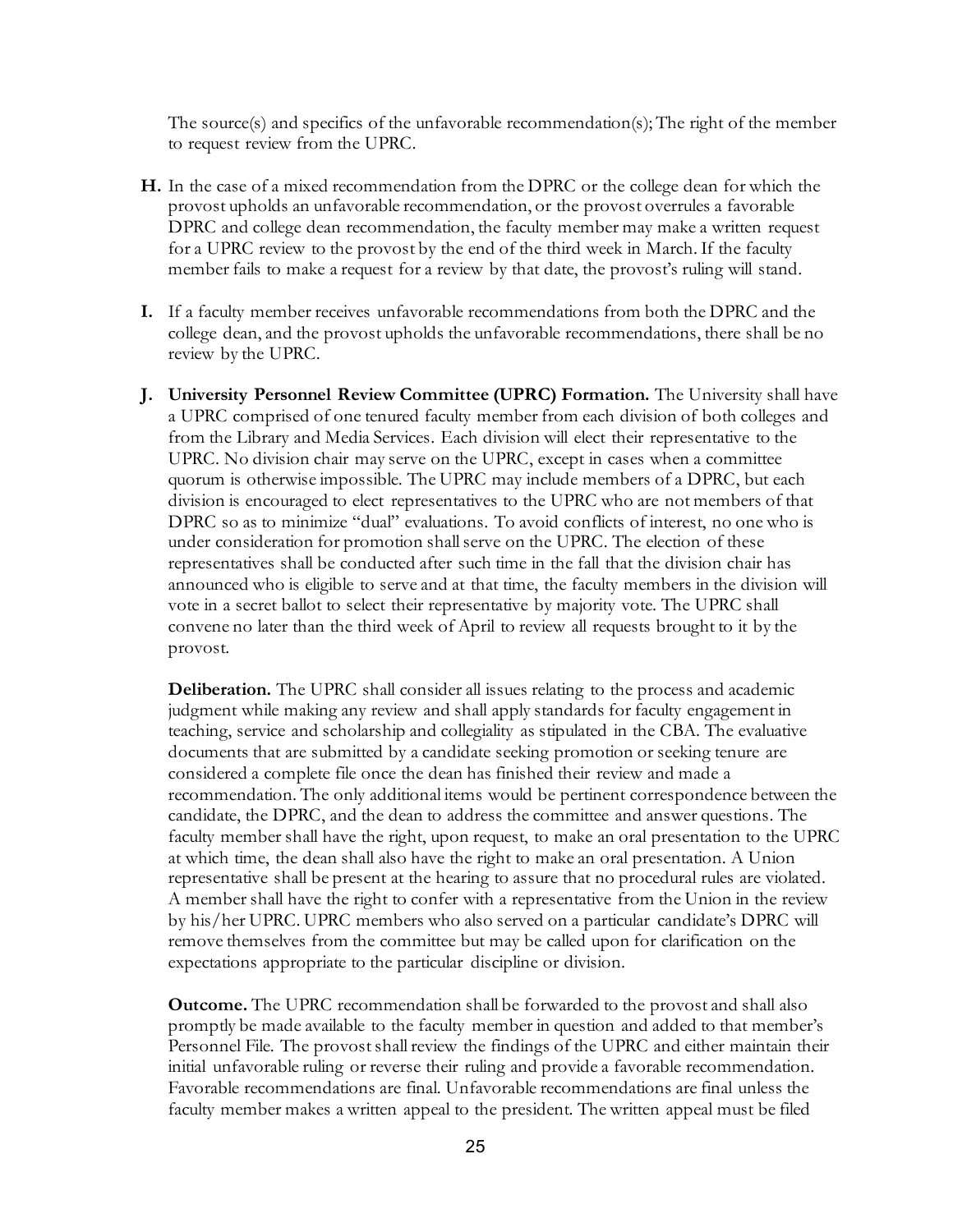with the President's Office within 10 days of receiving notice of an unfavorable finding from the provost.

**K.** The president shall review all faculty appeals of unfavorable recommendations. Prior to making final determinations on a provost's unfavorable ruling on promotion and tenure awards, the president may consult with individuals as necessary including the provost, deans, and individual members of the DPRCs. Official University notification to each individual and the chair of the UPRC, provost, and dean in regard to the action taken will occur by the end of the 4th week in May of each academic year.

### **Section 7. Post-Tenure Reviews.**

- **A.** Tenured faculty members will be evaluated by the DPRC once every three years for associate professors and every five years for full professors, with recommendations made to the dean and provost. Such evaluations will be on a staggered basis across faculty within a division determined at the beginning of each academic year.
- **B.** The purposes of post-tenure review are to:
	- **1.** Assure continued excellence in the academy;
	- **2.** Offer appropriate feedback and professional development opportunities to tenured faculty;
	- **3.** Clearly link the level of remuneration to faculty members' performance;
	- **4.** Provide accountability to the institution, public, and Board (OAR 580-021- 0140; 0135; -005 et seq.; IMD 4.002).
- **C.** Tenured faculty members will submit the following according to "PRC process deadlines" in Section 6.D:
	- **1.** Copies of the Annual Faculty Reports for the evaluation period;
	- **2.** Examples of teaching/librarianship, scholarship, and service that define their continued contributions to the profession;
	- **3.** Copies of the written summary of at least one observation of classroom teaching by the division chair or their designee (or equivalent review of on- line Learning Management System (LMS) platform material if primarily an on-line instructor);
	- **4.** An updated CV; and
	- **5.** Data from the mutually agreed upon student course evaluation instrument (SCEI\*), provided by the University.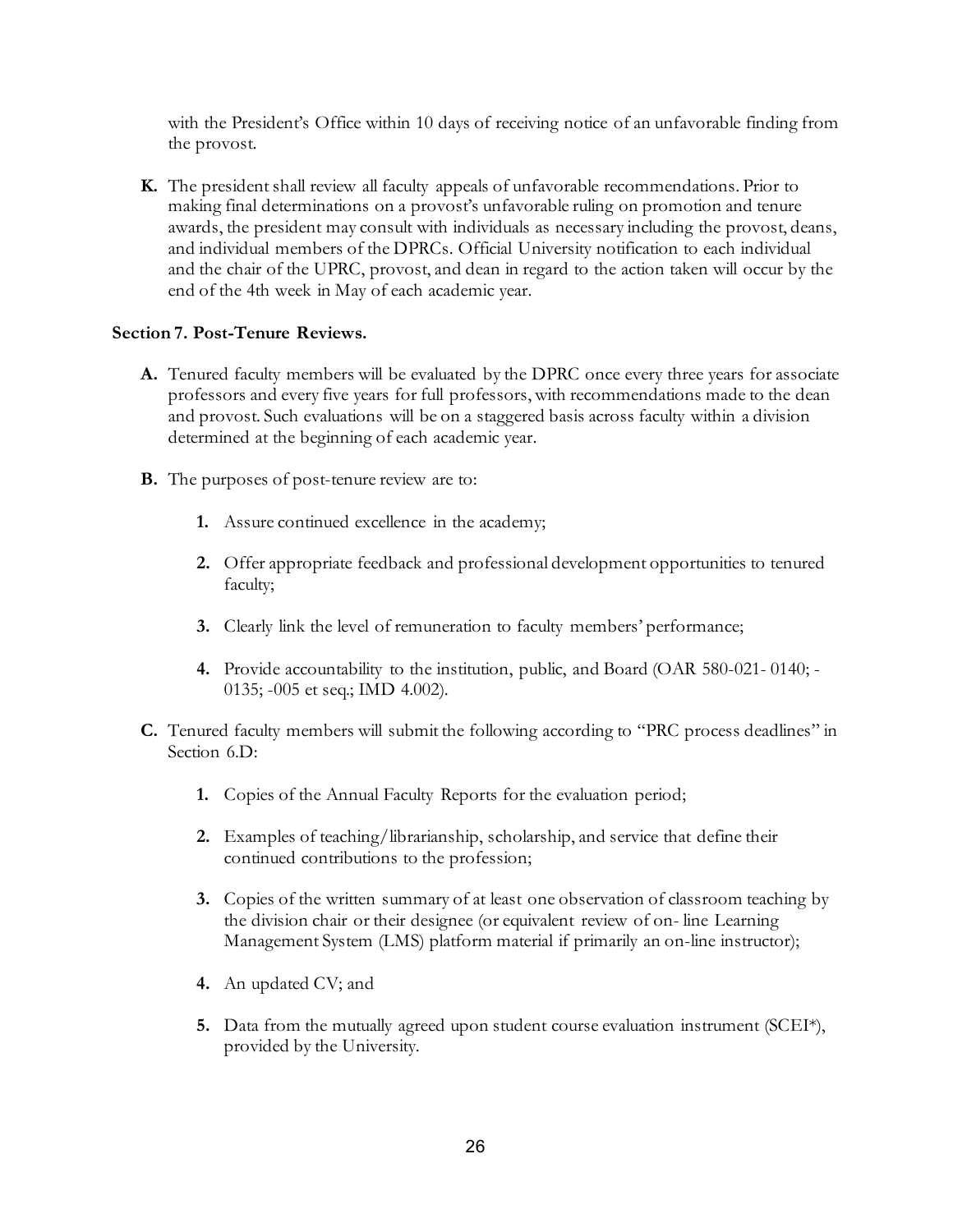\*Any survey not mutually agreed upon, along with any results / data derived from such questions and surveys, is not to be used for purposes of official evaluation unless a Faculty member chooses to include it.

**D.** The DPRC recommendation and the material provided under Article 8, Section 7, C.1-5 are forwarded to the college dean for acceptance and review. Each dean will provide written feedback to be shared with the faculty member and forward a summary along with the Annual Faculty Report to the provost which will then become a part of the faculty member's permanent personnel records.

## <span id="page-26-0"></span>**ARTICLE 9: PERSONNEL FILES**

Section 1. The University shall maintain separate official academic personnel and employment personnel files for the faculty. The academic personnel files will contain only records that are relevant to the educational and related programs of the University, its divisions or units. The employment personnel files will contain only employment information such as annual appointment letters and offers of employment.

**Section 2.** The official academic personnel file will be maintained on the Western Oregon University campus in the Office of the Provost. File custody, maintenance, and security shall be the responsibility of the provost. The official employment personnel file will be maintained by the Western Oregon University Office of Human Resources. Custody, maintenance, and security of the official employment personnel file shall be the responsibility of the Human Resources office.

**Section 3.** Access to the personnel records in each file shall be controlled by the persons designated as responsible for file custody, maintenance, and security in Section 2. Faculty members shall be allowed full access to their own personnel records.

**Section 4.** It is the responsibility of any person in charge of the academic personnel files to notify the faculty member of the insertion of any unfavorable material into the academic personnel file. The faculty member shall have the opportunity to rebut, refute, or explain any observation or material contained in the file. Entry of mandatory evaluation results into academic personnel files will be made in accordance with Article 8: Evaluation, Tenure, and Promotion.

**Section 5.** The University will not solicit nor accept information for inclusion in the academic personnel file from individuals or groups who wish their identity kept anonymous. The only exceptions are student course evaluations to be included in accordance with Article 8: Evaluation, Tenure, and Promotion for Faculty on the Tenure Track and Article 11: Assignment of Duties, Evaluation and Retention for Non-Tenure Track Faculty.

## <span id="page-26-1"></span>**ARTICLE 10: RESPONSIBILITIES OF THE MEMBERS & DISCIPLINARY PROCEDURES**

Section 1. The obligations of the faculty members on an academic year contract shall begin in September and end in June nine months thereafter.

**A. Calendar.** Every day within the inclusive dates of the academic year contract is a regular day of employment except for those for which there is a legislative or employer authorization to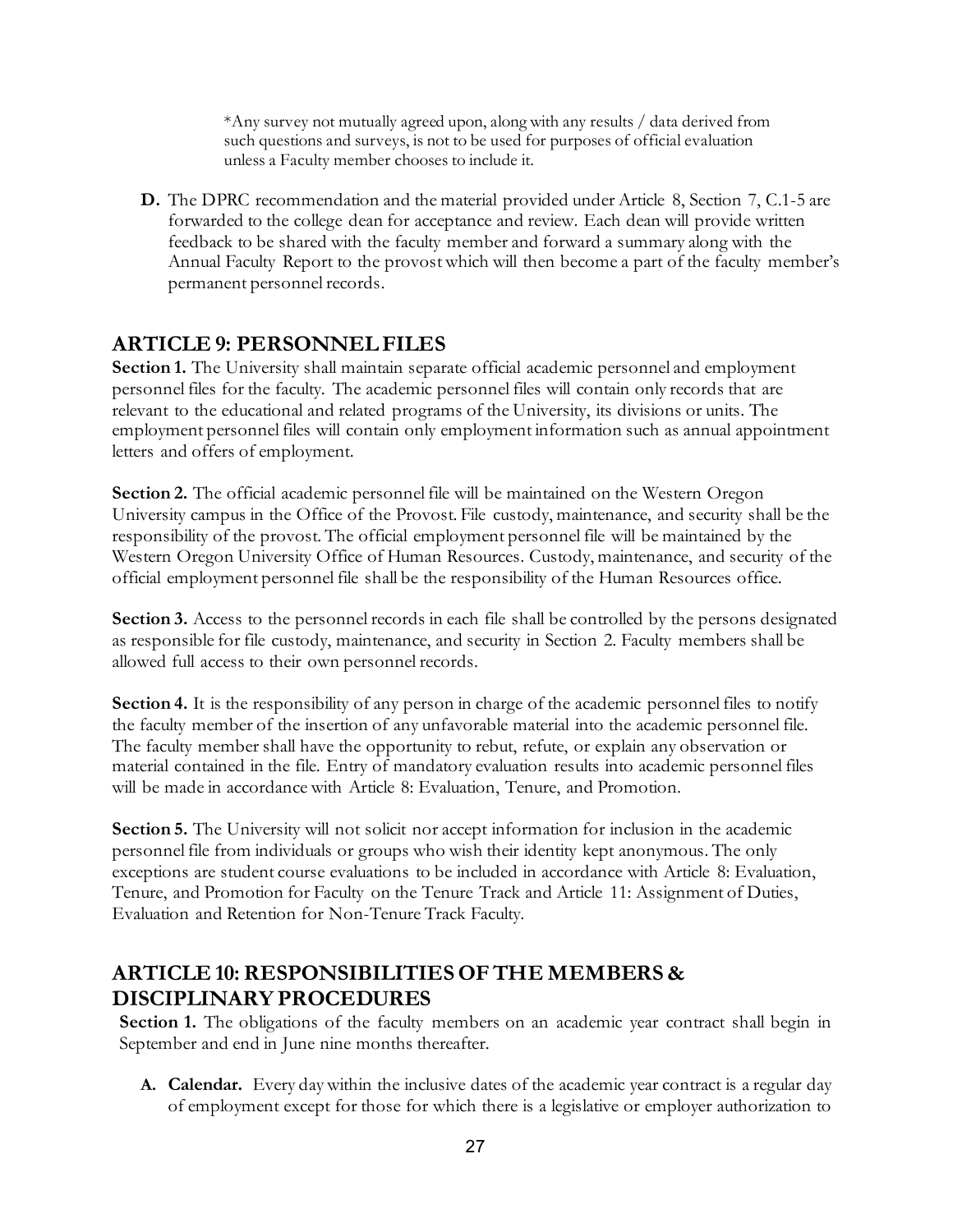be absent from University employment (viz., statutory holidays observed by the University, leave without pay, annual leave, sabbatical leave, sick leave, and the weekends when not assigned or required for performance of the regular employment obligation).

**B. Responsibilities.** The primary responsibility of Tenure-Track and Non-Tenure Track instructional faculty is teaching, independent study, provision of regularly scheduled student consultation hours, and mentoring of students. Tenure-Track and Non-Tenure Track library faculty shall be assigned duties in accordance with the position for which they were hired.

Additional duties of Tenure-Track faculty typically include:

- academic advising of students;
- planning and assessment of learning specific to each course;
- curriculum planning and improvement;
- service on committees at Western Oregon University;
- scholarly activities;
- assisting in the admission, orientation and registration of students;
- professional service;
- student support service activities including attendance at commencement;
- and other normal duties of University faculty members.

Upon mutual agreement of the member and WOU administration, Non-Tenure Track faculty may also engage in these activities, with compensation on a case-by-case basis, as approved by the relevant dean.

Library and non-teaching non-library members shall be assigned work in accordance with the positions for which they were hired. Their contract period may or may not coincide exactly with the academic year.

**Section 2.** A member may be subject to corrective discipline for failure to carry out the responsibilities and/or meet the obligations of a professional member of the Western Oregon University academic community. This includes the expectation that members refrain from conduct that is proscribed in Article 26 (Healthy Workplace).

**Section 3. Counseling.** Recognizing the importance of counseling in effective corrective discipline, the parties agree that counseling will take place before sanctions are imposed. Further, the parties agree that sanctions, when imposed, will progress from minor to severe for repeated failure to meet professional obligations. However, in some circumstances, actions, or omissions, which have resulted or will result in irreparable harm to the academic community or members thereof, may require imposition of severe sanctions in the first instance.

**Section 4. Disciplinary Sanctions.** Member discipline will be issued only for just cause. Sanctions shall be limited to written reprimand, suspension with pay, suspension without pay, denial of salary increase, temporary reduction of salary and discharge.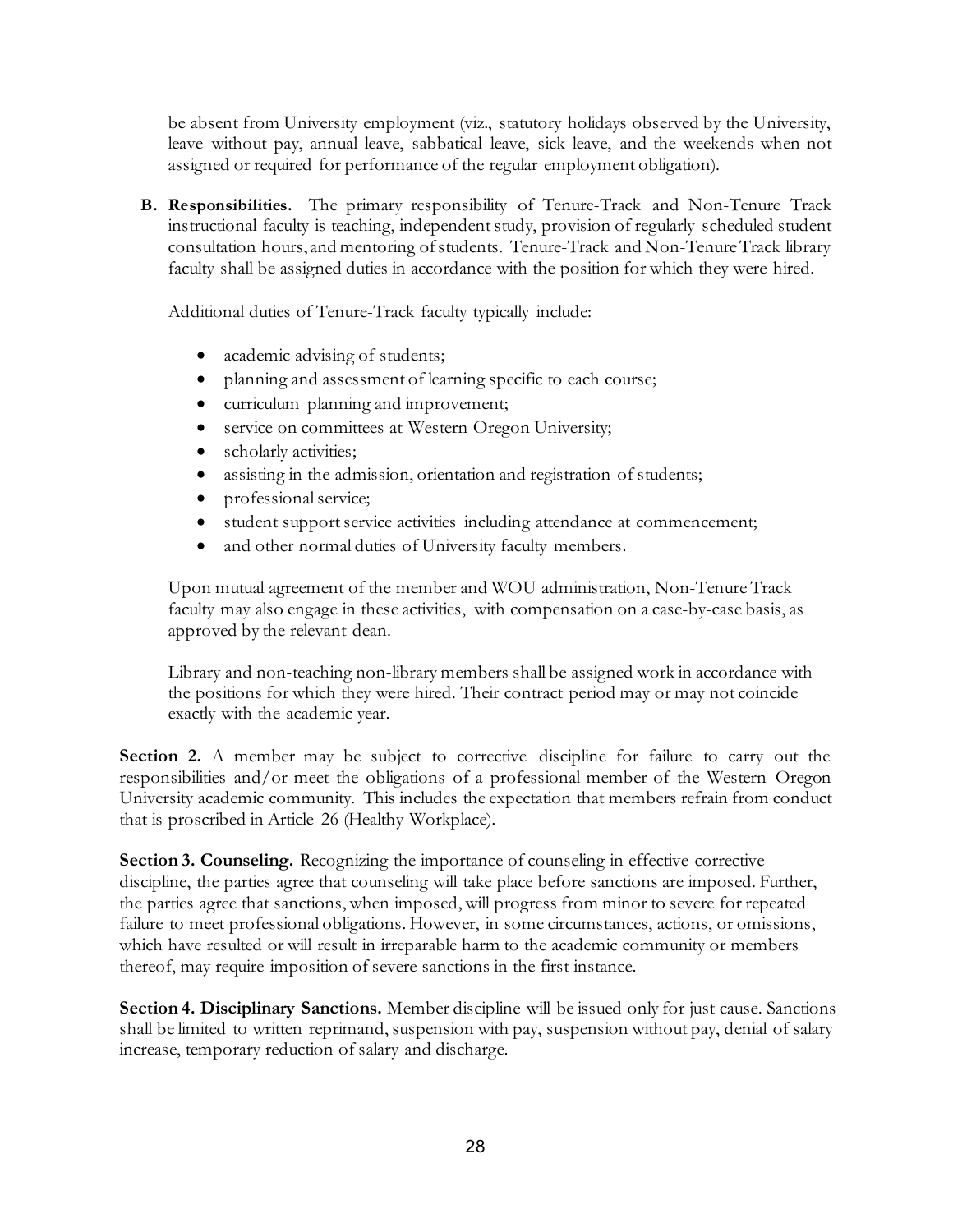**Section 5. Unexcused Absence.** Although the effect of unexcused absence of teaching and/or research faculty members is difficult to measure, unauthorized or unjustified absence from class, research, advising/mentoring, activities or other scheduled duties in excess of five (5) consecutive scheduled or regular work days is sufficient basis for withholding salary for the work days absent pending investigation and/or an acceptable explanation of the circumstances of the absence.

**Section 6.** If the University believes that there is just cause for the imposition of sanctions, the following procedures shall be followed.

- **A.** In situations involving a written reprimand, the member's administrative supervisor shall issue the reprimand as soon as practicable. The written reprimand will identify the behavior, the University policy or work rule that has been violated, and any remedial activities that the member should undertake. The written reprimand shall become part of the member's personnel file. The written reprimand shall have a limited life of twenty-four (24) months, after which it shall be removed from the employment personnel file. Provided that no further sanction has been given to the member due to a related violation, the written reprimand shall have a limited life of twenty-four (24) months after which it shall be removed from the file. All related written reprimands that have not been previously removed from the file will remain in the member's relevant personnel file if less than twenty-four (24) months has passed since the latest related infraction.
- **B.** In situations involving sanctions more severe than a written reprimand, a notice of intent to impose severe sanction shall be served by the member's dean or relevant administrator personally upon the member or by registered or certified mail (return receipt requested) to the member's address of record. The notice shall contain a description of the alleged act(s) or omission(s), as well as date(s), time(s), and place(s) and the proposed sanction. In addition, the notice must inform the individual of the right to file a grievance at Step Two within fourteen (14) calendar days of the date the notice is received. The Union will concurrently be sent a copy of the same notice given to the member via email to the WOUFT president. When irreparable harm will result from delay, severe sanctions may be imposed immediately. Otherwise, severe sanctions may only be imposed when a member fails to file a grievance within the time allowed above or when the University renders its final decision on the grievance prior to arbitration.
- **C.** A record of a severe sanction will become part of the member's personnel file and shall have a limited life of thirty-six (36) months, after which it shall be removed from the employment personnel file. However, if the faculty member receives an additional severe sanction within that thirty-six (36) month period, the prior severe sanction and all others that had not been removed under the terms of this article will remain in the member's employee personnel file for an additional thirty-six (36) months. Should thirty-six (36 months) pass without an additional severe sanction, all severe sanctions will be removed from the employee's personnel file.
- **D.** The University shall conduct all disciplinary meetings confidentially.

**Section 7.** Complaints of member misconduct or violations of Sections 1 or 2 above, made by WOU faculty, must be submitted in writing or in person to the appropriate dean or relevant administrator.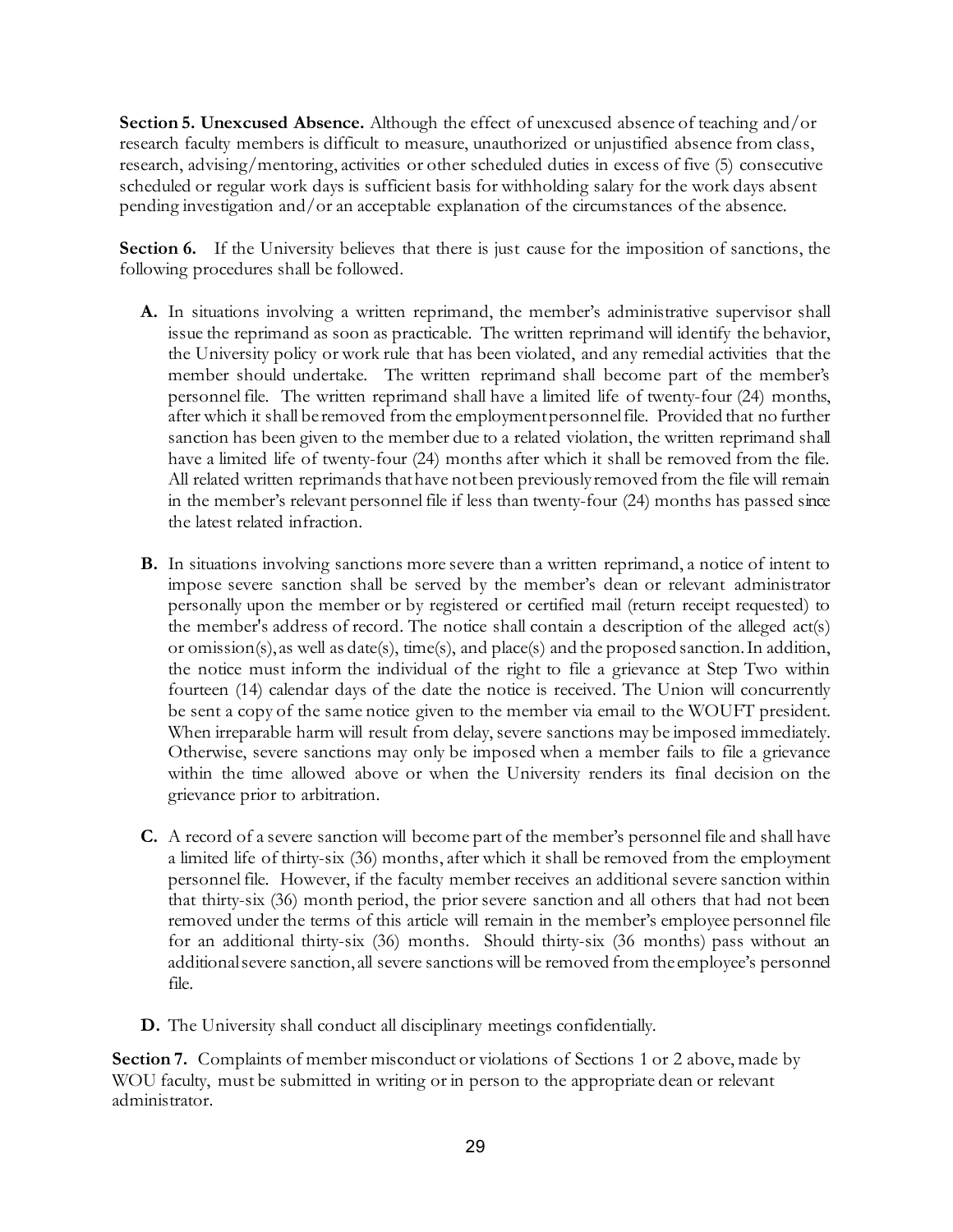# <span id="page-29-0"></span>**ARTICLE 11: ASSIGNMENT OF DUTIES, EVALUATION AND RETENTION FOR NON-TENURE TRACK FACULTY**

Section 1. The University reserves the right to employ Non-Tenure Track faculty on the basis that 1.00 FTE equals fifteen (15) course credit hours per term (or equivalents). As provided in Article 10 (Responsibilities of Members & Disciplinary Procedures), Non-Tenure Track faculty members shall be available for assignment of professional duties for the entire period of their appointment. Professional duties include teaching and may include service.

The University recognizes that it shares with its faculty the responsibility for appropriate accounting of time and effort, as well as for the development and improvement of faculty performance. Accordingly, the University and faculty agree that Sections 2 through 7 below describe aspects of a member's professional responsibilities and performance in these areas that shall be taken into account in all personnel actions.

**Section 2.** The University retains the right to assign Non-Tenure Track faculty workload based on the needs of the student and the goals of the department, division, college and University. Professional duties shall be assigned by the division chair or appropriate administrative officers in accordance with the needs of the division and the strengths of the faculty member. The University will endeavor to ensure that assignments are made only after consultation with the faculty member.

**Section 3.** Because of the varied nature of the work and interests of the faculty members, no attempt is made to assign a number of working hours to the duties to be performed.

**Section 4. Workload.** Consistent with Section 1 above, Non-Tenure Track faculty's professional duties will be reflected in the faculty member's appointment letter.

**Section 5. Non-Tenure Track Faculty Titles.** All Non-Tenure Track faculty hired to perform teaching duties will be designated by one of the following titles:

- **A.** Non-Tenure Track faculty holding baccalaureate degrees in disciplines where the Ed.D., Ph.D., D.B.A., M.F.A. or M.L.S is the highest earned degree shall hold the title of "Lecturer."
- **B.** Non-Tenure Track faculty holding master's degrees in disciplines where the Ed.D., Ph.D., or D.B.A., is the highest earned degree shall hold the title of "Instructor."
- **C.** Non-Tenure Track faculty holding master's degrees in disciplines where the Ed.D., Ph.D., or D.B.A., is the highest earned degree and has at least five years of successful service as an Instructor and been recommended by the division chair and approved by the dean and provostshall hold the title of "Senior Instructor."
- **D.** Non-Tenure Track faculty holding the Ed.D., Ph.D., D.B.A., M.F.A., or M.L.S., or highest recognized earned degree in disciplines who are brought to the institution to provide shortterm enhancement for a program shall hold the title of "Visiting Assistant Professor or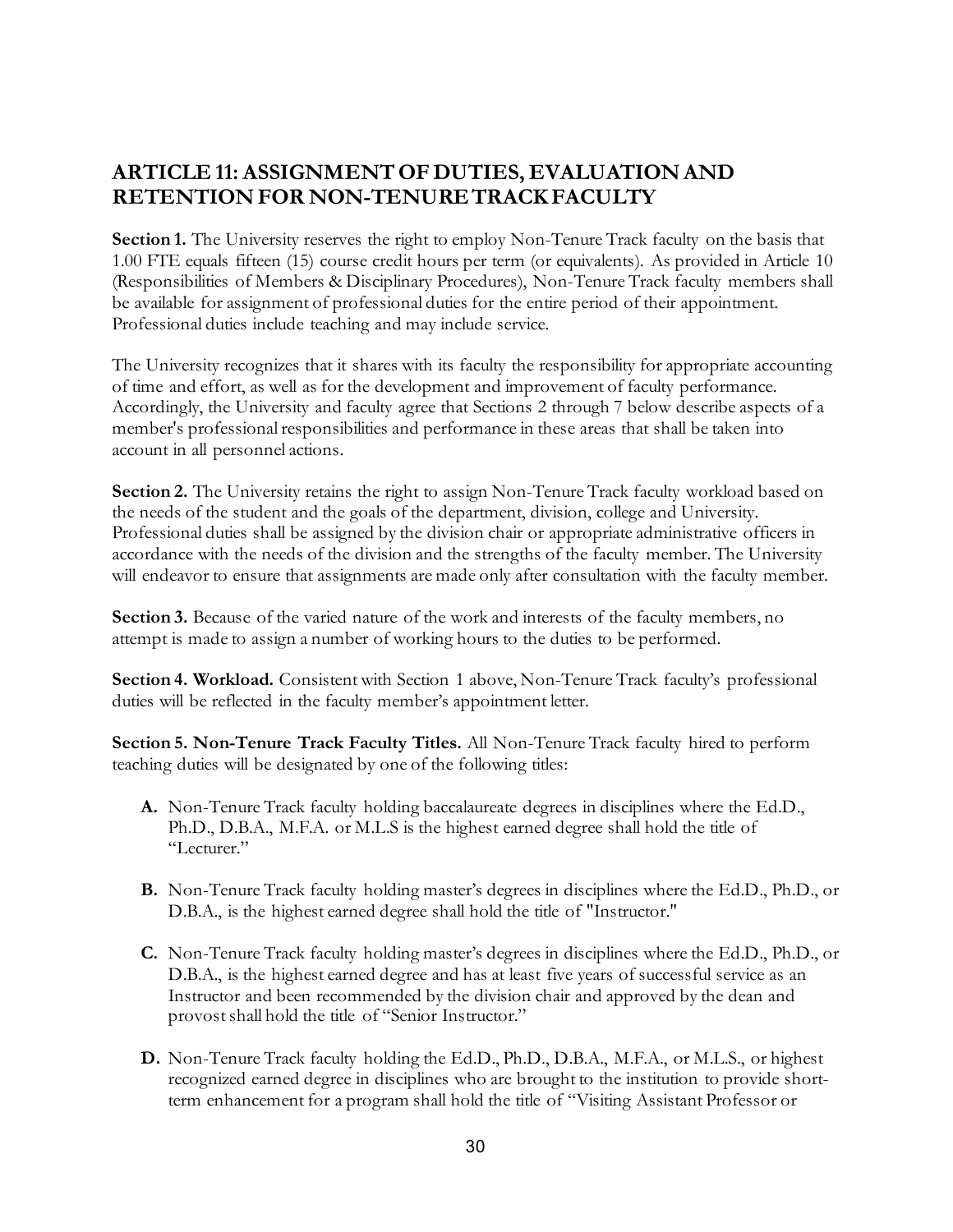Visiting Associate Professor."

**E.** All other Non-Tenure Track faculty holding the Ed.D., Ph.D., D.B.A., M.F.A., or M.L.S., or highest recognized earned degree in the discipline shall hold the title of "Non-Tenure Track Assistant Professor."

## **Section 6. Non-Tenure Track (Fixed-Term) Appointments.**

**A.** Non-Tenure Track (Fixed-Term) appointments shall specify beginning and ending dates of employment, and continuing appointments beyond the dates specified are not to be anticipated.

## **B. Multiple-Term Contracts.**

- 1. The University shall extend multiple-term contracts to Non-Tenure Track faculty who meet the following criteria
	- a. Have taught a minimum of .50 FTE at the University for each of three (3) terms in the academic year immediately prior to the contract year under consideration;
	- b. The division chair and college dean have an expectation that the Non-Tenure Track faculty member will be needed to teach at least .50 FTE for the upcoming contract year. Such expectation may be evidenced by the inclusion of the Non-Tenure Track faculty member's name in the final approved schedule of classes submitted by the division chair, approved by the college dean and accepted by the provost.
- 2. Notification of multiple-term contracts shall be made to the Non-Tenure Track faculty member as soon as possible after a vacancy or need has been identified.
- 3. A multiple-term contract, which has been accepted by a Non-Tenure Track faculty member, may be altered if:
	- a. Low enrollments, fiscal shortfalls, or changes in course offerings cause the division chair or dean to determine that the Non-Tenure Track faculty member will be needed for less FTE than included in the multiple-term contract or
	- b. Evaluation of the Non-Tenure Track faculty member's performance, in accordance with Section 8: Evaluation of Non-Tenure Track Faculty, is found to be unsatisfactory or
	- c. The division chair or dean recommends increasing the contract FTE to reflect additional course assignments, as agreed to by the Non-Tenure Track faculty member.

## **C. Multiple-Year Contracts.**

Non-Tenure Track faculty holding the terminal degree in their discipline and who have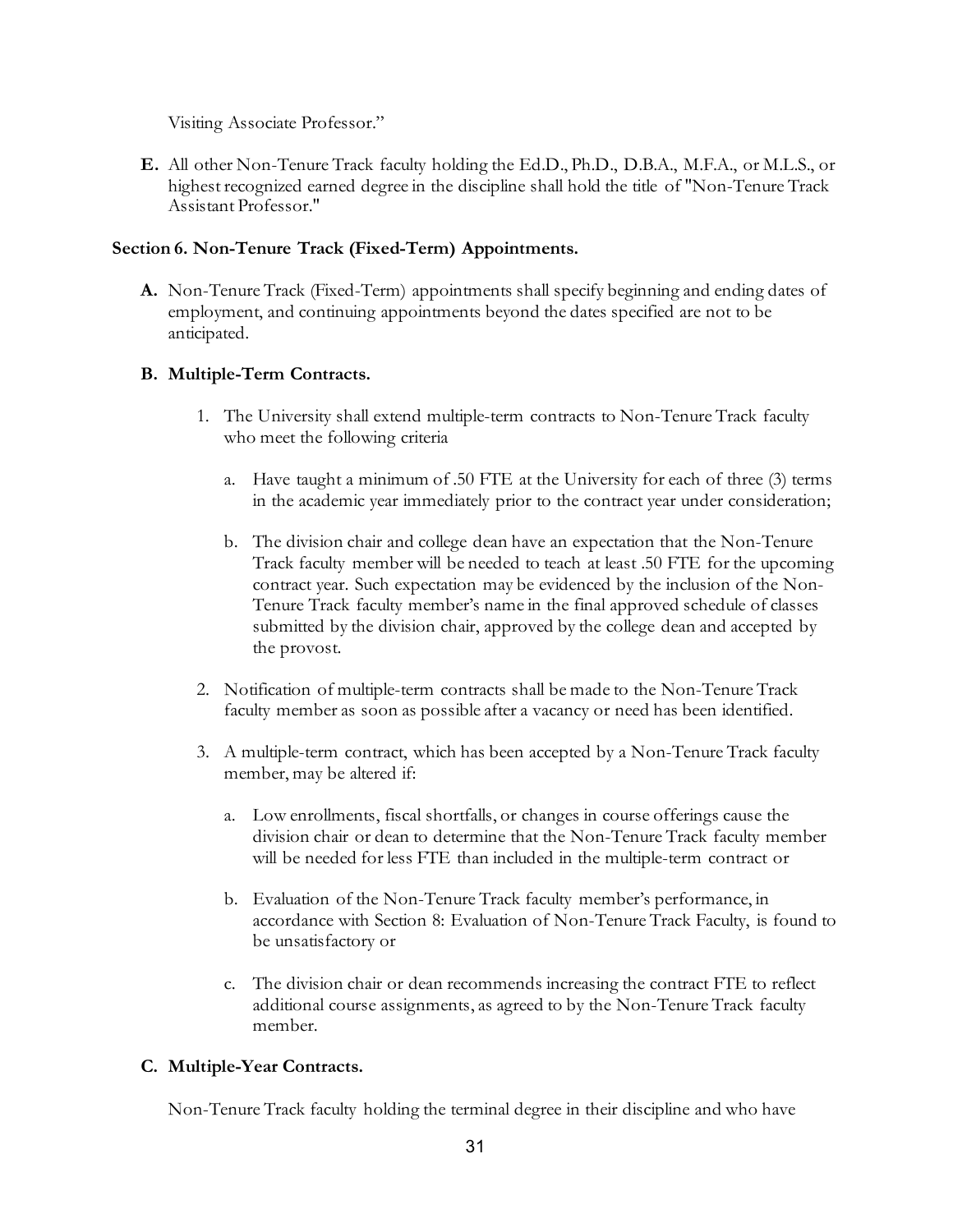worked continuously for three academic years at a minimum of 0.5 FTE; or faculty who have achieved at least five academic years of successful teaching as an instructor; may, with recommendation of the division chair and with approval of the appropriate dean and provost, be granted a three-year employment contract. The dean will provide a copy of the multi-year contract to the relevant division chair, who will notify the appropriate department head or program coordinator of the multi-year appointment. The multi-year contract is subject to the reserved rights of the University as noted in ARTICLE 12.

## **D. "Visiting" Appointments.**

Appointees identified as "Visiting" faculty and who are recommended by the division chair and with the dean's approval may be granted up to a three-year employment contract.

### **Section 7. Evaluation of Non-Tenure Track Faculty.**

**Purpose of evaluation.** The purpose of performance evaluations shall be to encourage the improvement of individual professional performance and, subject to the provisions of Articles 11 (Assignment of Duties, Evaluation and Retention for Non-Tenure Track Faculty), 16 (Salary), and 12 (Reserved Rights of the University), to provide a guide for decisions on salary adjustments and reappointment.

- **A.** All Non-Tenure Track faculty who are employed at .50 FTE or more will be evaluated pursuant to Part D below by the division chair with recommendations forwarded to the respective dean and filed with the Provost's Office.
- **B.** As part of the initial job appointment, each Non-Tenure Track faculty member will receive, upon written request, a copy of the current Collective Bargaining Agreement from the Provost's Office which describes all necessary details regarding evaluation procedures and expectations. The Collective Bargaining Agreement is available via WOU Human Resources website.
- **C.** The division chair shall be responsible for assisting Non-Tenure Track faculty members in answering questions regarding the expectations and procedures related to evaluation and help the faculty members avail themselves of resources available to help them acclimate to the University.
- **D.** Divisions shall evaluate Non-Tenure Track faculty members on the basis of divisional and institutional criteria, academic standards, appropriateness for assignments, collegiality, and the terms and conditions of Article 11. Further, for Non-Tenure Track faculty, the annual evaluation shall be based on:
	- 1. The most recent classroom observation conducted by the division chair or their designee pursuant to Part E below, and
	- 2. An Annual Faculty Report compiled by the Non-Tenure Track faculty member and due to the division chair no later than June 30th that includes the following components: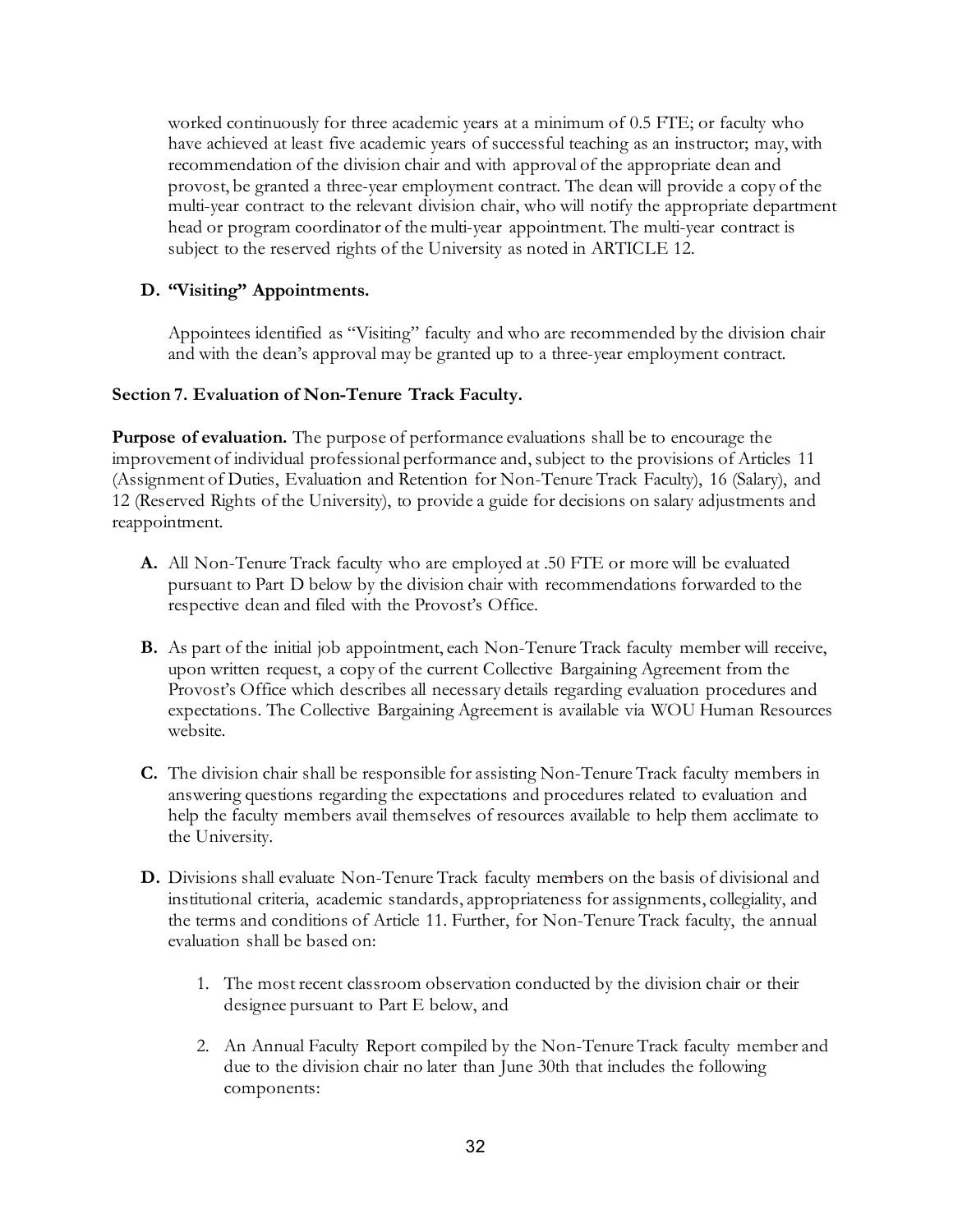- a. Data from the mutually agreed upon student course evaluation instrument (SCEI\*), provided by the University, and
- b. A summary of accomplishments for the year that addresses the Non-Tenure Track faculty's primary work assignments and future goals.

\* Any survey not mutually agreed upon, along with any results / data derived from such questions and surveys, is not to be used for purposes of official evaluation unless a faculty member chooses to include it.

- **E.** Classroom observation for Non-Tenure Track faculty will be completed:
	- 1. For those with contracts of one year or shorter prior to the completion of the contract;
	- 2. For those on multi-year contracts:
		- a. In the final year of the contract;
		- b. Annually if requested by the faculty member;
	- 3. As deemed necessary by the division chair.

Non-Tenure Track faculty members may demonstrate proficiency in any of the ways described by the numbered points below in subsection F. Non-Tenure Track faculty members are not limited to these forms of evidence and are not expected to address all bulleted points as there are many ways of demonstrating proficiency.

- **F.** Evaluation of teaching effectiveness may be based on:
	- 1. Peer and supervisor evaluations;
	- 2. Examination of syllabi from a range of years for each class;
	- 3. Exams and other assessment methods;
	- 4. Teaching materials;
	- 5. Data from a mutually agreed upon student course evaluation instrument (SCEI\*), provided by the University;
	- 6. Reflections on evidence of effective advising, mentoring and support;
	- 7. Reflections on evidence of impact of teaching on student learning;
	- 8. Evidence of professional renewal and updating of skills and knowledge;
	- 9. Personal teaching philosophy;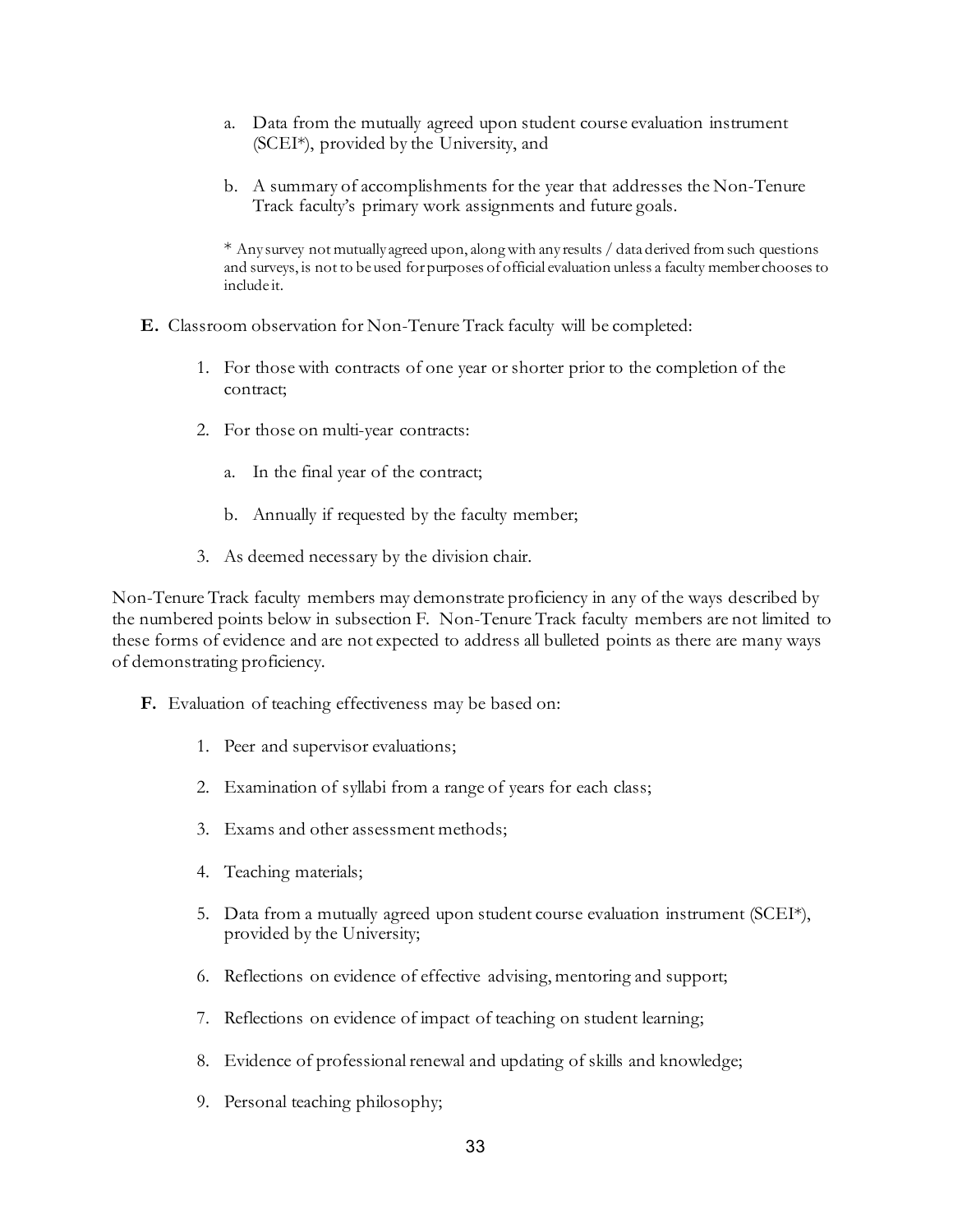10. Examples of curriculum redesigns and refinements over time.

\* Any survey not mutually agreed upon, along with any results / data derived from such questions and surveys, is not to be used for purposes of official evaluation unless a faculty member chooses to include it.

**G.** The results of the division chair's evaluation for Non-Tenure Track faculty members shall be considered in determining continued employment within the University.

For non-continuation of Non-Tenure Track faculty with three (3) or more years of continuous service at 0.5 FTE or above based on performance deficiencies as specified in this contract, the division chair must first provide the employee with a written record of the employee's performance, as specified in this article before such a decision can be made.

The division chair shall be expected to give an employee at least one academic term, summers excluded, to correct any identified performance deficiencies. If the written record shows that the performance deficiencies have continued, then a non-continuation decision is in order.

**H.** The University shall not use salary rates to differentiate among Non-Tenure Track faculty for purposes of staffing.

### **Section 8. Individually-Designed Courses.**

- **A.** Non-Tenure Track faculty who conduct individually-designed coursework during an academic term in addition to their 15-credit teaching load - having received approval from the provost to conduct such coursework in addition to their 15-credit teaching load - will be compensated as in Part B below at the conclusion of the term in which the coursework was conducted.
- **B.** Compensation for Non-Tenure Track faculty who, having received approval from the provost, conduct individually-designed coursework during an academic term in addition to their 15-credit teaching load will be calculated according to the following formula: Pay  $=$ (Student Credit Hour credit total  $\div$  12)  $\div$  (45 unit annual workload) x (averaged annual salary rate over the previous two academic years or the annual salary rate during the academic year in which 0.5 FTE is reached).

## <span id="page-33-0"></span>**ARTICLE 12: RESERVED RIGHTS OF THE UNIVERSITY**

The University retains and reserves to itself all rights, powers, authority and responsibilities vested in it, whether exercised or not, including but not limited to the right to plan, govern, and control the University and in all respects carry out its ordinary and customary functions of management. All such rights, powers, authority, and responsibilities are retained by the University subject only to those limitations expressly imposed by the Agreement. Without limiting the foregoing, the University expressly reserves the right to make final decisions with respect to members to be appointed, reappointed, promoted, and awarded indefinite tenure and those to be appointed as division chair and other administrators.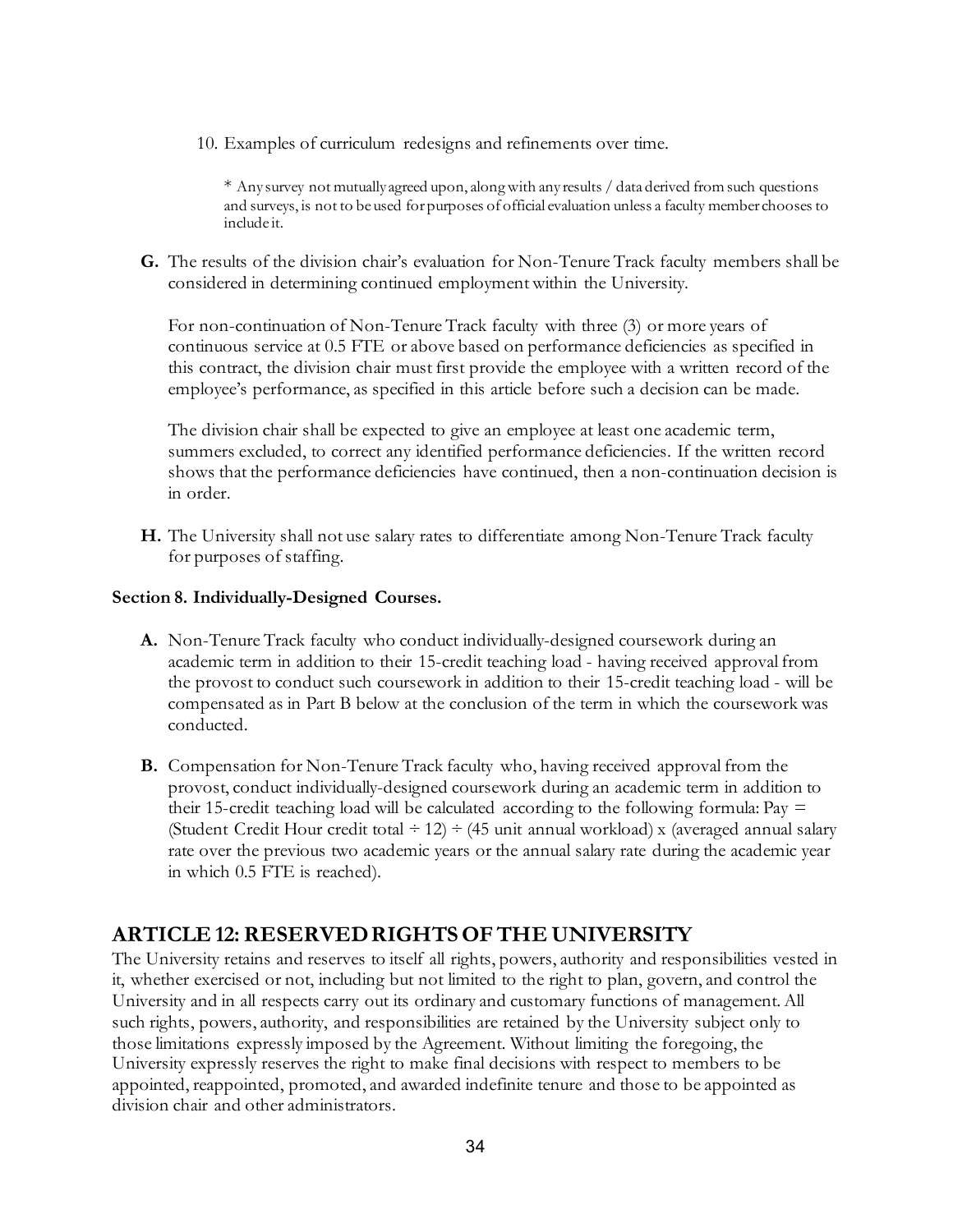Only alleged violations of limitations on reserved rights contained in this Agreement shall be subject to Article 13 (Grievances).

# <span id="page-34-0"></span>**ARTICLE 13: GRIEVANCES**

**Section 1. Purpose.** The purpose of this Article is to promote a prompt and efficient procedure for the investigation and resolution of grievances. The parties encourage the informal resolution of grievances whenever possible and to that end encourage open communications between members and administrators so that formal grievances are not normally necessary. The procedures hereinafter set forth shall be the sole method for resolving grievances as that term is herein defined.

## **Section 2. Definitions.**

- **A.** The term "grievance" means an allegation that there has been a violation, misinterpretation, or improper application of the express terms of this written Agreement.
- **B.** "Grievant" means one or more members of the bargaining unit, the Union or the University in the appropriate cases, damaged or injured by the act or omission being grieved.

## **Section 3. General Provisions.**

- **A.** A grievant has the right of self-representation at any step in the grievance procedure and/or may have a Union representative present at any step.
- **B.** The Union has the right to be present at, and to participate in, any formal step in the grievance procedure, but shall not interfere with the right of self- representation. If the Union does not represent the grievant, the resolution of the grievance shall not be inconsistent with the terms of this Agreement.
- **C.** The parties may agree, in writing, to modify the time limits in any step of the grievance procedure. At formal steps, agreement to modify time limits shall be in writing.
- **D.** Failure at any step of this procedure to advance the grievance according to the terms of this Article, including the specified time limits or any extension thereof, shall be considered acceptance of the decision rendered at the previous step. Failure by the University to communicate the decision on the grievance to the Union (or subject to Section 3A above, the grievant) at any step within the time limits, including any extensions thereof, shall allow the grievance to proceed to the next step.
- **E.** No member may take a grievance to Step Four (Arbitration) except with the approval and participation of the Union.
- **F.** All grievances and arbitration notices must be submitted in writing on appropriate forms as attached to this Agreement as Appendices B and C respectively. and shall be signed by the grievant. The University may refuse consideration of a grievance not filed in accordance with this Article.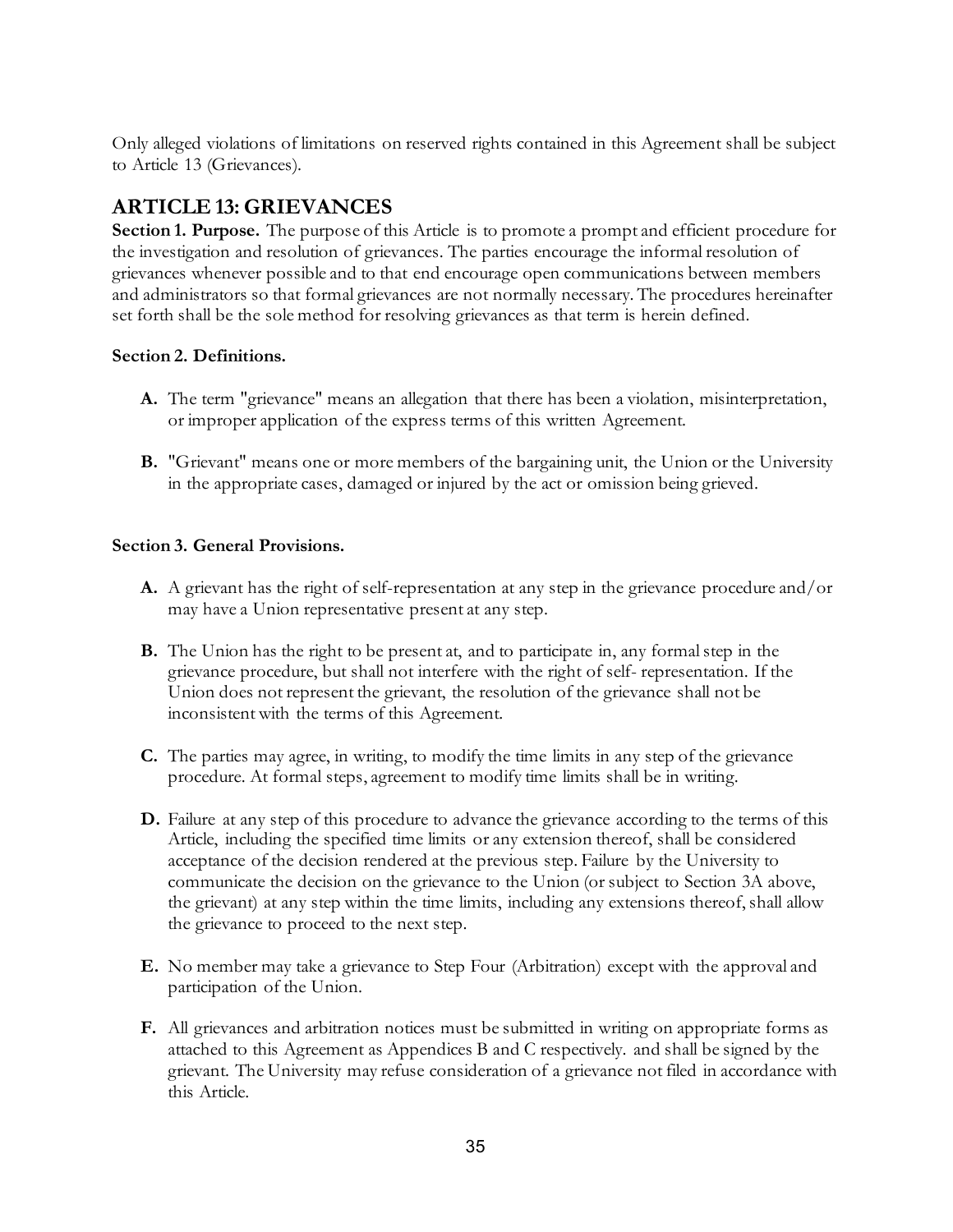- **G.** A grievance may not be filed under this Article for an act or omission which occurred prior to the effective date of this Agreement.
- **H.** A grievance may be withdrawn by a grievant or by the Union, at any time.
- **I.** University actions that reflect the exercise of Academic Judgment cannot be grieved under this Article. However, matters of procedure related to the exercise of Academic Judgment may be grieved.

## **Section 4. Presentation of Grievances.**

**Formal Grievances.** All grievances shall be presented at the proper step, in writing, within thirty days of the act, omission, or commencement of the condition on which the grievance is based, or after the date on which the member knew or reasonably should have known of such act, omission, or condition if that date is later.

The grievance shall be presented on the grievance form (Appendix B) and shall set forth the following:

- 1. A description of the alleged event(s), situation(s), or act(s) in violation of the contract provisions;
- 2. The date thereof;
- 3. The specific provision of this Agreement which is in dispute; and
- 4. The remedy sought.

Grievances shall be filed first at Step 1, except if the matter being grieved relates to an act or omission by the dean (or persons in positions at a similar level) or the provost, in which case the grievance may be filed at Step 2 or 3, as provided above.

Step 1. Dean's Level. The grievance shall be filed in writing with the appropriate dean. The dean shall promptly identify the administrator with whom resolution of the grievance shall be sought. Fifteen (15) days shall be allowed for resolution of the grievance. Upon the grievant's written request, fifteen (15)-day extensions of the time allowed for resolution at this level will be granted unless to do so would impede resolution of the grievance.

Step 2. Provost's Level. Within five (5) days of the expiration of the period allowed for resolution at the dean's level, or within five (5) days of an unsatisfactory decision at the dean's level if that date is earlier, the grievance may be filed with the provost of the University. The provost or designee shall meet with the grievant within five (5) days of receipt of the grievance for review and shall send a decision in writing to the grievant and the Union within ten (10) days of such meeting.

Step 3. President's Level. Within five (5) days of the expiration of the period for response by the provost at Step 2, or within five (5) days of an unsatisfactory decision by the provost, the grievance may be filed with the president. The president or designee shall meet with the grievant within ten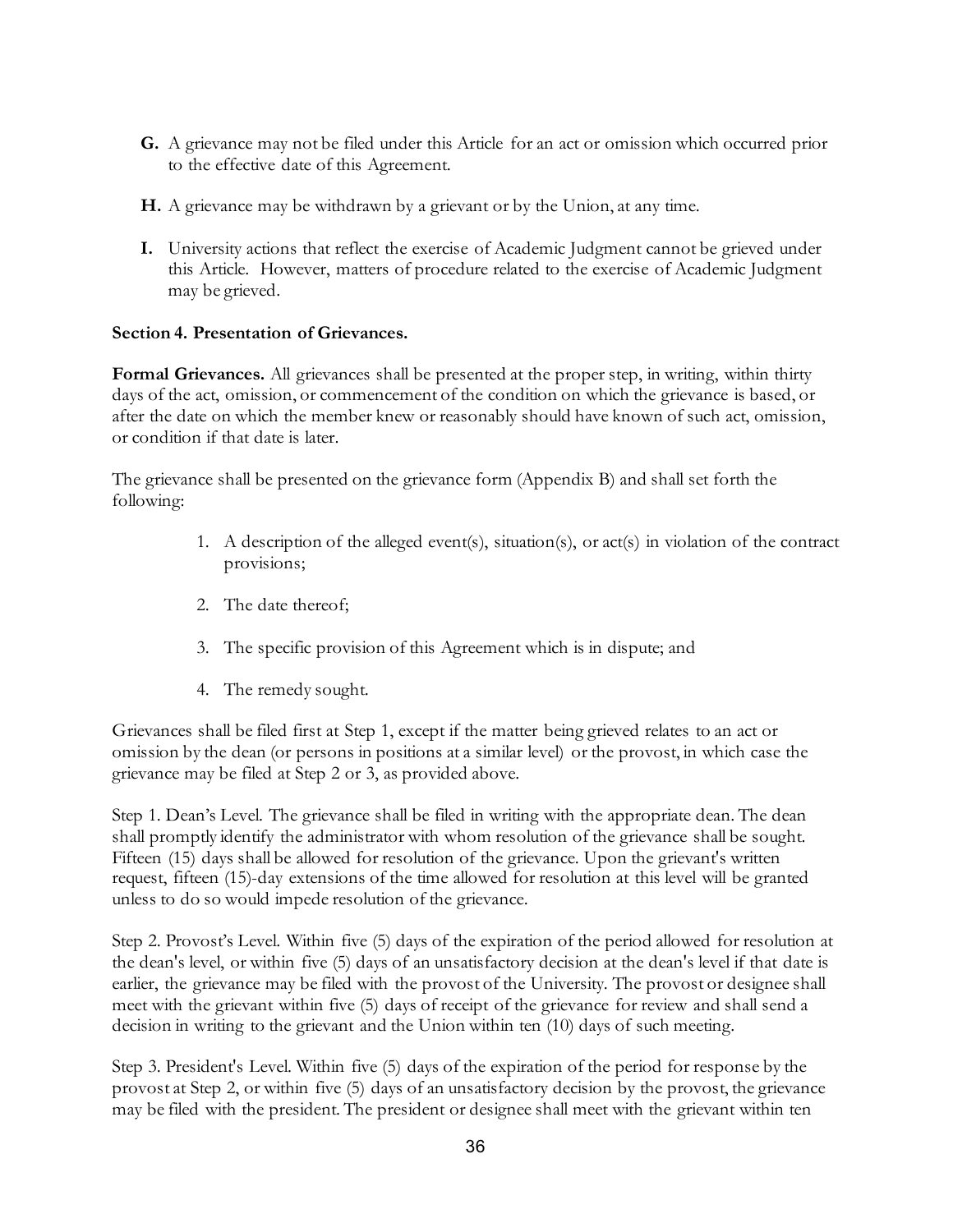(10) days of receipt of the grievance and shall send a decision in writing to the grievant and the Union within ten (10) days of such meeting.

Step 4. If the grievance is not resolved, the complaining party may give to the other notice of intent to arbitrate within the time limits provided in Article 14 (Arbitration).

Section 5. Nothing in this Article or Agreement is to be interpreted as denial of the right to grieve or seek arbitration of alleged failure to follow prescribed procedures in evaluation.

## **ARTICLE 14: ARBITRATION**

**Section 1.** Notice of intent to arbitrate an unresolved grievance (Appendix C) must be filed with the president of the University within twenty (20) days of the decision rendered under the provisions of Step Three.

**Section 2.** Within ten (10) days of receipt of notice of intent to arbitrate, the parties shall meet to attempt to agree upon an arbitrator. If the parties are unable to agree upon an arbitrator within five (5) days of the meeting, the party initiating arbitration shall request the Employment Relations Board to submit a list of five (5) arbitrators, none of whom shall be an employee of the (former) Oregon University System unless both parties have agreed to the contrary. The parties will alternate, on an arbitration by arbitration basis, making first strike of a name from the list except in the first instance following execution of this Agreement. In that instance first strike will be determined by a coin toss. The parties will take alternating turns striking names from the list in each instance. Names will be struck until one name remains, and the remaining name will be selected as the arbitrator. If the arbitrator selected cannot hold the hearing or render a decision within the time limits provided herein and either party does not agree to an extension of time, the selection procedure as provided herein shall be repeated using the remaining names on the Arbitration Panel or a new list from the Employment Relations Board, as appropriate.

**Section 3. Submission Agreement.** As soon as practicable after the notice of intent to arbitrate has been filed, the parties shall meet to draft a joint submission agreement, which shall include a statement of the issue presented. The parties shall attempt to agree on the precise issue to be submitted to arbitration, stipulation of facts, joint exhibits, and any other matter designed to expedite the arbitration process.

If the parties are unable to agree on a joint submission agreement, each party shall submit its own version by an agreed upon date. If the parties do not agree as to the issue presented, the arbitrator shall first decide the precise issue to be arbitrated. Such decision shall be made prior to determining arbitrability.

**Section 4. Conduct of the Hearing.** The arbitrator shall hold the hearing in Monmouth, Oregon, unless otherwise agreed by the parties. When possible according to the selected arbitrator's schedule the hearing shall commence within fifteen days of the arbitrator's acceptance of the case, unless both parties agree to an extension of time.

If the arbitrator or either party requests that post-hearing briefs be submitted, the arbitrator shall establish a date for the submission of such briefs and the hearing will be deemed to have been closed by such date.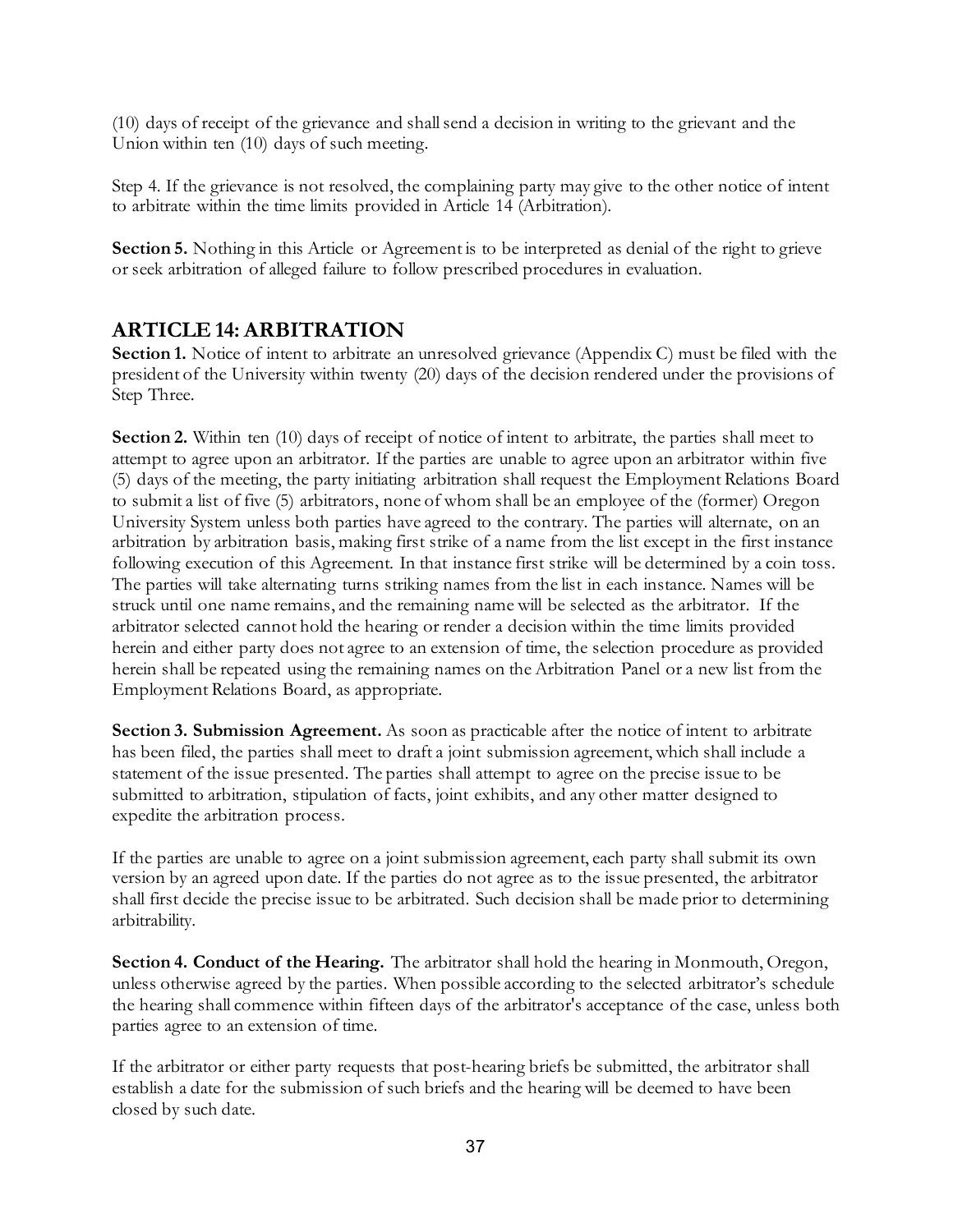**Section 5. Arbitrability.** Following the arbitrator's determination of the issue, the next matter to be decided by the arbitrator is their jurisdiction to act. If arbitrability is in dispute, the arbitrator shall hear argument on the question before deciding the matter of arbitrability. Following argument by both parties, the arbitrator shall announce their decision as to the issue of arbitrability. Upon concluding that the issue is arbitrable, the arbitrator shall normally proceed with the hearing at that time, provided that either party may seek judicial review of the arbitrator's decision as to jurisdiction and have the hearing on the merits delayed until such review is completed. Upon concluding that the arbitrator has no power to act, the arbitrator shall not hear the matter or make any decision or recommendation regarding the merits of the issue.

**Section 6. Authority of the Arbitrator.** The arbitrator shall neither add to, subtract from, modify nor alter the terms or provisions of this Agreement. Except as otherwise provided in this section, the arbitrator shall have no authority to hear or decide any issue or grievance related to matters involving "academic judgment" as defined in Section 2, Article 13 (Grievances). In cases involving the exercise of discretion, the arbitrator shall not substitute personal judgment for that of the faculty or the administrators. Nor shall the arbitrator review such decision except for the purpose of determining whether the procedural steps provided in this agreement have been followed. If the arbitrator determines that procedural steps have not been followed where an exercise of "academic judgment" or administrative discretion is involved, the arbitrator shall direct that the matter be reconsidered by the appropriate official in accordance with relevant procedural steps. In no case may the arbitrator direct that a member be reappointed, promoted, or awarded indefinite tenure. The arbitrator, however, may direct that the status quo ante be maintained until a judgment is made having properly followed appropriate procedural steps.

The arbitrator shall have no authority to award monetary damages or penalties, but may award back pay to accompany an order of reinstatement.

The arbitrator shall have no authority to make any decision limiting or interfering in any way with the powers, duties, and responsibilities of the University and the Board which have not been expressly limited by this Agreement.

**Section 7. Arbitrator's Decision.** The arbitrator derives authority wholly and exclusively from the express terms of this Agreement. The decision of the arbitrator shall be final and binding upon the parties as to the issues submitted, provided that either party may appeal the decision on the basis of repugnance to law, jurisdiction, or that the arbitrator exceeded authority granted by this Agreement.

The decision of the arbitrator shall be issued within thirty (30) calendar days of the close of the hearing unless the parties have agreed to additional time.

The decision of the arbitrator shall be in writing and shall set forth findings of fact, reasoning, and conclusions on the issue submitted and which shall include a clear statement as to the prevailing party.

**Section 8. Costs.** All fees and expenses of the arbitrator shall be borne by the party not prevailing in the arbitration. Where an award clearly finds each party culpable, costs will be shared equally. Each party shall bear the cost of preparing and presenting its own case. Expenses of witnesses, if any, shall be borne by the party calling the witness. The cost of any transcripts required by the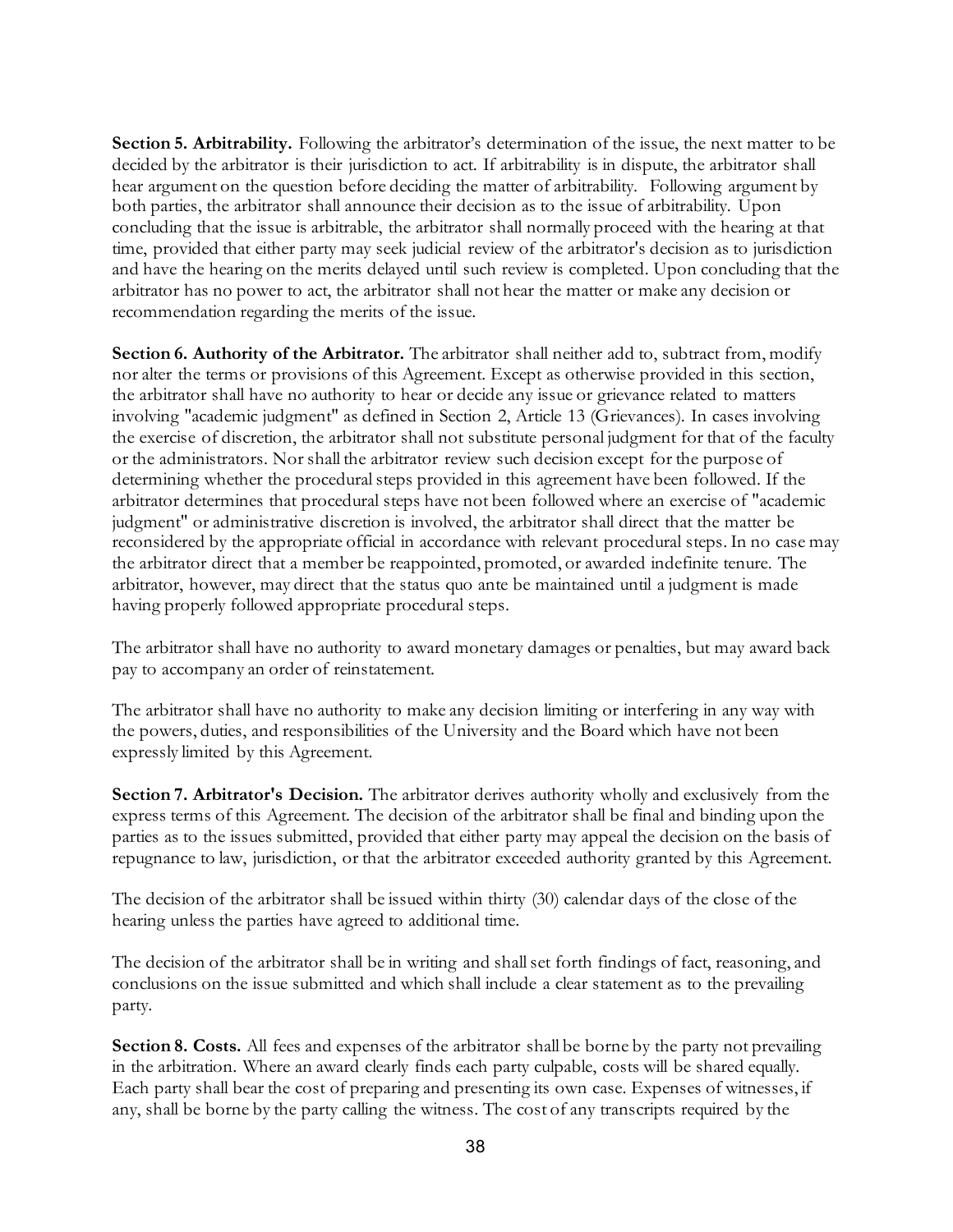arbitrator shall be divided equally between the parties and each party shall be furnished a copy thereof. If either party wishes a transcript of the hearing, it may have one made at its own expense, but shall provide the arbitrator and the other party a copy at no charge.

# **ARTICLE 15: LAYOFF**

Section 1. It is understood that in a viable and complex University offering an array of professional programs, it may be necessary to adjust staff and programs. Historically, these adjustments have been accomplished by attrition and by not renewing appointments in specific programs, units, or divisions. The provisions of this Article and accompanying procedures do not apply to this historical practice.

The modification of programs generated solely by changes in curricula or in the educational programs or mission of the University is accomplished through usual curricular mechanisms and the provisions of this Article likewise do not apply.

**Section 2.** Layoff will take place only after the University finds that one of the following bona fide conditions exists or is imminent:

- **A.** demonstrable financial exigency;
- **B.** program or discipline curtailment;
- **C.** retrenchment.

The magnitude of the layoff shall be commensurate with the condition necessitating such layoff (OAR 580-021-0315 et seq.).

Section 3. After a declaration is made that one of the conditions described in Section 2 exists or is imminent, the president will meet with two (2) members of the Union to discuss alternatives. Following the meeting the president shall present a plan to implement the conditions described in Section 2 to the Union. The plan will include proposed reductions to divisions and programs. The Union will have an opportunity to review and make comments on the president's plan and to suggest alternatives. The president will consider the suggested comments of the Union before preparation of the final plan. The president's final plan shall be given to affected divisions or units no later than one month prior to implementation. The Union shall be concurrently provided with a copy of the president's final plan.

**Section 4.** The factors to be considered in any layoff determination shall be considered sequentially. Should consideration of any factor in sequence result in identification of a candidate for layoff, the remaining factor(s) need not be considered.

The first factor to be used in determining which faculty members are to be laid off shall be the needs of the program or division, including the need to preserve various areas of academic specialization and in consideration of the University's commitment to affirmative action goals. Each division faculty shall provide recommendations to the chairperson concerning areas to be preserved in protecting the academic integrity of the programs offered by the division as they relate to the division, college and University. If the chairperson does not agree with the division's faculty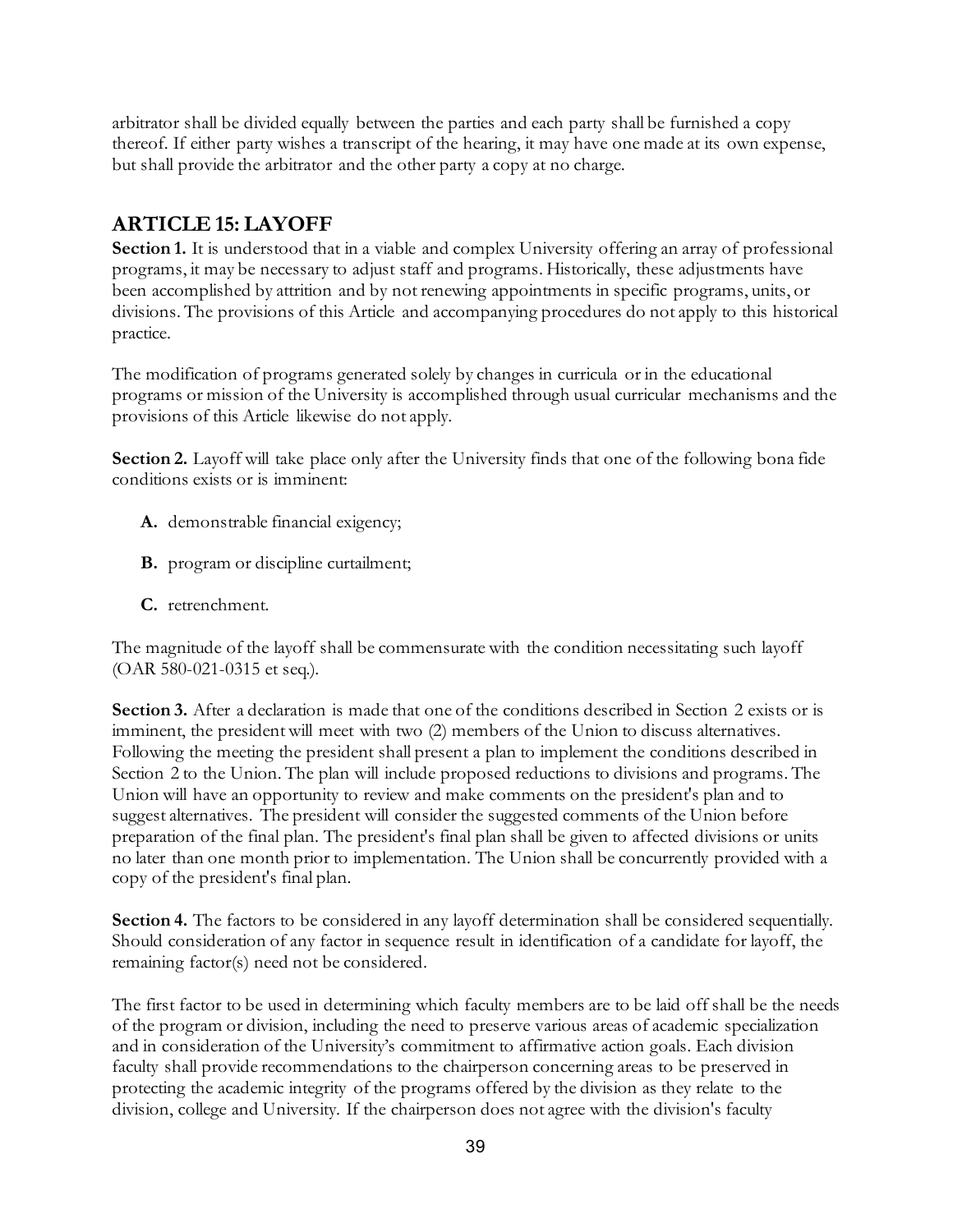recommendations, the chairperson shall meet with the division faculty to discuss the recommendations.

The second factor shall be the kind of appointment: fixed term appointments shall be laid off before Tenure-Track and indefinite tenured appointments, Tenure-Track appointments shall be laid off before indefinite tenured appointments.

The third factor shall be seniority; when the needs of the division or program can be met by two or more members whose qualifications are substantially equal and whose performance are substantially equal, as revealed by performance evaluations (Article 8, Evaluations), members with the fewest number of quarters of continuous service shall be laid off first. The number of quarters of service to the division or program shall be calculated as described in Section 5 below.

**Section 5.** Before the length of service to the division, discipline, or program is determined, all faculty members who have transferred into a division or program where a layoff is to occur will have time in their former division or program included in the calculation. When two members being considered for layoff have the same length of service, the individual first appointed to the division or program shall have seniority. The date of appointment shall be taken as the date of the letter which first appointed the individual as a member of the division or program. Upon request by the Union, the University agrees to provide the Union with a list containing the date of original appointment to the division, discipline, or program.

Section 6. If a tenured faculty member is laid off under the provisions of this Article, the University will endeavor to find suitable alternative employment within the institution or, if such is not found, shall make reasonable efforts to assist the member in finding suitable employment elsewhere.

**Section 7.** If a position becomes vacant in the program or division from which a member has been laid off and the position is to be filled, a member who is fully qualified to fill the vacant position shall be offered reemployment by certified mail. Offers of reinstatement shall be made in inverse order of layoff. The faculty member will have thirty (30) days from the date the offer is sent in which to accept the offer. If no acceptance is received in writing within the thirty (30) day period, the faculty member will be deemed to have declined the offer and the institution will thereafter have no further obligation to the member. It is the responsibility of the faculty member to keep the institution apprised of their current mailing address. When circumstances warrant, the University and the Union may agree to shorten or waive the thirty (30) day period required by this section.

Faculty members recalled from layoff will be credited with their original date of appointment, less the layoff period, for purposes of determining years of service, and will be reinstated with all rights and privileges accumulated prior to layoff unless such rights or privileges have been impaired by actions of the member while laid off.

Persons who have not been reemployed as of June 15 of the year following two full academic years after layoff shall be deemed to have been given timely notice and their employment will have been terminated as of that June 15 date.

**Section 8.** Members on layoff status will be treated as if on leave without pay for purposes of eligibility for enrolling at any institution of the former Oregon University System at the staff fee.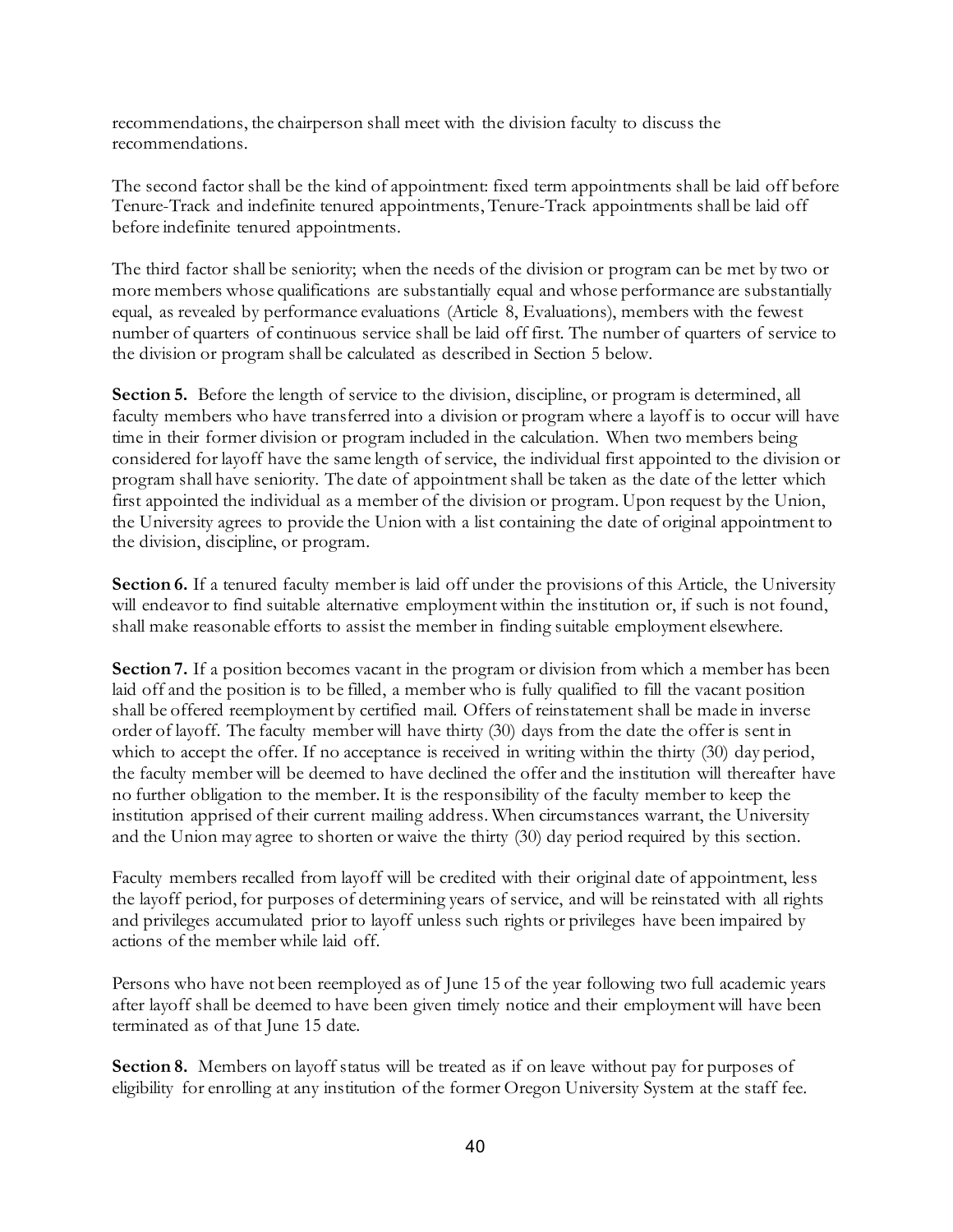**Section 9.** The University shall not use salary rates to differentiate among Non-Tenure Track faculty for purposes of staffing.

## **ARTICLE 16: SALARY**

### **Section 1. Retirement Plan Contributions.**

Bargaining unit faculty members shall be eligible to participate in the Public Employees Retirement System (PERS), the Oregon Public Service Retirement Plan (OPSRP), the Optional Retirement Plan (ORP), the Tax-Deferred Investment 403(b) Plan (TDI), and the Oregon Savings Growth Plan as set forth by Oregon law.

- **A. Public Employees Retirement System Individual Account Program (IAP).** For work performed on and after January 1, 2004, Western Oregon University shall pay on behalf of members of the Public Employees Retirement System (PERS) the statutorily required employee contribution to the Individual Account Program under ORS 238A.330 and pursuant to ORS 238A.335, or under ORS 238.315 if the member elected assistance under ORS 243.920.
	- 1. The full amount of the members' required contributions paid by WOU to PERS on behalf of members shall be considered "salary" within the meaning of ORS238.005  $(26)(a)$  and ORS 238A.005(17)(b)(F) for the purpose of computing "final average salary" within the meaning of ORS 238.005 (9) and ORS 238A.130, but shall not be considered "salary" for the purposes of determining the amount of required employee contributions. Pursuant to ORS 238A.335(2)(a) and through the term of this Agreement, the parties agree that employee compensation has been reduced in order to generate the funds needed to make these employee contributions; the employer will file any required notices with the Public Employees Retirement Board.
	- 2. If the employee IAP account under ORS 238A.300 is declared invalid or is otherwise eliminated and a replacement is not available, then effective upon the date of its invalidation or elimination, a corresponding general salary increase of six percent (6%) shall be paid to participating employees, or its equivalent, pursuant to the relevant chapter of law for governing PERS employee contributions.
- **B. Optional Retirement Plan (ORP).** For work performed on or after January 1, 2004, Western Oregon University shall pay on behalf of ORP participants the statutorily required employee contribution under ORS 243.800(8). For employees participating in the ORP hired on or after July 1, 2014, the University will make all employer contributions to the ORP required under ORS 243.800(10)(a) and (b).
- **C. Employer Payment of Employee Contributions.** If for any reason the six percent (6%) payment of the employee contribution by Western Oregon University described in (A) and (B) above is declared invalid or is otherwise eliminated, then effective on the date of its invalidation or elimination, a corresponding general salary increase of six percent (6%) shall be paid to eligible employees. In such case, employees' six percent (6%) contributions shall be deducted for payment to the applicable employee accounts and shall be treated as "pretax" contributions pursuant to Internal Revenue Code Section 414(h)(2).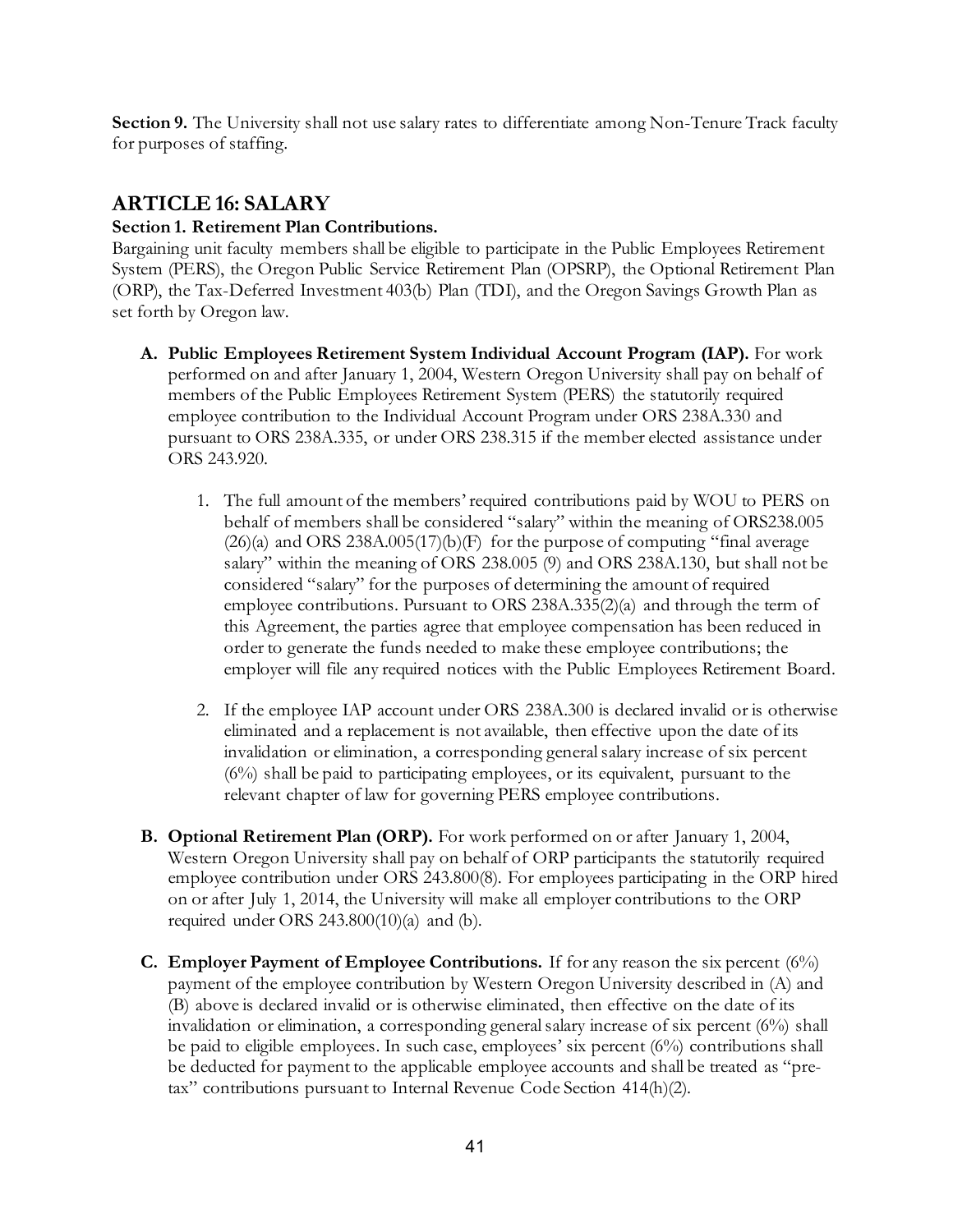**D. Duplication and Remedy.** In no case shall there be a six percent (6%) increase under both (1) and (2).

**Section 2. Duration of Step Salary Schedule.** The University and the WOUFT recognize that the agreements reached in this contract are not binding on the negotiating teams representing either party in future new contract negotiations. This means that a step salary schedule or any changes in step placements on the existing schedule will also be subject to future negotiations.

**Section 3. New Hires.** Newly hired members of the bargaining unit will receive compensation increases during their first full year of employment.

**Section 4. Salary Step System.** Faculty salaries in the bargaining unit will be assigned according to the following step system.

- **A.** Annual Tenure Track and Tenured Faculty. For annual Tenure-Track and tenured faculty, there will be a 40-step salary step system for the 2021-2022 and 2022-2023 academic years starting with the normal entry level salary for Assistant Professors, with increasing steps. Twelve-month faculty will be assigned annual salaries on the basis of their step value times the ratio 11 to 9.
	- **1.** For the current Bargaining Agreement, the normal entry-level salary for Assistant Professors will be step 1. For 12-month faculty, the entry level annual salary will be step 1 times the ratio 11 to 9. In consultation with the search committee, professional service prior to, during, or after the awarding of the doctorate or other terminal degree will be considered for salary adjustment purposes. One step per one year of service to a maximum of five steps will be granted.
	- **2.** Faculty members will be awarded 1 step per year of service in the salary system unless a step is not available on the salary schedule.Leave without pay will not be considered full-time service in figuring years of service, except in the case of Professional Leave without pay. Sabbatical leave will be considered full-time service in figuring years of service. For purposes of salary level placement, those serving as division chairs shall receive one year credit on the salary schedule for each year served as chair.
	- **3.** Faculty who receive promotion from Assistant Professor to Associate Professor or from Associate Professor to Full Professor shall receive, in addition, four steps in the salary system.
	- **4.** Assistant Professors shall not advance beyond the 10th step. Associate Professors shall not advance beyond the 32nd step.
	- **5. Market Place Advances** (Business & Economics and Computer Science). The University offers degrees and programs in disciplines subject to national market pressures, which cause competitive faculty starting salaries to exceed the starting salaries of other disciplines. The disciplines subject to these national salary pressures at WOU presently are those contained in the divisions of Business & Economics and Computer Science. Other divisions may contain disciplines that, in the future, will be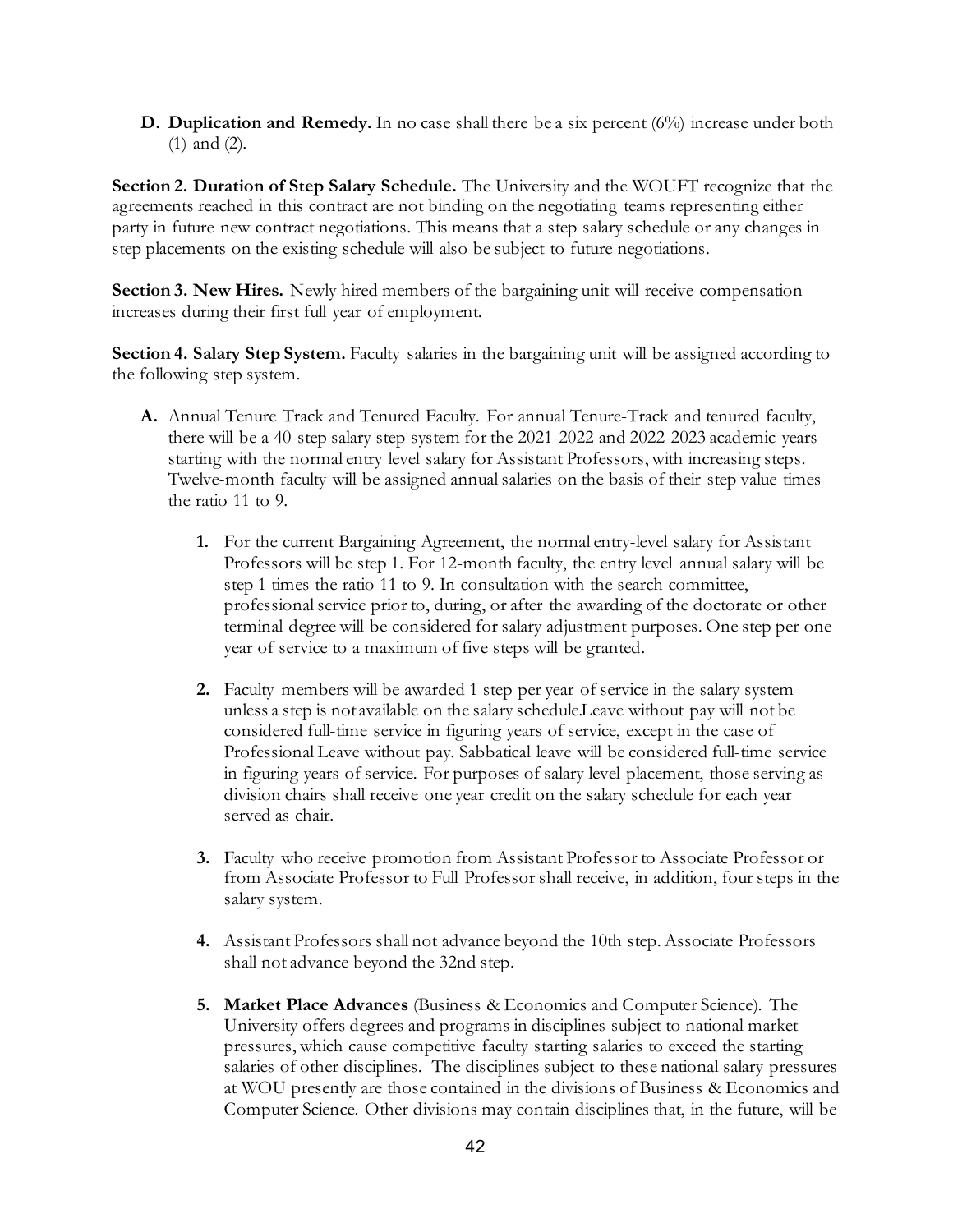subject to national market pressures on faculty starting salaries. If this happens, the University will negotiate with the Union to include other divisions in this agreement.

- a. Therefore, in order to make competitive starting salaries of the disciplines in these designated units the University may make starting salary offers equal to the regular step salary plus an additional twenty-two percent (22%). The market place salary advances will continue at the same percentage of the step salary as the faculty advances. The University will inform the Union of any and all market place advances. Advances made in accordance with this provision shall not be considered salary anomalies. The University may negotiate an added adjustment beyond the percentage agreed to here with the consent of the Union.
- b. In addition, the University may provide continuing funding of up to \$100,000 for division of Business & Economics faculty salaries, plus related other personnel expenses (OPE). This budgetary amount is to be used for the recruitment and retention of new tenure line faculty only. Such annual budgetary amount is available for each year of this contract. Salary for all faculty members hired with these funds shall be based on their position on the faculty step salary schedule plus a negotiated salary supplement amount awarded from the \$100,000 provided in this paragraph. Salaries will be established by step placement, followed by the market adjustment (5.a), followed by the negotiated salary adjustment (5.b), in that order. The University shall notify the Union of all hires and the three components of their salary made under Market Place Advances.

**Salary Adjustments.** Salary adjustments of annual tenure and tenured faculty salaries for the 2021- 2022 and 2022-2023 academic years shall occur as follows: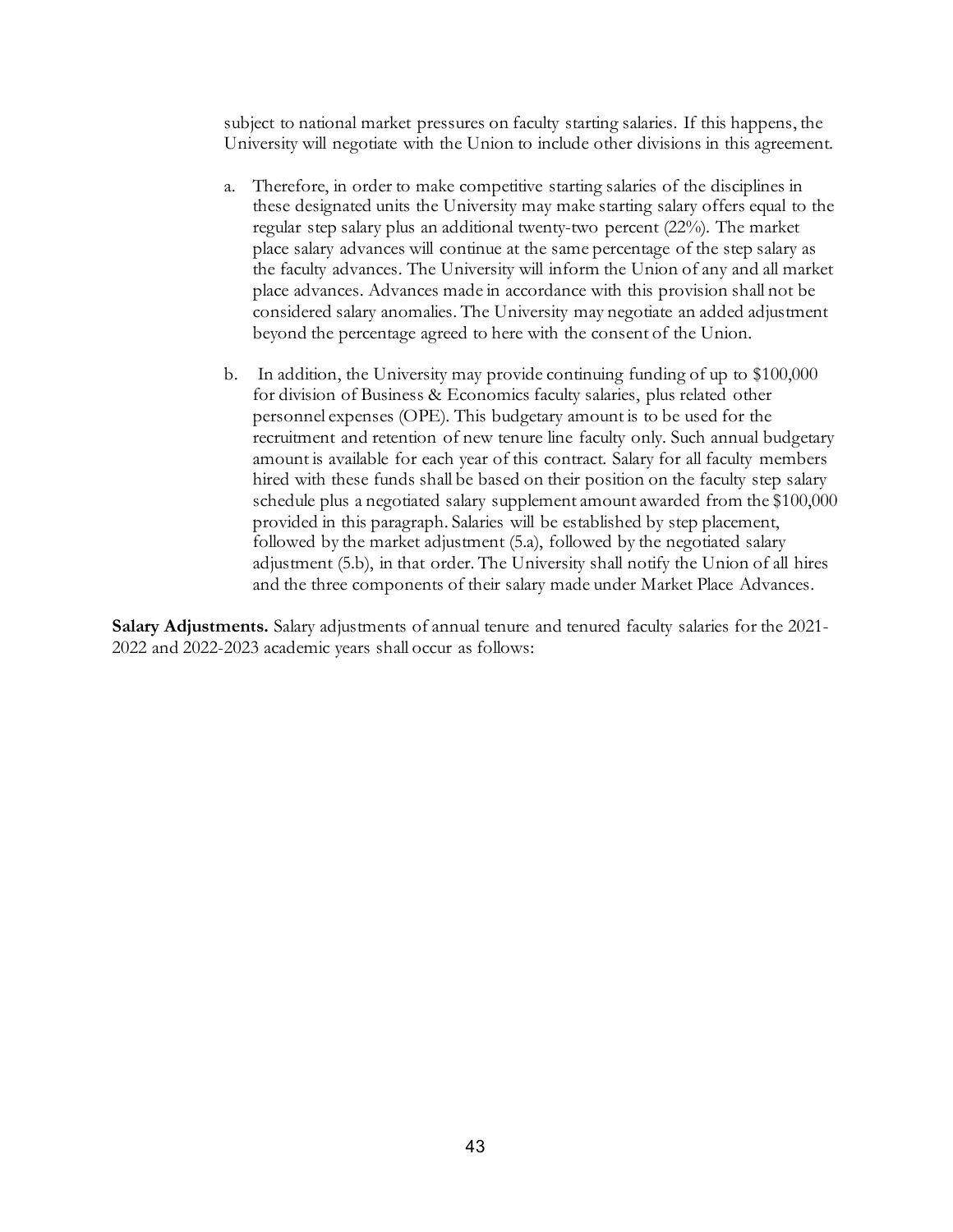### **c. Annual Tenure-Track and Tenured Faculty Salary Schedule**

| July 1, 2021 and 2022<br>$(12$ -month)<br>September 16, 2021<br>and 2022 (9-month)<br>October 1, 2021 and<br>2022 (Deferred Pay) |           | Academic year 2021-2022 step increases for<br>eligible faculty will be granted at the first pay<br>period following ratification of the re-opener<br>agreement and no sooner than the February<br>2022 pay period. Academic year 2022-2023<br>step increases for eligible faculty will be granted<br>on September 16, 2022 |           |
|----------------------------------------------------------------------------------------------------------------------------------|-----------|----------------------------------------------------------------------------------------------------------------------------------------------------------------------------------------------------------------------------------------------------------------------------------------------------------------------------|-----------|
| step                                                                                                                             | 2020-2021 | 2021-2022                                                                                                                                                                                                                                                                                                                  | 2022-2023 |
| 1                                                                                                                                | 54,215    | 54,486                                                                                                                                                                                                                                                                                                                     | 55,303    |
| $\overline{c}$                                                                                                                   | 55,372    | 55,649                                                                                                                                                                                                                                                                                                                     | 56,484    |
| $\overline{3}$                                                                                                                   | 56,628    | 56,911                                                                                                                                                                                                                                                                                                                     | 57,765    |
| $\overline{4}$                                                                                                                   | 56,932    | 57,217                                                                                                                                                                                                                                                                                                                     | 58,075    |
| 5                                                                                                                                | 57,435    | 57,722                                                                                                                                                                                                                                                                                                                     | 58,588    |
| 6                                                                                                                                | 58,218    | 58,509                                                                                                                                                                                                                                                                                                                     | 59,387    |
| $\overline{7}$                                                                                                                   | 59,019    | 59,314                                                                                                                                                                                                                                                                                                                     | 60,204    |
| $8\,$                                                                                                                            | 59,838    | 60,137                                                                                                                                                                                                                                                                                                                     | 61,039    |
| 9                                                                                                                                | 60,677    | 60,980                                                                                                                                                                                                                                                                                                                     | 61,895    |
| 10                                                                                                                               | 61,535    | 61,843                                                                                                                                                                                                                                                                                                                     | 62,770    |
| 11                                                                                                                               | 62,411    | 62,723                                                                                                                                                                                                                                                                                                                     | 63,664    |
| 12                                                                                                                               | 63,307    | 63,624                                                                                                                                                                                                                                                                                                                     | 64,578    |
| 13                                                                                                                               | 64,224    | 64,545                                                                                                                                                                                                                                                                                                                     | 65,513    |
| 14                                                                                                                               | 65,162    | 65,488                                                                                                                                                                                                                                                                                                                     | 66,470    |
| 15                                                                                                                               | 66,121    | 66,452                                                                                                                                                                                                                                                                                                                     | 67,448    |
| 16                                                                                                                               | 67,101    | 67,437                                                                                                                                                                                                                                                                                                                     | 68,448    |
| 17                                                                                                                               | 68,102    | 68,443                                                                                                                                                                                                                                                                                                                     | 69,469    |
| 18                                                                                                                               | 69,127    | 69,473                                                                                                                                                                                                                                                                                                                     | 70,515    |
| 19                                                                                                                               | 70,175    | 70,526                                                                                                                                                                                                                                                                                                                     | 71,584    |
| $20\,$                                                                                                                           | 71,245    | 71,601                                                                                                                                                                                                                                                                                                                     | 72,675    |
| 21                                                                                                                               | 72,339    | 72,701                                                                                                                                                                                                                                                                                                                     | 73,791    |
| 22                                                                                                                               | 73,458    | 73,825                                                                                                                                                                                                                                                                                                                     | 74,933    |
| 23                                                                                                                               | 74,602    | 74,975                                                                                                                                                                                                                                                                                                                     | 76,100    |
| 24                                                                                                                               | 75,771    | 76,150                                                                                                                                                                                                                                                                                                                     | 77,292    |
| 25                                                                                                                               | 76,964    | 77,349                                                                                                                                                                                                                                                                                                                     | 78,509    |
| 26                                                                                                                               | 78,185    | 78,576                                                                                                                                                                                                                                                                                                                     | 79,755    |
| 27                                                                                                                               | 79,433    | 79,830                                                                                                                                                                                                                                                                                                                     | 81,028    |
| 28                                                                                                                               | 80,708    | 81,112                                                                                                                                                                                                                                                                                                                     | 82,328    |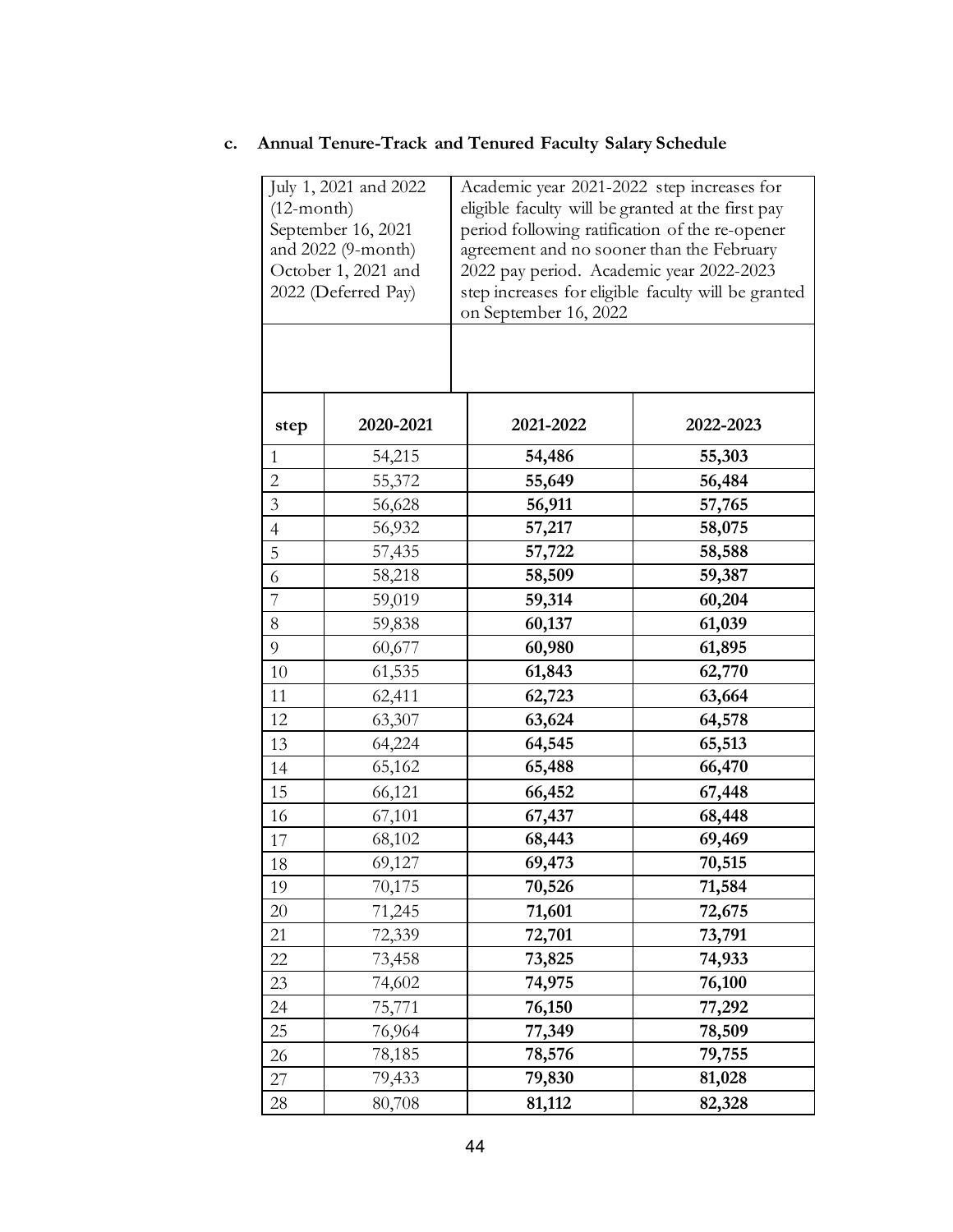| 29 | 82,009 | 82,419 | 83,655  |
|----|--------|--------|---------|
| 30 | 83,340 | 83,757 | 85,013  |
| 31 | 84,700 | 85,124 | 86,400  |
| 32 | 86,089 | 86,519 | 87,817  |
| 33 | 87,509 | 87,947 | 89,266  |
| 34 | 88,959 | 89,404 | 90,745  |
| 35 | 90,440 | 90,892 | 92,256  |
| 36 | 91,954 | 92,414 | 93,800  |
| 37 | 93,500 | 93,968 | 95,377  |
| 38 | 95,132 | 95,608 | 97,042  |
| 39 | 96,931 | 97,416 | 98,877  |
| 40 | 98,766 | 99,260 | 100,749 |

**6.** The University may grant the rank of Associate Professor to a newly-hired faculty member if that faculty member has held the rank of Associate Professor at another institution of higher learning or is qualified to hold that rank under the terms of this contract. In order to prevent the creation of a salary anomaly or individual compression, the new faculty member shall be placed at step 10 on the Salary Schedule A during their first year of employment at WOU. Additional steps/adjustments may be provided as detailed in Section 4 above.

#### **B. Lecturers, Instructors, Non-Tenure Track Assistant Professors**

**1.** Non-Tenure Track Minimum Salary Schedule

For the Non-Tenure Track faculty the following salary schedule will be used:

| Years of   | Bachelor's | Master's | Doctoral/Terminal |
|------------|------------|----------|-------------------|
| Experience | Degree     | Degree   | Degree            |
| $0 - 4$    | 35,000     | 40,000   | 45,000            |
| $5-9$      | 37,000     | 42,500   | 48,000            |
| $10 - 14$  | 39,000     | 45,000   | 51,000            |
| 15-19      | 41,000     | 47,500   | 54,000            |
| $20+$      | 43,000     | 50,000   | 57,000            |

The NTT Salary Schedule represents the minimum annual salary for NTT faculty members covered by this agreement. All such Non-Tenure Track faculty will be placed on the above NTT Minimum Salary Schedule based on the faculty member's years of experience and highest degree completed. Years of experience accrue only for years of service in which the faculty member averages >.5 FTE during an academic year at WOU, exclusive of Summer Session.

**2.** For the current Bargaining Agreement, eligible Lecturers, Instructors, and non- tenure track Assistant Professors will receive increases of 3.5% in the first pay period following ratification and no sooner than February 2022; and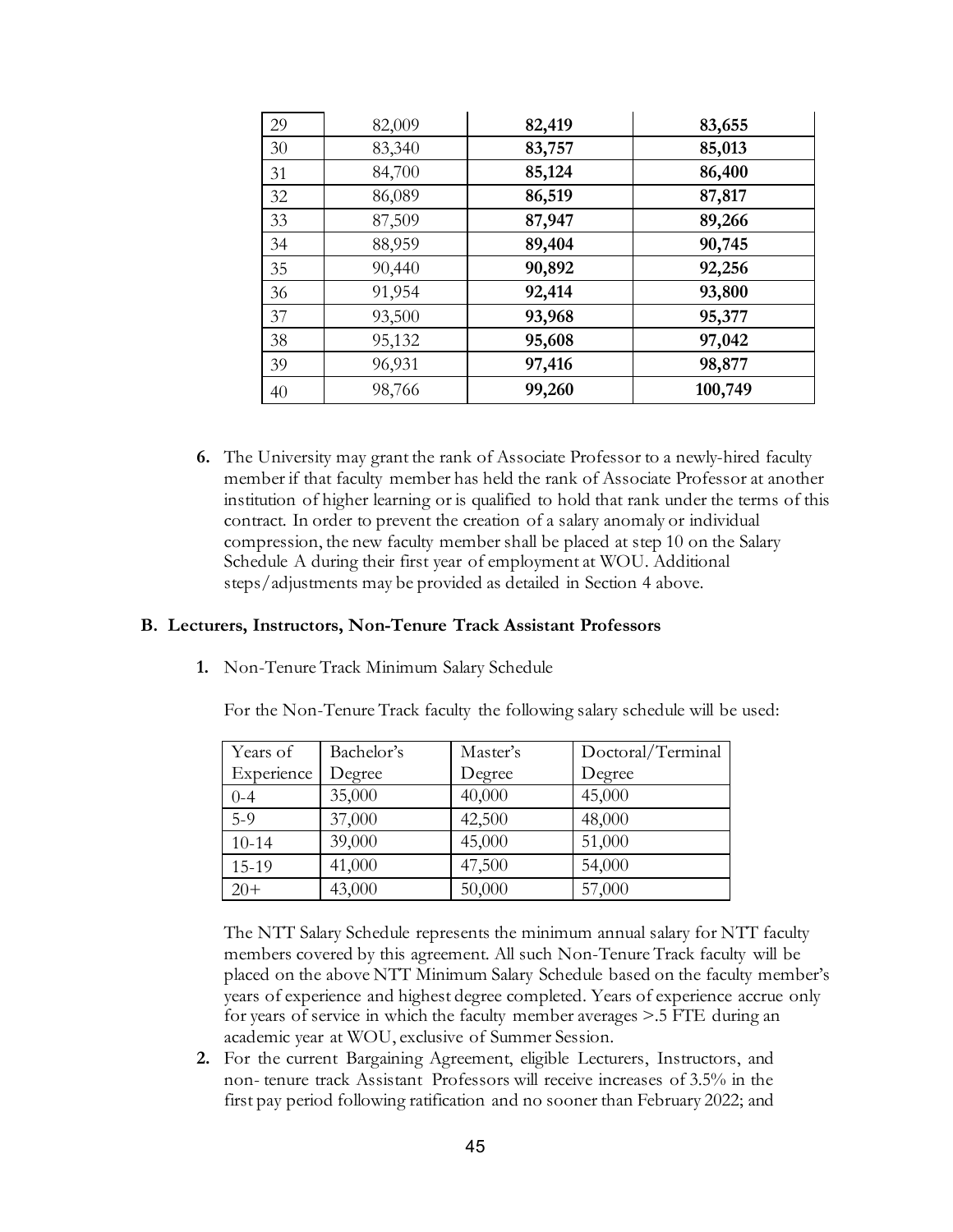#### 2.75% for the academic year beginning September 16, 2022.

**Section 5. Summer Session:** The rate of pay for Summer Sessions will be 20% of the faculty member's current salary rate. The rate of pay for all faculty members will be based on nine (9) credit hours for full-time teaching.

**Section 6. Special Summer Compensation Rate:** If a summer session course is cancelled by a dean after June 1 of the respective year due to low enrollment (i.e., a course generating less than 36 student credit hours), a faculty member, with their division chair's approval, may request in writing the "special summer compensation rate."

The "special summer compensation rate" shall be calculated as follows: As of the first day of the course, multiply the number of student credit hours by average in-state, undergraduate tuition per credit hour for the course multiplied by two-thirds.

Guidelines for calculating the "special summer compensation rate" follows:

- **A.** In no event shall the "special summer compensation rate" exceed the pro rata compensation rate determined by the 20% summer compensation formula described in this Section.
- **B.** A Non-Tenure Track faculty member may be eligible for this special summer compensation rate providing they teach at 0.5 FTE or above in the spring immediately preceding that summer and is also scheduled to teach at 0.5 FTE or above in the fall immediately following.
- **C.** Once established and agreed to by the faculty member, the "special summer compensation rate" is not subject to adjustment, either upward or downward due to increased enrollment or decreased enrollment or for any other reason.
- **D.** All courses must generate a minimum of eighteen (18) student credit hours to allow for special summer compensation rate consideration.
- **E.** If a request is approved, the faculty member is committed to holding the class.

## **ARTICLE 17: HEALTH AND DENTAL INSURANCE**

**Section 1. Definition of Participants.** The intent of this Article is to define participants who receive an Employer contribution toward the cost of insurance. For purposes of this Agreement, the following definitions apply:

**A. Employer Insurance Program.** The definition of Employer insurance includes any insurance program authorized or sponsored by the Employer to provide insurance benefits for employees of Western Oregon University.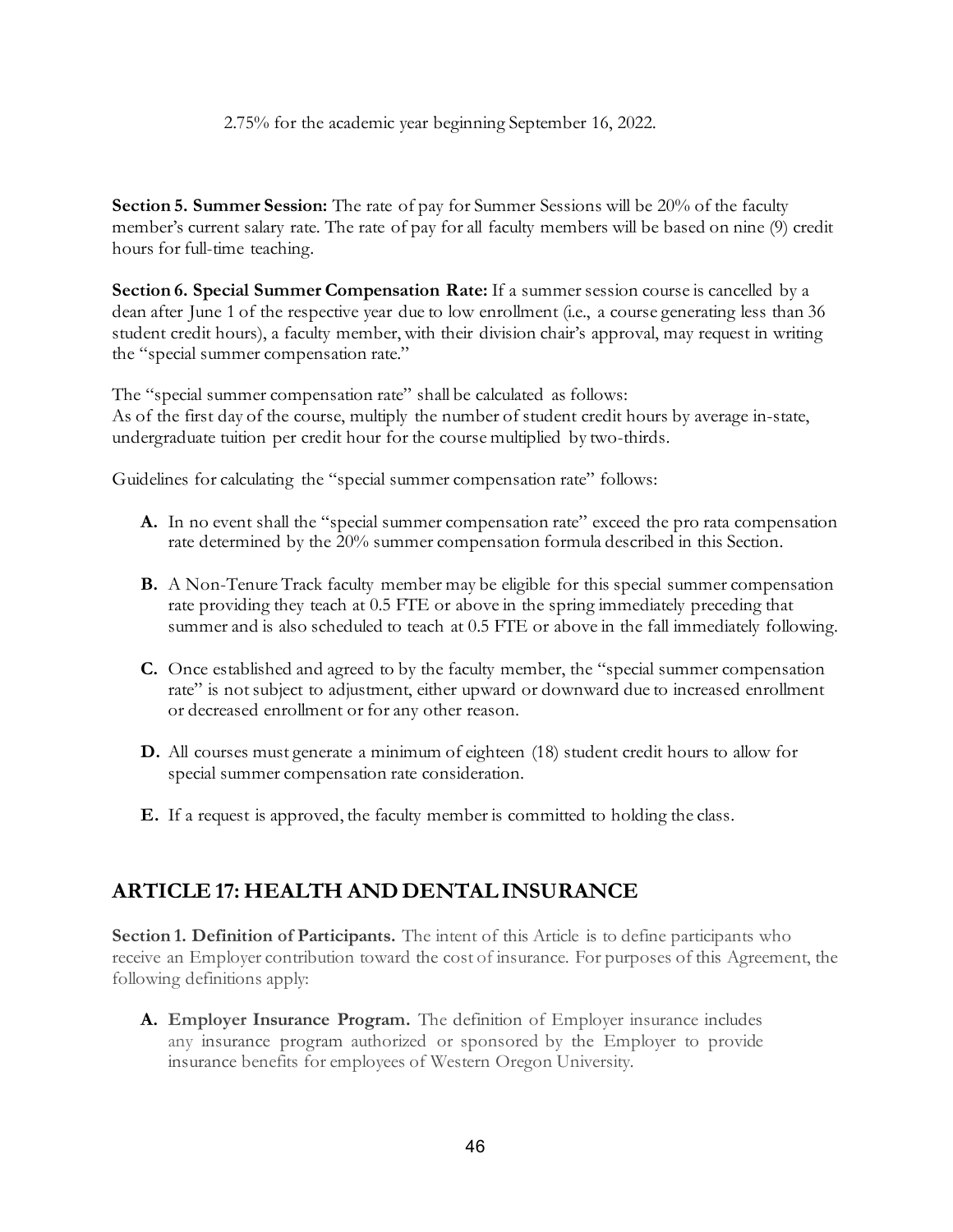- **B.** Eligibility. Faculty who meet eligibility requirements of the Employer insurance program are considered to participate.
- **C. Opt-Out.** Employees who meet eligibility requirements of the Employer insurance program and elect to opt-out of medical coverage are considered to participate.

**Section 2. Employer Contribution.** For plan years 2021, 2022, and 2023, the Employer will contribute ninety-five percent (95%) of the premium costs of the coverage, and the employee will contribute five percent (5%). For these plan years, where an employee has the opportunity to choose between two (2) healthcare plans and the employee enrolls in the least expensive PEBB health plan available to them, the Employer will contribute ninety-seven (97%) of the premium costs of the coverage and the employee will contribute three percent (3%).

**Section 3. Administration.** The Employer will make payment for eligible faculty member insurance directly to the appropriate insurance carriers and/or administrators.

**Section 4. Proprietary Interest.** The Employer ceases to have proprietary interest in its own contributions to the insurance plan when it pays such funds to the carrier or to persons who have irrevocable duty to transfer such payment to carriers and/or providers when due.

# **ARTICLE 18: OUTSIDE EMPLOYMENT**

**Section 1.** A member shall engage only in that outside employment which does not substantially interfere with the full and faithful performance of all institutional obligations.

**Section 2.** A full-time member who proposes to engage in outside professional employment shall notify the Division Chair in advance and in writing concerning the nature and extent of the activity proposed. The University reserves the right to determine whether the proposed activity is directly competitive with any of its academic programs and if so determined, to disapprove the proposed activity. Private individual instruction and tutoring is not construed as competitive employment.

**Section 3.** Except for incidental use of one's office and telephone, a member engaging in any outside employment shall not use the offices, telephones, facilities, equipment, supplies, or other services of the University in connection with such outside employment.

# **ARTICLE 19: NOTICES AND COMMUNICATION**

Customary or required notices or communications, unless otherwise provided herein, shall be sent as follows: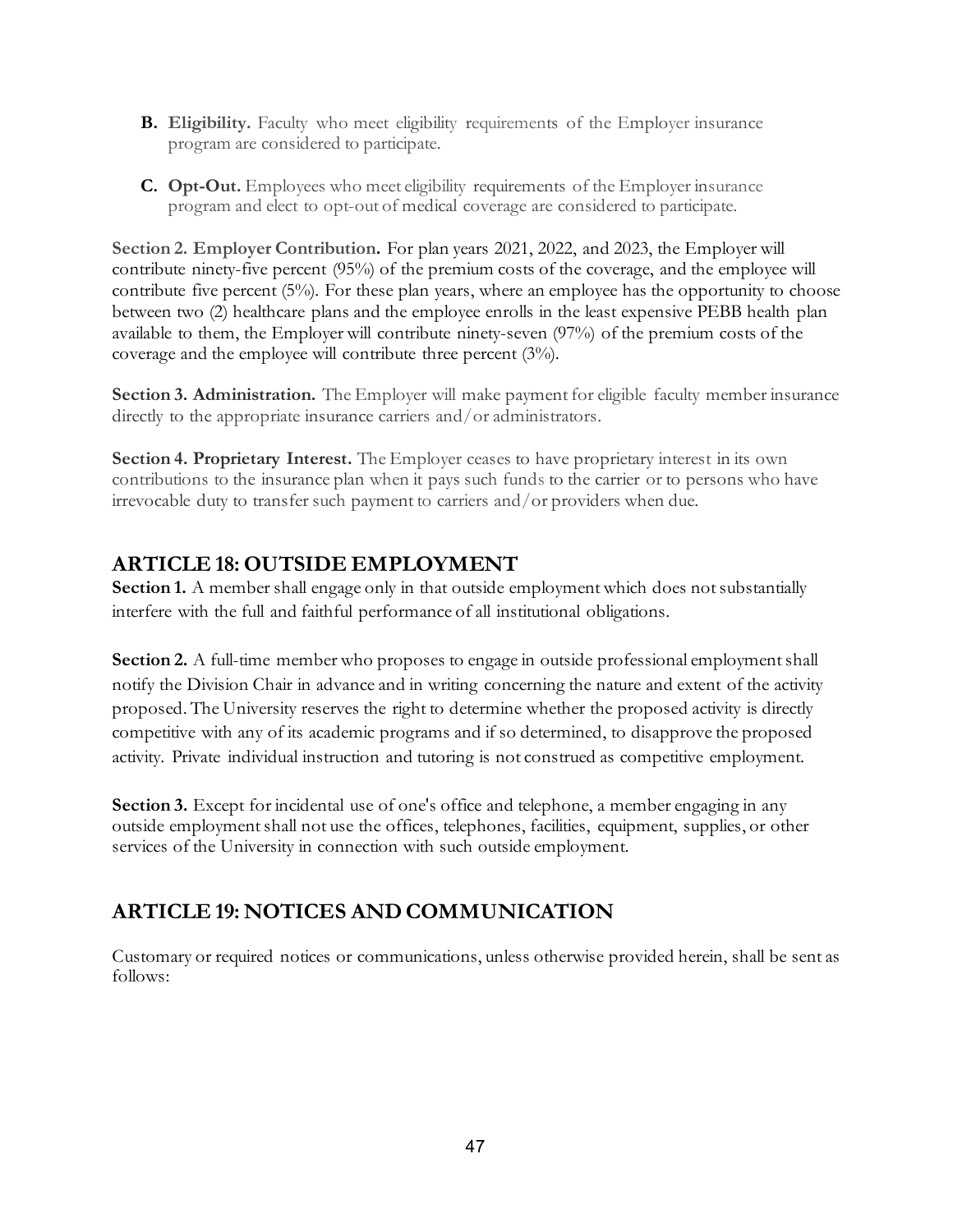| For The Union:                    | <b>President</b><br>Western Oregon University Federation of<br>Teachers, American Federation of Teachers<br>Local 2278 Western Oregon University<br>Monmouth, Oregon 97361 |
|-----------------------------------|----------------------------------------------------------------------------------------------------------------------------------------------------------------------------|
| For The University:               | President<br>Western Oregon University Monmouth,<br>Oregon 97361                                                                                                           |
| For The WOU Board of<br>Trustees: | <b>WOU Board Secretary</b><br>Western Oregon University Monmouth,<br>Oregon 97361                                                                                          |

### **ARTICLE 20: MISCELLANEOUS PROVISIONS**

**Section 1.** The University agrees to provide an unsigned online copy of this Agreement within thirty (30) calendar days after the Agreement is signed, and to provide a printed copy, at University expense, to any member, upon written request at the Provost's Office.

**Section 2.** Except as otherwise herein provided, the University agrees to continue its past practices with respect to leave without pay, insurance and other fringe benefits which are under the control of the University for the term of this Agreement.

**Section 3. Family Medical Leave.** The University will abide with current federal and state statutes concerning family medical leave.

**Section 4. Bereavement Leave.** Faculty members with accrued sick leave shall be eligible for sick leave or leave without pay at the option of the faculty member for any period of absence from employment to discharge the customary obligations arising from a death in the immediate family of the faculty member or the faculty member's spouse/domestic partner. Federal and State laws allow up to 2 weeks within 60 days of notice. For purposes of this Article, "immediate family" shall include spouse/domestic partner, parents, children, siblings and grandparents. Domestic partner is defined and certified by the PEBB Affidavit of Domestic Partnership.

#### **Section 5. Professional Leave.**

- **A.** The University recognizes the value of granting professional leave to faculty in order for them to provide service to the broader community to which the University belongs. A professional opportunity may increase a faculty member's value to the University indirectly, i.e., through that faculty member's enhanced expertise, but also has the potential to directly enhance esteem for the University by the broader public.
- **B.** Requests for professional leave shall be considered for opportunities including, but not limited to, visiting scholar programs (e.g., NSF), professional society appointments, State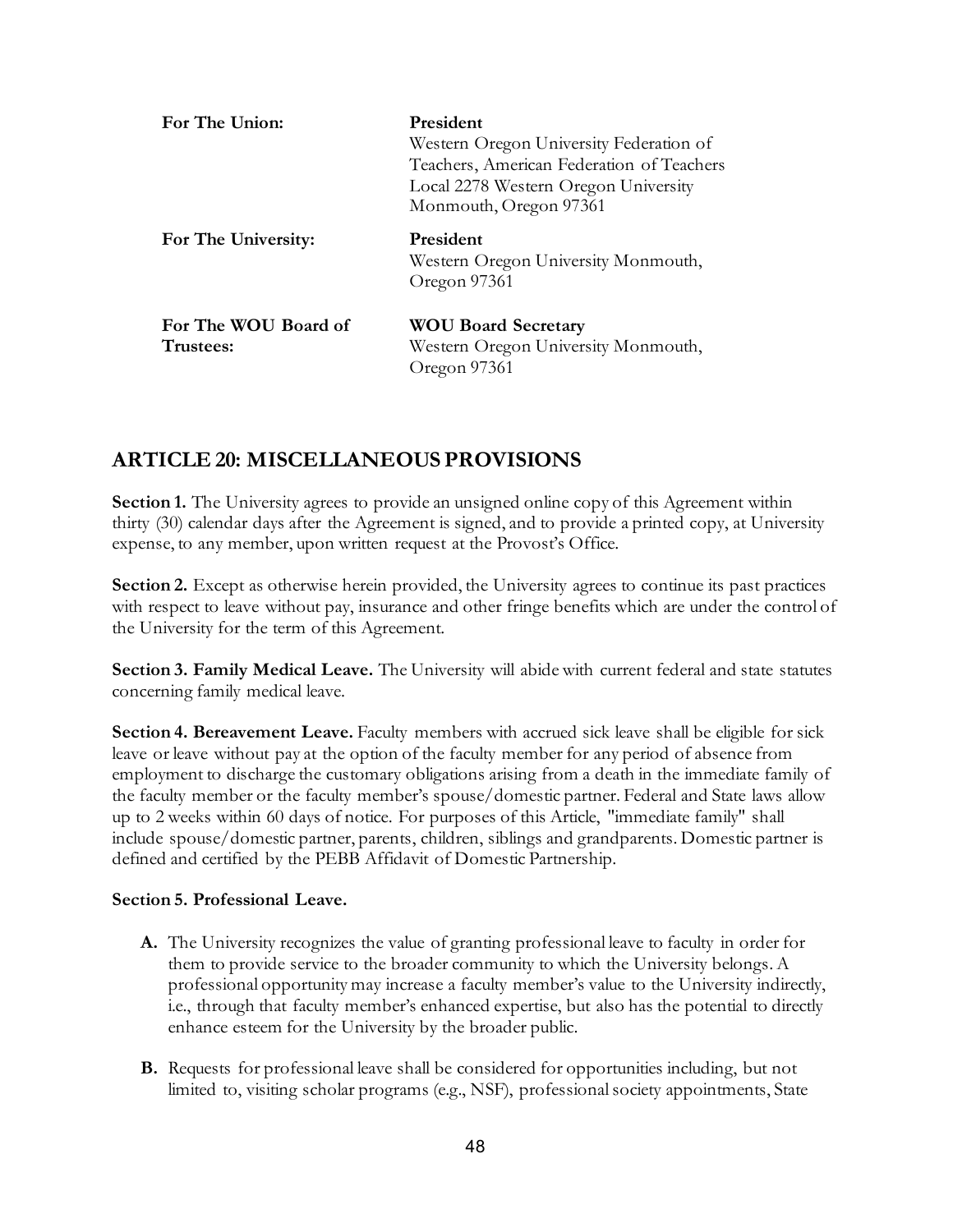and/or National Union Leadership appointments, service on directorial boards (e.g., national, state, institutional), humanitarian or military service, and campaigns for political office. In addition to their value to the requester, consideration of granting these (and possibly other) opportunities will also include their potential to enhance the University's reputation and service to the community at large.

- **C.** All Tenure-Track and tenured faculty are eligible for professional leave.
- **D.** Requests for professional leave will be vetted by the relevant department/division. Requests for professional leave may be granted only with approval by the division chair and dean of the relevant college.
- **E.** Approved professional leaves of absence of up to one (1) year will not be considered a break in service. During this time, the faculty member will continue to accrue time served toward step increases and promotion.
- **F.** Extensions of professional leaves beyond that one (1) year period are also subject to mutual agreement between the faculty member and their department/division. Extensions approved by the division chair and dean will not be considered a break in service. Upon return to university service, the faculty member will be afforded the same position and work location as held when approved for the leave.

### **ARTICLE 21: SABBATICAL**

Members meeting the eligibility rules for sabbatical leave provided for in OAR 580-021- 0205 as revised February 2, 1993 will be considered for sabbatical leave as follows:

- **A.** A faculty member may be considered for sabbatical leave only after having been continuously employed in the Department of Higher Education at half-time or more for six academic or fiscal years at the rank of Instructor or above. A series of annual appointments shall be considered continuous whether or not interrupted by one or more authorized leaves of absence. However, an authorized leave of absence does not count as a year of service for purposes of the six-year requirement for sabbatical eligibility, nor does it prejudice the faculty member's right to consideration for sabbatical leave. Faculty members employed on academic-year appointments may be considered for a second sabbatical leave after thirteen (13) years of continuous service; for a third sabbatical after twenty (20) years of continuous service; and for a fourth sabbatical leave after twenty-seven (27) years of continuous service. Faculty members employed on 12-month appointments may be considered for a second or subsequent sabbatical (limited to four months) after four-and-one-half years of continuous service following return from the last sabbatical leave; or, in the alternative, may be considered for any one of the three types of sabbatical leave listed in OAR 580-021- 0230 after the appropriate number of years of continuous service as designated above. Cases involving mixed terms of service, or other irregular conditions, may be adjusted by administrative officers in accordance with the principles set forth in this division.
- **B.** Sabbatical leave privileges may be granted to faculty members in positions of responsibility and trust, even though those staff members do not hold academic rank. Recommendations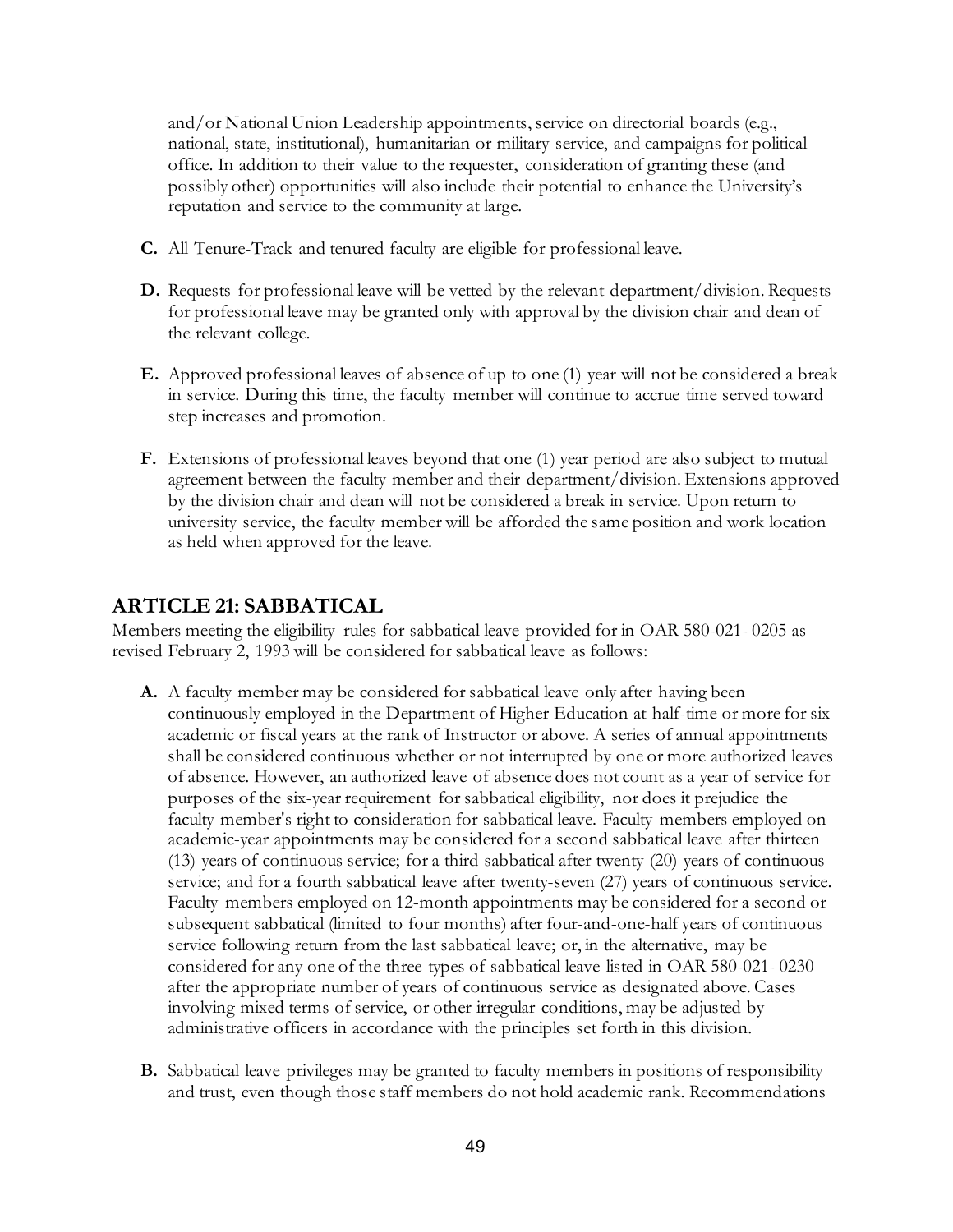for sabbatical leave for persons not otherwise qualified may be made in exceptional cases at the discretion of individual presidents.

- **C.** For purposes of determining eligibility for sabbatical leave, time spent by a faculty member on an authorized military leave from a division/institution shall be considered as institutional service, with the understanding that during the military leave the faculty member is considered to have the same academic rank held at the commencement of the leave.
- **D.** Salary received by a faculty member during sabbatical leave will be a percentage (determined by OAR 580-021-0225 or 0230) of the faculty member's annual rate multiplied by the average FTE at which the faculty member was appointed during the eligibility years immediately preceding the sabbatical leave. For purposes of this rule, eligibility years are the years of continuous employment that result in the faculty member's eligibility for sabbatical leave.
- **E.** Faculty members who are applying for two- or three-term sabbaticals will be allowed to divide their sabbaticals among two or three consecutive academic years subject to approval by the dean and provost.
- **F.** No later than the term after return from the sabbatical leave (final term of a multi-year sabbatical leave), the faculty member shall submit a report of the accomplishments and benefits resulting from the leave, filing copies with the division chair, the dean and the provost (OAR 580-021-0215).

# **ARTICLE 22: FACULTY DEVELOPMENT**

**Section 1.** The purpose of the Faculty Development Committee is to provide a peer review process for the allocation of funds for scholarly and creative faculty activities. Scholarly and creative activities are assigned duties/responsibilities of faculty members and are used as measures of faculty member's performance for awarding promotion and tenure (see Articles 7 and 8).

Section 2. The committee shall consist of faculty representatives from all divisions. Divisions that have twenty (20) members are entitled to two (2) representatives. Ex-officio members of the committee will include the provost or their designees.

**Section 3.** Each division will elect at their first Fall Quarter divisional meeting a representative or representatives. Members of the committee will serve three (3) year terms. One third of the committee will be elected each year.

**Section 4.** The Faculty Development Committee chair will be elected by the committee, preferably from those members who, at the start of the period in which they will serve as chair, would be starting the second or third year of a three-year term. Ex-officio members are not eligible for the position of committee chair.

**Section 5.** The responsibilities of the committee include:

**A.** The allocation of resources for: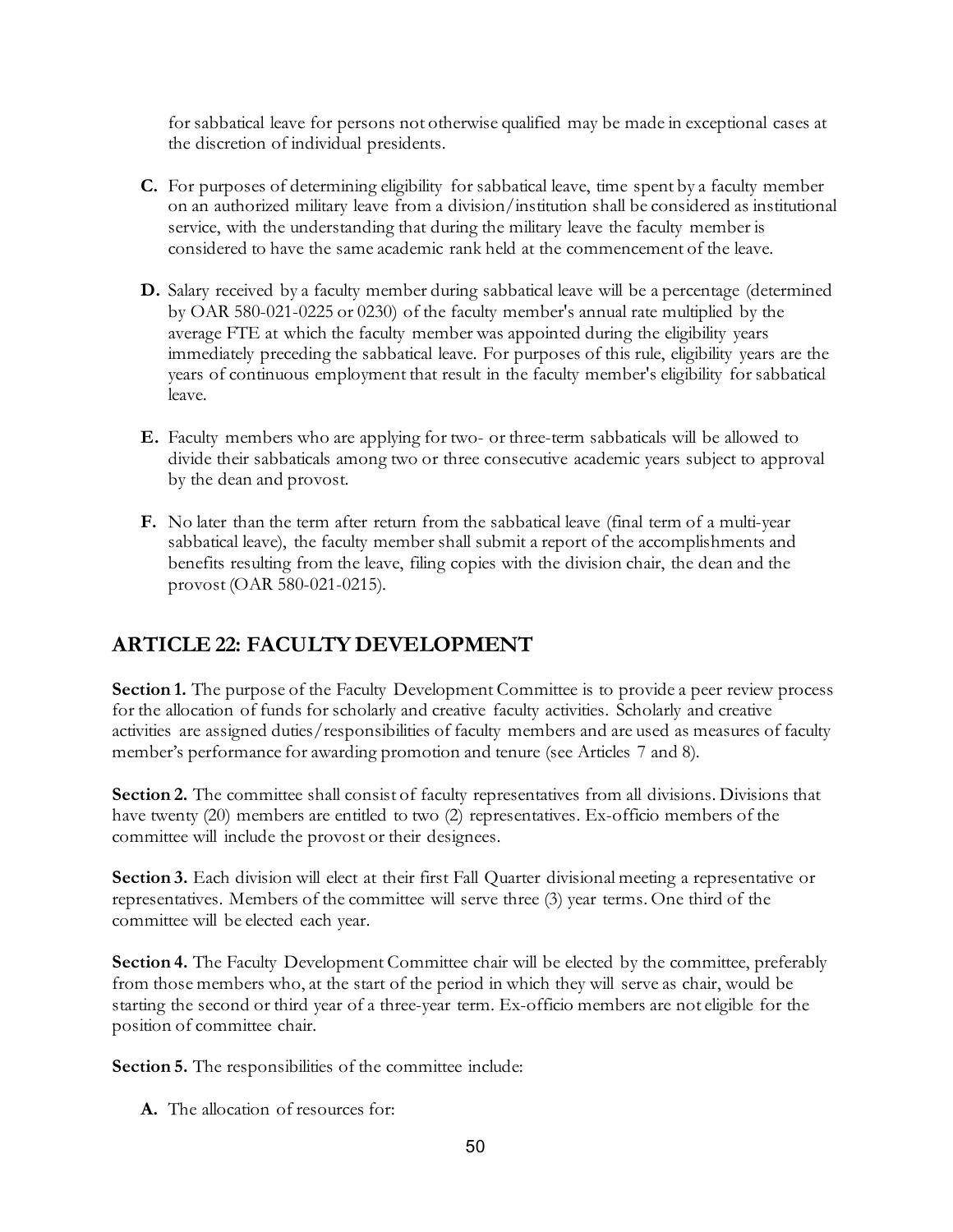- **1.** Scholarly and creative activities including:
	- a. Participation in professional meetings, workshops, or similar events, with a professional audience and related to research or teaching/librarianship, including related/justified travel.
	- b. Professional development/enhancement opportunities, including online opportunities, focused on improving the faculty member's professional expertise in an area directly related to their teaching/librarianship or research, including related/justified travel.
	- c. Project grants for research/creative activities including equipment and related/justified travel.
- **2.** Teaching reassigned time for research and/or scholarly activities or for preparation of or revision of technologically innovative courses as outlined in Article 7.
- **B.** Identification and consolidation of any additional funding sources.
- **C.** Informing the faculty of availability of resources and the process for applying for them in advance of application deadlines.

### **Section 6. Funding Level**

**A.** There shall be two separate funds for Faculty Development:

Type 1: Scholarly and Creative Activities (listed above in Section 5.A.1. of this Article)

Type 2: Teaching reassigned time (listed above in section 5.A.2 of this Article)

- **B.** The University shall devote a total of \$180,000 for funding for the 2020-2021 academic year, \$225,000 for funding for the 2021-2022 academic year, and \$270,000 for funding for the 2022-2023 academic years for Type 1 faculty development.
- **C.** Money not allocated for award in the academic year of the contract period in which it is budgeted shall rollover to be allocated for award in the following academic year.
- **D.** Teaching reassigned time will be granted according to Article 7, Section 4, A2b and A2d). Reassignments not allocated in the first academic year of the contract period in which they are budgeted shall rollover to be allocated for award in the second academic year. Reassignments awarded in the second academic year to faculty, but not used, shall rollover to the following year. A maximum of five rollover reassignments are authorized for any given year.

### **Section 7. Allocation of Funds**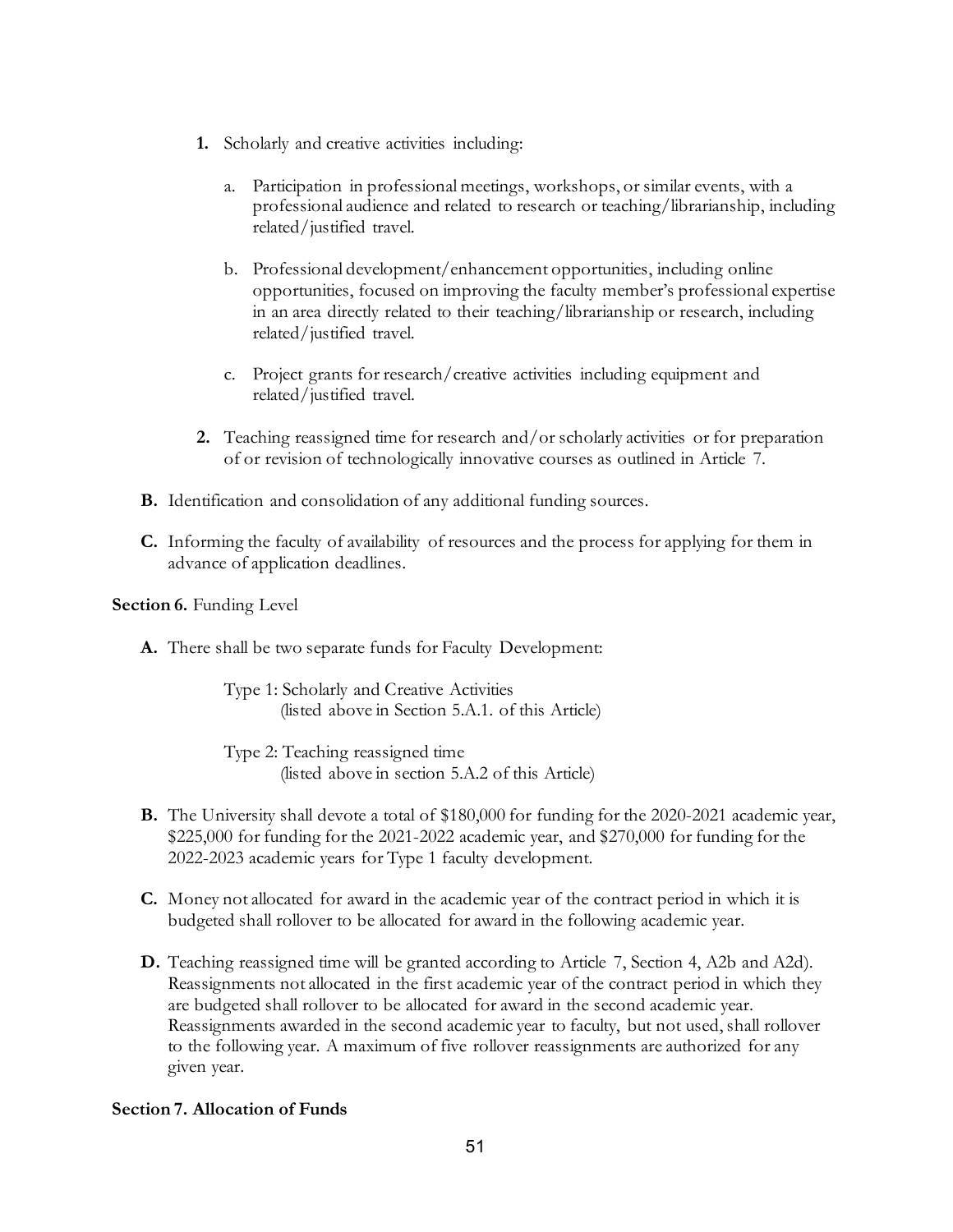- **A.** The Faculty Development Committee shall approve all applications for reassignment of duties that do not require additional funding and have been endorsed by the applicant's division.
- **B.** The Faculty Development Committee shall follow the guidelines established in consultation between the parties in deciding which applications for faculty development funding will be approved.

## **ARTICLE 23: SUMMER SESSION**

**Section 1. Definition. "Summer Session"** is used to identify that portion of the annual academic program that may be offered between the first Monday following June commencement and September 15. The academic work offered during the Summer Session functions under the academic requirements specified within the official University bulletin (schedule of classes) and/or WOU website.

**Section 2. Appointments.** Appointment to the Summer Session will be made upon the recommendation of the division and college in consultation with academic deans. All appointments are at the discretion of the president of the University. The University retains the right of appointment and assignment of load for faculty, and no faculty member employed during the academic year is assured employment in the Summer Session.

**Section 3. Assignment of Duties. Assignments** to Summer Session shall be based upon the needs of the Summer Session schedule and student course demands determined by the appropriate academic dean. The dean will consult with division chairs before making final assignments.

**Section 4. Responsibilities of the Members and Disciplinary Procedures.** The obligations of the faculty members on a Summer Session contract shall begin and end on agreed upon dates. Every day within the inclusive dates of the Summer Session contract is a regular day of employment except for those for which there is a legislative or employer authorization to be absent from University employment (viz., statutory holidays observed the University, leave without pay, annual leave, sabbatical leave, sick leave, and when not assigned or required for performance of the regular employment obligation).

Duties may include teaching and independent study; academic advising of students; provision for regularly scheduled office hours; assisting in the admission, orientation and registration of students; being available as needed during pre-registration, registration; service on academic year committees; and other normal duties of University faculty members. Summer Session appointment notices are conditional on classes meeting a 36-student credit hour minimum.

**Section 5. Cancellation of Low Enrollment Summer Session Courses.** The identification and cancellation of low enrollment courses will be discussed with affected faculty members and division chairs offering the course. Faculty of low enrollment courses will be asked to voluntarily cancel a course or provide rationale for continuation by a set date or, if applicable, make written request following the procedures outlined in Article 16 (Salary), Section 5 for the special summer compensation rate. The date will be established through consultation and examination of enrollment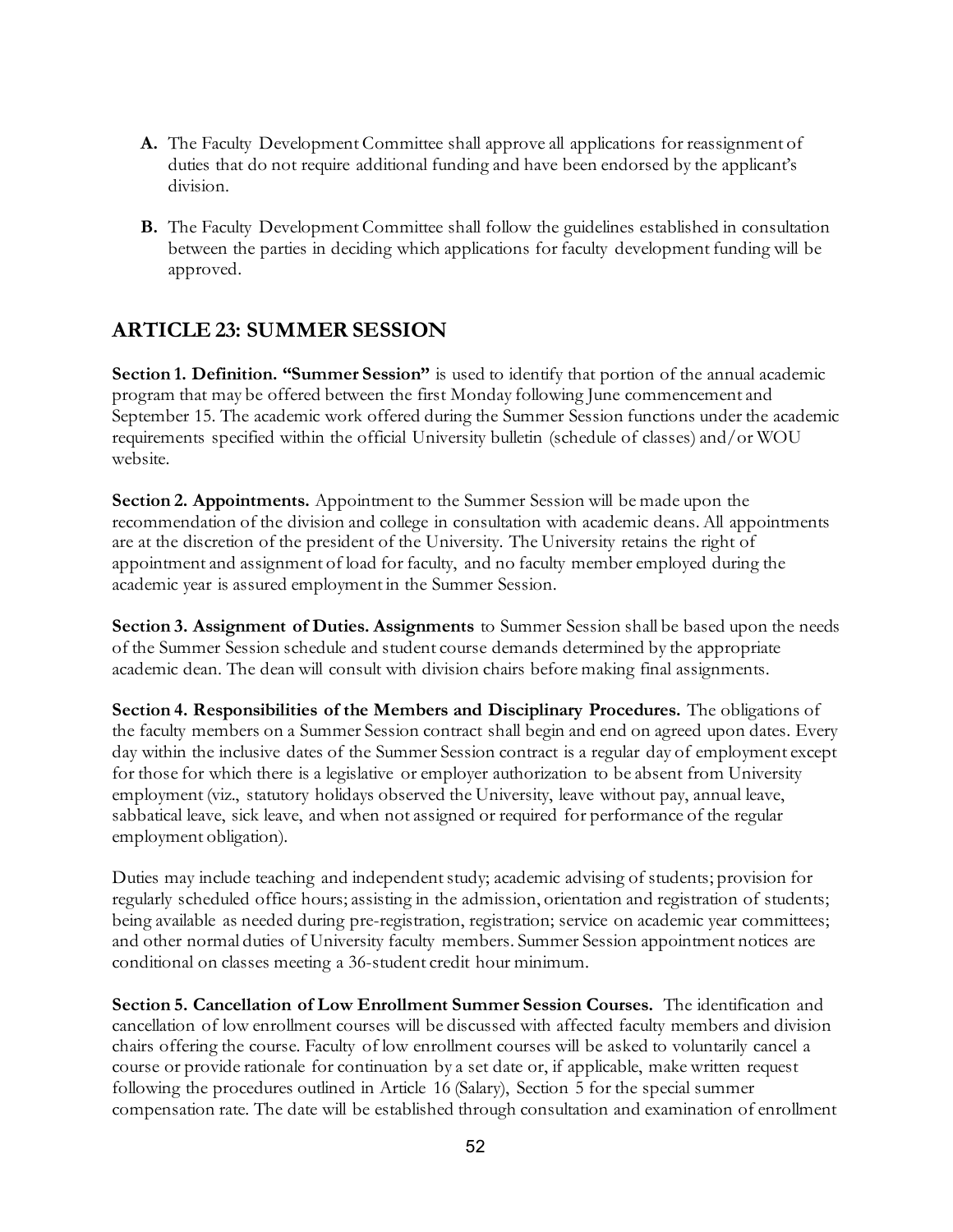patterns of the previous two academic years and Summer Sessions, and current enrollment projections. The cancellation date will be set by the dean in consultation with the division chair. The final decision to cancel or continue a low enrollment course will be made by the dean.

**Section 6. Summer Session Finals Week.** In Summer Session, inasmuch as finals week is a week of instruction, it will be the responsibility of members to administer final examinations in those courses for which such examinations are appropriate only during the times scheduled by the University for such purposes. Permission to administer the final examinations at another time may be granted by the dean of the college, after request by the member made through the division chair, and upon the demonstration of educationally justifiable reasons therefore.

**Section 7. Summer Session Format and Scheduling.** The University retains the right, in consultation with faculty, to organize the format and duration of Summer Session sessions (e.g., one 8-week session, two 4-week sessions, special alternative schedules, etc.). All faculty will be notified by the division chair about possibilities for flexible scheduling. It is understood that in such cases, the total number of contact hours for each course will remain as originally set.

**Section 8. Faculty Compensation for Summer Session 2021, 2022, and 2023.** The rate of pay for the 2021, 2022, and 2023 Summer Sessions will be 20% of the faculty member's current salary rate. The rate of pay for all faculty members will be based on nine (9) credit hours for full-time teaching.

## **ARTICLE 24: ONLINE TEACHING**

**Section 1. Definitions.** The Parties recognize that advances in technology, as they relate to this Agreement, may allow for the development of technologically innovative methods of instruction. In addition, scholarship and research indicate that online and hybrid instruction have multiple qualities, methods, and approaches that differ from those inherent in traditional face-to-face teaching approaches. In view of these issues, both Parties agree to engage in the development of teaching, support, and evaluation methods that recognize the inherent differences in these modalities.

The term "Online Teaching" as used herein refers to instruction for technology enhanced course sections that are delivered both in-person (face-to-face in a classroom) and via technology. Online teaching instruction may include courses entirely online (no face-to-face meetings, asynchronous) or a combination of partially online (hybrid, proctored exams, synchronous online meetings or activities). The technology consists of Learning Management Systems (LMS) that are provided by WOU and/or personal websites created by faculty members, as well as live or recorded visual presentations and material using direct signal or cable, transmission by telephone line, fiber optic line, digital and/or analog videotape, audiotape, CDROM, computer or internet technology, email or other electronic means, now known or hereafter developed, utilized to teach any course originating from or sponsored by WOU.

**Section 2. Faculty Participation.** Faculty participation in online teaching shall be subject to mutual agreement between the University and the faculty member unless otherwise specified in the hiring agreement for the individual faculty member. Faculty hired with the expectation of teaching in online programs, as specified in their initial hiring agreement, will be evaluated according to teaching responsibilities for online courses. No member of the bargaining unit will arbitrarily have workload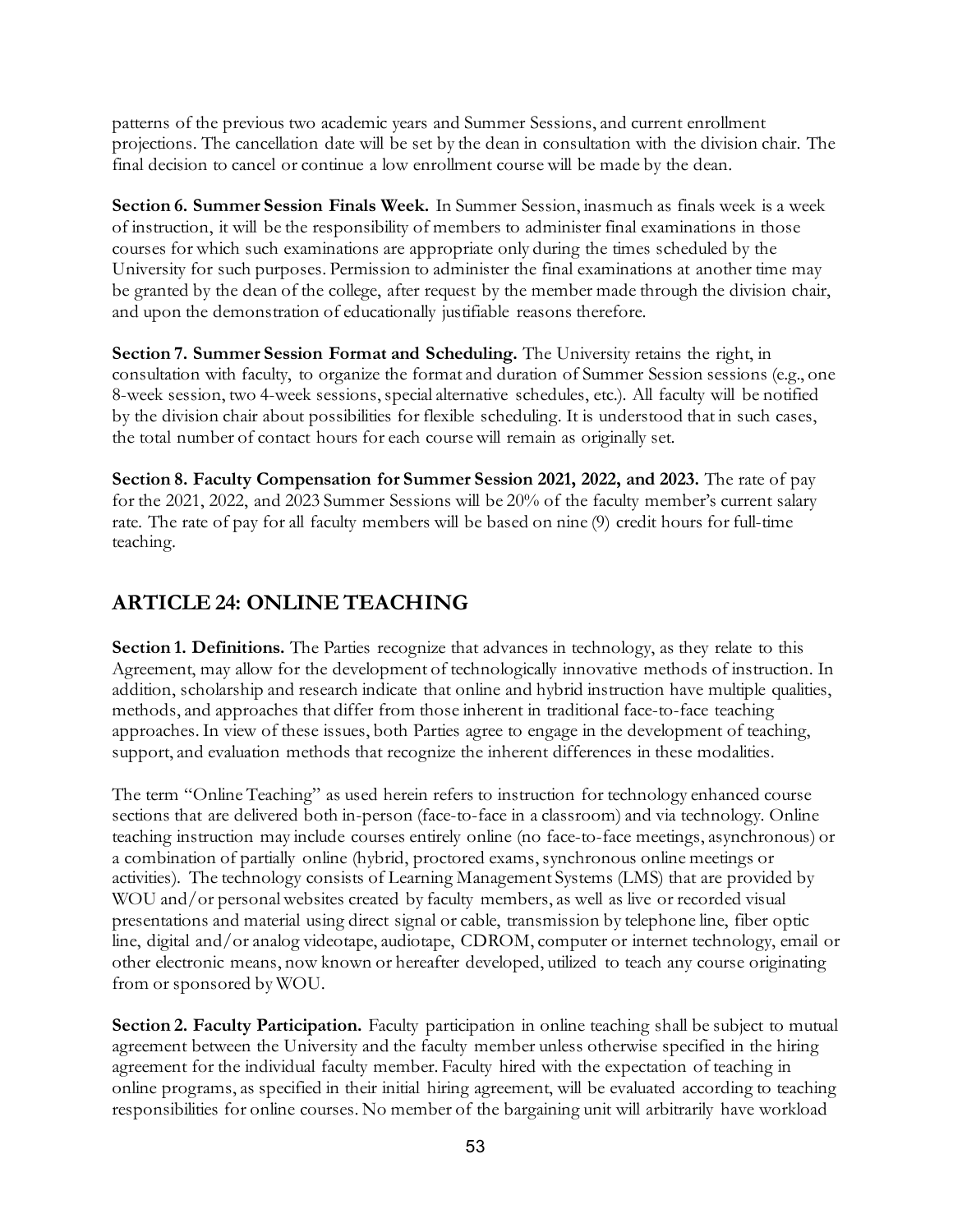reduced, eliminated or consolidated to accommodate electronic technologies. The decision by a faculty member not to participate in online teaching courses will not be used in an evaluative manner.

**Section 3. Evaluation.** If an administrator or an evaluating faculty member accesses, for the purpose of evaluation, the content of an online course, the faculty member will be given 72-hours prior notice by the administrator or evaluating faculty member.

### **ARTICLE 25: DONATED LEAVE BANK**

### **A. Purpose**

The purpose of this is to establish a Leave Bank that will provide financial assistance to a Qualified Faculty Member who has exhausted all paid leave time and is facing leave without pay of 5 days or more due to a Qualifying Reason. The Leave Bank will be established from contributions of sick leave by faculty who are covered by the this Agreement and administered by the Human Resources Office with the recommendations of a faculty committee in accordance with the procedures set forth herein.

### **Definitions**

- **1.** Qualified faculty member A faculty member who is eligible for Union representation and has been employed by the University for 1,039 hours.
- **2.** Family Members A spouse, domestic partner, child (biological, adopted, foster, stepchild, or otherwise), parent, parent-in-law, grandparent, grandchild, or domestic partner's parent or child.
- **3.** Qualifying Reasons
	- **a.** Parental Leave during the year following the birth of a child or adoption or foster placement of a child under 18, or a child 18 or older if incapable of selfcare because of mental or physical disability. Includes leave to effectuate the legal process required for foster placement or adoption (12 weeks).
	- **b.** Serious Health Condition Employee's own Serious Health Condition or to care for family members Serious Health Condition. Serious Health Condition is an illness, injury, impairment, or physical or mental condition that involves either an overnight stay in a medical care facility, or continuing treatment by a health care provider for a condition that either prevents the employee from performing the functions of the employee's job or prevents the qualified family member from participating in school or other daily activities. (12 weeks) NOTE: Does not include an employee unable to work due to a compensable Workers Compensation injury.
	- **c.** Pregnancy disability (a form of serious health condition leave) taken by a pregnant or recently pregnant employee for an incapacity related to pregnancy or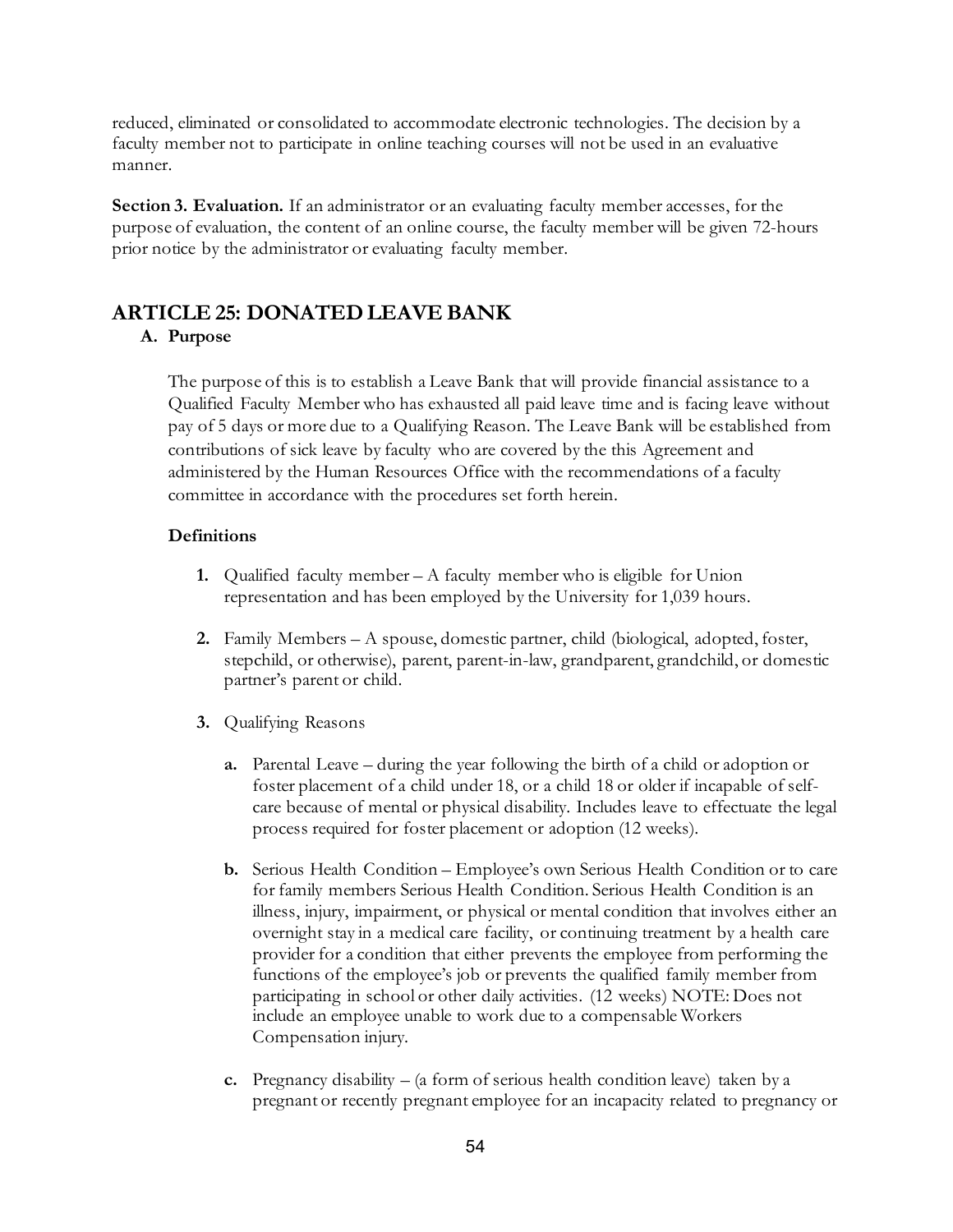childbirth, occurring before or after the birth of the child, or for prenatal care. (12 weeks)

- **d.** Sick child leave taken to care for an employee's child with an illness or injury that requires home care but is not a serious health condition. (12 weeks) Requires medical certification.
- **e.** Bereavement leave to cope with the death of a family member. (2 weeks within 60 days of notice)
- **f.** Oregon Military Family Leave is taken by the spouse or same sex domestic partner of a service member who has been called to active duty or notified of an impending call to active duty or is on leave from active duty during a period of military conflict. (14 days per deployment)
- **g.** Military Family Leave a) Qualifying exigencies related to covered active duty or call to covered active duty status for the employee or family member (12 weeks); and, b) Care for a covered service member for a serious injury or illness. (26 weeks)

### **B. Provisions**

Eligibility for Membership  $-A$  Faculty Member is eligible to apply for membership in the Donated Leave Bank after completing a minimum of six months (1,039 hours) of employment by the University. They must also be eligible for representation by the Union.

### **1. Application for Membership:**

- **a.** Applications for membership will be accepted (1) during the annual open enrollment period (October 1 - October 31) or 2) in the 14 days immediately following the date an employee passes their initial six months (1,039 hours)
- **b.** A full 8-hour sick leave donation is required regardless of the date the employee enters the program.
- **c.** Each member employee must donate a minimum of 8 hours of accrued sick leave annually from their accrued leave account. The faculty member must retain a balance of 40 hours of sick leave at the time of donation for donations above the required minimum of 8 accrued hours. One hour of leave bank time equals one hour of benefit time, regardless of the rates of pay of donors and recipients.
- **d.** Employee must submit an Application for Enrollment form (Appendix D) to the Human Resources Office requesting membership and authorizing the deduction of sick leave.
- **e.** To keep their membership current, each member must donate the minimum amount of leave time annually. Continued membership is automatic and subsequent annual deductions of accrued leave time will occur during or immediately following the annual enrollment period. To discontinue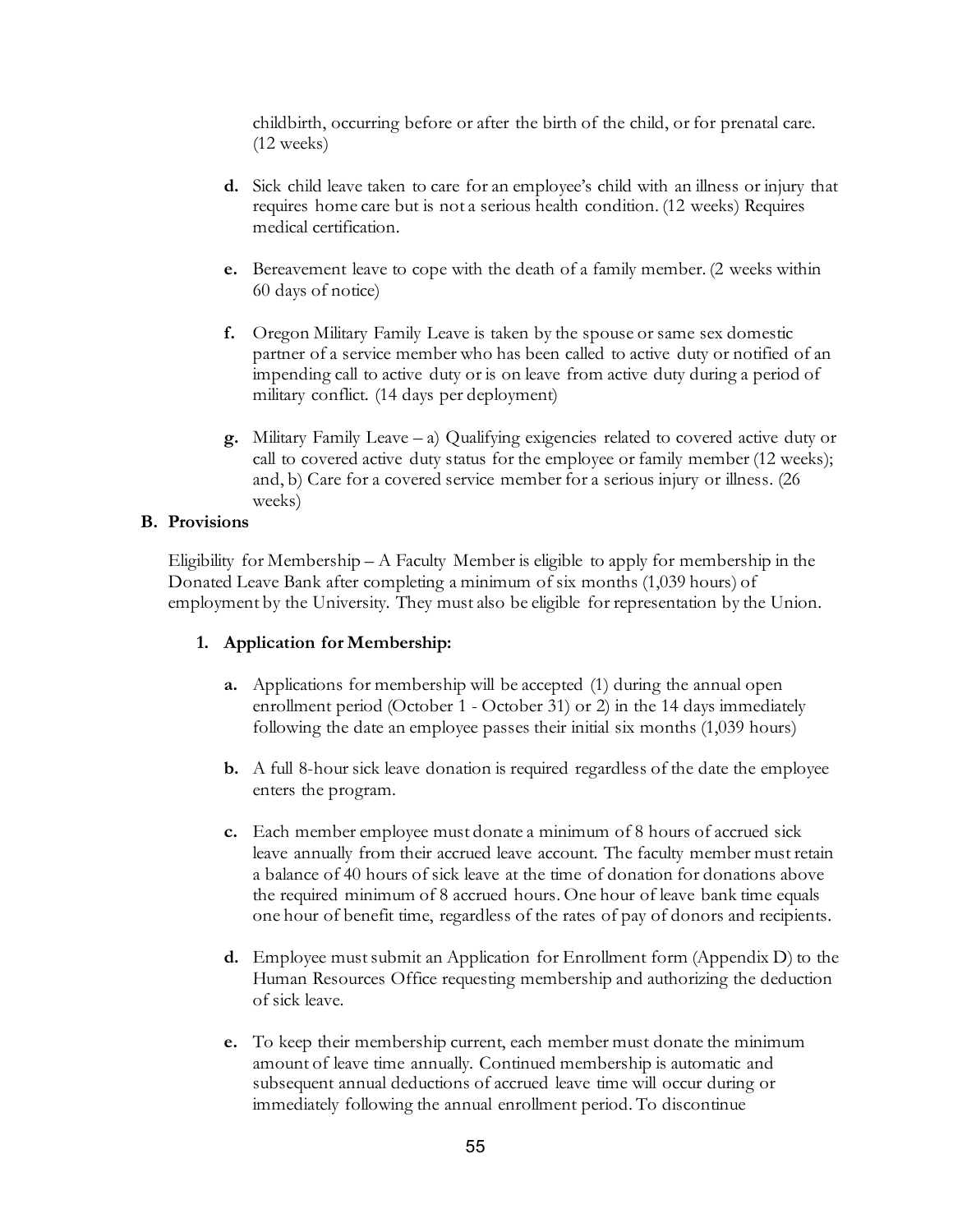membership, the employee must forward a written notice to the Human Resources Office during the annual enrollment period, requesting withdrawal from the program. Individuals withdrawing from the program will not be entitled to receive any refund of previously donated time nor will they be eligible for any benefit from this program until and unless they are accepted for membership in a subsequent annual enrollment period.

- **f.** Only enrolled members may receive benefits.
- **g.** A minimum participation of sixty (60) faculty members is required to establish and maintain the Donated Leave Bank program. Should enrollment fall below sixty participants, the Leave Bank may be terminated. Prior to termination, the University will meet and consult with the Union to discuss alternatives to termination.
- **h.** Benefits may not be used to extend the length of an employee's contract or FTE.

### **2. Request for Benefits:**

- **a.** An employee shall become eligible the day after his/her application for membership is received. An employee requesting benefits must exhaust all paid leave time before using any leave time from the Leave Bank.
- **b.** Requests for benefits are to be submitted by the employee on a Request for Benefit form (Appendix E) to the Human Resources Office. If the employee is physically unable to do so, the forms may be submitted on the employee's behalf. The Human Resources Office will notify the WOUFT president and secretary within 24 hours of receipt.
- **c.** The following information must be submitted:
	- **1)** Name and Job Title
	- **2)** The number of hours requested from the Leave Bank. Number of hours may not exceed 520 hours in a rolling 12-month period.
	- **3)** A physician's certificate stating the nature of the illness or injury and the estimated date of return to duty, or, if the leave request is to care for a family member, a physician's certification regarding the family member's serious health condition. The certification form is available a[t](http://www.dol.gov/regs/compliance/whd/fmla/wh380.pdf) https://www.dol.gov/agencies/whd/fmla/forms
	- **4)** Other qualifying reasons listed in Definitions may require specific documentation.
- **d.** Unless the request is an emergency, it must be submitted a minimum of two weeks prior to the date the employee requests the benefits to begin.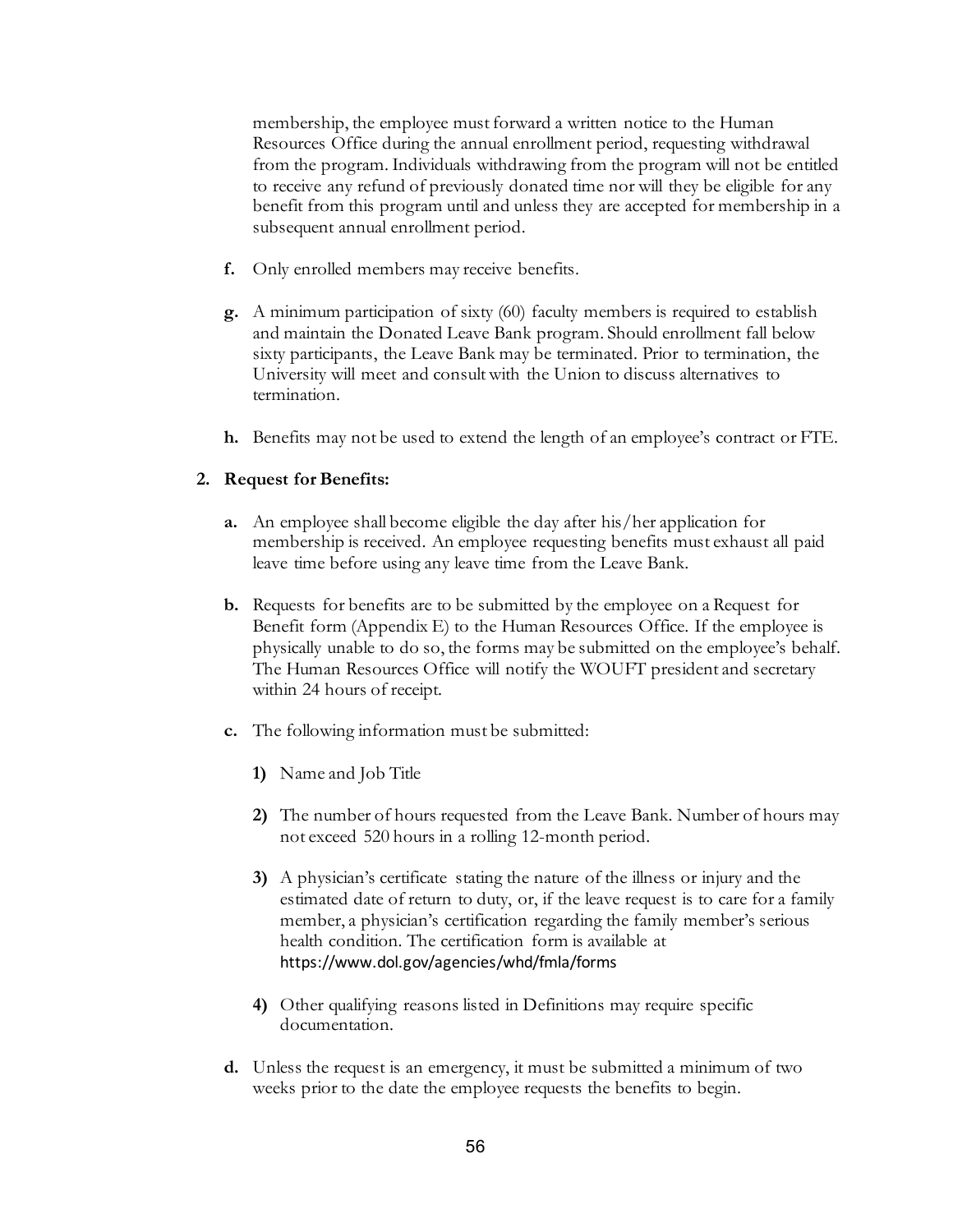#### **3. Benefits:**

- **a.** Benefits will only be awarded for requests determined by the Director of Human Resources to be in compliance with this policy and for Serious Health Conditions as defined under the Family and Medical Leave Act (FMLA) and Oregon Family Leave Act (OFLA) and recommended by the Donated Leave Bank Advisory Committee. Benefits will not be awarded for short-term illnesses e.g., colds, flu, viruses or worker's compensation.
- **b.** Following approval of the request, benefits will begin when all paid leave accruals and short-term disability (if applicable) have been exhausted. This includes sick leave, vacation (if applicable), holiday time, and administrative leave (if applicable).
- **c.** An employee requesting benefits for their own illness or injury shall be entitled to a maximum of 520 hours or the number of hours necessary to satisfy his/her waiting period for Long Term Disability benefits (if applicable), whichever is less.
	- 1) In the case of an employee requesting benefits for the care of an immediate family member, benefits shall not exceed 520 hours or the time necessary to give the employee twelve (12) weeks' leave, whichever is less.
	- 2) In no case will hours be granted from this Leave Bank which will provide paid leave time beyond twelve weeks within a "rolling" 12- month period.
	- 3) Benefits may be awarded for a maximum of 520 hours within a "rolling" 12 month period.
- **d.** The recommendation to approve or deny a request by the Donated Leave Bank Advisory Committee and the determination of compliance by the Director of Human Resources for benefits is final. Upon request, the Director will meet with the employee and/or their designated representative to discuss the committee's recommendation and their determination of compliance to deny benefits under the policy.
	- 1) The recipient employee is responsible for all tax liabilities that occur as a result of receiving this benefit.
- **e.** Upon approval of a request for benefits, the Human Resources Office will credit the recipient employee's sick leave accrual account the number of hours approved.
	- 1) Should an employee recover and return to duty prior to exhausting all Donated Leave Bank hours credited, the unused hours shall be returned to the Donated Leave Bank.
	- 2) Employees utilizing benefits from this Donated Leave Bank shall cease accrual of sick leave benefits. Upon return to full duty, the employee will be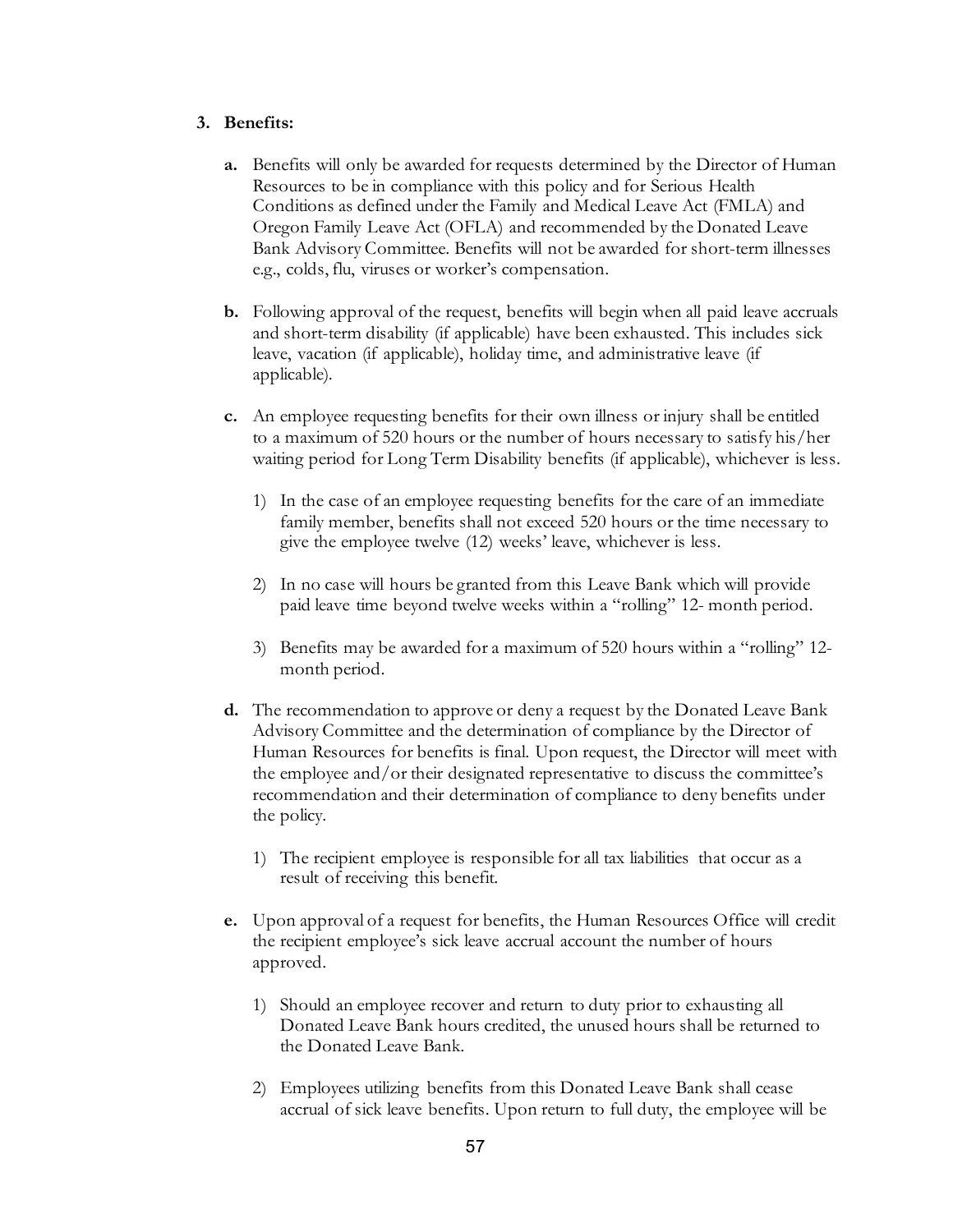credited with the amount of applicable sick leave, which they should have earned during the period they were receiving benefit from the Bank.

**f.** At the end of each month in which an employee utilizes benefits from this Donated Leave Bank that employee shall report to the Human Resources Office the total number of benefit hours used within that month. The form for reporting this information shall be designated by the Human Resources Office.

#### **4. Human Resources Office Responsibility**

- **a.** The Human Resources Office will maintain all records relating to the Leave Bank. These records may include, but are not limited to: membership roster, leave balances, usage reports, etc.
- **b.** The Human Resources Office will maintain the Leave Bank balance in total hours. The balance will be equal to the number of hours donated, minus the total hours used.
- **c.** The Human Resources Office shall upon request, either meet with the Union or provide written reports indicating the number of hours in the bank, the number of active participants, and bank benefits utilization to date by year. Should the donated leave bank balance fall below 1040 hours, the Human Resources Office shall immediately notify the Union and solicit donations from eligible members.

#### **C. Donated Leave Bank Advisory Committee**

The Donated Leave Bank Advisory Committee is the WOUFT Executive Council. The Director of Human Resources will be ex-officio. The committee will review all requests for use and make recommendations regarding each request.

#### **D. Leave Bank Refund**

Leave hours contributed to the Leave Bank will not be refunded to the employee unless the Leave Bank is discontinued. At that time the hours will be returned to current members only, in prorated shares. If an employee separates from employment with WOU for any reason, the employee automatically loses all time they have placed in the Leave Bank, even if the plan is discontinued. Donated hours will not be returned in cases where a member applies for Leave Bank benefits and is denied.

#### **E. Leave Bank Termination**

Like all other articles of this Collective Bargaining Agreement, the Donated Leave Bank is subject to negotiation in Collective Bargaining, and shall not be terminated for the duration of this agreement.

### **ARTICLE 26: HEALTHY WORKPLACE**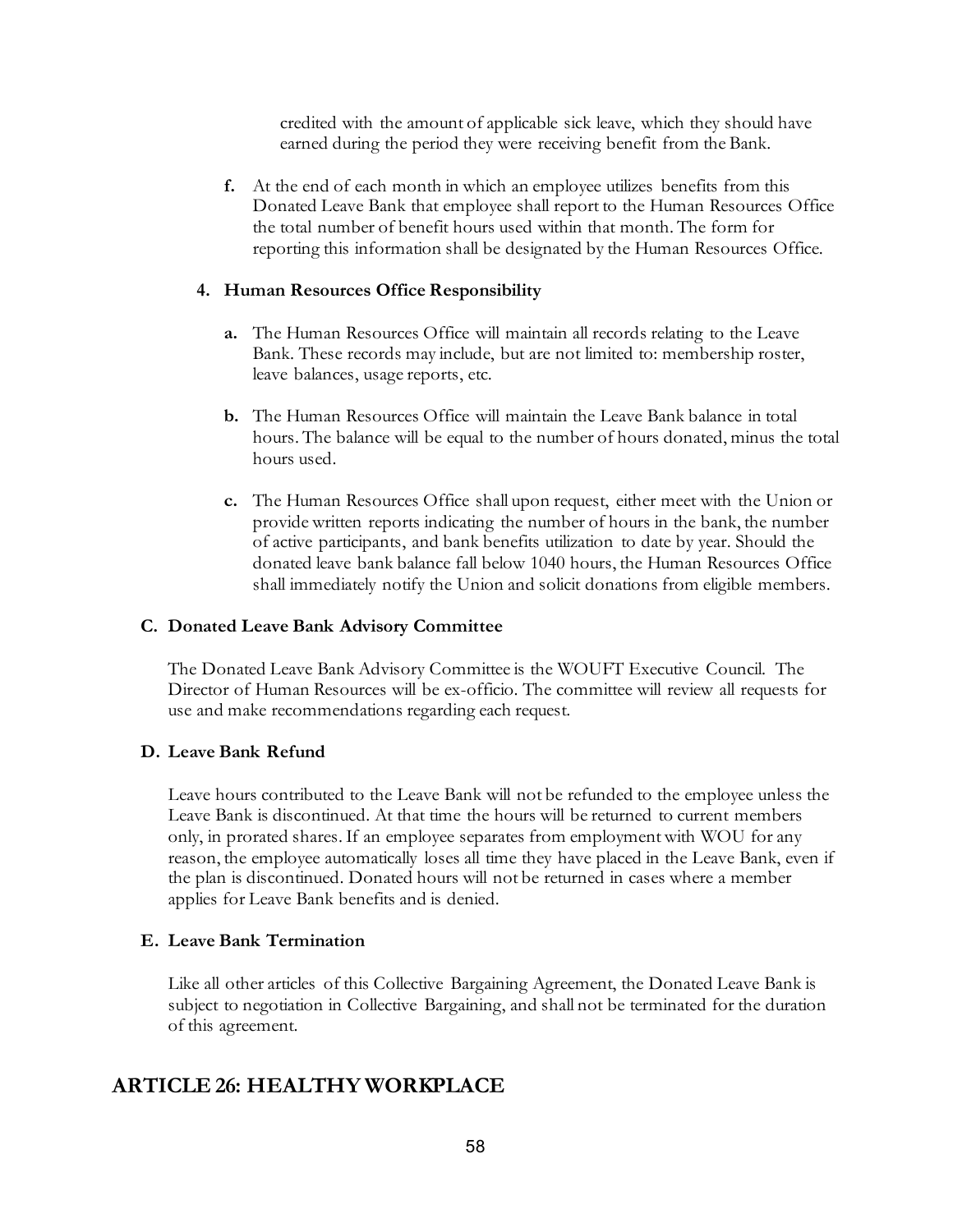**Section 1.** Western Oregon University is committed to having a positive learning and working environment for its students, faculty and staff. All individuals have the right to enjoy an environment free from all forms of conduct that can be considered harassing, threatening or intimidating. In addition, academic freedom can exist only when every person is free to pursue ideas in a non-threatening atmosphere of mutual respect. WOU is committed to protecting the academic freedom and freedom of expression of all members of the school community and this section on healthy workplace environments will be applied in a manner that protects those freedoms. Bullying and/or abusive conduct is reprehensible and threatening to the careers, educational experience, and wellbeing of all members of our community and will not be tolerated. This article is in addition to the Western Oregon University Sexual Harassment and Discriminatory Harassment policies.

**Section 2.** Bullying and/or abusive conduct is behavior that creates an intimidating environment and is likely to interfere with an individual's work or education. Such conduct can be verbal, visual, physical or communicated in writing or electronically. Such conduct is typically directed against a particular individual or group. It includes, but is not limited to, situations in which one person has authority over another. In such situations, abusive conduct is particularly serious because it may unfairly exploit the power inherent in a supervisor's position.

- **A.** Examples of conduct that may be considered bullying/abusive include but are not limited to:
	- **1.** threatening or intimidating behavior or words (written or oral);
	- **2.** obscenities/profanities (verbal or gestures) directed at a person;
	- **3.** threatening or obscene gestures, jokes, or cartoons;
	- **4.** degrading a person or a group on the basis of a personal or cultural characteristic;
	- **5.** taunting, jeering, mocking, or humiliating another person through acts or words;
	- **6.** screaming and/or yelling at others;
	- **7.** insulting someone, especially in the presence of others; and
	- **8.** endangering the safety of an individual or individuals.

**Section 3.** In considering a complaint under this policy, the following understandings shall apply:

- A. Abusive conduct must be distinguished from behavior which, even though unpleasant or disconcerting, is appropriate to the carrying out of certain instructional, advisory, or supervisory responsibilities.
- B. Instructional responsibilities require appropriate latitude for pedagogical decisions concerning the topics discussed and methods used to draw students into discussion and full participation.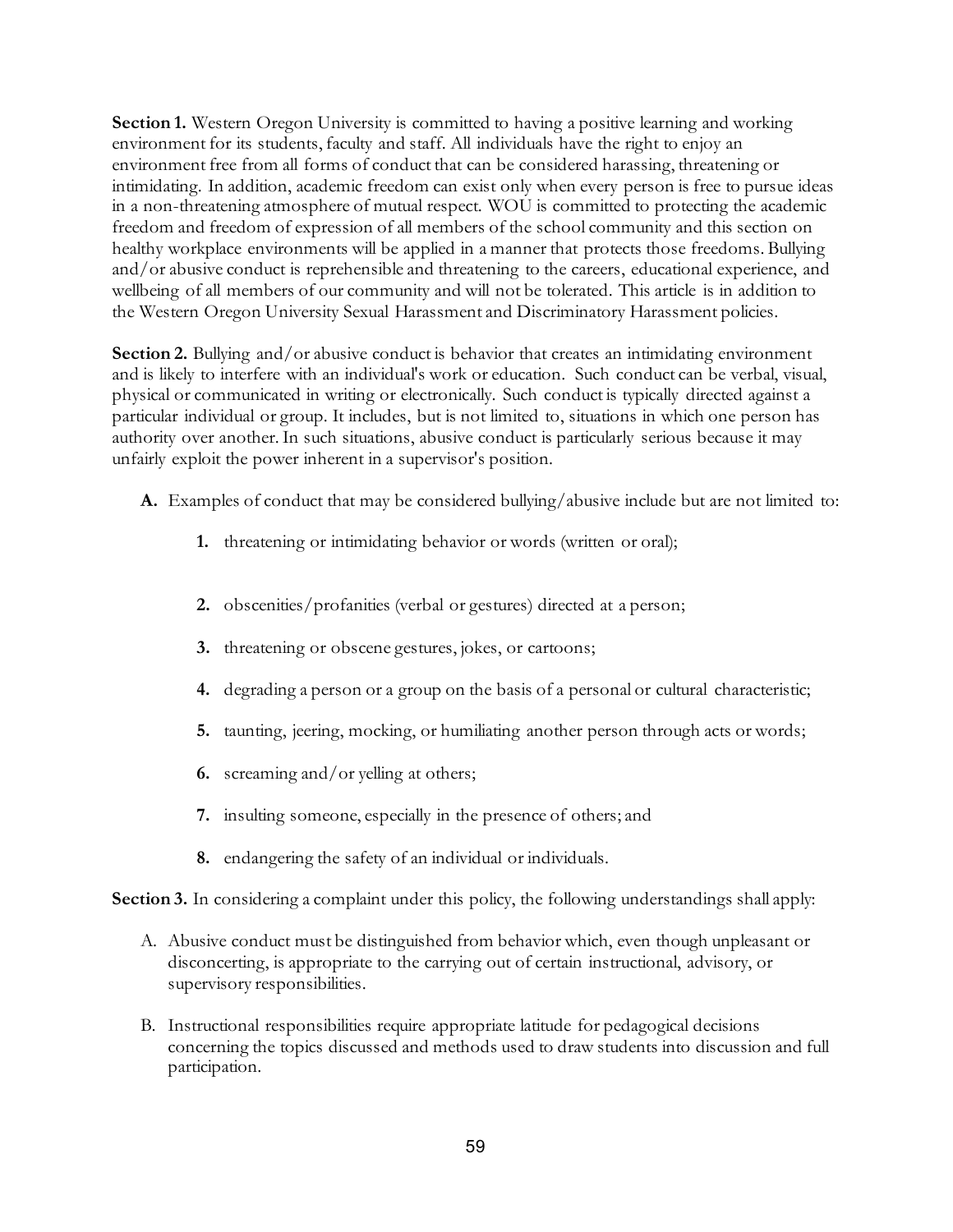C. The fact that someone did not intend to be abusive is generally not considered a sufficient defense to a complaint, although the reasonableness of the accuser's perceptions may be considered. In most cases, it is the characteristics and the effect of the behavior on the complainant and whether a reasonable person would find the conduct abusive that determines whether the behavior was abusive.

**Section 4.** Western Oregon University can respond to specific instances and allegations of bullying or abusive conduct only if it is aware of them and therefore encourages anyone who believes that they have experienced bullying or abusive conduct to come forward promptly with inquiries, reports, or complaints and to seek assistance. Once a complaint is received, it is the responsibility of the dean, division chair, or similar administrator to respond to the allegations and reports of abusive conduct and take corrective action, as outlined in Article 10 sections 3-6 as appropriate, or to work with WOU Human Resources to develop such a response and corrective action. All complaints and their resolution must be reported to WOU Human Resources.

## **ARTICLE 27: SEVERABILITY**

It is the expressed intent of the parties that if any provision of this Agreement or addendum thereto should be held invalid by operation of law or by any tribunal of competent jurisdiction, or if compliance with or enforcement of any provision should be restrained by such tribunal, the parties shall meet within thirty (30) days to begin negotiations for mutually acceptable replacement language. The remaining provisions of this Agreement and addenda shall not be invalidated thereby. All provisions not held or declared to be invalid shall remain in full force and effect.

## **ARTICLE 28: TOTALITY OF AGREEMENT**

The parties acknowledge that during the negotiations which resulted in this Agreement, the University and the Union had the unlimited right and opportunity, consistent with previously adopted ground rules, to present demands and proposals with respect to any and all matters lawfully subject to collective bargaining; that all understandings and agreements negotiated are set forth in this Agreement; and that this Agreement constitutes the entire and sole agreement between the parties for its duration.

Each party, for the lifetime of this Agreement, agrees that the other shall not be obligated to bargain collectively with respect to any subject or matter, whether or not referred to or covered by this Agreement, even though such subject or matter may not have been within the knowledge or contemplation of the parties at the time they negotiated or signed this Agreement.

Nothing in this Article precludes mutual agreement of the parties to alter, amend, supplement, or otherwise modify in writing any of the provisions of this Agreement.

## **ARTICLE 29: NEGOTIATION OF SUCCESSOR AGREEMENT**

Renegotiation of Article 16 in 2021 is subject to the terms of Appendix J.

For the purpose of negotiating a full successor agreement, either party may give written notice during the period of October 15-November 15, 2022 of its desire to negotiate a full successor Agreement specifying those new subjects or sections of this Agreement it proposes to negotiate.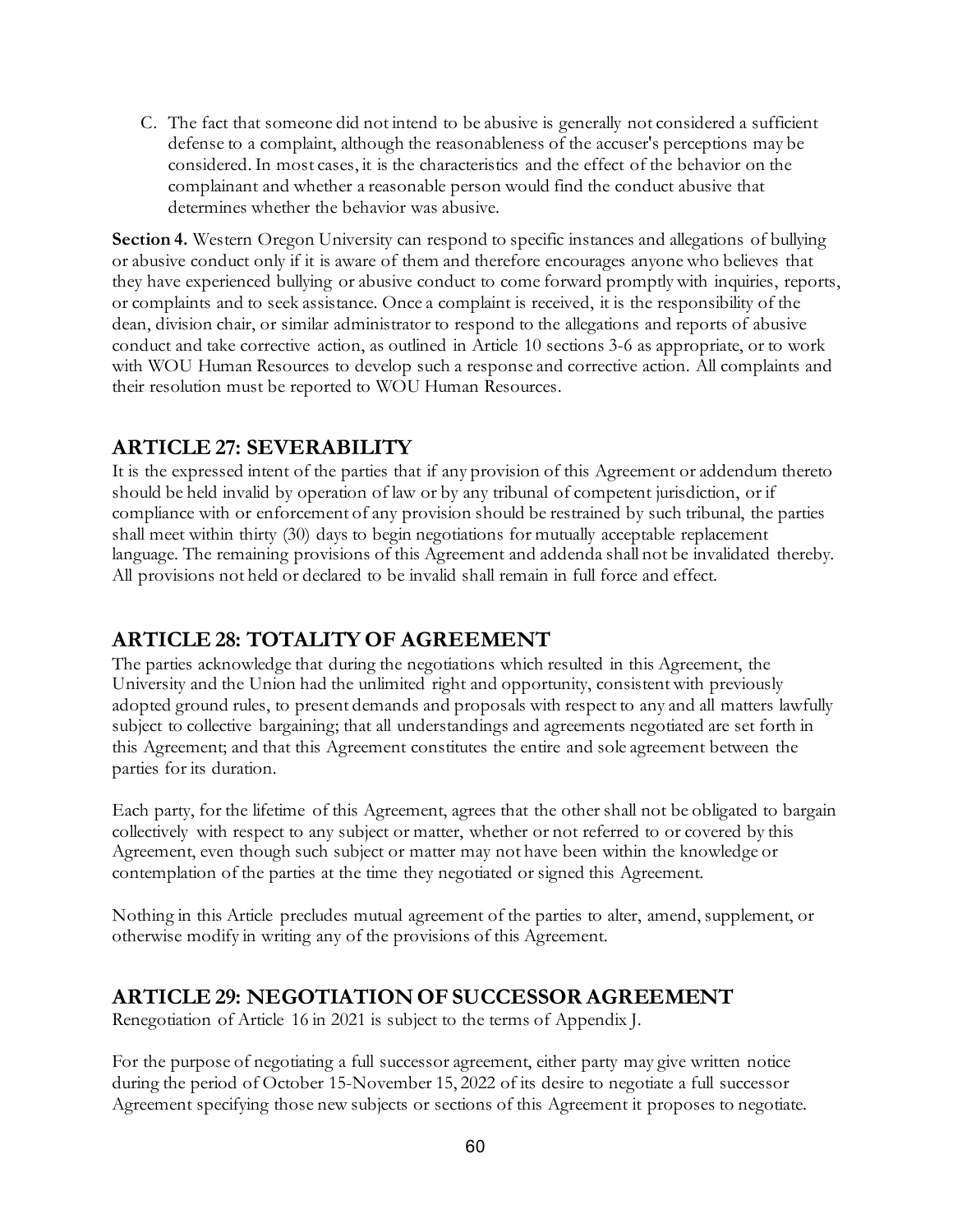Such negotiations shall commence with an exchange of written proposals by the parties no later than the first week in February 2023. Those sections of this Agreement not opened by said notices or by subsequent mutual agreement shall automatically become a part of any successor agreement.

## **ARTICLE 30: DURATION OF AGREEMENT**

This Agreement shall take effect on July 1, 2020 and shall remain in effect until June 30, 2023. Executed this \_\_\_\_\_\_\_\_\_\_\_\_\_\_\_\_\_\_\_\_\_\_\_\_\_\_\_\_.

Signed Article 30 page on file in WOU Office of Human Resources.

### FOR WESTERN OREGON UNIVERSITY:

| Rex Fuller, President                                                    | Rob Winningham, Provost                                                |  |
|--------------------------------------------------------------------------|------------------------------------------------------------------------|--|
| Ana Karaman, VP for Finance & Administration                             | Ryan J. Hagemann, VP and General Counsel                               |  |
| Mark Girod, Dean, College of Education                                   | Sue Monahan, Associate Provost for Academic<br>Effectiveness/Professor |  |
| Carson G. Campbell, Associate Vice President &<br>Deputy General Counsel | Judy Vanderburg, Associate Vice President                              |  |
| $-1$                                                                     |                                                                        |  |

Chelle Batchelor, Dean of Library & Academic Innovation

### FOR THE WESTERN OREGON UNIVERSITY FEDERATION OF TEACHERS:

|                         |                                | Х                           |
|-------------------------|--------------------------------|-----------------------------|
| Adele Schepige, WOUFT   | Bryan Dutton, WOUFT President  | Emily Plec, Immediate Past  |
| Bargaining Chair        |                                | Bargaining Chair            |
|                         |                                | and VP for Political Action |
| Х                       | Х                              | Х                           |
| Dirk Freymuth, VP for   | Melanie Landon-Hays, Secretary | Chloë Hughes, Treasurer     |
| Membership              |                                |                             |
|                         |                                |                             |
| Х                       | X                              | X                           |
| Bryan Lally, AFT-Oregon | Scott Beaver, Immediate Past   | Mark Perlman                |
|                         | President and VP for           |                             |
|                         | Communications                 |                             |
| Х                       | X                              | Χ                           |
| Isadoe Lobnibe          |                                | Chehalis Strapp             |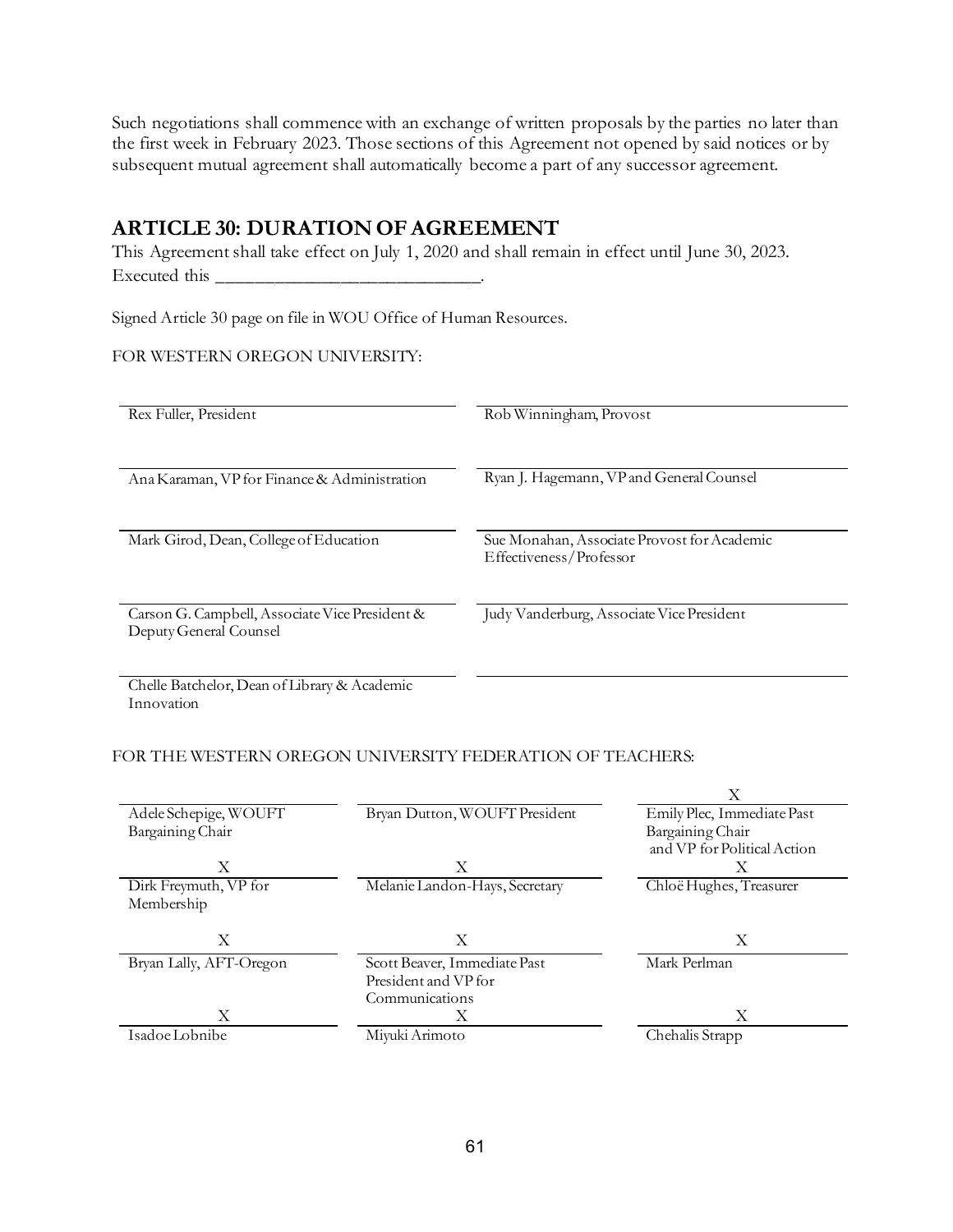| Ken Kirby          | Bojan Ilievski | Sue Kunda              |
|--------------------|----------------|------------------------|
| Х<br>Elisa Maroney | Λ<br>Ben Cote  | Jennifer Taylor-Winney |
| Х                  |                |                        |
| Becca McCannell    | Tad Shannon    |                        |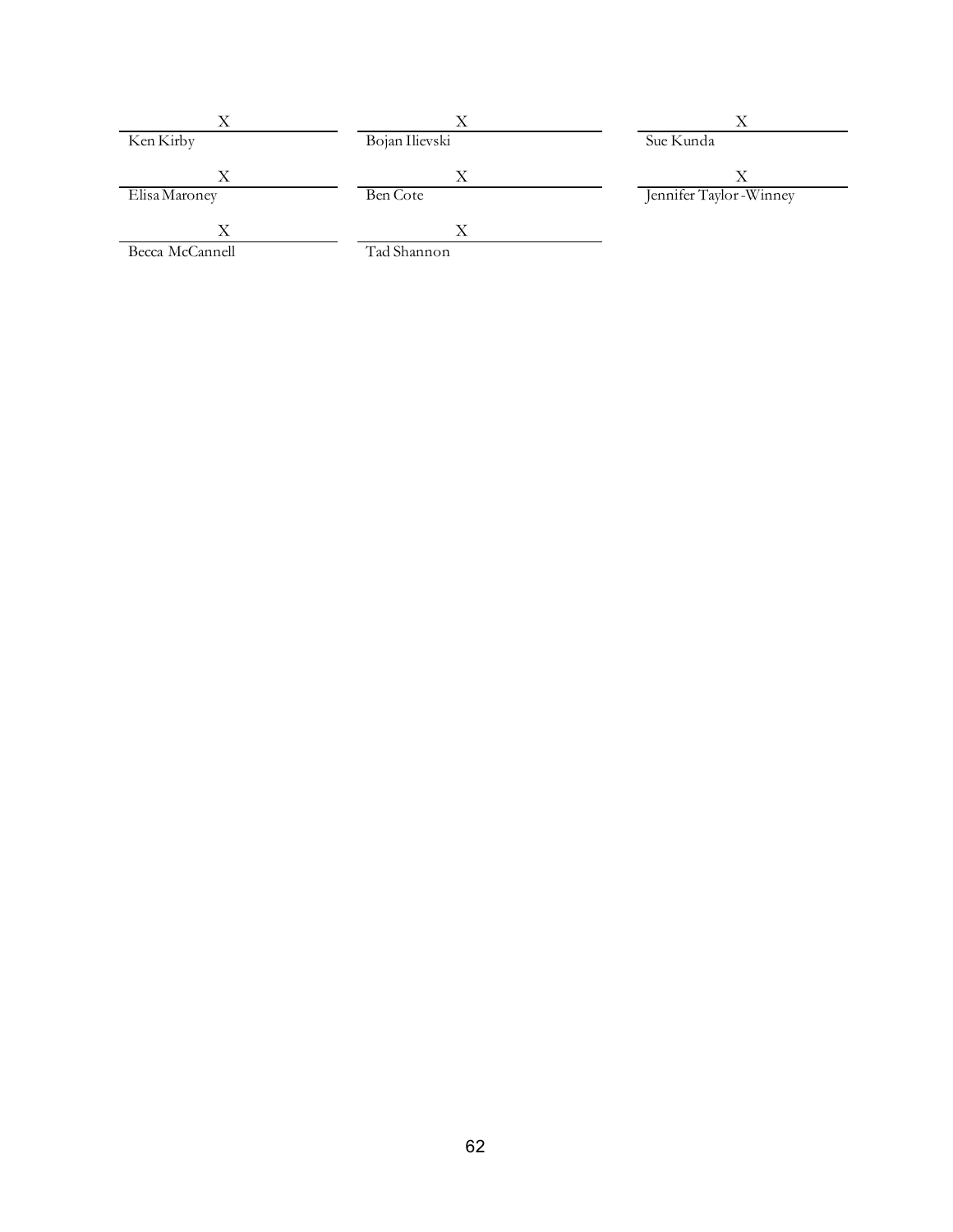#### **APPENDIX A: Authorization for Dues Deduction from Salary Form**

AMERICAN FEDERATION OF TEACHERS, WESTERN OREGON UNIVERSITY, LOCAL 2278

## **AUTHORIZATION FOR DUES DEDUCTION FROM SALARY FORM**

\_\_\_\_\_\_\_\_\_\_\_\_\_\_\_\_\_\_\_\_\_\_\_\_\_\_\_\_\_\_\_\_ V Number

Last Name (Please Print) First Name Middle Name

Pursuant to ORS 292.055 and until further notice from me in writing delivered to the University Human Resources office, I hereby authorize, Western Oregon University, to deduct from my monthly paycheck in the customary manner the regular membership dues for the Union as established and certified by the Union.

\_\_\_\_\_\_\_\_\_\_\_\_\_\_\_\_\_\_\_\_\_\_\_\_\_ \_\_\_\_\_\_\_\_\_\_\_\_\_\_\_\_\_\_\_\_ \_\_\_\_\_\_\_\_\_\_\_\_\_\_\_\_\_\_\_\_\_

Date Signed Signature

\_\_\_\_\_\_\_\_\_\_\_\_\_\_\_\_\_\_\_\_\_ \_\_\_\_\_\_\_\_\_\_\_\_\_\_\_\_\_\_\_\_\_\_\_\_\_

Division

\_\_\_\_\_\_\_\_\_\_\_\_\_\_\_\_\_\_\_\_\_\_\_\_\_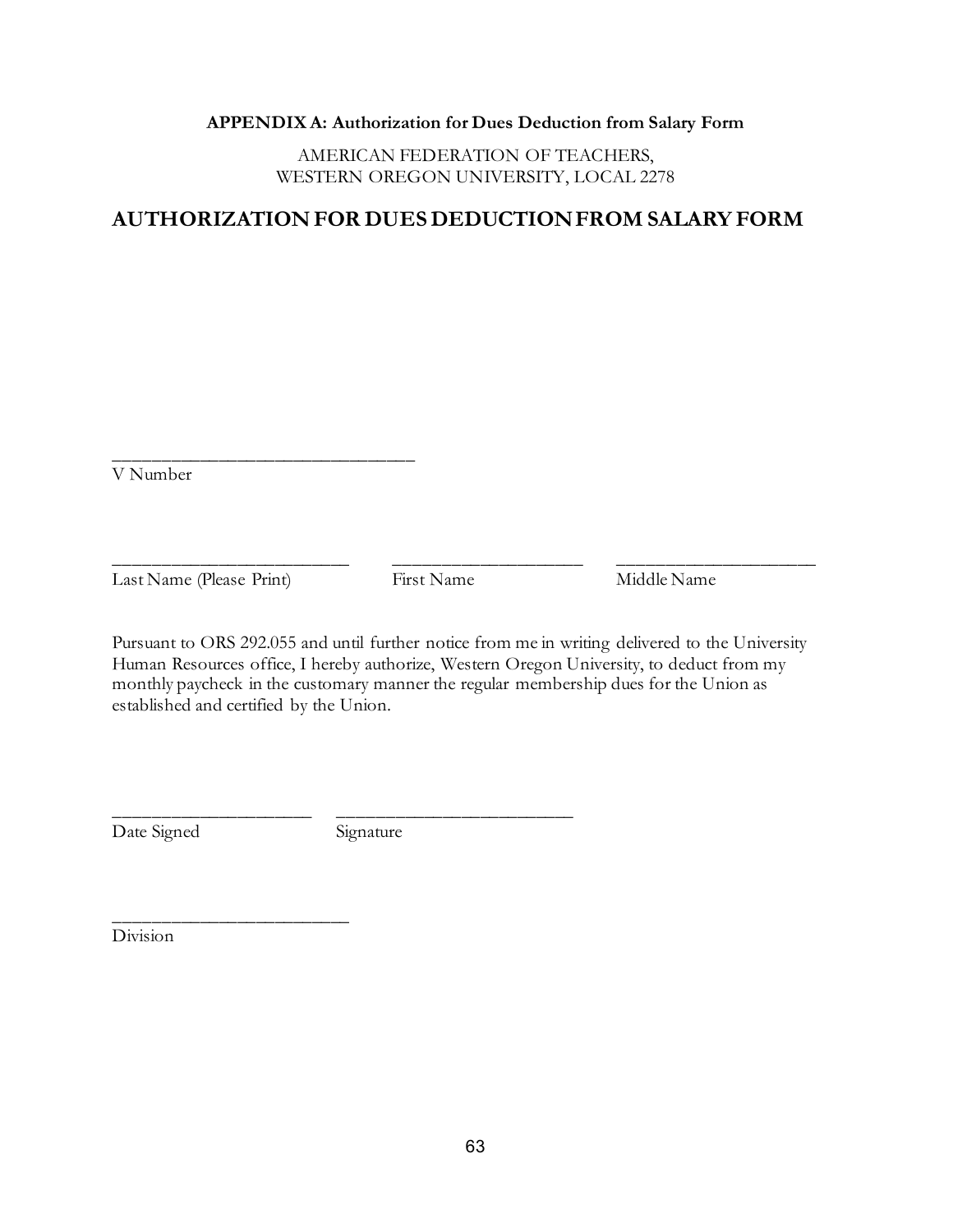#### **APPENDIX B: Grievance Form**

WESTERN OREGON UNIVERSITY

### **GRIEVANCE FORM**

 $G$ rievant's Name:

Division:

Mailing address for matters relating to this grievance if other than Division:

Provision(s) of Agreement alleged to have been violated:

\_\_\_\_\_\_\_\_\_\_\_\_\_\_\_\_\_\_\_\_\_\_\_\_\_\_\_\_\_\_\_\_\_\_\_

\_\_\_\_\_\_\_\_\_\_\_\_\_\_\_\_\_\_\_\_\_\_\_\_\_\_\_\_\_\_\_\_\_\_\_

| <b>ARTICLE:</b> | Section: |
|-----------------|----------|
| <b>ARTICLE:</b> | Section: |
| <b>ARTICLE:</b> | Section: |

**Statement of Grievance:** (Briefly describe the alleged event(s), situation(s) or act(s) in violation of the above indicated contract provision(s). It is understood that the grievance may include but is not limited to the information provided.)

\_\_\_\_\_\_\_\_\_\_\_\_\_\_\_\_\_\_\_\_\_\_\_\_\_\_\_\_\_\_\_\_\_\_\_\_\_\_\_\_\_\_\_\_\_\_\_\_\_\_\_\_\_\_\_\_\_\_\_\_\_\_\_\_\_\_\_\_\_\_\_\_\_\_\_\_\_\_

\_\_\_\_\_\_\_\_\_\_\_\_\_\_\_\_\_\_\_\_\_\_\_\_\_\_\_\_\_\_\_\_\_\_\_\_\_\_\_\_\_\_\_\_\_\_\_\_\_\_\_\_\_\_\_\_\_\_\_\_\_\_\_\_\_\_\_\_\_\_\_\_\_\_\_\_\_\_

\_\_\_\_\_\_\_\_\_\_\_\_\_\_\_\_\_\_\_\_\_\_\_\_\_\_\_\_\_\_\_\_\_\_\_\_\_\_\_\_\_\_\_\_\_\_\_\_\_\_\_\_\_\_\_\_\_\_\_\_\_\_\_\_\_\_\_\_\_\_\_\_\_\_\_\_\_\_

\_\_\_\_\_\_\_\_\_\_\_\_\_\_\_\_\_\_\_\_\_\_\_\_\_\_\_\_\_\_\_\_\_\_\_\_\_\_\_\_\_\_\_\_\_\_\_\_\_\_\_\_\_\_\_\_\_\_\_\_\_\_\_\_\_\_\_\_\_\_\_\_\_\_\_\_\_\_

\_\_\_\_\_\_\_\_\_\_\_\_\_\_\_\_\_\_\_\_\_\_\_\_\_\_\_\_\_\_\_\_\_\_\_\_\_\_\_\_\_\_\_\_\_\_\_\_\_\_\_\_\_\_\_\_\_\_\_\_\_\_\_\_\_\_\_\_\_\_\_\_\_\_\_\_\_\_

\_\_\_\_\_\_\_\_\_\_\_\_\_\_\_\_\_\_\_\_\_\_\_\_\_\_\_\_\_\_\_\_\_\_\_\_\_\_\_\_\_\_\_\_\_\_\_\_\_\_\_\_\_\_\_\_\_\_\_\_\_\_\_\_\_\_\_\_\_\_\_\_\_\_\_\_\_\_

\_\_\_\_\_\_\_\_\_\_\_\_\_\_\_\_\_\_\_\_\_\_\_\_\_\_\_\_\_\_\_\_\_\_\_\_\_\_\_\_\_\_\_\_\_\_\_\_\_\_\_\_\_\_\_\_\_\_\_\_\_\_\_\_\_\_\_\_\_

\_\_\_\_\_\_\_\_\_\_\_\_\_\_\_\_\_\_\_\_\_\_\_\_\_\_\_\_\_\_\_\_\_\_\_ \_\_\_\_\_\_\_\_\_\_\_\_\_\_\_\_\_\_\_\_

**Remedy sought:** 

I will be represented in this grievance by (check one): Myself **\_\_\_\_\_** AFT-Oregon, Local 2278 **\_\_\_**

**Grievant's Signature Date**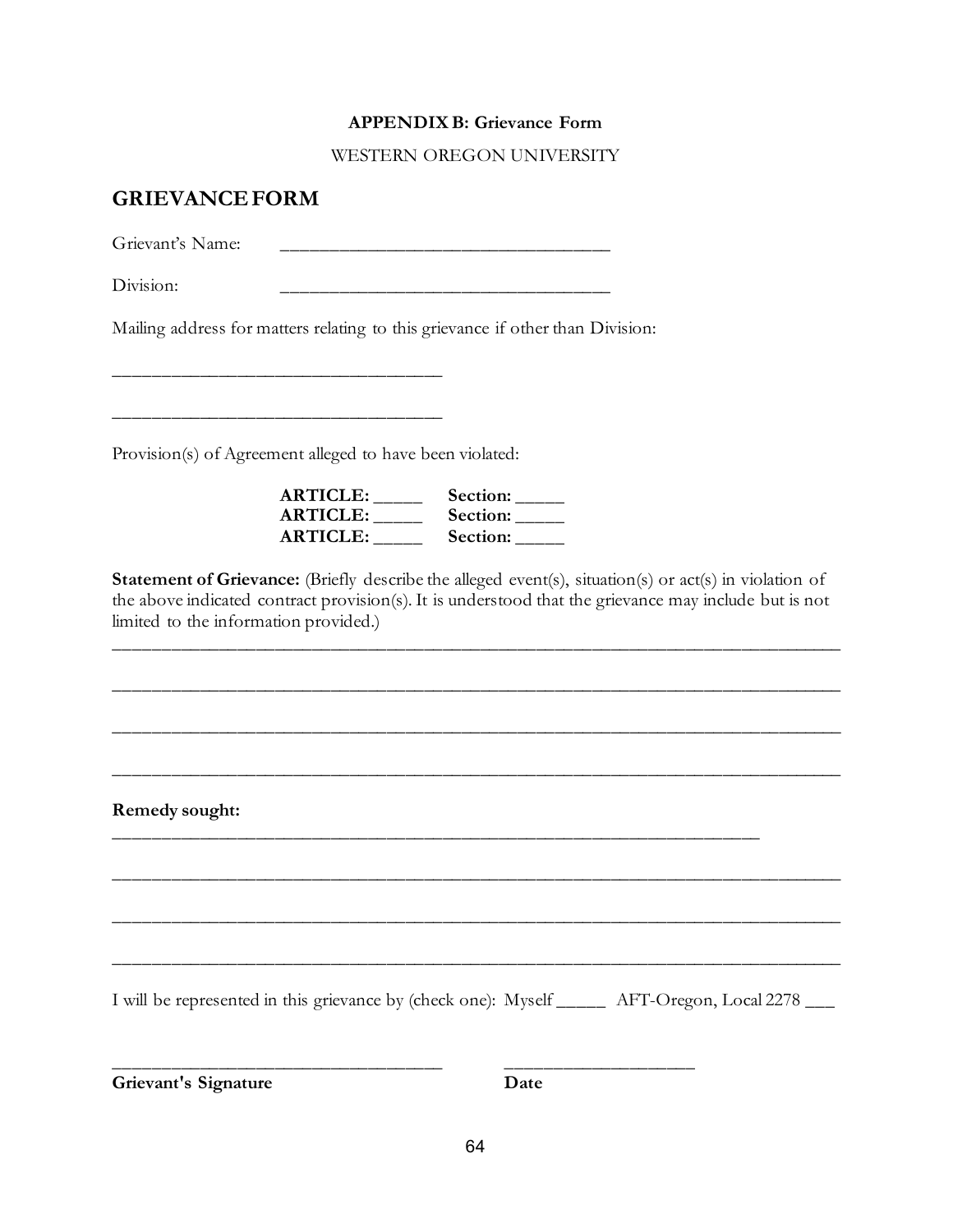#### **APPENDIX C: Notice of Intent to Arbitrate Form**

WESTERN OREGON UNIVERSITY

## **NOTICE OF INTENT TO ARBITRATE FORM**

\_\_\_\_\_\_\_\_\_\_\_\_\_\_\_\_\_\_\_\_\_\_\_\_\_\_\_\_\_\_\_\_\_\_\_\_\_

The American Federation of Teachers, Western Oregon University, Local 2278 hereby gives notice of its intent to proceed to arbitration concerning the grievance of

dated  $\Box$ 

which was not resolved satisfactorily at Step Two of the grievance procedure. The following statement of the issue to be presented for arbitration is proposed:

\_\_\_\_\_\_\_\_\_\_\_\_\_\_\_\_\_\_\_\_\_\_\_\_\_\_\_\_\_\_\_\_\_\_\_ \_\_\_\_\_\_\_\_\_\_\_\_\_\_\_\_\_\_\_\_ Authorized Representative, Date

American Federation of Teachers, Western Oregon University, Local 2278

\_\_\_\_\_\_\_\_\_\_\_\_\_\_\_\_\_\_\_\_\_\_\_\_\_\_\_\_\_\_\_\_\_\_\_ \_\_\_\_\_\_\_\_\_\_\_\_\_\_\_\_\_\_\_\_

I hereby authorize the American Federation of Teachers, Western Oregon University, Local 2278 to proceed to arbitration with my grievance. I understand and agree that by filing this notice I hereby waive any rights concerning review or appeal of the decisions as Steps One and Two of the grievance procedure by the president, or judicial review as a contested case under the Administrative Procedures Act (ORS Chapter 183). I hereby authorize the Union and the University, or its representatives, to use copies of material in my personnel file which are pertinent to this grievance and to furnish copies of the same to the arbitrator.

**Grievant's Signature Date**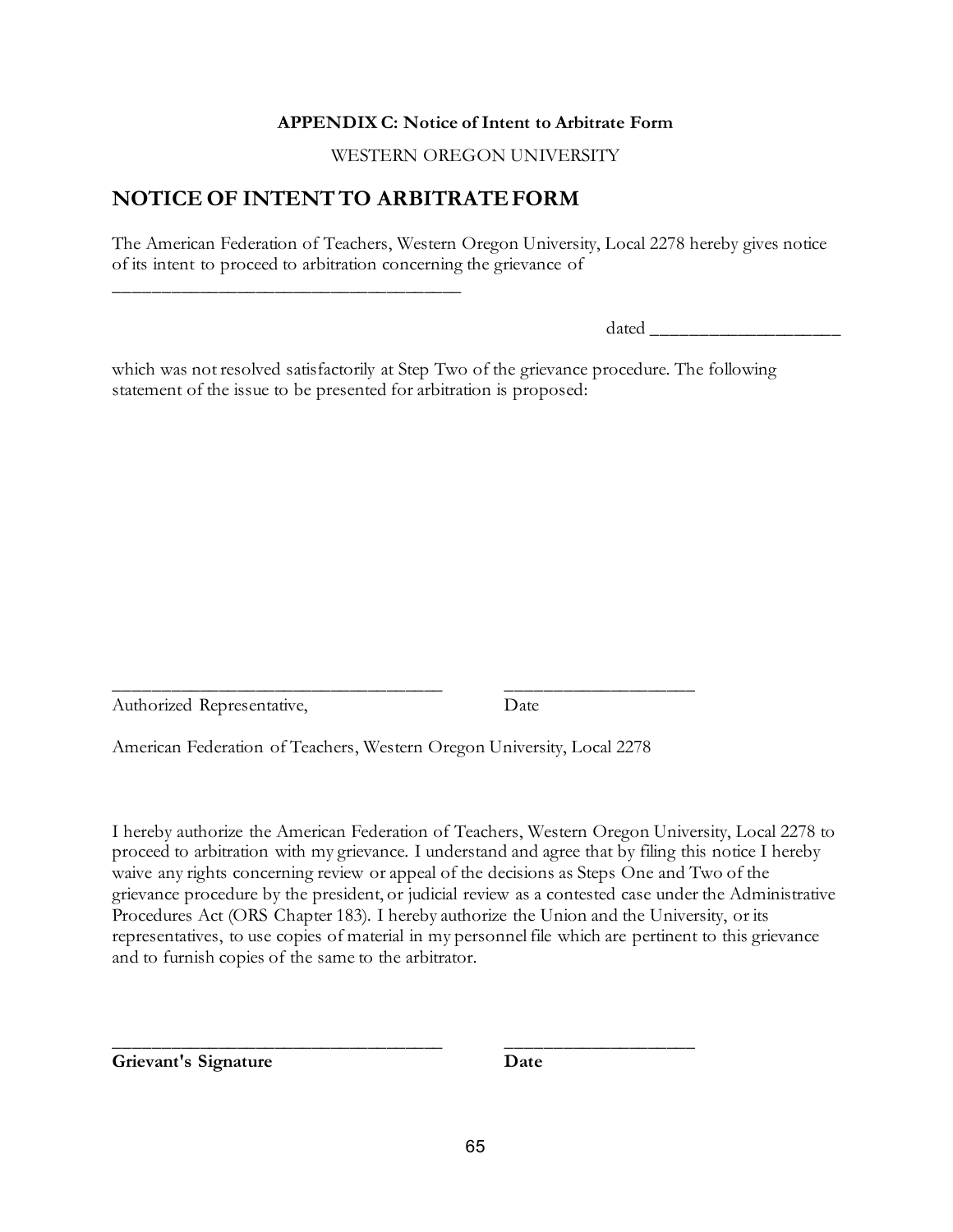#### **APPENDIX D: Donated Leave Bank Enrollment Form**

WESTERN OREGON UNIVERSITY ARTICLE 25 DONATED LEAVE BANK

### **APPLICATION FOR ENROLLMENT FORM**

| Employee Name: | Date of Request: |
|----------------|------------------|
| Department:    | Position:        |

Hire Date: The Burner: The Phone Number:

I hereby request enrollment for membership in the Western Oregon University Donated Leave Bank effective immediately.

I understand that my membership in the Donated Leave Bank is subject to the terms and conditions of the collective bargaining agreement with the Union, Donated Leave Bank, and that by signing this application form, I agree to be governed by said Administrative Policy.

I further authorize the Human Resources Office to deduct 8 hours of sick leave annually from my accrual account. I understand that, to continue enrollment in the Donated Leave Bank, I must donate the minimum amount of leave time determined as necessary to maintain the Leave Bank whenever there is a call for donations.

This authorization shall continue from year to year unless and until I provide the Human Resources Office with written notice of my intent to discontinue membership.

Date Signed Employee Signature

\_\_\_\_\_\_\_\_\_\_\_\_\_\_\_\_\_\_\_\_\_ \_\_\_\_\_\_\_\_\_\_\_\_\_\_\_\_\_\_\_\_\_\_\_\_\_\_\_\_\_\_\_\_\_\_\_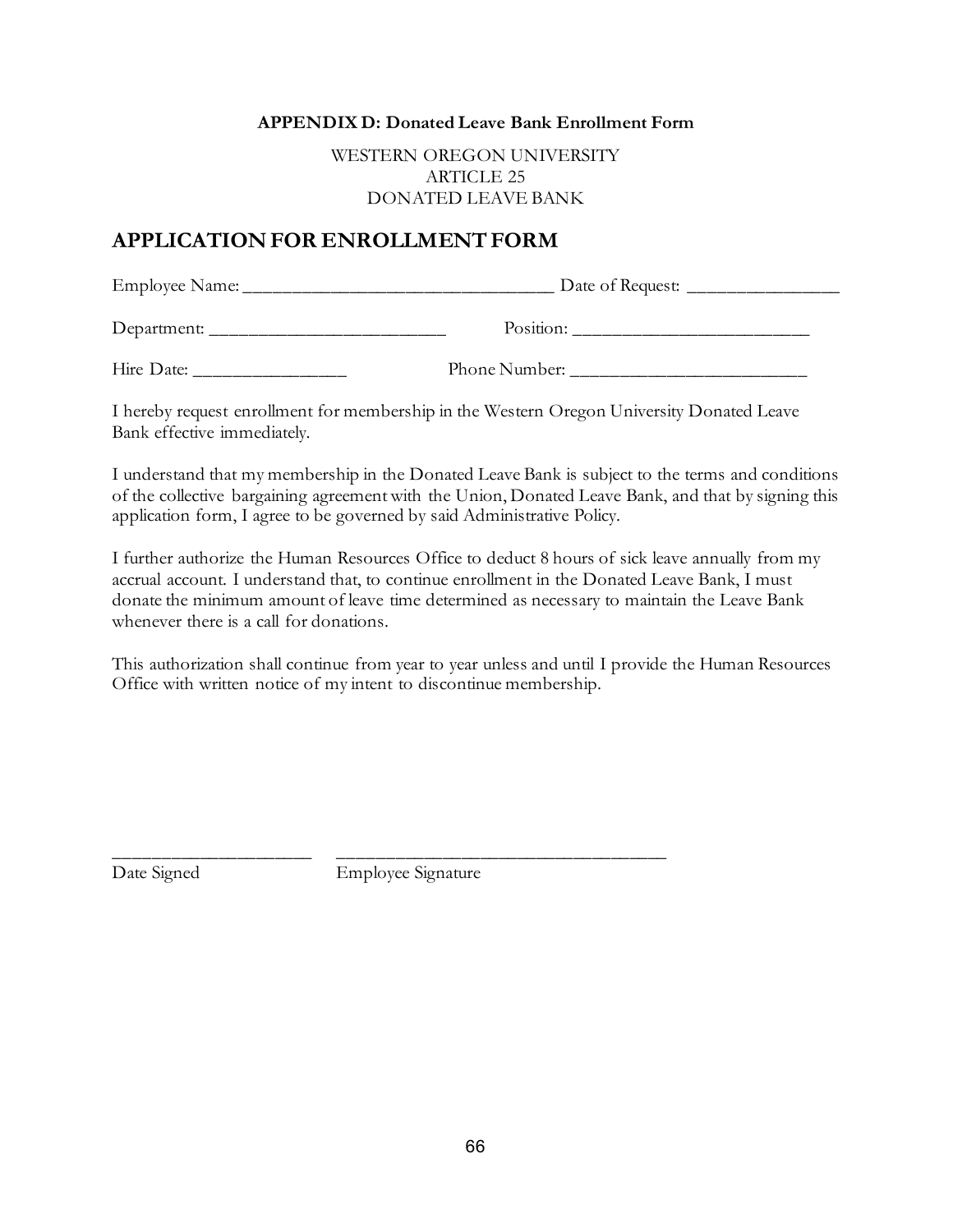#### **APPENDIX E: Donated Leave Bank Request for Benefit Form**

### WESTERN OREGON UNIVERSITY ARTICLE 25 DONATED LEAVE BANK

## **REQUEST FOR BENEFIT FORM**

| Employee Name: | Date of Request: |
|----------------|------------------|
| Department:    | Position:        |
| Email:         | Phone Number:    |

I hereby request \_\_\_\_\_ hours of sick leave benefits from the Donated Leave Bank for the following reason (check one):

Parental Leave – Taken during the year following the birth of a child or adoption or foster placement of a child under 18, or a child 18 or older if incapable of self-care because of mental or physical disability. Includes leave to effectuate the legal process required for foster placement or adoption (Up to 12 weeks).

\_\_\_\_\_ Serious Health Condition – Employee's own serious health condition or to care for family members serious health condition. Serious Health condition is an illness, injury, impairment, or physical or mental condition that involves either an overnight stay in a medical care facility, or continuing treatment by a health care provider for a condition that either prevents the employee from performing the functions of the employee's job or prevents the qualified family member from participating in school or other daily activities. (Up to 12 weeks) NOTE: Does not include an employee unable to work due to a compensable Workers Compensation injury.

\_\_\_\_\_ Pregnancy disability leave– (a form of serous health condition leave) taken by a pregnant or recently pregnant employee for an incapacity related to pregnancy or childbirth, occurring before or after the birth of the child, or for prenatal care. (Up to 12 weeks)

\_\_\_\_\_ Sick child leave - taken to care for an employee's child with an illness or injury that requires home care but is not a serious health condition. (Up to 12 weeks) Requires medical certification.

\_\_\_\_\_ Bereavement leave - to deal with the death of a family member. (Up to 2 weeks within 60 days of notice per occurrence)

\_\_\_\_\_ Oregon Military Family Leave - taken by the spouse or same gender domestic partner of a service member who has been called to active duty or notified of an impending call to active duty or is on leave from active duty during a period of military conflict. (14 days per deployment)

\_\_\_\_\_ Military Family Leave – a) Qualifying exigencies related to covered active duty or call to covered active duty status for the employee or family member (12 weeks); and, b) Care for a covered service member for a serious injury or illness. (26 weeks)

Please include any needed documentation to support the request.

Date Signed Employee Signature

\_\_\_\_\_\_\_\_\_\_\_\_\_\_\_\_\_\_\_\_\_ \_\_\_\_\_\_\_\_\_\_\_\_\_\_\_\_\_\_\_\_\_\_\_\_\_\_\_\_\_\_\_\_\_\_\_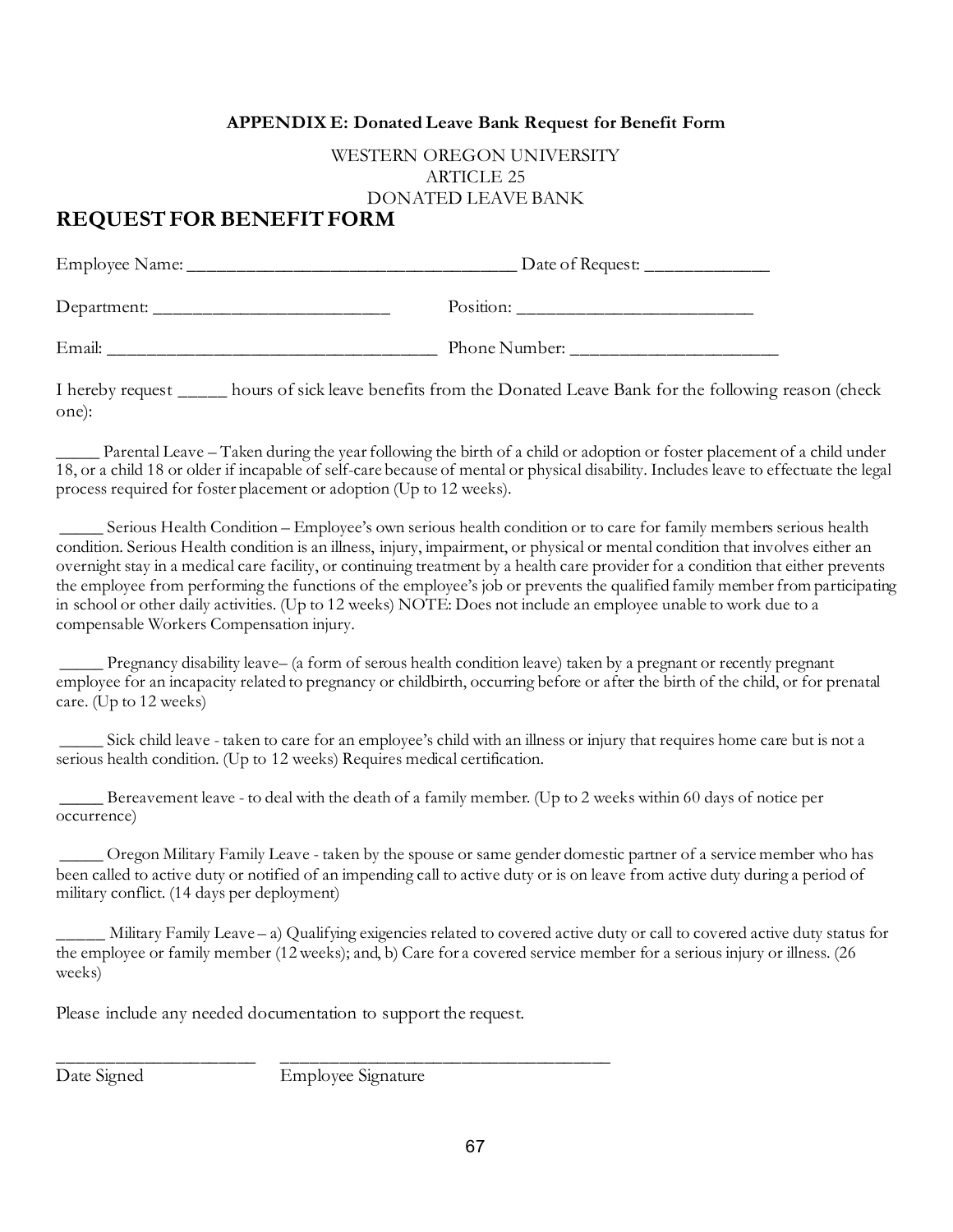### **APPENDIX F: Summary Recommendations for Faculty Continuation on Tenure Track, Award of Tenure, or Award of Promotion** WESTERN OREGON UNIVERSITY

### **SUMMARY RECOMMENDATIONS FOR FACULTY CONTINUATION ON TENURE TRACK, AWARD OF TENURE, OR AWARD OF PROMOTION**

Minimally, a rating of "Meets expectations" on all three areas of Teaching/Librarianship, Scholarship, and Service is required for advancement in Promotion and or Tenure.

**As a whole, for the period of time leading up to application for being considered for advancement in Promotion and/or Tenure, a cumulative rating of "Meets Expectations" is expected on all three areas of Teaching/Librarianship, Scholarship, and Service**

Faculty member being evaluated: \_\_\_\_\_\_\_\_\_\_\_\_\_\_\_\_\_\_\_\_\_\_\_\_\_\_\_\_\_\_\_\_\_\_\_

Year of initial appointment at WOU: \_\_\_\_\_\_\_\_\_\_\_\_\_\_ Years in rank at WOU: \_\_\_\_\_\_\_\_\_\_\_\_\_\_

Recommendation of the Division Personnel Review Committee (DPRC):

|                             | Teaching/Librarians | Scholarsh | Service |
|-----------------------------|---------------------|-----------|---------|
| Does Not Meet Expectations  |                     |           |         |
| Meets Expectations          |                     |           |         |
| <b>Exceeds Expectations</b> |                     |           |         |

\_\_\_\_\_ The candidate should not be reappointed in accordance with the contract. See attached for a discussion of the problem(s).

 $\frac{1}{\sqrt{2}}$  The candidate should be reappointed for the following year with the understanding that current problem(s) must be addressed and rectified before tenure and promotion will be considered. See attached for a discussion of the problem(s) and recommendation(s) for action.

\_\_\_\_\_\_\_\_\_\_\_\_\_\_\_\_\_\_\_\_\_\_\_\_\_\_\_\_\_ \_\_\_\_\_\_\_\_\_\_\_\_\_\_\_\_\_\_\_\_\_\_\_\_\_\_\_\_\_\_\_\_\_\_\_

\_\_\_\_\_\_\_\_\_\_\_\_\_\_\_\_\_\_\_\_\_\_\_\_\_\_\_\_\_ \_\_\_\_\_\_\_\_\_\_\_\_\_\_\_\_\_\_\_\_\_\_\_\_\_\_\_\_\_\_\_\_\_\_\_

- \_\_\_\_\_ The candidate should be reappointed for the following year.
- \_\_\_\_\_ The candidate should be granted tenure.
- \_\_\_\_\_ The candidate should be promoted to Associate Professor.
- \_\_\_\_\_ The candidate should be promoted to Full Professor.

Each DPRC Member signs, prints their name and dates:

DPRC Chair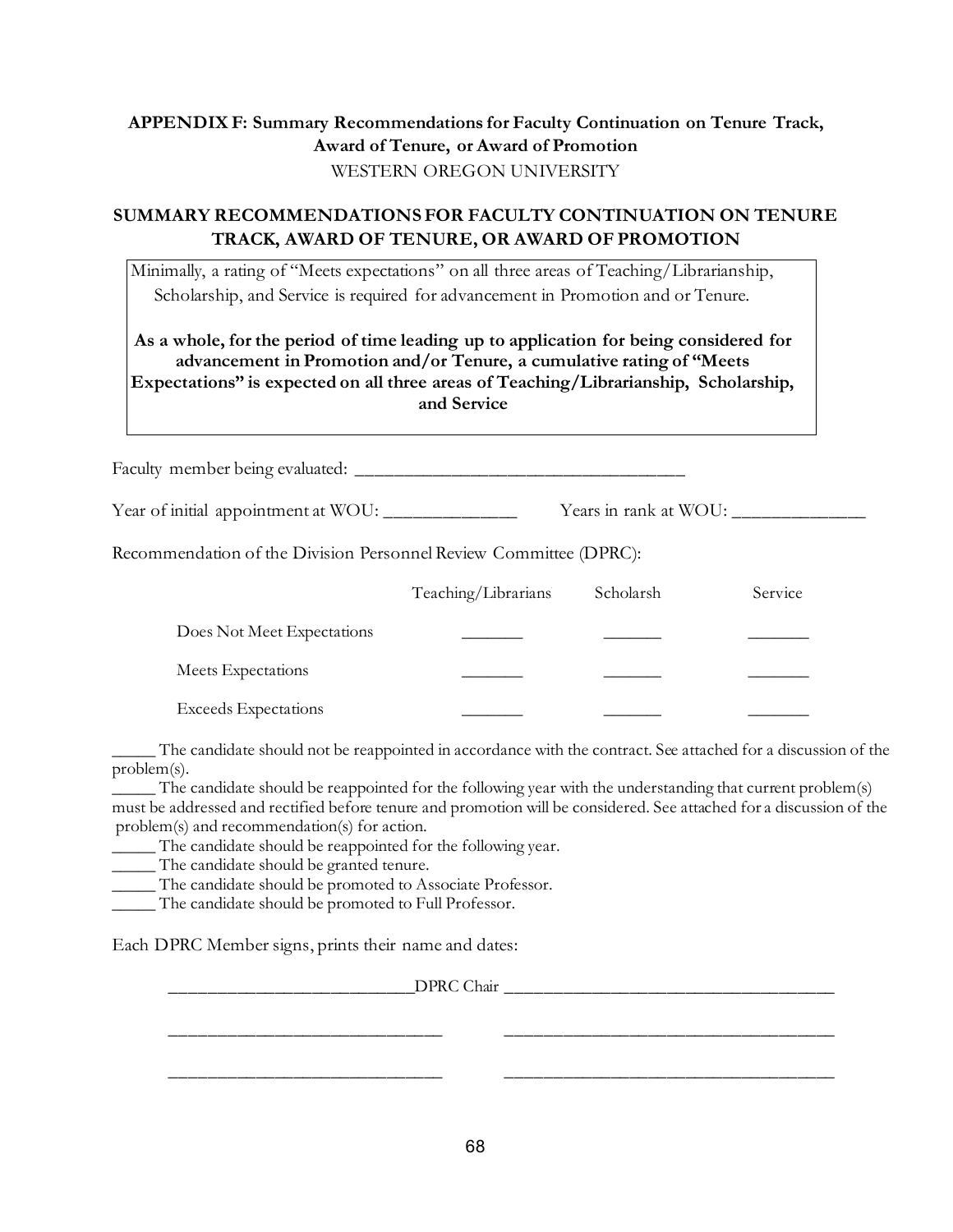Recommendation of the college or Library dean:

|                             | Teaching/Librarians | Scholarsh | Service |
|-----------------------------|---------------------|-----------|---------|
| Does Not Meet Expectations  |                     |           |         |
| Meets Expectations          |                     |           |         |
| <b>Exceeds</b> Expectations |                     |           |         |

The candidate should not be reappointed in accordance with the contract. See attached for a discussion of the problem(s).

\_\_\_\_\_ The candidate should be reappointed for the following year with the understanding that current problem(s) must be addressed and rectified before tenure and promotion will be considered. See attached for a discussion of the problem(s) and recommendation(s) for action.

\_\_\_\_\_ The candidate should be reappointed for the following year.

\_\_\_\_\_ The candidate should be granted tenure.

\_\_\_\_\_ The candidate should be promoted to Associate Professor.

\_\_\_\_\_ The candidate should be promoted to Full Professor.

| Signature of dean:                                         | $12$ ate: |
|------------------------------------------------------------|-----------|
| Signature of Candidate:                                    | $12$ ater |
| (I have received a copy of these summary recommendations.) |           |

### **FOR USE IN TENURE OR PROMOTION ONLY**

Decision of the Provost:

|                                                                                                                                                                                                                                                                                                                                      | Teaching/Librarians | Scholarsh | Service |
|--------------------------------------------------------------------------------------------------------------------------------------------------------------------------------------------------------------------------------------------------------------------------------------------------------------------------------------|---------------------|-----------|---------|
| Does Not Meet Expectations                                                                                                                                                                                                                                                                                                           |                     |           |         |
| Meets Expectations                                                                                                                                                                                                                                                                                                                   |                     |           |         |
| <b>Exceeds Expectations</b>                                                                                                                                                                                                                                                                                                          |                     |           |         |
| The candidate should not be granted tenure.<br>The candidate should not be promoted to Associate Professor.<br>The candidate should be granted tenure.<br>The candidate should be promoted to Associate Professor.<br>The candidate should not be promoted to Full Professor.<br>The candidate should be promoted to Full Professor. |                     |           |         |
| Signature of Provost: _______                                                                                                                                                                                                                                                                                                        |                     | Date:     |         |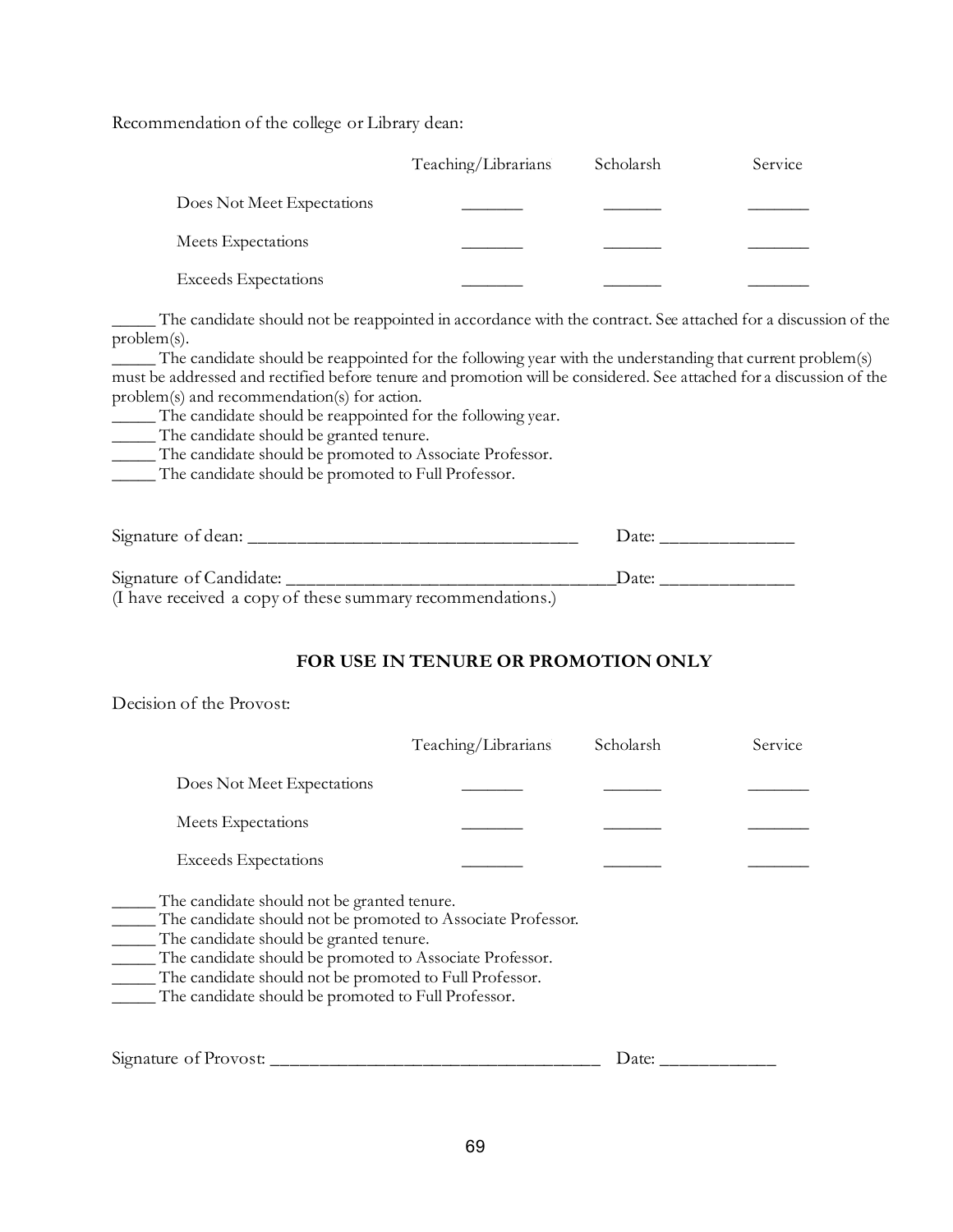### **APPENDIX G: Division Personnel Review Committee, File Review Guidelines**

### WESTERN OREGON UNIVERSITY

## **PERSONNEL REVIEW COMMITTEE FILE REVIEW GUIDELINES**

Candidates for continuation, tenure, and/or promotion are expected to demonstrate proficiency in each of the following areas: Teaching, Scholarship, and Service. The language reprinted below is from Article 8, Section 2 of the Collective Bargaining Agreement.

- For all candidates applying for tenure and/or promotion, a cumulative rating of "meets expectation" is expected in all three areas for the five year period of time leading up to application; in any given year, however, a faculty member may elect to concentrate their energies on one area more than another.
- "Meets expectations" means that the faculty member gives the overall impression of an active, engaged academic as evidenced by achievement in the areas of Teaching, Scholarship and Service.
- Scholarship cannot be absent as it is the core of academic life.

In addition, to the above, the following apply to faculty applying for promotion to Full Professor:

- Successful candidates for promotion to Full Professor continue their teaching, research and service contributions at least at the level they had established when they were promoted to associate professor with tenure.
- The scholarship of successful candidates has advanced to the point where they receive notoriety in terms of their scholarship being recognized by others away from campus.
- There are higher expectations regarding the quantity and quality of service expected for applicants applying for promotion to higher ranks.

Candidate Name: \_\_\_\_\_\_\_\_\_\_\_\_\_\_\_\_\_\_\_\_\_\_\_\_\_\_\_\_\_\_\_\_\_\_\_ Date of Review: \_\_\_\_\_\_\_\_\_\_\_\_\_\_

Reviewed by: \_\_\_\_\_\_\_\_\_\_\_\_\_\_\_\_\_\_\_\_\_\_\_\_\_\_\_\_\_\_\_\_\_\_\_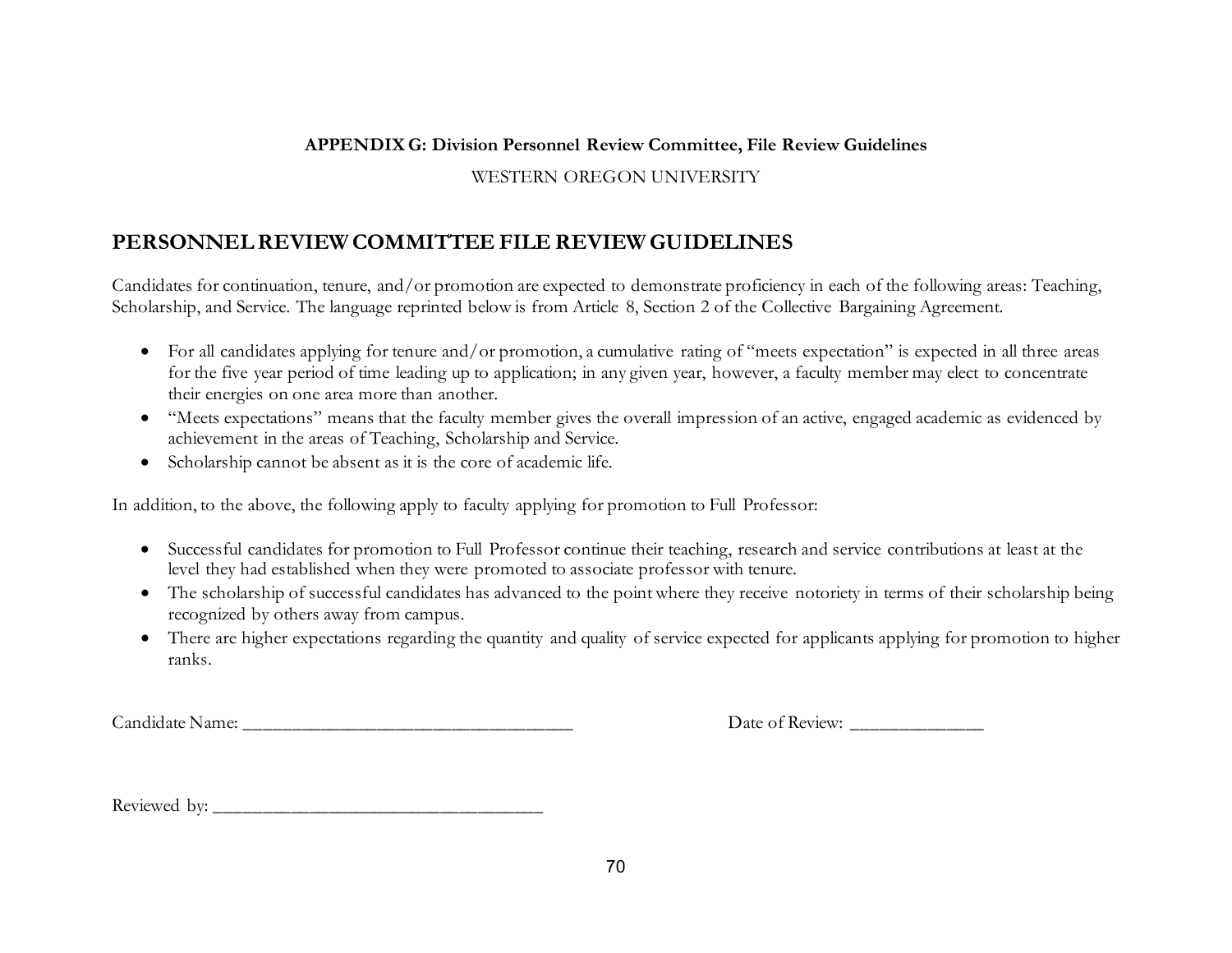| <b>FRONT MATTER</b> (Include items 1-3)                                                                                                                                                                                                                                                                                                | <b>COMMENTS</b> |
|----------------------------------------------------------------------------------------------------------------------------------------------------------------------------------------------------------------------------------------------------------------------------------------------------------------------------------------|-----------------|
| <b>Table of Contents</b><br>2. Vita                                                                                                                                                                                                                                                                                                    |                 |
| Education<br>Professional Experience/Employment<br>Scholarly Production (publications, presentations,<br>performances, exhibitions)<br>Awards, Grants, Recognition<br>Courses taught and/or curriculum developed<br>(summary of pedagogical contributions)<br>Service (summary of service contributions)<br><b>Candidate Statement</b> |                 |
| Years in rank<br>Role in department and/or division<br>Summary of professional contributions and<br>accomplishments<br>Discussion of challenges encountered<br>Future goals and/or plans for professional growth.                                                                                                                      |                 |

Reviewer's Notes: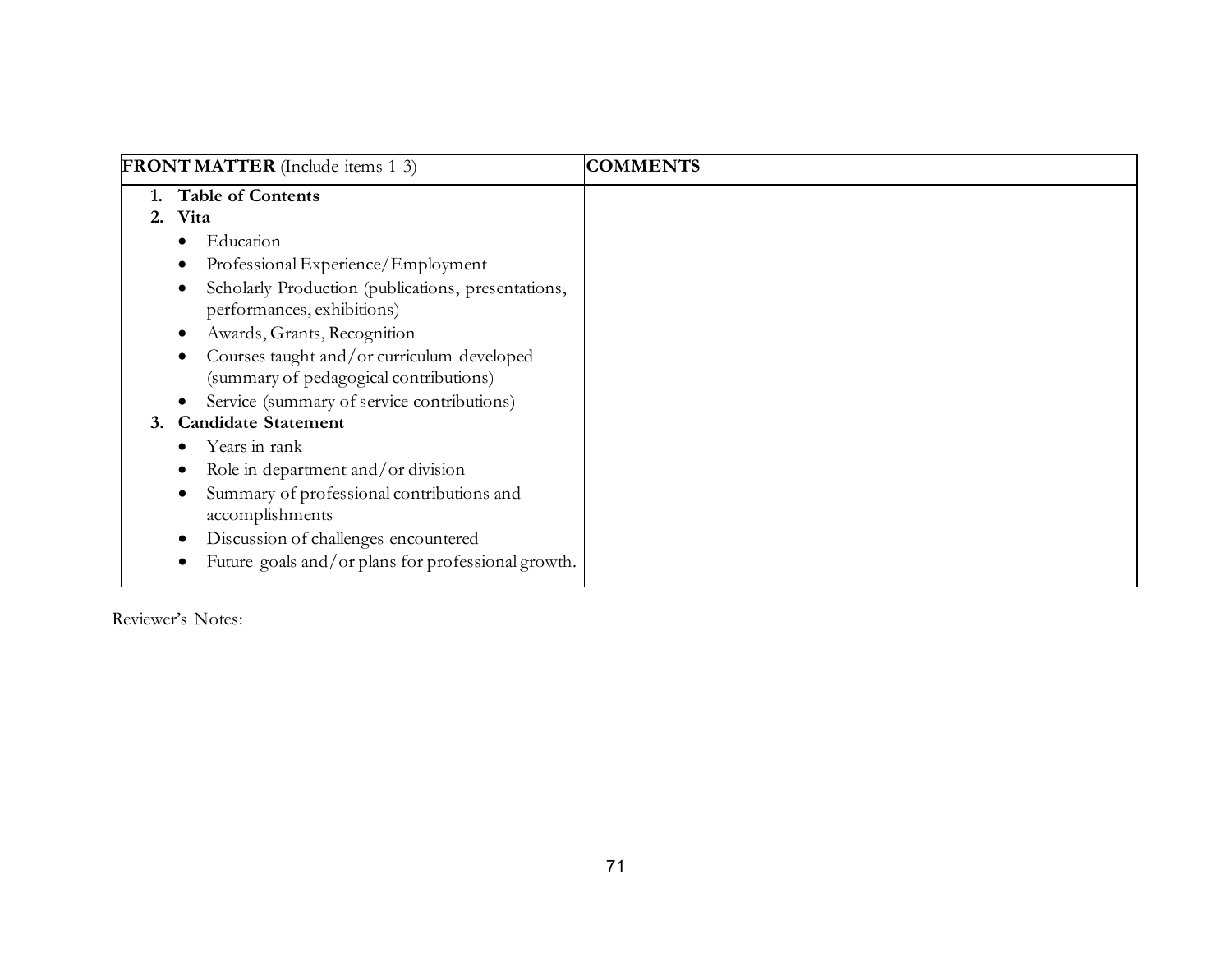Please Note: Candidates may demonstrate proficiency in any of the ways described by the bulleted points under each major area below. Candidates are not limited to these forms of evidence and are not expected to address all bulleted points (or types of scholarship) as there are many ways of demonstrating proficiency.

| <b>TEACHING/LIBRIANSHIP</b>                                                                                                                                                                                                                                                                                                                                                                                                                                                                                                                                                                                                                                                                                                                                                                                                                                                   |                                                                                                                                                                  |                                                                                                                                                                                                                                                                                                        |                                                                                                                                         |  |
|-------------------------------------------------------------------------------------------------------------------------------------------------------------------------------------------------------------------------------------------------------------------------------------------------------------------------------------------------------------------------------------------------------------------------------------------------------------------------------------------------------------------------------------------------------------------------------------------------------------------------------------------------------------------------------------------------------------------------------------------------------------------------------------------------------------------------------------------------------------------------------|------------------------------------------------------------------------------------------------------------------------------------------------------------------|--------------------------------------------------------------------------------------------------------------------------------------------------------------------------------------------------------------------------------------------------------------------------------------------------------|-----------------------------------------------------------------------------------------------------------------------------------------|--|
| For Teaching faculty:                                                                                                                                                                                                                                                                                                                                                                                                                                                                                                                                                                                                                                                                                                                                                                                                                                                         | For Library faculty:                                                                                                                                             |                                                                                                                                                                                                                                                                                                        |                                                                                                                                         |  |
| Teaching Philosophy<br>$\bullet$<br>List of classes taught by term during promotion period.<br>Syllabi from a range of years for the same courses<br>(including content, organization and methods of<br>evaluation) to demonstrate evolution of approach.<br>Exams and other assessment methods<br>Original instructional materials<br>Major assignments for each class<br>Reflections on mentoring and oversight of student<br>scholarship or service learning<br>Evidence of teaching effectiveness<br>Comparative data from the mutually agreed upon<br>student course evaluation instrument (SCEI), provided<br>by the University. Peer and supervisor evaluation and<br>observation reports<br>Professional development related to instruction<br>Contributions to course/program design, development,<br>or advancement<br>Additional evidence of instructional success | library products and services,<br>Instructional materials,<br>librarianship,<br>learning and academic success,<br>knowledge,<br>services and products over time. | Peer and supervisor evaluations in core areas of librarianship.<br>Examination of programmatic documents and contributions to<br>Reflections on evidence of impact of librarianship on student<br>Evidence of professional renewal and updating of skills and<br>Personal philosophy of librarianship, | Data from student or faculty ratings of performance in core areas of<br>Examples of innovations and refinements in provision of library |  |
| <b>OVERALL EVALUATION OF TEACHING</b>                                                                                                                                                                                                                                                                                                                                                                                                                                                                                                                                                                                                                                                                                                                                                                                                                                         | Does Not Meet<br>Expectation                                                                                                                                     | Meets Expectation                                                                                                                                                                                                                                                                                      | <b>Exceeds</b> Expectation                                                                                                              |  |
|                                                                                                                                                                                                                                                                                                                                                                                                                                                                                                                                                                                                                                                                                                                                                                                                                                                                               |                                                                                                                                                                  |                                                                                                                                                                                                                                                                                                        |                                                                                                                                         |  |

Reviewer's Notes: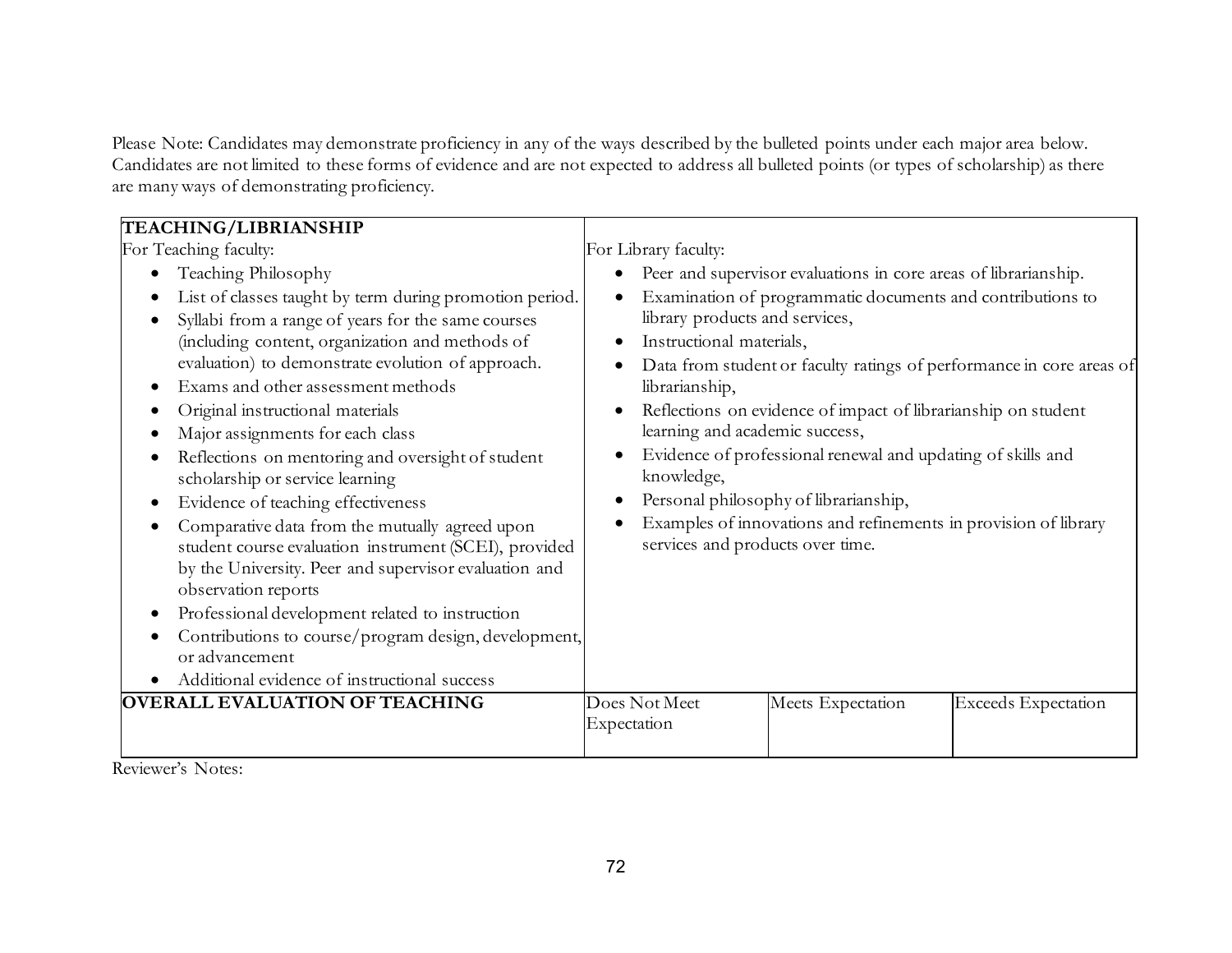<span id="page-72-0"></span>

| <b>SCHOLARSHIP</b>                                                        | <b>COMMENTS</b> |
|---------------------------------------------------------------------------|-----------------|
| Scholarly and creative activities that involve clear goals,               |                 |
| preparation, appropriate methods, results, and presentation on            |                 |
| the part of the faculty and may be evidenced in one or more of            |                 |
| the following types of scholarship adapted from Boyer (1990) <sup>1</sup> |                 |
| <b>Scholarship of Discovery</b>                                           |                 |
| Refereed publications (including scholarly reviews,                       |                 |
| essays, articles, monographs, chapters or books), funded                  |                 |
| research, performances, and exhibitions                                   |                 |
| Conference presentations or adjudication at state,                        |                 |
| regional, national or international meetings                              |                 |
| Discipline-appropriate innovation (e.g., patents,                         |                 |
| methods, procedures, or other recognized contribution)                    |                 |
| Recognition as a scholar in an identified area<br>٠                       |                 |
| External evaluation of scholarly or creative work                         |                 |
| Scholarship of Integration                                                |                 |
| Interpretation of original research                                       |                 |
| Authorship or co-authorship of integrative scholarship                    |                 |
| Interdisciplinary grant awards or presentations                           |                 |
| Scholarship designed to influence organizations or                        |                 |
| governments                                                               |                 |
| Scholarship at boundaries where fields converge<br>$\bullet$              |                 |
| Education of non-specialists                                              |                 |
| Scholarly contribution in new contexts (extra-                            |                 |
| disciplinary efforts)                                                     |                 |

<sup>1</sup> Boyer, E. (1990). Scholarship reconsidered: Priorities of the professoriate. Princeton, NJ: Carnegie Foundation for the advancement of Learning.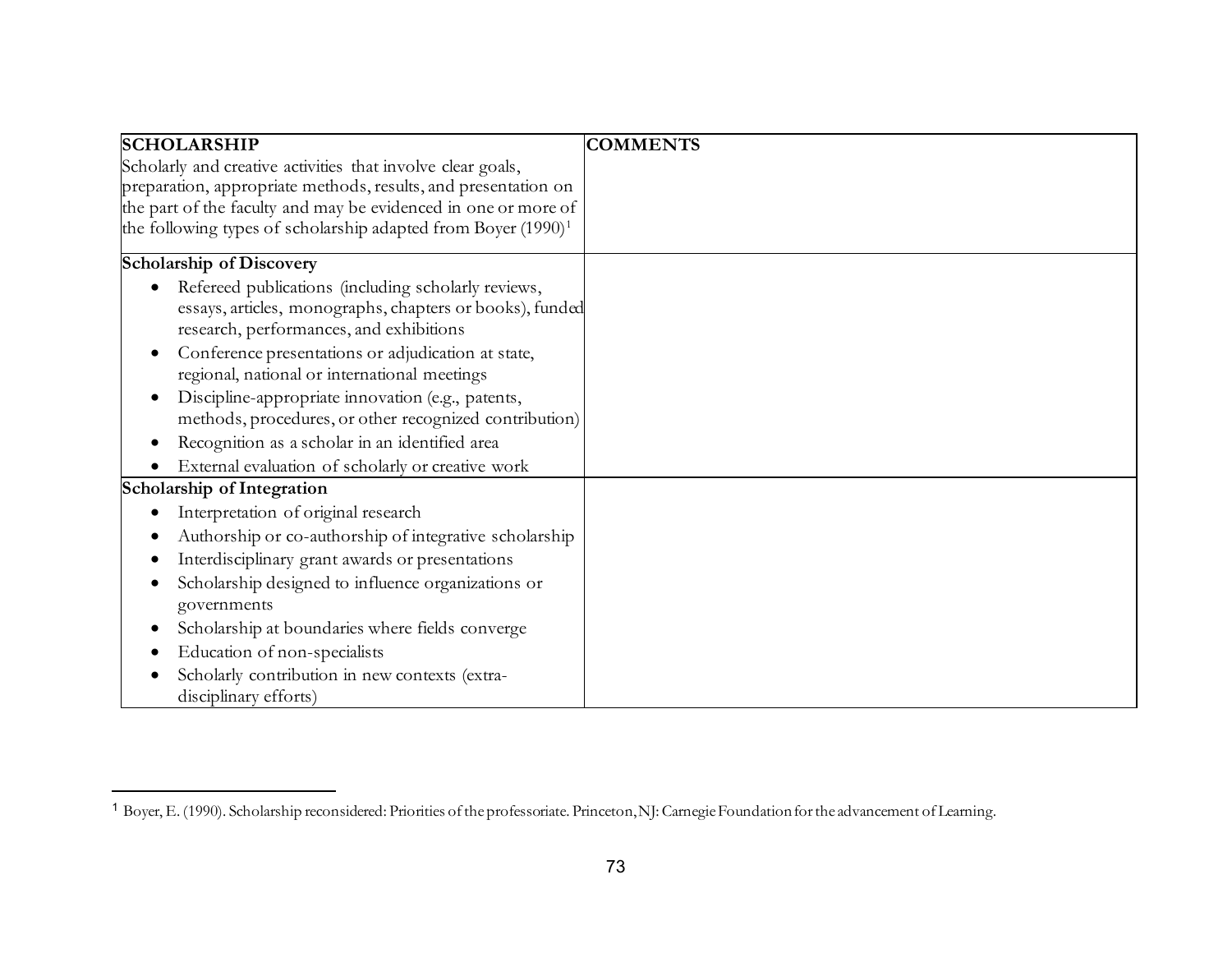| <b>Scholarship of Application</b>                                  |               |                    |                             |
|--------------------------------------------------------------------|---------------|--------------------|-----------------------------|
| Application of one's academic expertise to problems                |               |                    |                             |
| affecting individuals, institutions, or society                    |               |                    |                             |
| Peer-reviewed publications of research, case studies, or           |               |                    |                             |
| technical applications                                             |               |                    |                             |
| Grant awards in support of practice; state, regional,              |               |                    |                             |
| national, or international recognition as a master                 |               |                    |                             |
| practitioner                                                       |               |                    |                             |
| Professional certifications, degrees, and other specialty          |               |                    |                             |
| credentials                                                        |               |                    |                             |
| Scholarship of Teaching and Learning                               |               |                    |                             |
| Peer-reviewed publications of research related to<br>$\bullet$     |               |                    |                             |
| teaching methodology or learning outcomes                          |               |                    |                             |
| Case studies related to teaching-learning<br>$\bullet$             |               |                    |                             |
| Learning theory development                                        |               |                    |                             |
| Development or testing of educational models or                    |               |                    |                             |
| theories; pedagogical changes based on scholarship                 |               |                    |                             |
| Accreditation or other comprehensive program reports               |               |                    |                             |
| Successful applications of technology to teaching and<br>$\bullet$ |               |                    |                             |
| learning                                                           |               |                    |                             |
| State, regional, national, or international recognition as a       |               |                    |                             |
| master teacher                                                     |               |                    |                             |
| Published textbooks or other learning aids<br>$\bullet$            |               |                    |                             |
| Grant awards in support of teaching and learning<br>$\bullet$      |               |                    |                             |
| Outcome studies or evaluation/assessment programs                  |               |                    |                             |
| Presentations related to teaching and learning.                    |               |                    |                             |
| <b>OVERALL IMPRESSIONS REGARDING</b>                               | Does Not Meet | Meets Expectations | <b>Exceeds Expectations</b> |
| <b>SCHOLARSHIP</b>                                                 | Expectation   |                    |                             |
|                                                                    |               |                    |                             |
|                                                                    |               |                    |                             |

Reviewer's Notes: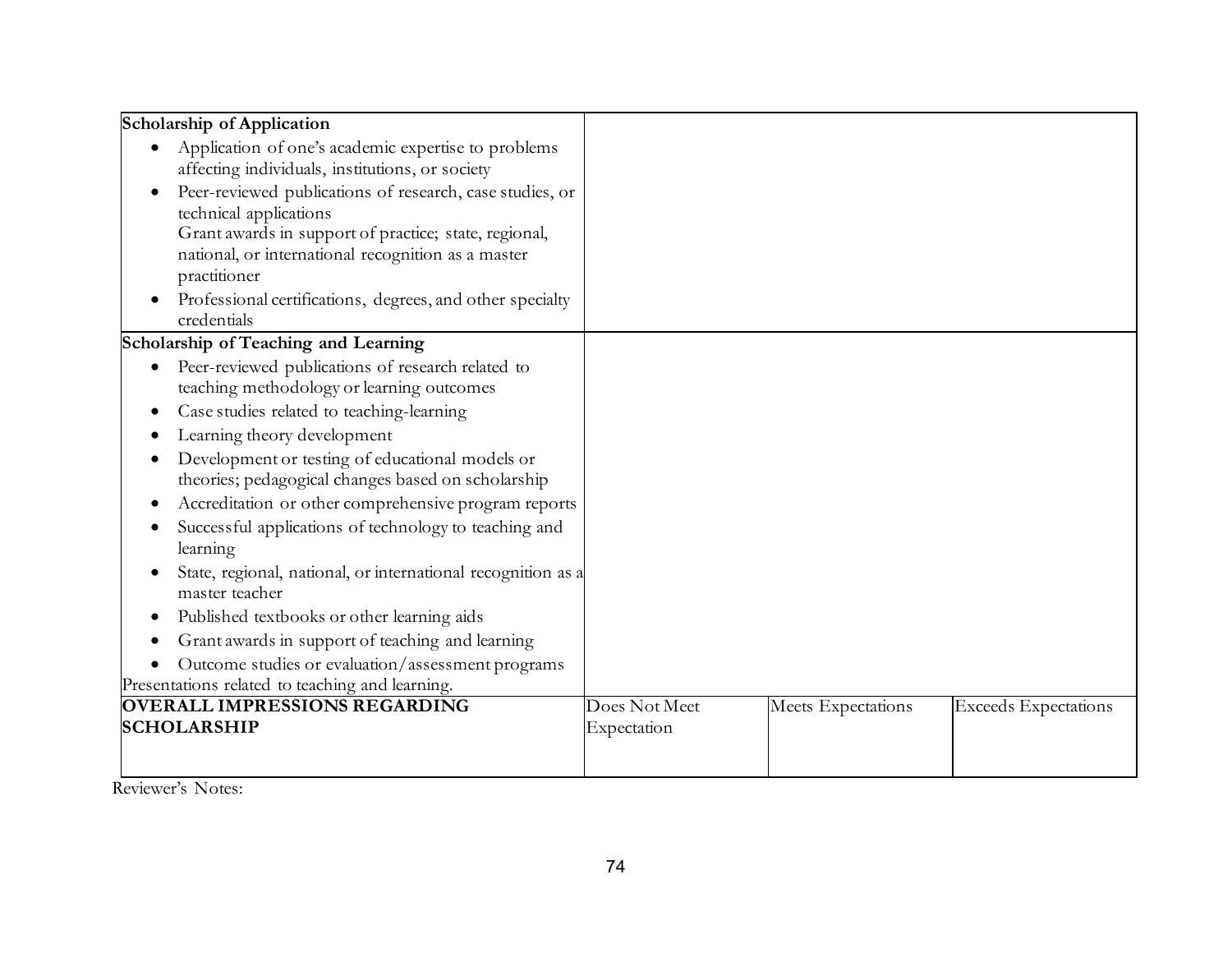| <b>SERVICE</b>                                                       | <b>COMMENTS</b>              |                   |                            |
|----------------------------------------------------------------------|------------------------------|-------------------|----------------------------|
| Institutional                                                        |                              |                   |                            |
| <b>Student Advising</b><br>€                                         |                              |                   |                            |
| Service to student clubs/organizations                               |                              |                   |                            |
| Mentoring of junior faculty<br>$\bullet$                             |                              |                   |                            |
| Department/division level service                                    |                              |                   |                            |
| College level service                                                |                              |                   |                            |
| Collegiality Professional level service                              |                              |                   |                            |
| Public or private community level service                            |                              |                   |                            |
| Leadership roles at institutional, public or community               |                              |                   |                            |
| level                                                                |                              |                   |                            |
| <b>OVERALL IMPRESSIONS REGARDING SERVICE</b>                         | Does Not Meet<br>Expectation | Meets Expectation | <b>Exceeds</b> Expectation |
| Other                                                                | <b>COMMENTS</b>              |                   |                            |
| Annual Faculty Reports from promotion period                         |                              |                   |                            |
| Previous documentation from DPRCs and dean                           |                              |                   |                            |
| Letters of support from students, colleagues, and other<br>$\bullet$ |                              |                   |                            |
| professional commentators                                            |                              |                   |                            |
| Updated CV<br>$\bullet$                                              |                              |                   |                            |

Reviewer's notes: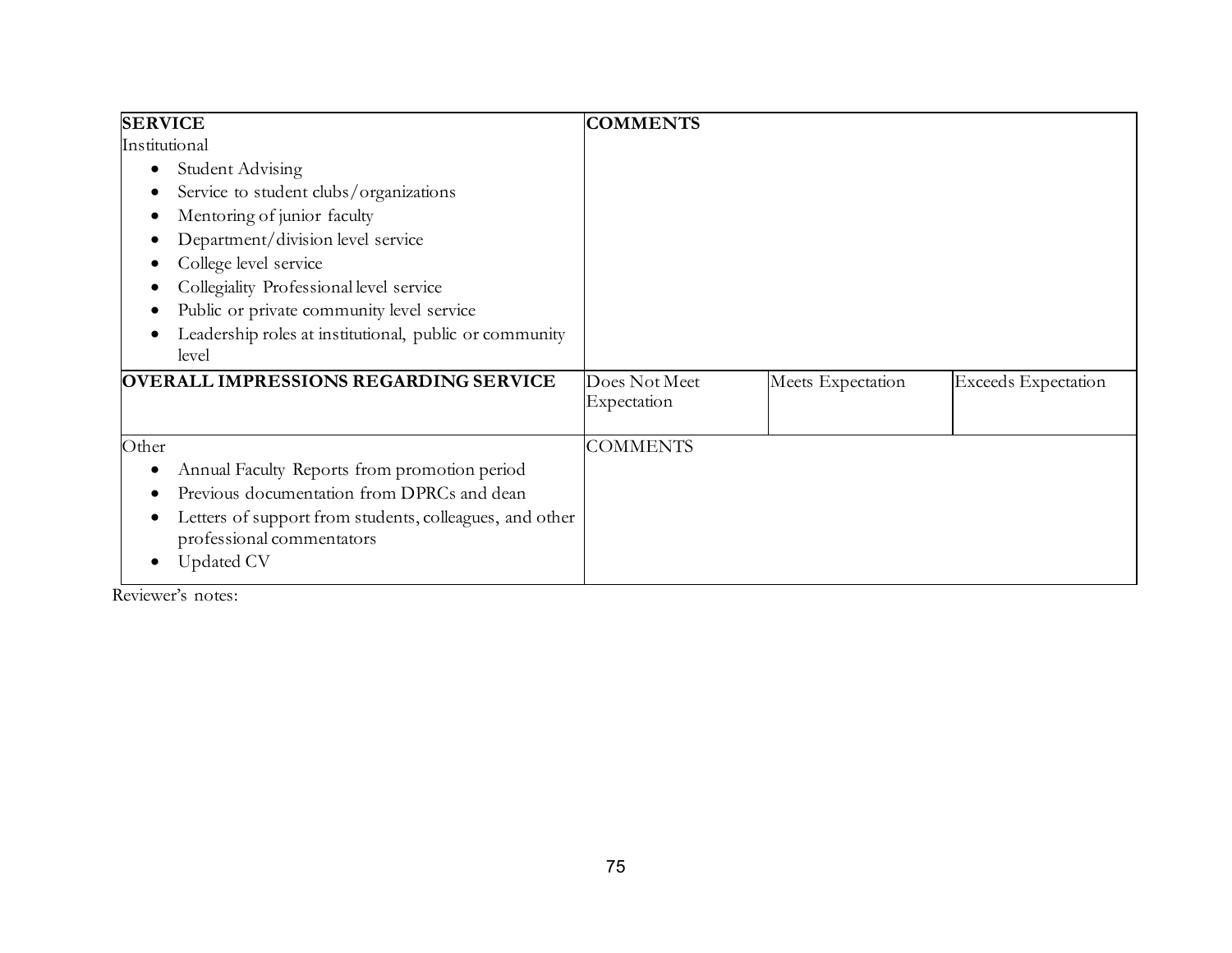#### **APPENDIX H: Gradual Retirement Program**

WESTERN OREGON UNIVERSITY

# **GRADUAL RETIREMENT PROGRAM**

The Gradual Retirement Program provides an opportunity for a tenured faculty member to voluntarily relinquish their indefinite tenure in exchange for up to 1039\* hours of employment in each of the following three calendar years. The purpose of this program is to assist the University in responding to changing personnel needs, availability of resources, student demand, changing curricular offerings, or similar academic or fiscally based reasons. The program may also have advantages for a faculty member moving to retirement, but wanting to do this in a phased way.

\*A faculty member's retirement plan may have different 'work after retirement' restrictions (see Other Considerations below).

#### **Eligibility**

Any faculty member with indefinite tenure is eligible to apply. Approval of a faculty member's Gradual Retirement Program application is at the discretion of the faculty member's division chair, dean, and must be approved by the provost before becoming effective.

#### **Tenure Relinquishment**

A faculty member may voluntarily decide to participate in the Program by completing, and submitting, a Gradual Retirement Program Application and Agreement form. The form should indicate the following: effective date of their relinquishment of indefinite tenure and resignation or retirement from their tenured appointment; and how many years of additional employment they are requesting, not to exceed 1039 work hours per calendar year nor exceed three calendar years from date of resignation or retirement. Tenure relinquishment is permanent.

#### **Appointment Basis**

Faculty who participate in the Gradual Retirement Program are appointed to an NTT academic wage appointment for the agreed upon duration of their continued employment. The academic wage appointment basis (9 months) shall be consistent with the appointment basis held prior to the faculty member's resignation or retirement. A faculty member's academic wage appointment basis may vary from the appointment basis held prior to resignation or retirement if agreed to by all parties (e.g., 12 months to 9 months). If the appointment basis is changed, the salary for the academic wage appointment is to be converted using the appropriate formula and leave (sick) will be accrued based on the new appointment basis (no exceptions).

The start date(s) for the continued annual employment period(s) should be based upon departmental needs. However, 9-month faculty members relinquishing tenure at the end of the academic year (June 15) are placed on a 9-month academic wage appointment effective the beginning of Fall Term (September 16) with benefits provided over the summer through the "tripling" process completed in May for 9-month employees. The start date of the academic wage appointment for 9-month faculty members relinquishing tenure at the end of Fall Term (December 15) or Spring Term (March 15)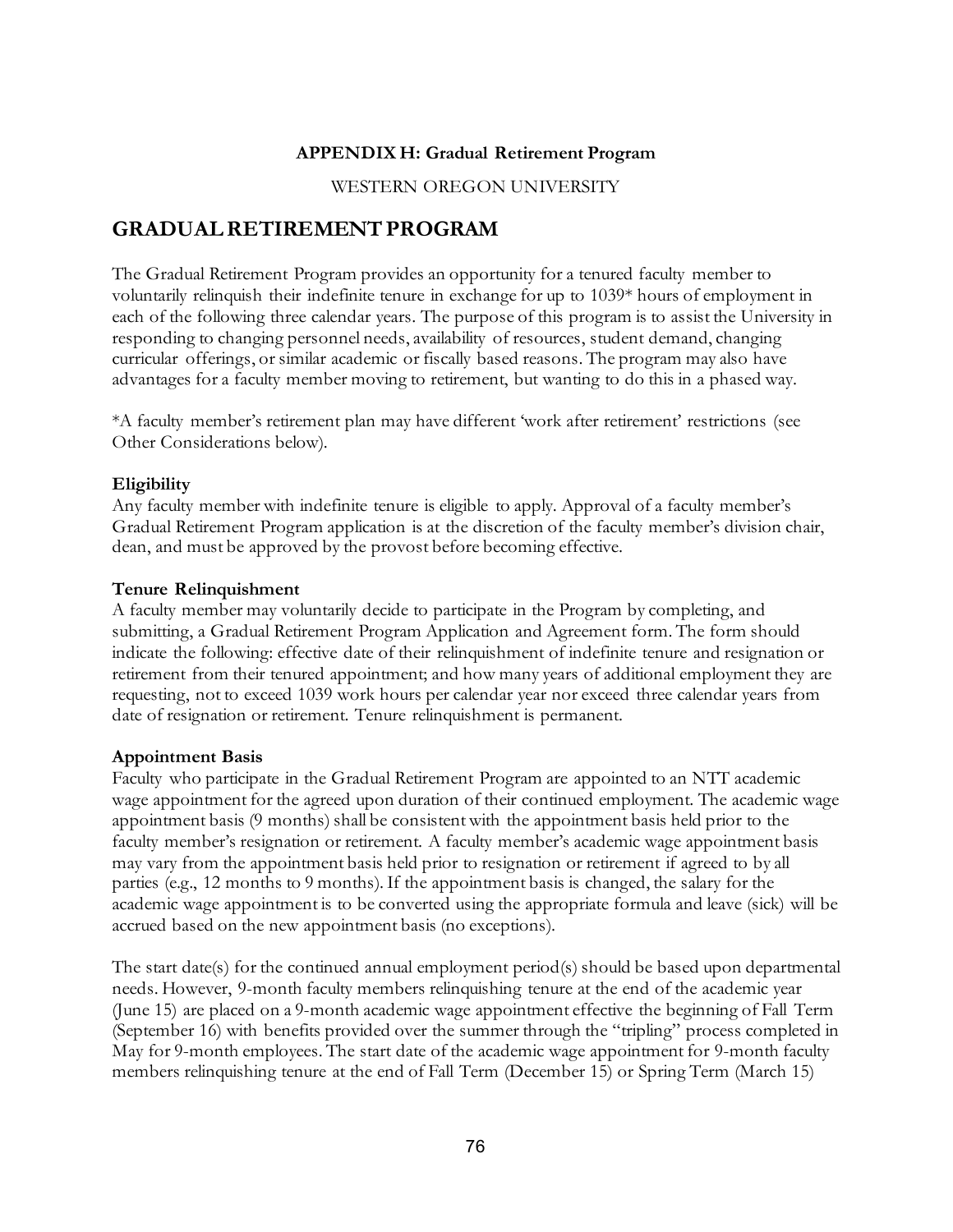will be the first of the following month. Twelve-month faculty members relinquishing tenure generally do so at the end of a month so as to be eligible for full benefits the following month.

#### **Duration**

Under the Gradual Retirement Program, a faculty member may be appointed to continued employment following the faculty member's resignation or retirement for a period of one, two, or three calendar years. The division chair and dean may provide a one-year appointment with an option to renew annually or a two or three year continuous appointment, subject to the terms and conditions of the Program. At the completion of the employment covered by the agreement, the faculty member may request continued employment as an NTT, subject to the CBA language governing employment of NTTs, including annual salary rate.

#### **Annual Salary Rate**

The faculty member will be appointed to a 9-month academic wage appointment at their annual salary rate\* at the time of tenure relinquishment. This rate will remain in effect for the duration of the agreement unless (1) the faculty member is granted a salary increase or (2) the University reduces the faculty member's salary rate due to fiscal requirements or constraints outlined in the CBA. The faculty member will be eligible for salary increases as provided by the CBA for academic wage appointment faculty.

\*A faculty member's annual salary rate will be converted per the CBA, if the academic wage appointment basis is different than the appointment basis held prior to resignation or retirement (no exceptions).

#### **Other Considerations**

Assignment of duties to a faculty member at the inception of and during their participation in the Program will be at the discretion of the division chair and dean and described in an addendum to the agreement, which may be modified as needed. The addendum must be signed by the division chair, dean and the faculty member prior to submitting the application for final approval by the provost.

Appointments are subject to the applicable CBA and University rules and policies.

Continuation of the faculty member's participation in the Gradual Retirement Program during the term of the Program Agreement is contingent upon fully satisfactory service as determined by their department, division and college administration.

Payroll - Deferred Pay: A faculty member on a 9-month academic wage appointment is not eligible to defer their pay over 12 months.

Health Insurance: The faculty member will receive University-provided health insurance contributions if eligible based on employment FTE, PEBB eligibility requirements, and as required under the Affordable Care Act (ACA).

Retirement Contributions: The faculty member may or may not have retirement contributions made on their behalf by the University during the period of their employment under the Gradual Retirement Program.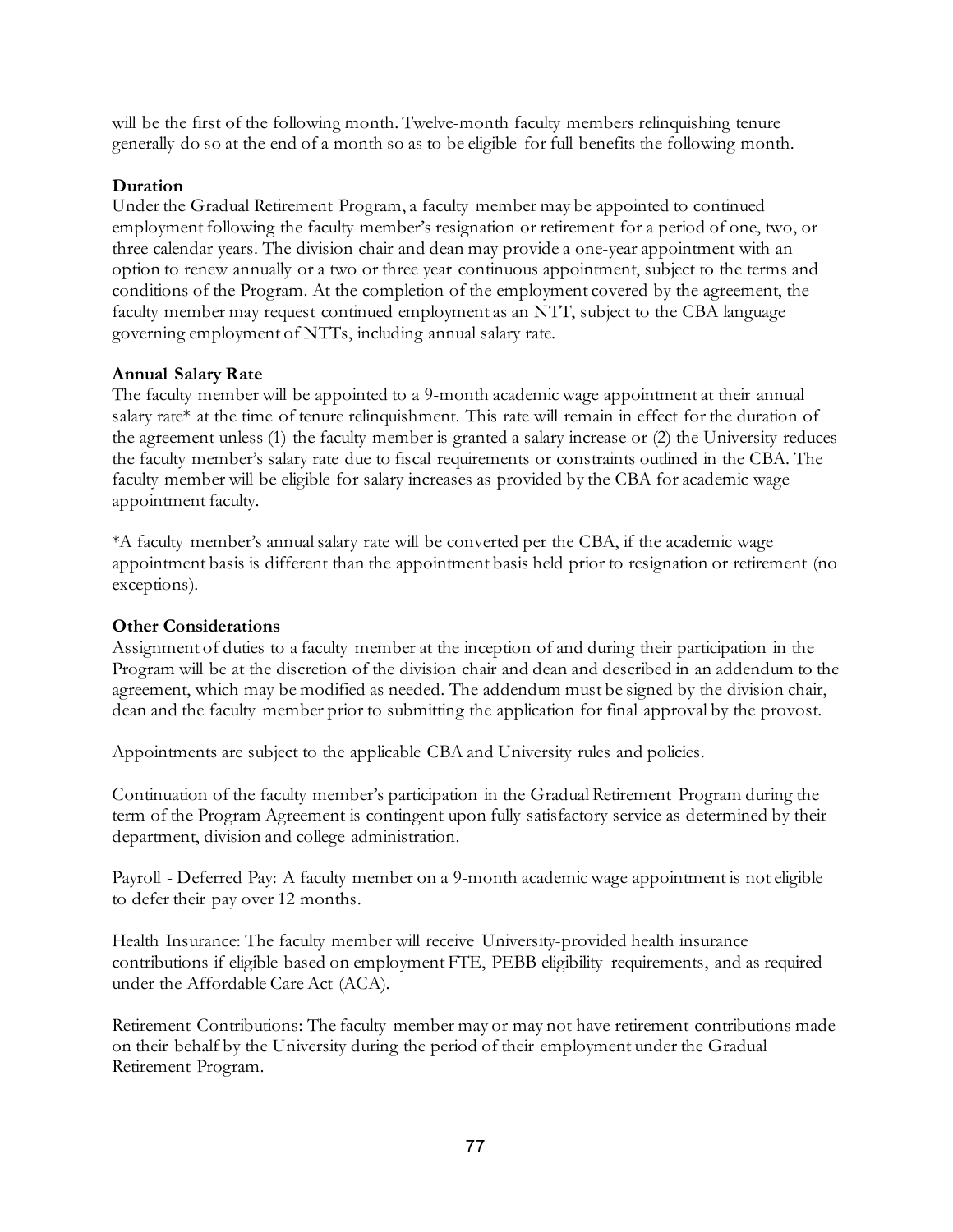Eligibility for contributions depends on the employee's individual retirement plan provisions and the employee's receipt of retirement benefit payments.

Work After Retirement Restrictions: The faculty member is responsible for personally knowing and adhering to the terms of their retirement plan, including without limitation those that may apply to the faculty member's acceptance of a post-retirement position with Western Oregon University.

#### **Vacation and Sick Leave Accrual**

A faculty member returning in a post-retirement position, will begin the position with zero leave accruals (sick and/or vacation). The faculty member will accrue as follows:

**9-month salaried academic wage appointment employee**, regardless of prior appointment status or eligibility, who is appointed at 0.50 FTE or above for a period of 90 days or longer, receives sick leave accrual proportional to the employee's appointment percentage, at the rates provided for a regular unclassified employee.

**Effective January 1, 2016**: 9-month salaried academic wage appointment employees who are appointed **at less than .50 FTE** will accrue sick leave proportional to the employee's appointment percentage.

University policies and guidelines for leave administration and usage are applicable to Gradual Retirement Program participants. Leave (sick, vacation) accruals and usage are subject to University policies and procedures.

#### **Gradual Retirement Program Application and Agreement Procedures**

#### **Faculty Member:**

- 1. Review and become familiar with the program as outlined by the CBA
- 2. Visit with the Employee Benefits manager in the Office of Human Resources if you have questions about your retirement options.
- 3. Discuss options for continued employment with your division chair, including timing of resignation or retirement, length of possible academic wage appointment, duties to be performed and initial work schedule.
- 4. Obtain and complete the Application and Agreement form. Submit completed Application and Agreement form and letter of resignation or retirement to your division chair or dean.
- 5. Your division chair and/or dean will provide you with a tentative schedule for the academic wage appointment. If you have questions or concerns, discuss them before you sign and return the Application and Agreement form to your division chair. Note: the review and approval process for your application cannot be completed without an addendum signed by both parties.

### **Division Chair:**

- 1. Review and become familiar with the program policies.
- 2. Discuss availability of continued employment with the faculty member. If you have determined that continued employment can be made available to them, be prepared to provide information to the faculty member about the length of the appointment (up to 1039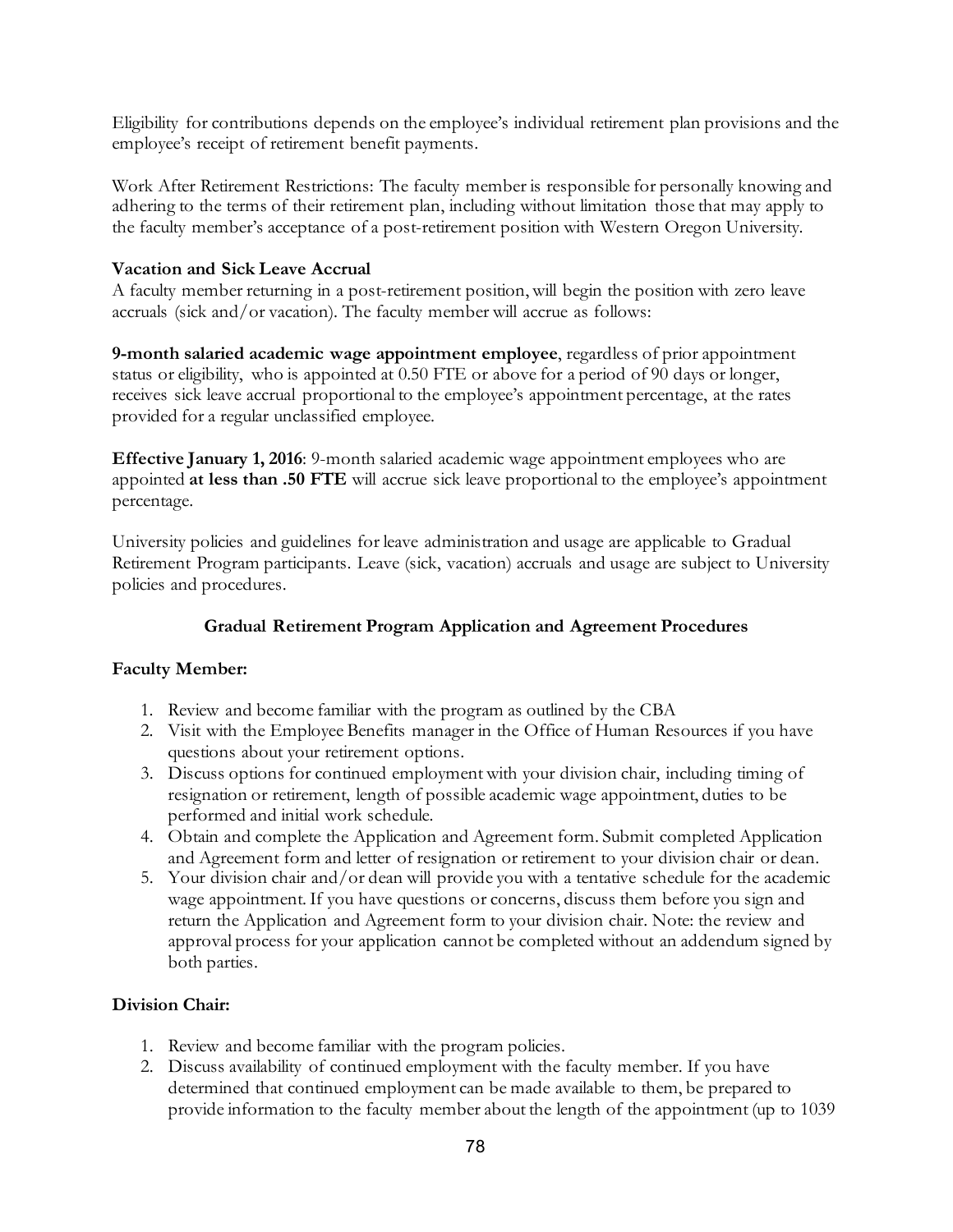hours for one, two or three years), classes to be taught, other duties to be performed, and the faculty member's initial work schedule.

- 3. Review the Application and Agreement form submitted by the faculty member. Indicate the approved number of years of employment on the form.
- 4. Ensure that the faculty member's letter of resignation or retirement is attached to the form.
- 5. Complete an addendum outlining the faculty member's new work assignments; review the addendum with the faculty member, and obtain their signature on the addendum. Sign it. Provide a copy to the faculty member.
- 6. Forward Application and Agreement Form, resignation/retirement letter, and addendum to your dean for review and provost for approval.

#### **Dean**

- 1. Review Application and Agreement form, Addendum outlining the work schedule and approve as appropriate.
- 2. Forward the Application and Agreement form, signed Addendum, and resignation/retirement letter to the Office of Human Resources (OHR).

#### **Office of Human Resources and the Provost**

- 1. OHR will verify eligibility and other pertinent information prior to forwarding materials to the provost for review and approval.
- 2. The provost will review and approve, or request further information prior to approval. The provost will contact the dean and OHR regarding the outcome of their review.
- 3. The Office of Human Resources will provide instructions for completion of the necessary transactions to move the faculty member's employment from a tenured appointment to an academic wage appointment and ensure that all completed forms are included in the official personnel record and file.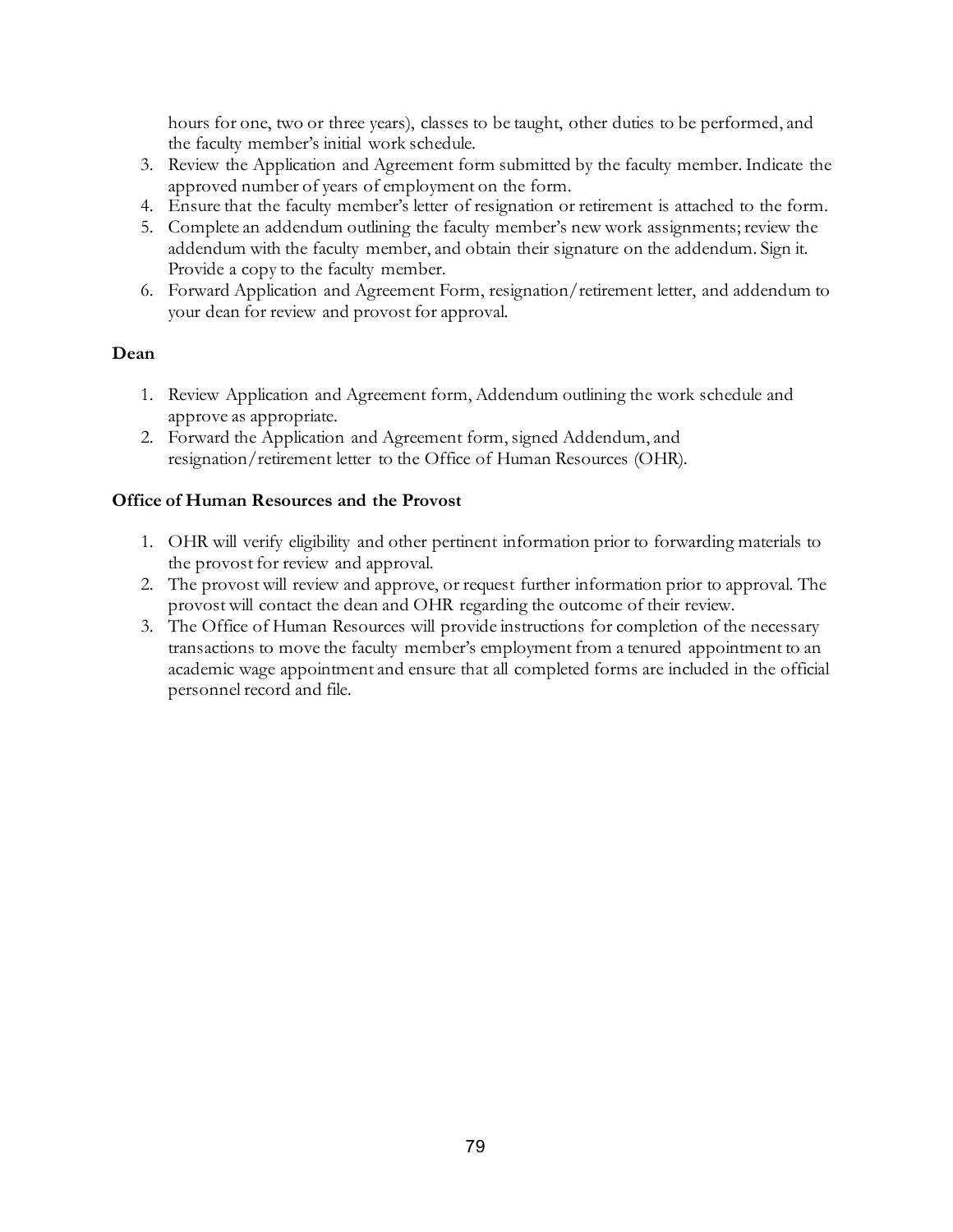## **Gradual Retirement Application and Agreement**

| Name             | University1.               |
|------------------|----------------------------|
| Department       | Rank                       |
| College/Division | <sup>T</sup> ffective Date |

| University ID  |  |
|----------------|--|
| Rank           |  |
| Effective Date |  |

#### **If granted approval to participate in the Gradual Retirement Program, I hereby acknowledge and voluntarily agree to the following:**

I relinquish my indefinite tenure effective . I have attached a letter of retirement/resignation from my tenured appointment and relinquishing tenure effective this same date.

I understand that in consideration of relinquishment of my tenure and appointment, I will receive an academic wage appointment for continued employment of up to 1039 hours in a calendar year for no more than three years following termination of my tenured faculty appointment. I request employment for calendar years  $20_$ ,  $20_$  and  $20_$  (applicant may indicate one, two, or three consecutive years).

I understand that my work schedule and assignments are at the discretion of my division chair and dean, and may be different from my schedule and assignments in my tenured position. Further, my work assignments will be reviewed periodically and may be adjusted based upon division/college needs and considerations.

I understand that my appointment will be at my annual salary rate in effect on the date of my tenure relinquishment. I understand that I will be eligible for salary increases per the CBA during the period of this appointment. I understand that the University may reduce the salary rate of this appointment during the duration of the appointment in accord with the CBA.

I understand that I will receive University provided health insurance contributions if I am eligible based on my employment FTE and PEBB eligibility requirements. I will also receive sick leave accruals if eligible under University rules and policies.

I acknowledge that I am personally responsible for knowing and adhering to the terms of my retirement plan, including without limitation those that may apply to a post-retirement position with Western Oregon University.

I understand that continuation of my participation in the Gradual Retirement Program during the term of the Program Agreement is contingent upon fully satisfactory service as determined by my division and college administration.

I understand that this appointment is subject to the provisions of the CBA and WOU policies and standards, which are incorporated by reference herein. When signed by all parties listed below, this document becomes an employment contract.

| Signature of Faculty Member                                                                                                      | Date                                    |       |
|----------------------------------------------------------------------------------------------------------------------------------|-----------------------------------------|-------|
| For Division/College Use Only: (Note: include below the total approved period of employment period for one, two or three years.) |                                         |       |
| Approved Appointment Begin Date:                                                                                                 | and End Date:                           |       |
| Current Annual Salary Rate: \$                                                                                                   | OHR Review By:                          | Date: |
| <b>APPROVED BY:</b>                                                                                                              |                                         |       |
| Department Chair/Head/Director                                                                                                   | Date                                    |       |
| Dean/Vice Provost/Vice President                                                                                                 | Date                                    |       |
| Provost                                                                                                                          | Date                                    |       |
|                                                                                                                                  | (Teaching plan worksheet is available.) |       |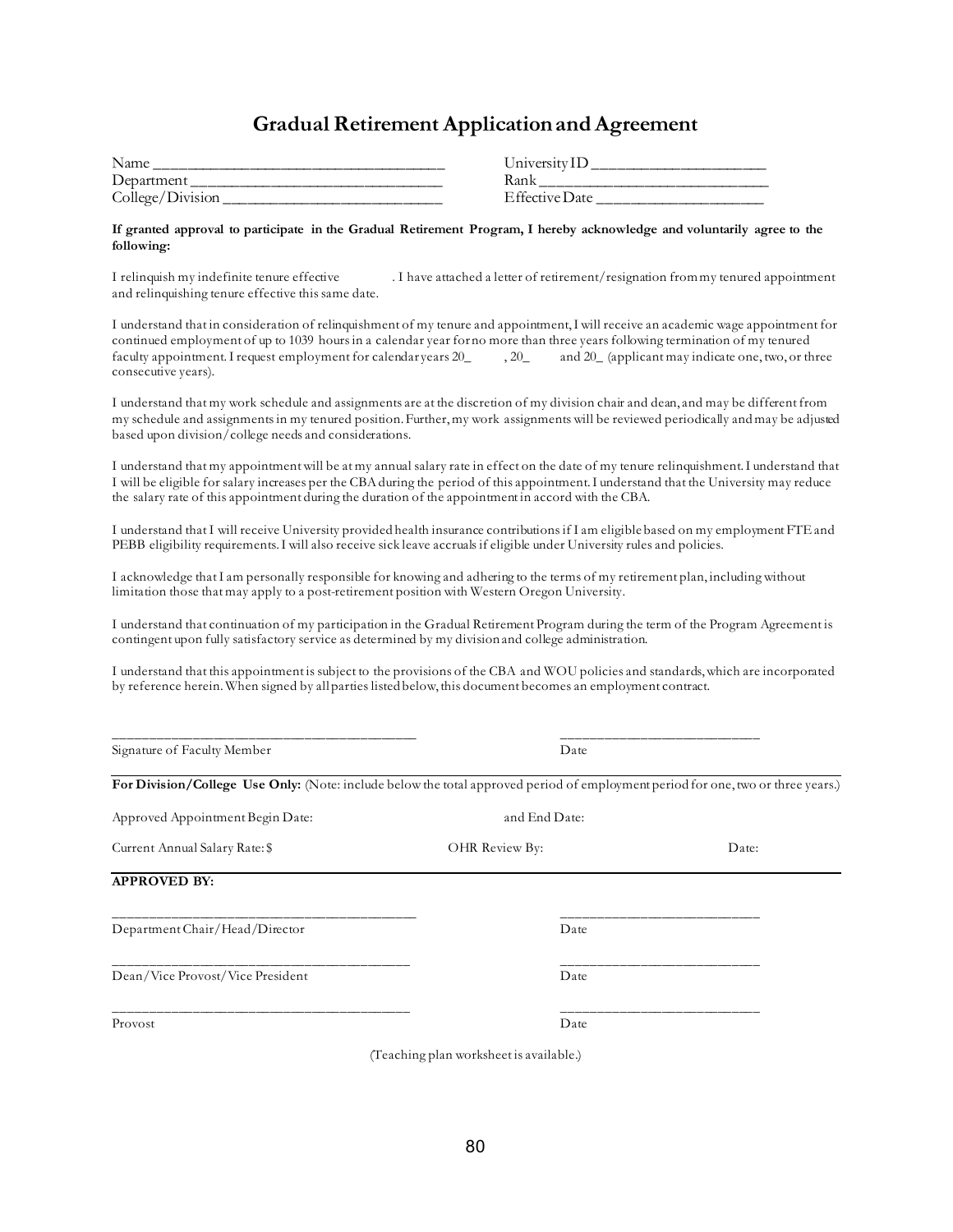#### **APPENDIX I: Honors Senior Project/Thesis Credit Banking**

#### WESTERN OREGON UNIVERSITY

# **HONORS SENIOR PROJECT/THESIS CREDIT BANKING**

Beginning with the 2014-15 academic year, the VPAA/Provost's Office authorized a unique credit banking program for directing a WOU Honors Senior Project/Thesis. This form explains that agreement and also documents specific credit banking arrangements. General Principles

- Directing an Honors Senior Project/Thesis to completion accrues 1 full academic credit of reassignment. (In three-credit departments, for example, one must advise three Honors projects/theses to earn a course release.)
- Reduced credit banking arrangements do exist for departments that require cumulative theses/projects. For instance:
	- o When an Honors student enrolls in thesis courses (e.g., PSY 467 & 468 or HST 420 & 499) within a department's curriculum, then that student's advisor receives half the thesis banking rate, or one-half a full academic credit.
	- o If an Honors student does not take such courses (e.g., when minoring in PSY), then the full one-credit thesis banking accrual rate will apply.
	- o If an Honors student completes an entirely separate project in Honors vs. the one in the department, then the full rate will apply.
- No double-dipping is allowed. Specifically:
	- o Advisors can accrue bankable credits either in Honors or in their departments/divisions -- not both.
	- o Therefore, advisors and advisees can still propose independent study courses on the Honors thesis topic, but these courses will NOT be bankable.
- Because Honors thesis/project credits cannot be combined with other banking arrangements, Honors credits will expire after ten years.
- Contingencies involving multiple advisors, collaborative research teams, sabbaticals etc. are handled by the form below.
- Faculty advisors can earn a maximum of one course release within a two-year period.
- In the unusual instance when an advisor's contribution to an Honors thesis might be minimal or contested, the Honors Director, in consultation with the Faculty Senate Honors Committee, are authorized to reconsider the number of credits awarded.
- The Honors Director, in consultation with the Faculty Senate Honors Committee, will maintain the only authoritative listing of Honors thesis credit banking. This information will be shared with university deans and division chairs every fall.
- Policies and procedures related to Honors credit reassignment will be assessed and, when necessary, revised by the Faculty Senate Honors Committee every spring.

#### **Contact the Director of the Honors Program for the appropriate paperwork and/or additional information.**